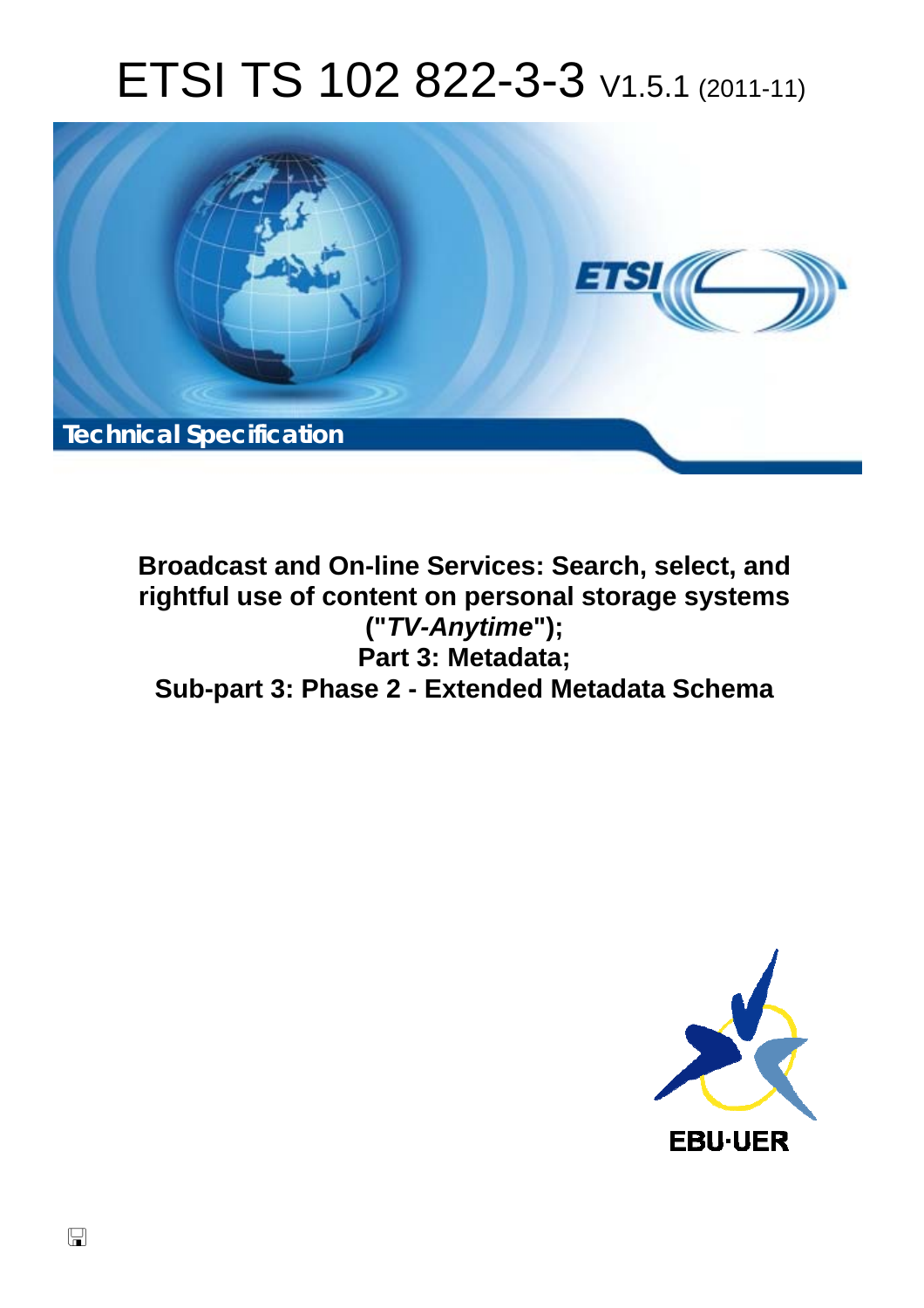Reference

RTS/JTC-TVA-PH2-57-03-03

Keywords broadcasting, content, data, TV, video

#### *ETSI*

#### 650 Route des Lucioles F-06921 Sophia Antipolis Cedex - FRANCE

Tel.: +33 4 92 94 42 00 Fax: +33 4 93 65 47 16

Siret N° 348 623 562 00017 - NAF 742 C Association à but non lucratif enregistrée à la Sous-Préfecture de Grasse (06) N° 7803/88

#### *Important notice*

Individual copies of the present document can be downloaded from: [http://www.etsi.org](http://www.etsi.org/)

The present document may be made available in more than one electronic version or in print. In any case of existing or perceived difference in contents between such versions, the reference version is the Portable Document Format (PDF). In case of dispute, the reference shall be the printing on ETSI printers of the PDF version kept on a specific network drive within ETSI Secretariat.

Users of the present document should be aware that the document may be subject to revision or change of status. Information on the current status of this and other ETSI documents is available at <http://portal.etsi.org/tb/status/status.asp>

If you find errors in the present document, please send your comment to one of the following services: [http://portal.etsi.org/chaircor/ETSI\\_support.asp](http://portal.etsi.org/chaircor/ETSI_support.asp)

#### *Copyright Notification*

No part may be reproduced except as authorized by written permission. The copyright and the foregoing restriction extend to reproduction in all media.

> © European Telecommunications Standards Institute 2011. © European Broadcasting Union 2011. All rights reserved.

**DECT**TM, **PLUGTESTS**TM, **UMTS**TM and the ETSI logo are Trade Marks of ETSI registered for the benefit of its Members. **3GPP**TM and **LTE**™ are Trade Marks of ETSI registered for the benefit of its Members and of the 3GPP Organizational Partners. **GSM**® and the GSM logo are Trade Marks registered and owned by the GSM Association.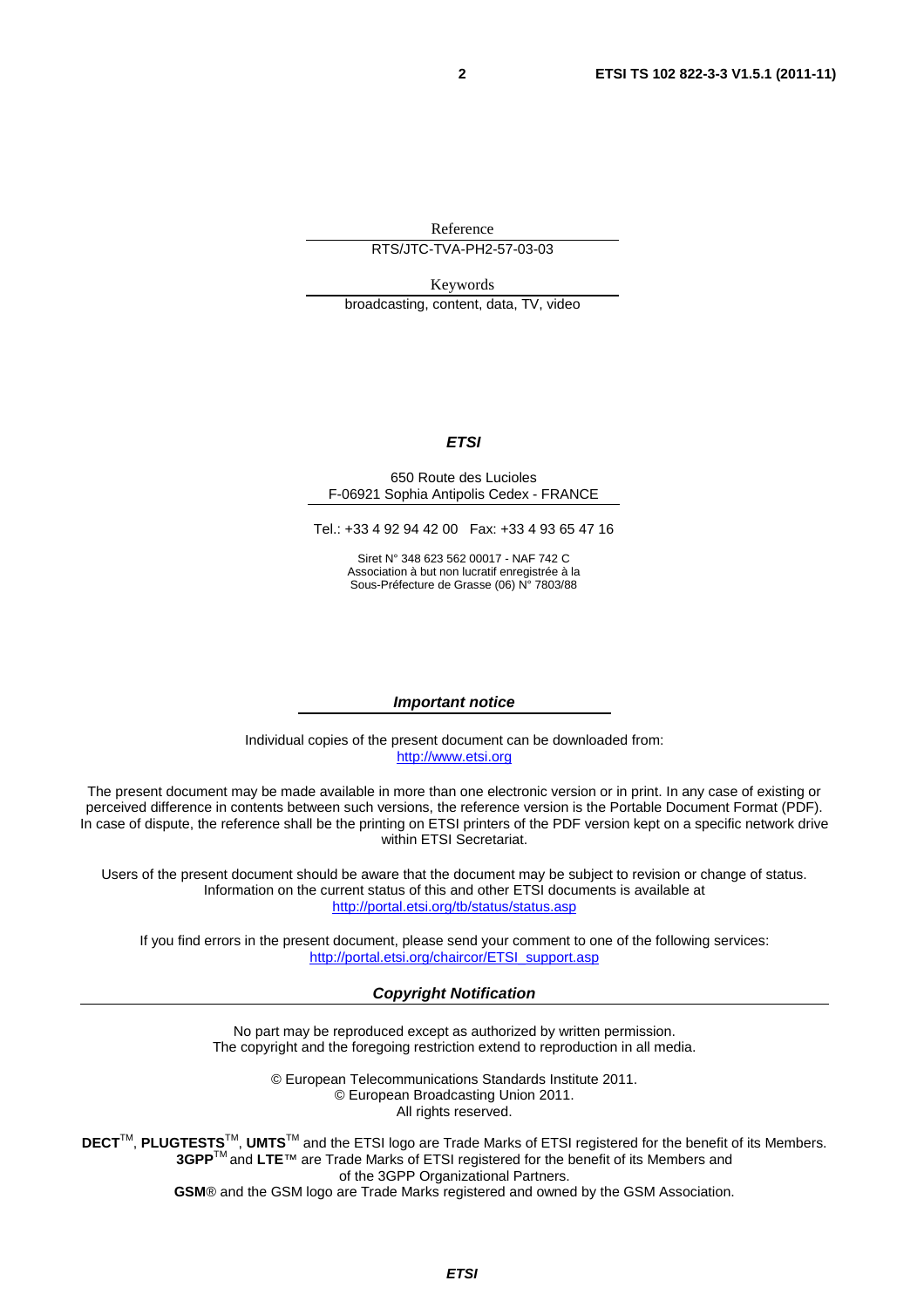# Contents

| 1                     |  |
|-----------------------|--|
| 2                     |  |
| 2.1                   |  |
| 2.2                   |  |
| 3                     |  |
| 3.1                   |  |
| 3.2                   |  |
| 4                     |  |
| 4.1                   |  |
| 4.2<br>4.3            |  |
|                       |  |
| 5                     |  |
| 5.1                   |  |
| 5.2<br>5.3            |  |
|                       |  |
| 6                     |  |
| 6.1                   |  |
| 6.1.1<br>6.1.1.1      |  |
| 6.1.1.2               |  |
| 6.1.1.3               |  |
| 6.1.2                 |  |
| 6.1.2.1               |  |
| 6.1.2.2               |  |
| 6.1.2.3               |  |
| 6.1.2.4               |  |
| 6.1.2.5<br>6.1.3      |  |
| 6.2                   |  |
| 6.2.1                 |  |
| 6.2.2                 |  |
| 6.2.3                 |  |
| 6.2.4                 |  |
| 6.2.5                 |  |
| 6.2.6<br>6.2.7        |  |
| 6.2.8                 |  |
| 6.3                   |  |
| 6.4                   |  |
|                       |  |
| $\overline{7}$<br>7.1 |  |
| 7.2                   |  |
| 7.3                   |  |
| 7.4                   |  |
| 7.5                   |  |
| 8                     |  |
| 8.1                   |  |
| 8.2                   |  |
|                       |  |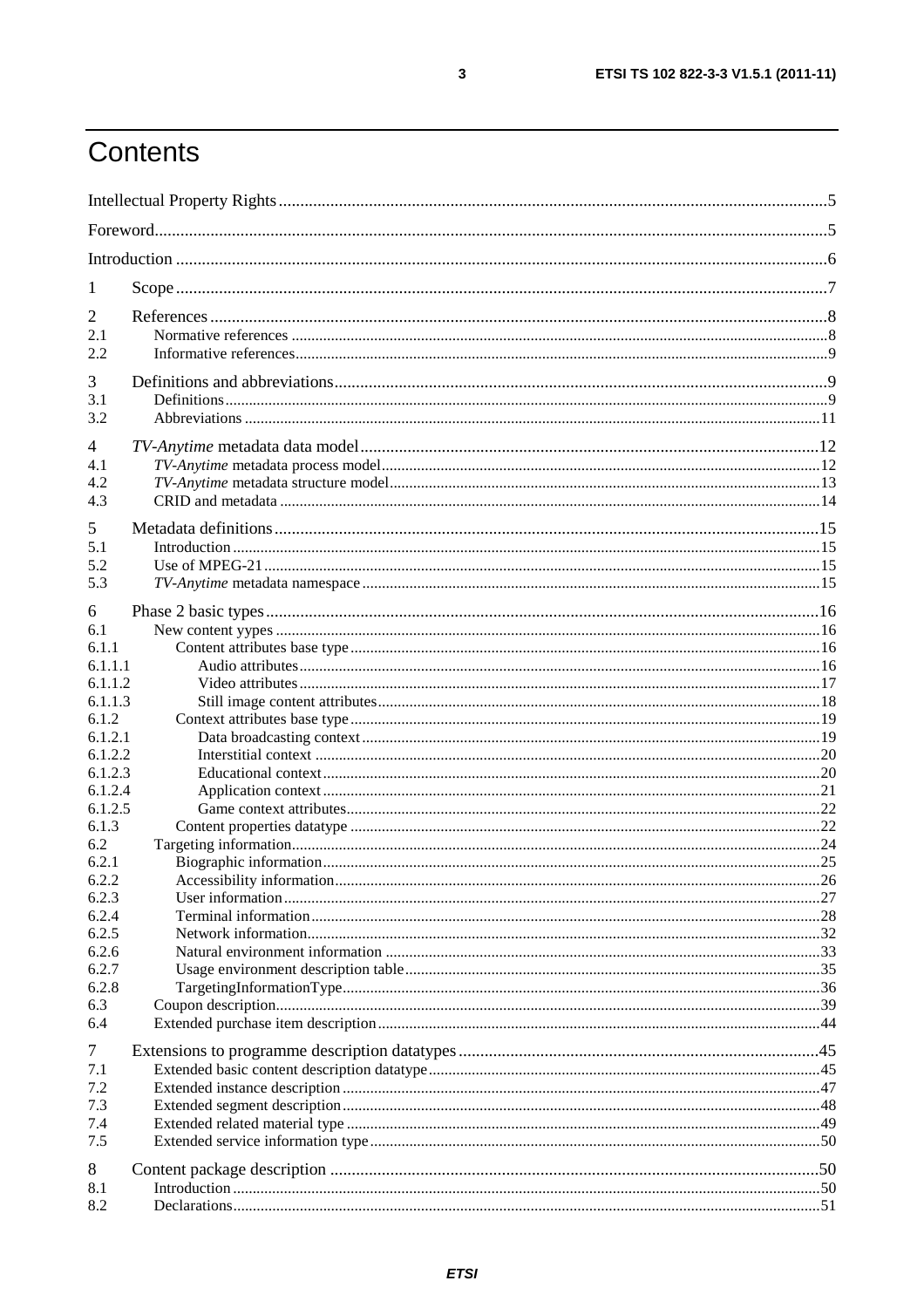| 8.4<br>8.5<br>8.6<br>10<br>10.1<br>10.2<br>10.3<br>10.4<br>10.5<br>11<br><b>Annex A (normative):</b><br>Annex B (normative): TV-Anytime extended description schemes and classification schemes96 | 8.3 |  |
|---------------------------------------------------------------------------------------------------------------------------------------------------------------------------------------------------|-----|--|
|                                                                                                                                                                                                   |     |  |
|                                                                                                                                                                                                   |     |  |
|                                                                                                                                                                                                   | 9   |  |
|                                                                                                                                                                                                   |     |  |
|                                                                                                                                                                                                   |     |  |
|                                                                                                                                                                                                   |     |  |
|                                                                                                                                                                                                   |     |  |
|                                                                                                                                                                                                   |     |  |
|                                                                                                                                                                                                   |     |  |
|                                                                                                                                                                                                   |     |  |
|                                                                                                                                                                                                   | A.1 |  |
|                                                                                                                                                                                                   | A.2 |  |
|                                                                                                                                                                                                   | A.3 |  |
|                                                                                                                                                                                                   | A.4 |  |
|                                                                                                                                                                                                   | A.5 |  |
|                                                                                                                                                                                                   | A.6 |  |
|                                                                                                                                                                                                   | A.7 |  |
|                                                                                                                                                                                                   | A.8 |  |
|                                                                                                                                                                                                   | A.9 |  |
|                                                                                                                                                                                                   |     |  |
|                                                                                                                                                                                                   |     |  |
|                                                                                                                                                                                                   |     |  |
|                                                                                                                                                                                                   |     |  |
|                                                                                                                                                                                                   |     |  |
|                                                                                                                                                                                                   |     |  |
|                                                                                                                                                                                                   |     |  |
|                                                                                                                                                                                                   |     |  |
|                                                                                                                                                                                                   |     |  |
|                                                                                                                                                                                                   |     |  |
|                                                                                                                                                                                                   |     |  |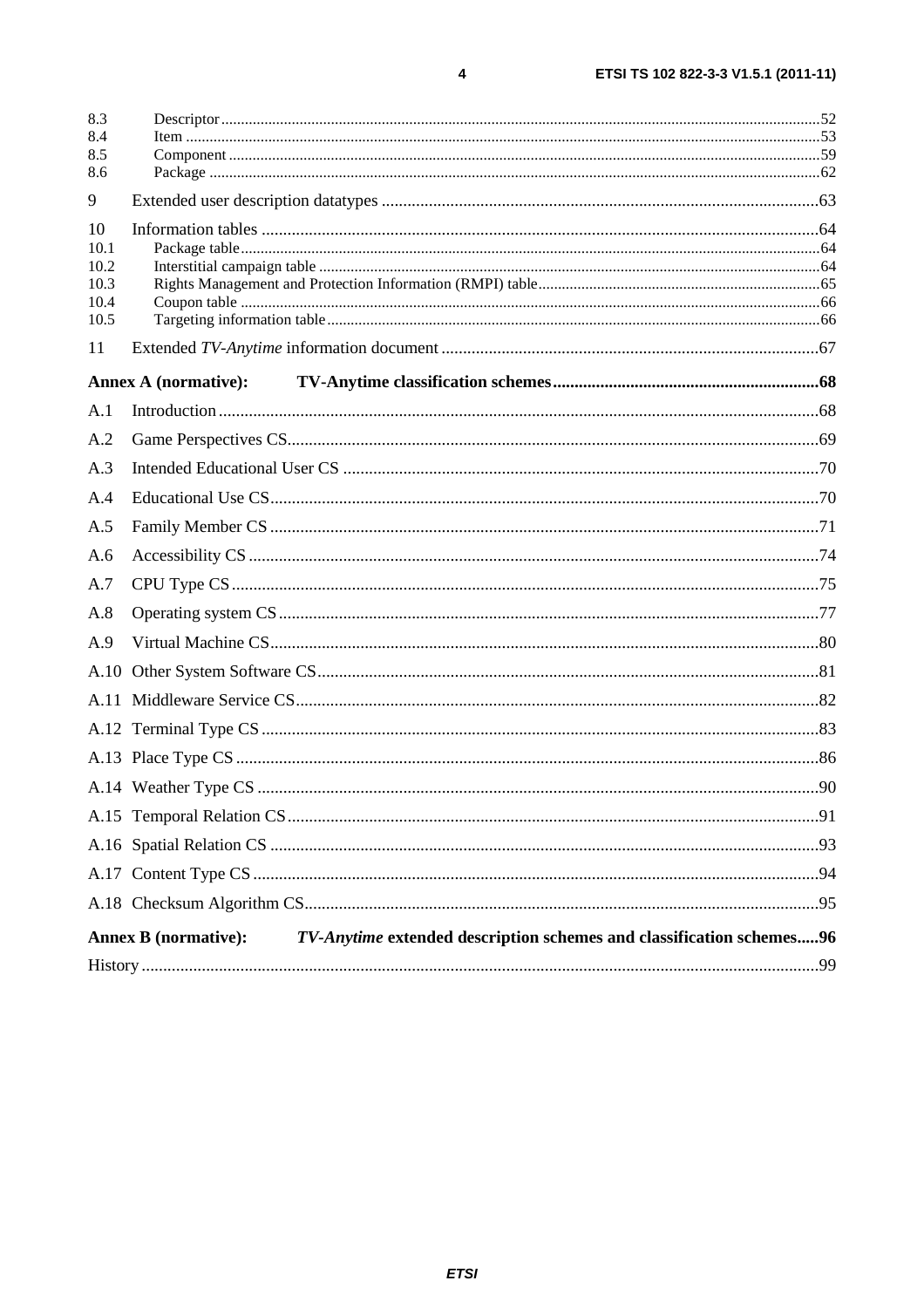IPRs essential or potentially essential to the present document may have been declared to ETSI. The information pertaining to these essential IPRs, if any, is publicly available for **ETSI members and non-members**, and can be found in ETSI SR 000 314: *"Intellectual Property Rights (IPRs); Essential, or potentially Essential, IPRs notified to ETSI in respect of ETSI standards"*, which is available from the ETSI Secretariat. Latest updates are available on the ETSI Web server ([http://ipr.etsi.org\)](http://webapp.etsi.org/IPR/home.asp).

Pursuant to the ETSI IPR Policy, no investigation, including IPR searches, has been carried out by ETSI. No guarantee can be given as to the existence of other IPRs not referenced in ETSI SR 000 314 (or the updates on the ETSI Web server) which are, or may be, or may become, essential to the present document.

### Foreword

This Technical Specification (TS) has been produced by Joint Technical Committee (JTC) Broadcast of the European Broadcasting Union (EBU), Comité Européen de Normalisation ELECtrotechnique (CENELEC) and the European Telecommunications Standards Institute (ETSI).

NOTE: The EBU/ETSI JTC Broadcast was established in 1990 to co-ordinate the drafting of standards in the specific field of broadcasting and related fields. Since 1995 the JTC Broadcast became a tripartite body by including in the Memorandum of Understanding also CENELEC, which is responsible for the standardization of radio and television receivers. The EBU is a professional association of broadcasting organizations whose work includes the co-ordination of its members' activities in the technical, legal, programme-making and programme-exchange domains. The EBU has active members in about 60 countries in the European broadcasting area; its headquarters is in Geneva.

European Broadcasting Union CH-1218 GRAND SACONNEX (Geneva) Switzerland Tel: +41 22 717 21 11 Fax: +41 22 717 24 81

The present document is part 3, sub-part 3 of a multi-part deliverable covering Broadcast and On-line Services: Search, select and rightful use of content on personal storage systems ("*TV-Anytime*"), as identified below:

Part 1: "Phase 1 - Benchmark Features";

Part 2: "Phase 1 - System description";

#### **Part 3: "Metadata":**

Sub-part 1: "Phase 1 - Metadata schemas";

Sub-part 2: "System aspects in a uni-directional environment";

**Sub-part 3: "Phase 2 - Extended Metadata Schema";** 

Sub-part 4: "Phase 2 - Interstitial metadata";

- Part 4: "Phase 1 Content referencing";
- Part 5: "Phase 1 Rights Management and Protection (RMP)";
- Part 6: "Delivery of metadata over a bi-directional network";
- Part 7: "Phase 1 Bi-directional metadata delivery protection";
- Part 8: "Phase 2 Interchange Data Format";
- Part 9: "Phase 2 Remote Programming".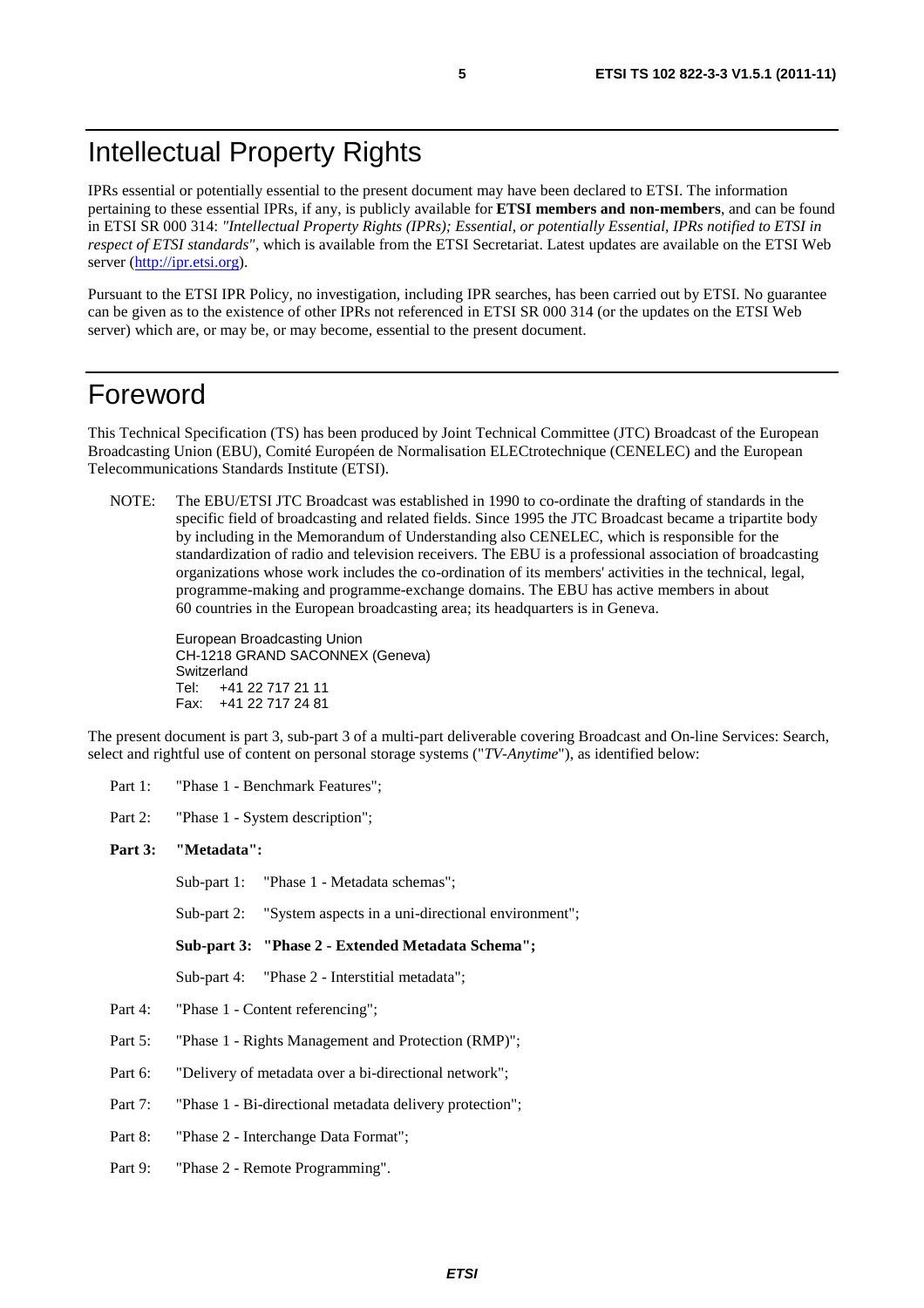# Introduction

The present document is based on a submission by the *TV-Anytime* forum (http://www.tv-anytime.org).

"*TV-Anytime*" (TVA) is a full and synchronized set of specifications established by the *TV-Anytime* Forum. TVA features enable the search, selection, acquisition and rightful use of content on local and/or remote personal storage systems from both broadcast and online services.

TS 102 822-1 [1] and TS 102 822-2 [2] set the context and system architecture in which the standards for Metadata, Content referencing, Bi-directional metadata and Metadata protection are to be implemented in the *TV-Anytime* environment. TS 102 822-1 [1] provides benchmark business models against which the *TV-Anytime* system architecture is evaluated to ensure that the specification enable key business applications. TS 102 822-2 [2] presents the *TV-Anytime* System Architecture. These two documents are placed ahead of the others for their obvious introductory value. These first two documents are largely informative, while the remainder of the series is normative.

The features are supported and enabled by the specifications for Metadata (TS 102 822-3-1 [3], TS 102 822-3-2 [4], TS 102 822-3-3 (the present document) and TS 102 822-3-4 [5]), Content Referencing (TS 102 822-4 [6]), Rights Management (TS 102 822-5-1 [7] and TS 102 822-5-2 [8]), Bi-directional Metadata Delivery (TS 102 822-6-1 [9], TS 102 822-6-2 [10] and TS 102 822-6-3 [11]) and Protection (TS 102 822-7 [12]), Interchange Data Format (TS 102 822-8 [13]) and Remote Programming (TS 102 822-9 [14]).

The present document addresses more specifically the Phase 2 extended metadata features of the *TV-Anytime* specification as identified in TS 102 822-1 [1].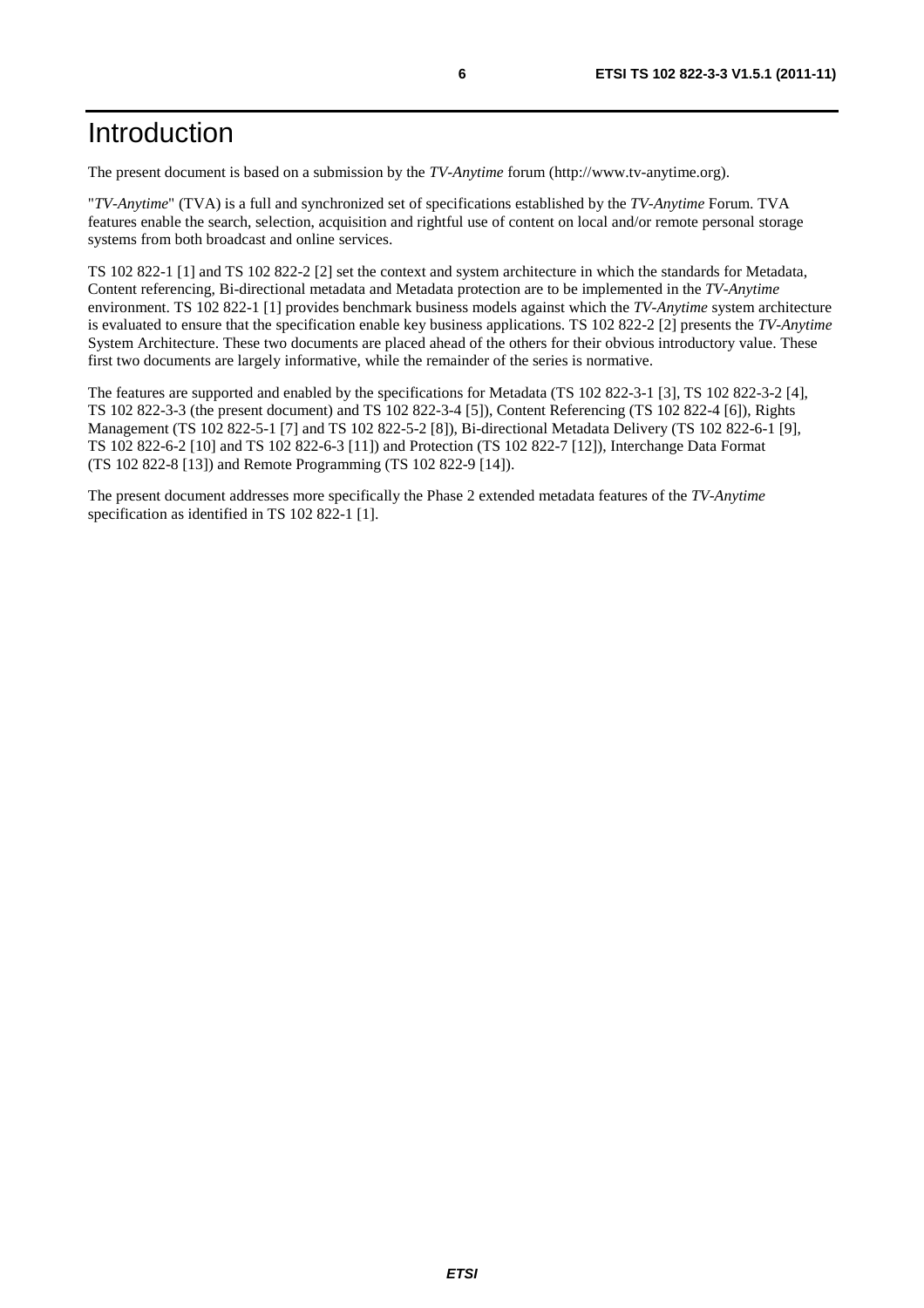### 1 Scope

The present document is part of *TV-Anytime* Phase 2 that proposes an evolutionary range of features which describe PDR (Personal Digital Recorder) usage models that the *TV-Anytime* standards facilitate. The *TV-Anytime* specifications enable search, select, acquire and rightful use of content on local and/or remote personal storage systems from both broadcast and online services.

The features are supported and enabled by the specifications for Metadata (TS 102 822-3-1 [3], TS 102 822-3-2 [4], the present document and TS 102 822-3-4 [5]), Content Referencing (TS 102 822-4 [6]), Rights Management (TS 102 822-5-1 [7] and TS 102 822-5-2 [8]), Bi-directional Metadata Delivery (TS 102 822-6-1 [9], TS 102 822-6-2 [10] and TS 102 822-6-3 [11]) and Protection (TS 102 822-7 [12]), Interchange Data Format (TS 102 822-8 [13]) and Remote Programming (TS 102 822-9 [14]).

The present document addresses more specifically the Phase 2 extended metadata features of the *TV-Anytime* specification as identified in TS 102 822-1 [1].

Metadata is generally defined as "data about data". Within the *TV-Anytime* environment, the most visible parts of metadata are the attractors/descriptors or hyperlinks used in Electronic Programme Guides, or in Web pages. This is the information that the consumer or agent will use to decide whether or not to acquire a particular piece of content.

The *TV-Anytime* metadata system allows the consumer to find, navigate and manage content from a variety of internal and external sources including, for example, enhanced broadcast, interactive TV, Internet and local storage. It defines a standard way to describe device profiles, consumer preferences to facilitate automatic filtering and acquisition of content by agents on behalf of the consumer. Consumers, as used in the present document, include educators and students, who may use selected programme segments in the classroom or laboratory.

There is a need to associate metadata with content to facilitate human and automated searching for content of interest. Such metadata includes descriptive elements and attractors to aid the search process as well as elements essential to the acquisition, capture and presentation processes; content rights, formats, duration, etc. Many of these descriptive elements can be found in EPGs and HTML documents.

The process of creation and evolution of metadata for an individual content item may involve many organizations during the course of creation, distribution and delivery to the consumer. Thus, there is a clear need to define a common metadata framework and a standard set of metadata elements in order to ensure a high level of interoperability within the chain from content creation to content delivery.

*TV-Anytime* Phase 2 extends the definition of *TV-Anytime* Phase 1 metadata to cover descriptive data about content, such as content title and synopsis, but also data about how the content should be consumed. Such metadata is called "attractors" because they can attract a consumer to content. Attractors allow consumers to find, navigate and manage content from various sources. New Phase 2 attractors include:

- Content Packaging.
- Targeting metadata.
- Device Capabilities.
- Interstitial Content.
- New Content Type.

The formal definitions of metadata schemas should be read in conjunction with the system specification defining how they could be used in an end-to-end system *TV-Anytime* only defines the metadata format for metadata that may be exchanged between various entities such as between the content provider and consumer, among consumers or between a third-party metadata provider and the consumer.

XML [15] is the "representation format" used to define the schemas of the *TV-Anytime* Metadata Specification. Although XML Schema is used to define how metadata is represented in XML, it can also be used to describe equivalent, non-XML representations of the same metadata.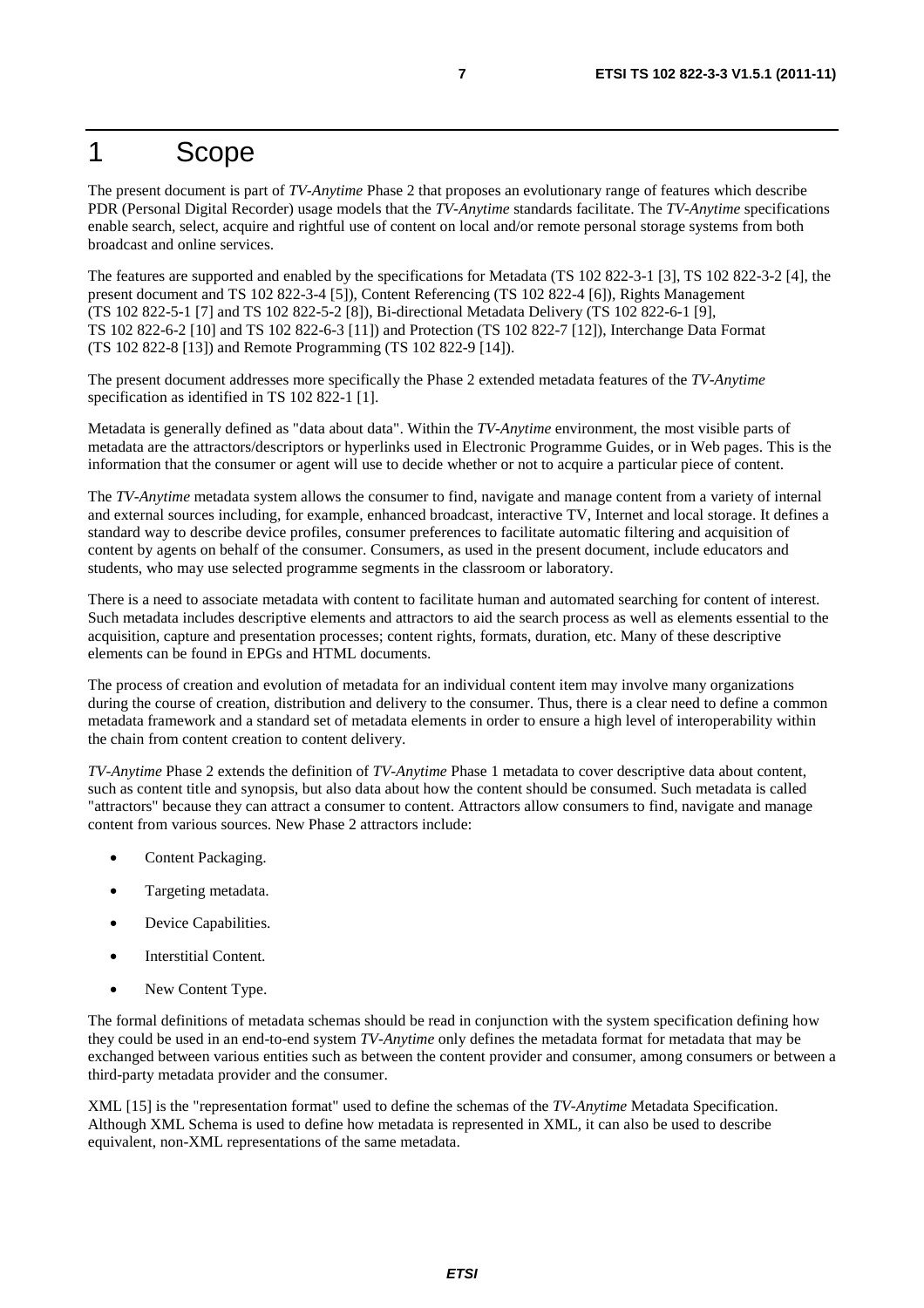# 2 References

References are either specific (identified by date of publication and/or edition number or version number) or non-specific. For specific references, only the cited version applies. For non-specific references, the latest version of the reference document (including any amendments) applies.

Referenced documents which are not found to be publicly available in the expected location might be found at [http://docbox.etsi.org/Reference.](http://docbox.etsi.org/Reference)

NOTE: While any hyperlinks included in this clause were valid at the time of publication, ETSI cannot guarantee their long term validity.

### 2.1 Normative references

The following referenced documents are necessary for the application of the present document.

- [1] ETSI TS 102 822-1: "Broadcast and On-line Services: Search, select, and rightful use of content on personal storage systems ("TV-Anytime"); Part 1: Benchmark Features". [2] ETSI TS 102 822-2: "Broadcast and On-line Services: Search, select, and rightful use of content on personal storage systems ("TV-Anytime"); Part 2: Phase 1 - System description". [3] ETSI TS 102 822-3-1: "Broadcast and On-line Services: Search, select, and rightful use of content on personal storage systems ("TV-Anytime"); Part 3: Metadata; Sub-part 1: Phase 1 -Metadata schemas". [4] ETSI TS 102 822-3-2: "Broadcast and On-line Services: Search, select, and rightful use of content on personal storage systems ("TV-Anytime"); Part 3: Metadata; Sub-part 2: System aspects in a uni-directional environment". [5] ETSI TS 102 822-3-4: "Broadcast and On-line Services: Search, select, and rightful use of content on personal storage systems ("TV-Anytime"); Part 3: Metadata; Sub-part 4: Phase 2 - Interstitial metadata". [6] ETSI TS 102 822-4: "Broadcast and On-line Services: Search, select, and rightful use of content on personal storage systems ("TV-Anytime"); Part 4: Phase 1 - Content referencing". [7] ETSI TS 102 822-5-1: "Broadcast and On-line Services: Search, select, and rightful use of content on personal storage systems ("TV-Anytime"); Part 5: Rights Management and Protection (RMP) Sub-part 1: Information for Broadcast Applications". [8] ETSI TS 102 822-5-2: "Broadcast and On-line Services: Search, select, and rightful use of content on personal storage systems ("TV-Anytime"); Part 5: Rights Management and Protection (RMP) Sub-part 2: RMPI binding". [9] ETSI TS 102 822-6-1: "Broadcast and On-line Services: Search, select, and rightful use of content on personal storage systems ("TV-Anytime"); Part 6: Delivery of metadata over a bi-directional network; Sub-part 1: Service and transport". [10] ETSI TS 102 822-6-2: "Broadcast and On-line Services: Search, select, and rightful use of content on personal storage systems ("TV-Anytime"); Part 6: Delivery of metadata over a bi-directional network; Sub-part 2: Phase 1 - Service discovery". [11] ETSI TS 102 822-6-3: "Broadcast and On-line Services: Search, select, and rightful use of content on personal storage systems ("TV-Anytime"); Part 6: Delivery of metadata over a bi-directional network; Sub-part 3: Phase 2 - Exchange of Personal Profile". [12] ETSI TS 102 822-7: "Broadcast and On-line Services: Search, select, and rightful use of content on personal storage systems ("TV-Anytime Phase 1"); Part 7: Bi-directional metadata delivery protection". [13] ETSI TS 102 822-8: "Broadcast and On-line Services: Search, select, and rightful use of content
	- on personal storage systems ("TV-Anytime"); Part 8: Phase 2 Interchange data format".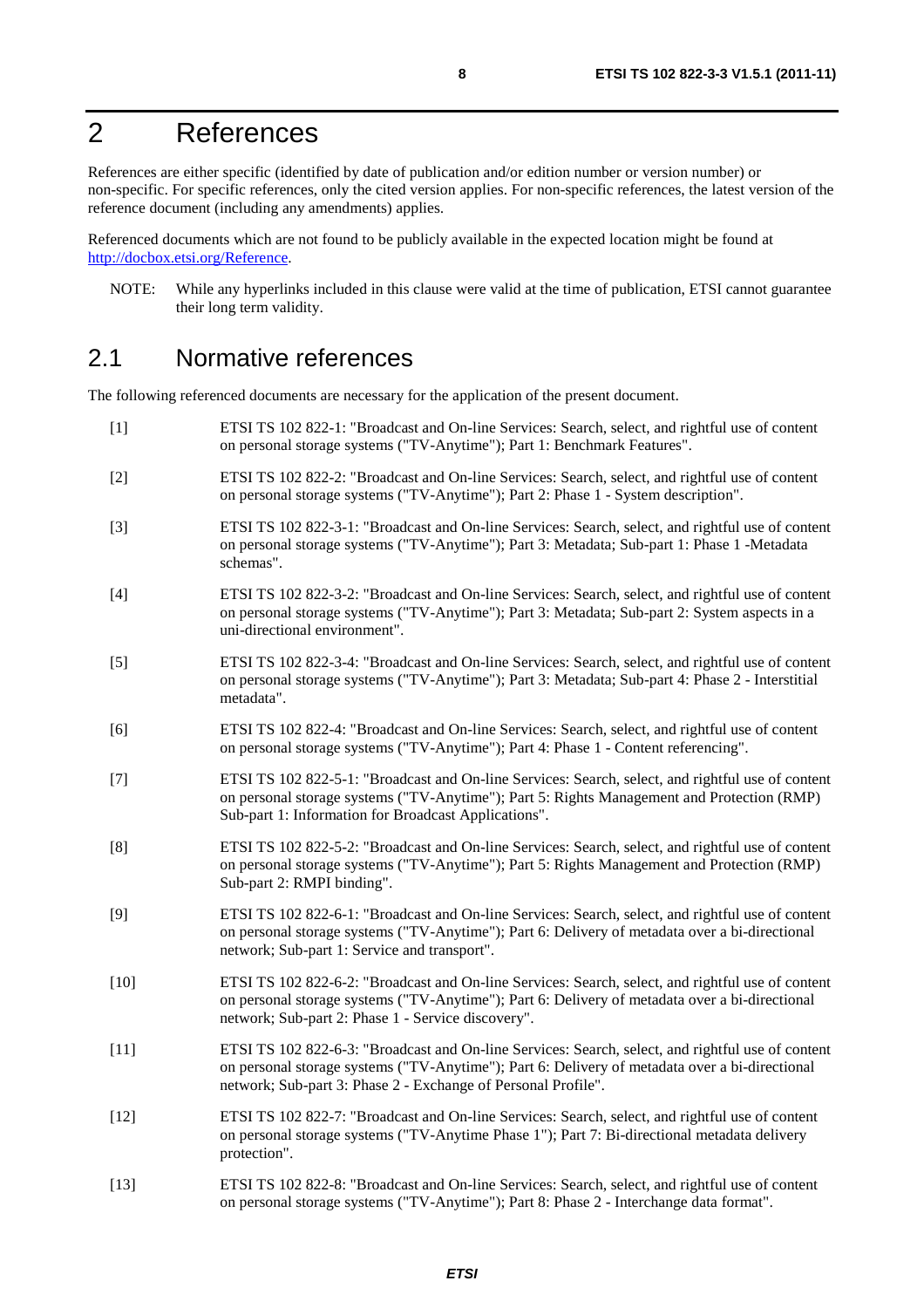- [14] ETSI TS 102 822-9: "Broadcast and On-line Services: Search, select, and rightful use of content on personal storage systems ("TV-Anytime"); Part 9: Phase 2 - Remote Programming".
- [15] XML Schema, W3C Recommendations (version 20010502).

| NOTE:  | Available at:                                                                                                                             |
|--------|-------------------------------------------------------------------------------------------------------------------------------------------|
|        | http://www.w3.org/TR/2001/REC-xmlschema-0-20010502.                                                                                       |
|        | http://www.w3.org/TR/2001/REC-xmlschema-1-20010502.                                                                                       |
|        | http://www.w3.org/TR/2001/REC-xmlschema-2-20010502.                                                                                       |
| [16]   | ISO/IEC 15938-5 (2003): "Information technology - Multimedia content description interface -<br>Part 5: Multimedia description schemes".  |
| $[17]$ | ISO/IEC 15938-2 (2002): "Information technology - Multimedia content description interface -<br>Part 2: Description definition language". |
| $[18]$ | ISO/IEC 21000-2 (2005): "Information technology - Multimedia framework (MPEG-21) -<br>Part 2: Digital Item Declaration".                  |
| $[19]$ | ISO/IEC 21000-7 (2007): "Information technology - Multimedia framework (MPEG-21) -<br>Part 7: Digital Item Adaptation".                   |
| [20]   | ISO/IEC 15938 (all parts): "Information technology - Multimedia content description interface".                                           |
| [21]   | ISO/IEC 21000 (all parts): "Information technology - Multimedia framework (MPEG-21)".                                                     |

### 2.2 Informative references

The following referenced documents are not necessary for the application of the present document but they assist the user with regard to a particular subject area.

| IEEE $802.3$ : "Ethernet". |
|----------------------------|
|                            |

- [i.2] ITU-T Recommendation V.42: "Error-correcting procedures for DCEs using asynchronous-tosynchronous conversion".
- [i.3] ISO 3309 (1991): "High-Level Data Link Control (HDLC) Frame Structure".
- [i.4] ECMA-182: "Data Interchange on 12,7 mm 48-Track Magnetic Tape Cartridges DLT1 Format".

# 3 Definitions and abbreviations

### 3.1 Definitions

For the purposes of the present document, the following terms and definitions apply:

**application:** specific set of functions running on the PDR

NOTE: Some applications use metadata, either automatically or under consumer control.

**attractor:** metadata element that is accessible by the consumer in order to aid in the content selection process, thus attracting the consumer

EXAMPLE: Title and name of an actor in a television programme.

**content creator:** producers of the content

**content item:** entity that can be acquired as a single unit

EXAMPLE: AV file, Audio stream.

**content package:** collection of content items, which may be consumed as a whole or individually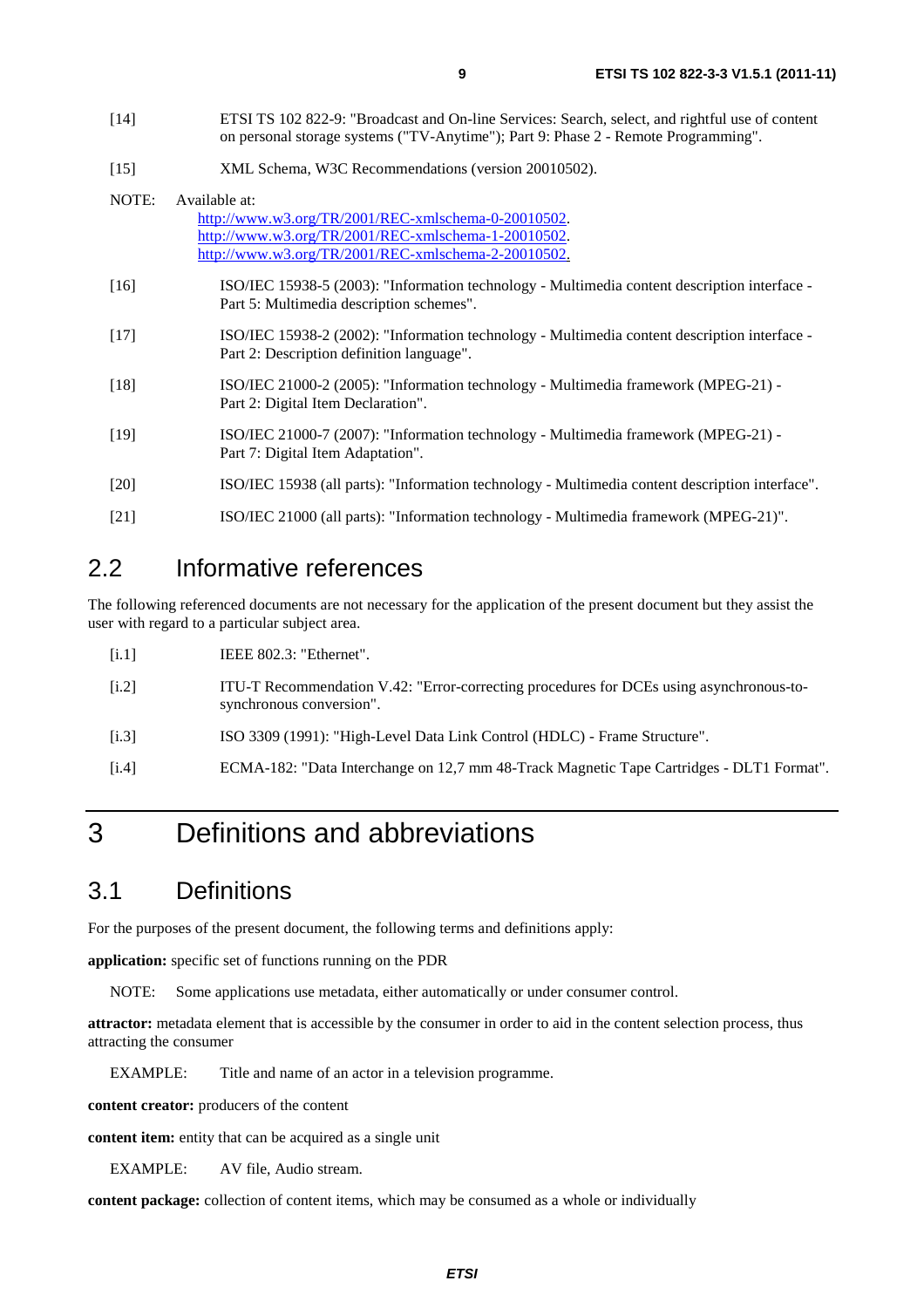**content provider:** entity that acts as the agent for and is the prime exploiter of the content

**content reference:** pointer to a specific content item

**content:** anything the consumer would like to access and that can be stored on a PDR

**description scheme:** formal definition of a metadata schema written in the MPEG-7 Description Definition Language (DDL)

NOTE: See ISO/IEC 15938-2 [17].

**descriptor:** metadata element, such as an attractor or other information about content such as the key frame index of a piece of video

**enhanced TV:** television that includes additional information and/or applications related to content, but does not use a return path

**interactive TV:** television that includes additional information and/or applications related to content and which takes advantage of a return path

**interstitial:** material shown between programme elements in a linear stream

NOTE: Interstitials can comprise advertising, station idents, promotional material, graphics, etc.

**life cycle:** process of creation, usage, storage, and deletion of metadata

**location resolution:** process of establishing the address (location and time) of a specific content instance from its CRID

**metadata:** data about content

EXAMPLE: The title, genre and summary of a television programme.

NOTE: In the context of *TV-Anytime*, metadata also includes consumer profile and history data.

**metadata schema:** identifier associated with a set of XML schemas that globally identifies those schemas so that they can be referenced externally

NOTE: A globally unique namespace ensures that the names of types defined by schemas in that namespace do not conflict with types of the same name defined elsewhere.

**metadata system:** set of rules describing the syntax and semantics of metadata

**MPEG-7:** generic name of the ISO/IEC 15938 [20] set of standards for content-related metadata applicable to a broad range of applications

**MPEG-21:** generic name of the ISO/IEC 21000 [21] set of standards defining a framework for multimedia digital items

**namespace:** collection of components that allows the end-to-end operation of the *TV-Anytime* metadata solution

**programme group:** one or more programmes that are grouped together

NOTE: *TV-Anytime* defines several types of programme groups such as "series" and "programme compilation".

**programme:** editorially coherent piece of content

NOTE: Typically, a programme is acquired by the PDR as a whole.

**provider:** entity that delivers content or services to the PDR

**return path:** part of a bi-directional distribution system over which data flows from the consumer to the service provider

**spot**: short video sequences

NOTE: This format is predominantly used for advertising and promotional material.

**targeting:** process which allows providers to deliver relevant content to specific individuals or groups of individuals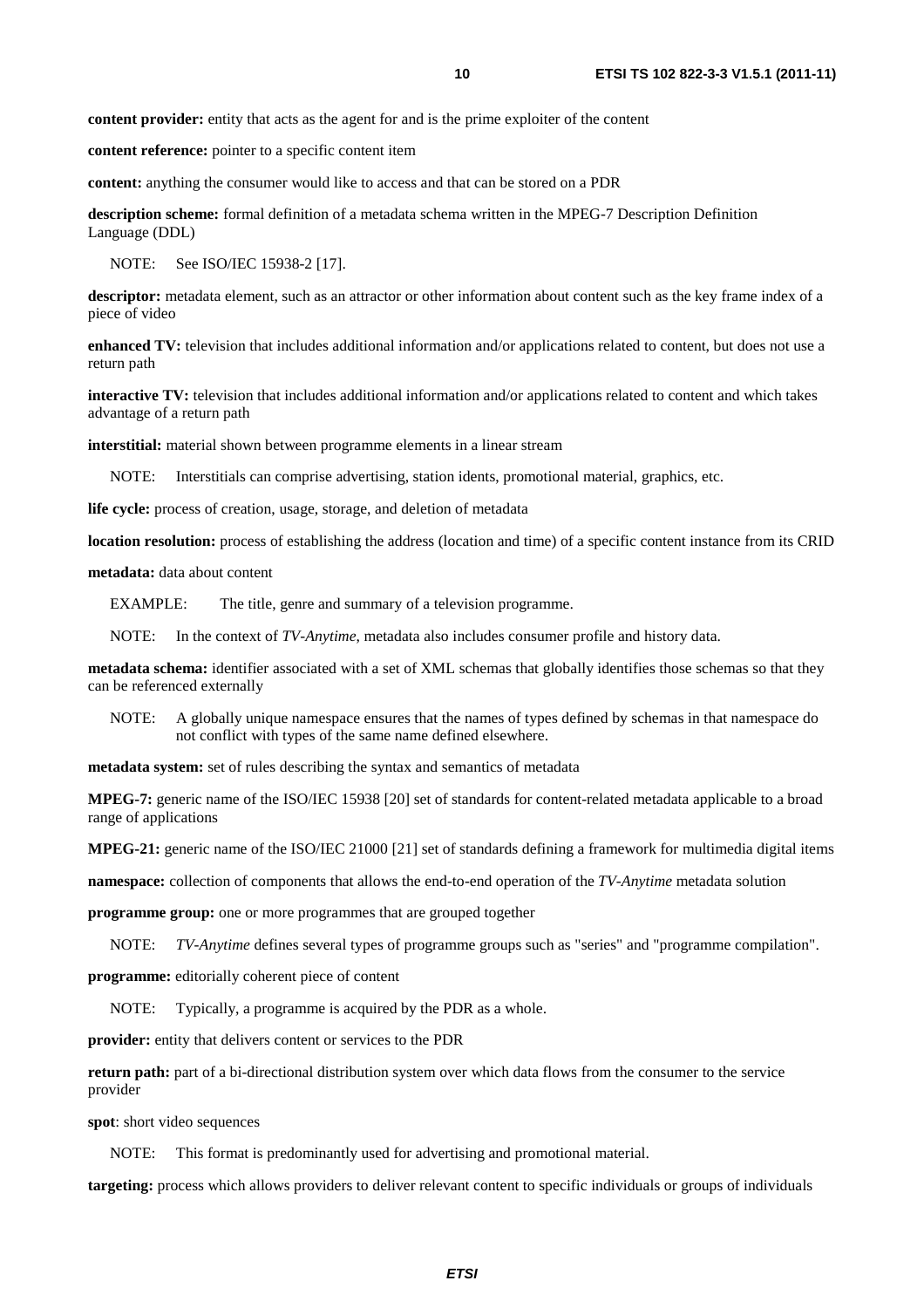# 3.2 Abbreviations

For the purposes of the present document, the following abbreviations apply:

| AV          | Audio-Visual                                                                                         |
|-------------|------------------------------------------------------------------------------------------------------|
| <b>CRID</b> | Content Reference IDentifier                                                                         |
| NOTE:       | As defined in TS 102 822-4 [6], it is an identifier for content that is independent of its location. |
| <b>CS</b>   | <b>Classification Scheme</b>                                                                         |
| <b>DDL</b>  | <b>Description Definition Language</b>                                                               |
| NOTE:       | The language used to define description schemes in MPEG-7 (see ISO/IEC 15938-2 [17]).                |
| DIA.        | Digital Item Adaptation                                                                              |
| <b>DID</b>  | Digital Item Declaration                                                                             |
| <b>EPG</b>  | Electronic Programme Guide                                                                           |
| NOTE:       | A means of presenting available content to the consumer, allowing selection of desired content.      |
| <b>HTML</b> | HyperText Markup Language                                                                            |
| <b>IPR</b>  | <b>Intellectual Property Rights</b>                                                                  |
| <b>PDR</b>  | Personal Digital Recorder                                                                            |
| <b>RMPI</b> | Rights Management and Protection Information                                                         |
| TVA         | TV-Anytime                                                                                           |
| <b>XML</b>  | eXtensible Markup Language                                                                           |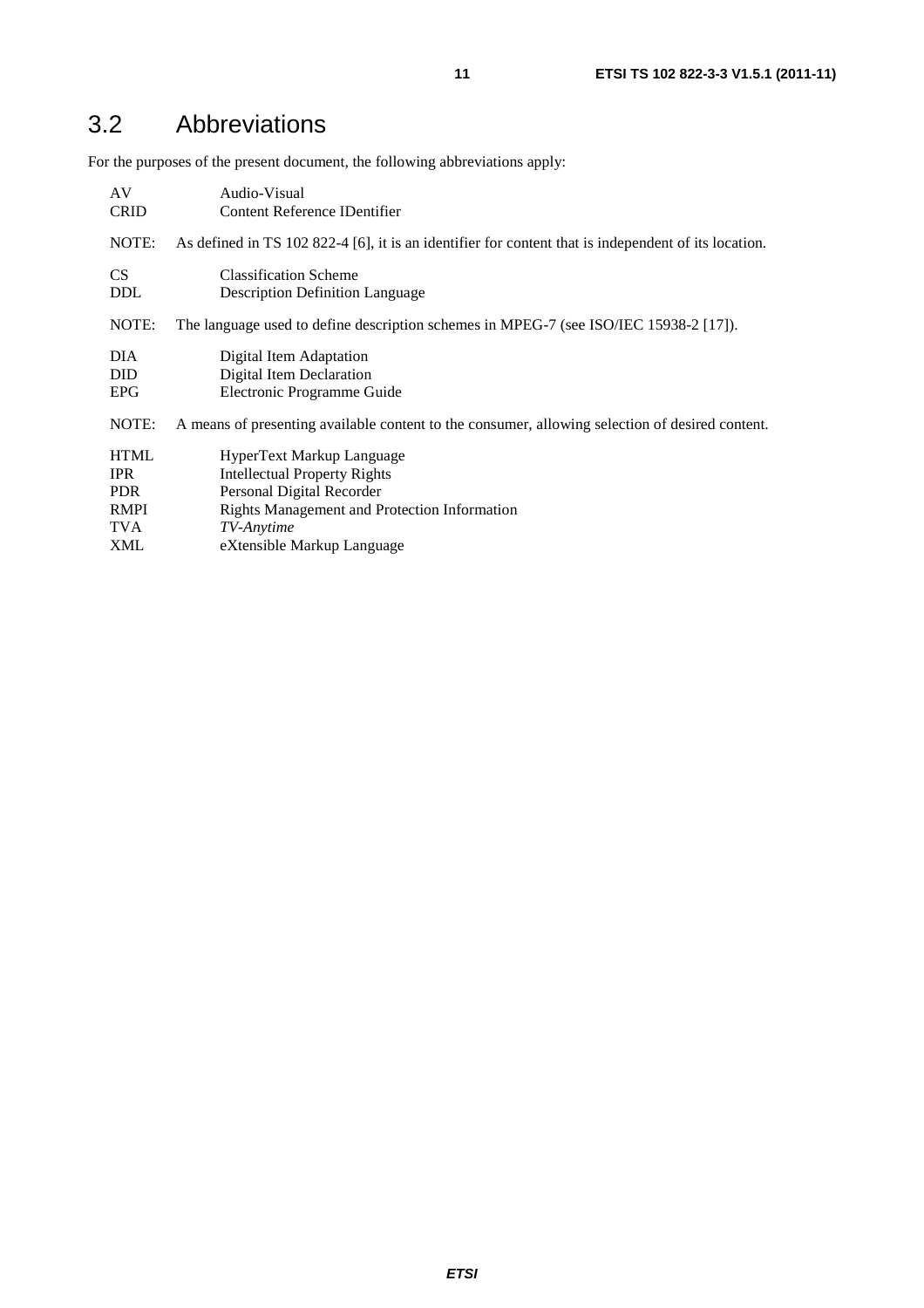# 4 *TV-Anytime* metadata data model

### 4.1 *TV-Anytime* metadata process model



**Figure 1: Metadata and content flow** 

Figure 1 shows the flow of metadata and content through various stages of creation and delivery to the end consumer.

This model clearly identifies the separation of the processing of metadata and content while at the same time illustrating the parallels between the processing of metadata and content.

#### **Content creation**

The content creation process represents the production of a piece of content. During the production process, the content is created and information about the content may also be captured. At this stage, however, the metadata is unlikely to be in a form that can be directly exposed to a user - some form of editing will be required before the description of the content can be published.

#### **Content publishing**

Once content has been created, the content is then available for publication by a content publisher. This could be, for example, as part of a broadcast service or as a publication on the Internet. The content publishing process defines instantiations of content items - in other words, one output from the content publishing process is information about "where" the content can be found. In the broadcast case, this means a schedule for the services that are published.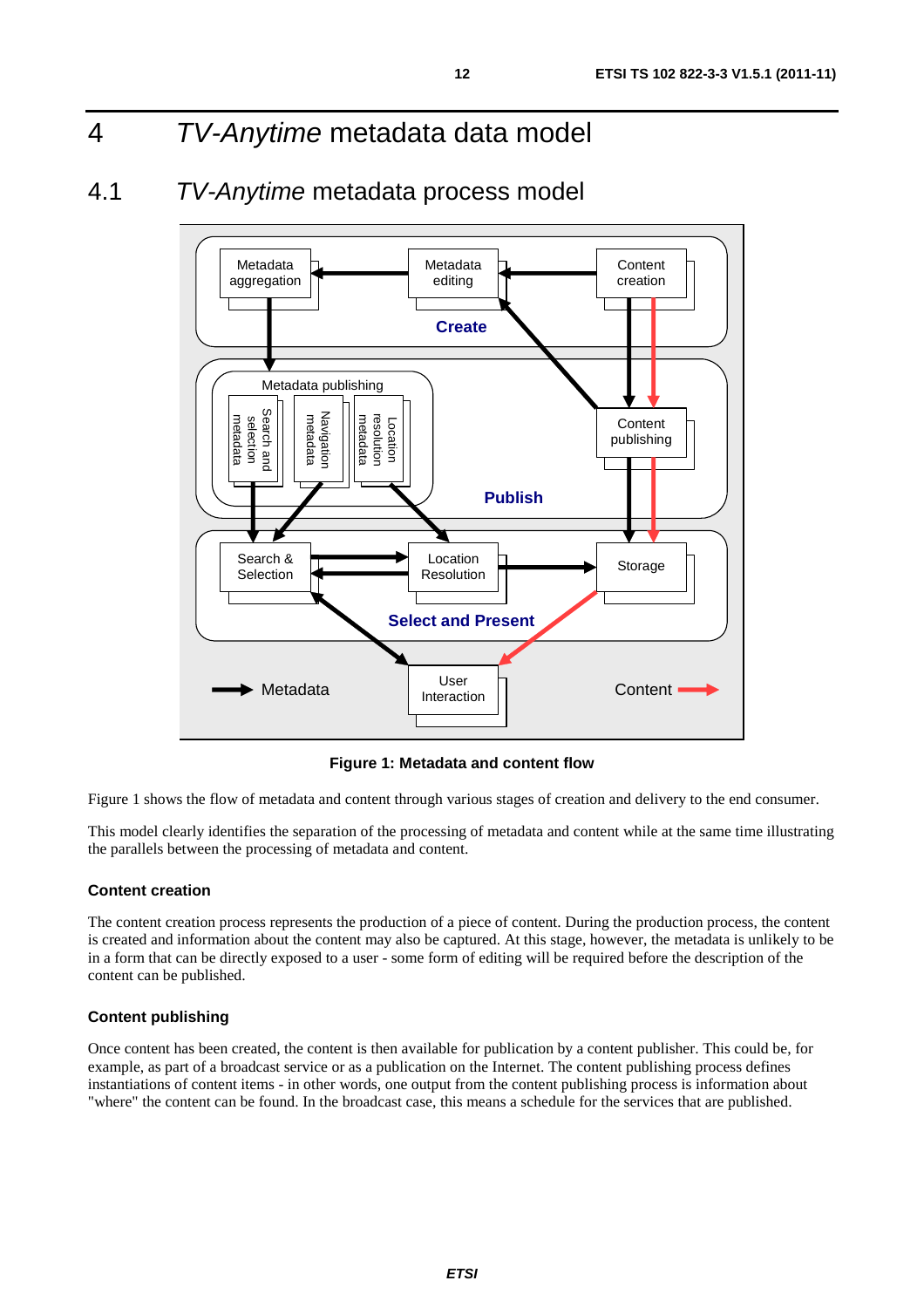#### **Metadata editing**

The metadata editing process takes *raw* information from the content creation and publishing processes and edits this into a form that is suitable for representing the content to the end consumer. The output of this process is edited metadata for the content and/or metadata describing the location of the content.

#### **Metadata aggregation**

In order to support a given *TV-Anytime* system, it is likely that metadata from a number of independent content creators and publishers will need to be aggregated. It is important to recognize that the process of metadata aggregation may result in the original metadata being changed.

#### **Metadata publishing**

Without prejudice to whether or not a *TV-Anytime* system is horizontally or vertically integrated, an aggregated metadata set will need to be published to both the content selection and location resolution processes. The content selection process will be largely concerned with the metadata describing content but may also involve use of the content location information. The location resolution service will simply require information about the location of programmes.

#### **Content selection**

The content selection process may occur through the direct involvement of the consumer or may be performed on the consumer's behalf by a software agent. In order for a software agent to function correctly, metadata describing the consumer, his receiver and his preferences will need to be provided to the content selection process. This may be either inferred from the consumer's past history of content selection or by the explicit specification of preferences by the user (or a combination of the two). The content selection process may be, in part, affected by knowledge of the contents location.

#### **Location resolution**

The process of location resolution is simply one of discovering where (or when) a content item can be found. Details of this discovery process can be found in the TS 102 822-4 [6].

### 4.2 *TV-Anytime* metadata structure model

Two modelling approaches are used in the following clauses.

A simple data modelling methodology is shown in figure 2 that allows to describe metadata structures at a high level in a manner independent of any particular representation. This syntax allows relationships between *TV-Anytime* entities to be clearly stated (e.g. one-to-many), as well as enabling the powerful concept of inheritance, which allows specific types of entity to be derived from generic types.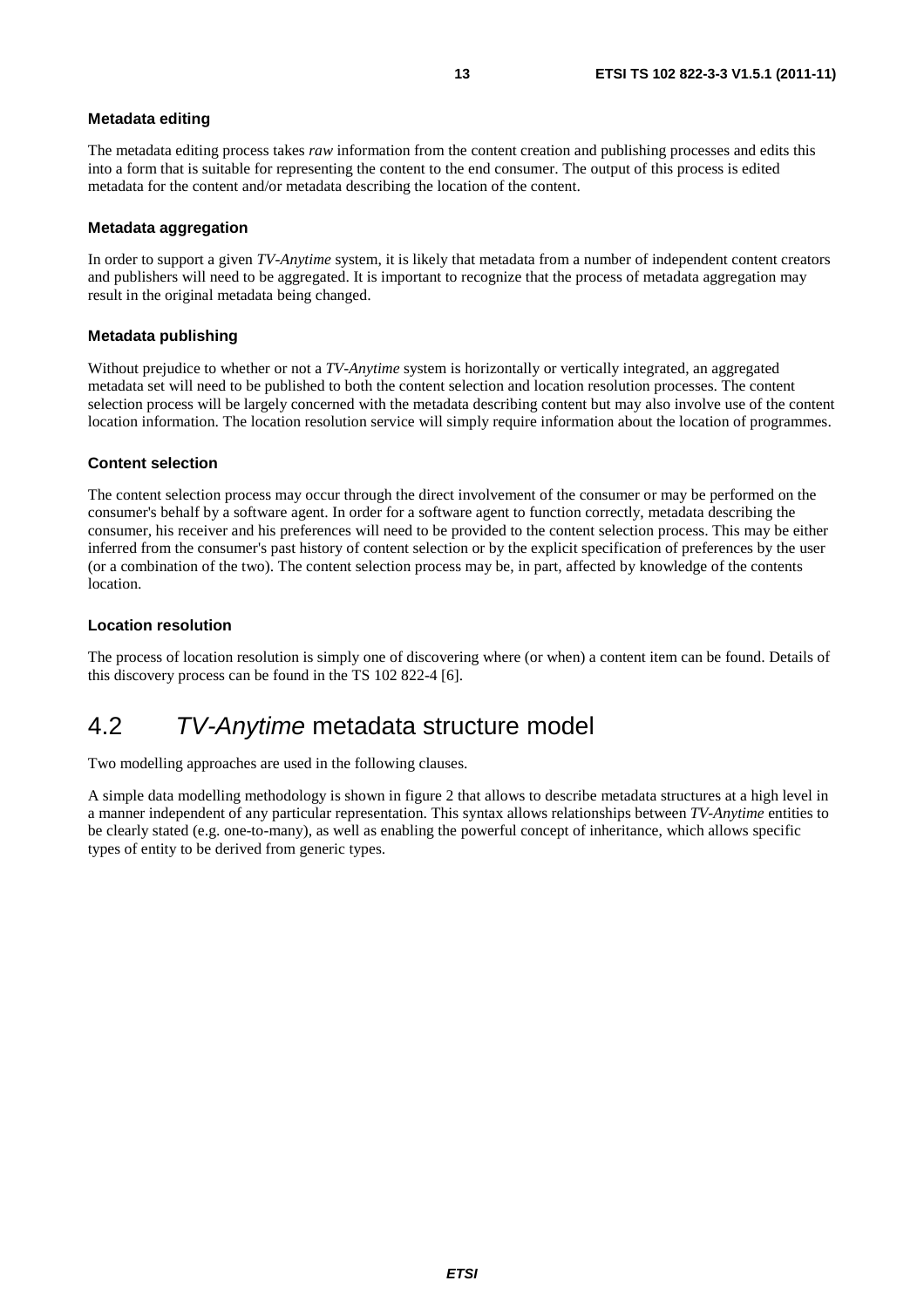

**Figure 2: Basic entity-relation graph syntax** 

The other modelling approach followed by *TV-Anytime* is the representation of the metadata schemas using a UML-like (Unified Modelling Language) language defined in more details in annex D of TS 102 822-3-1 [3].

### 4.3 CRID and metadata

The cornerstone of *TV-Anytime* metadata is the CRID [6]. As a content reference identifier, a CRID refers to a piece of content, though in some cases it may refer to one or more other CRIDs.

The CRID also acts as the link that connects different content-related metadata descriptions.

Content-related metadata is classified as either *content description metadata, instance description metadata or package description metadata.*

*Content description metadata* is general information about a piece of content that does not change regardless of how the content is published or broadcast. It includes information such as the content's title, textual description, and genre. Typically, the content creator assigns content description metadata before publication.

*Instance description metadata* describes a particular instance of a piece of content, including information such as the content location, usage rules (pay-per-view, etc.), and delivery parameters (e.g. video format). Instance description metadata is assigned by the content provider as a part of the publication of content.

*Package description metadata* enables the device or consumer to make choices about which components that make up the content are acquired. In addition it describes the way in which the individual components making up the content should be consumed.

During the search and selection process, a consumer may use general *content description*, *instance description* and *package description* metadata.

A fourth category of metadata called *device capabilities metadata* provides a standardized way of defining the capabilities of the receiving device like Codec support, return path, etc.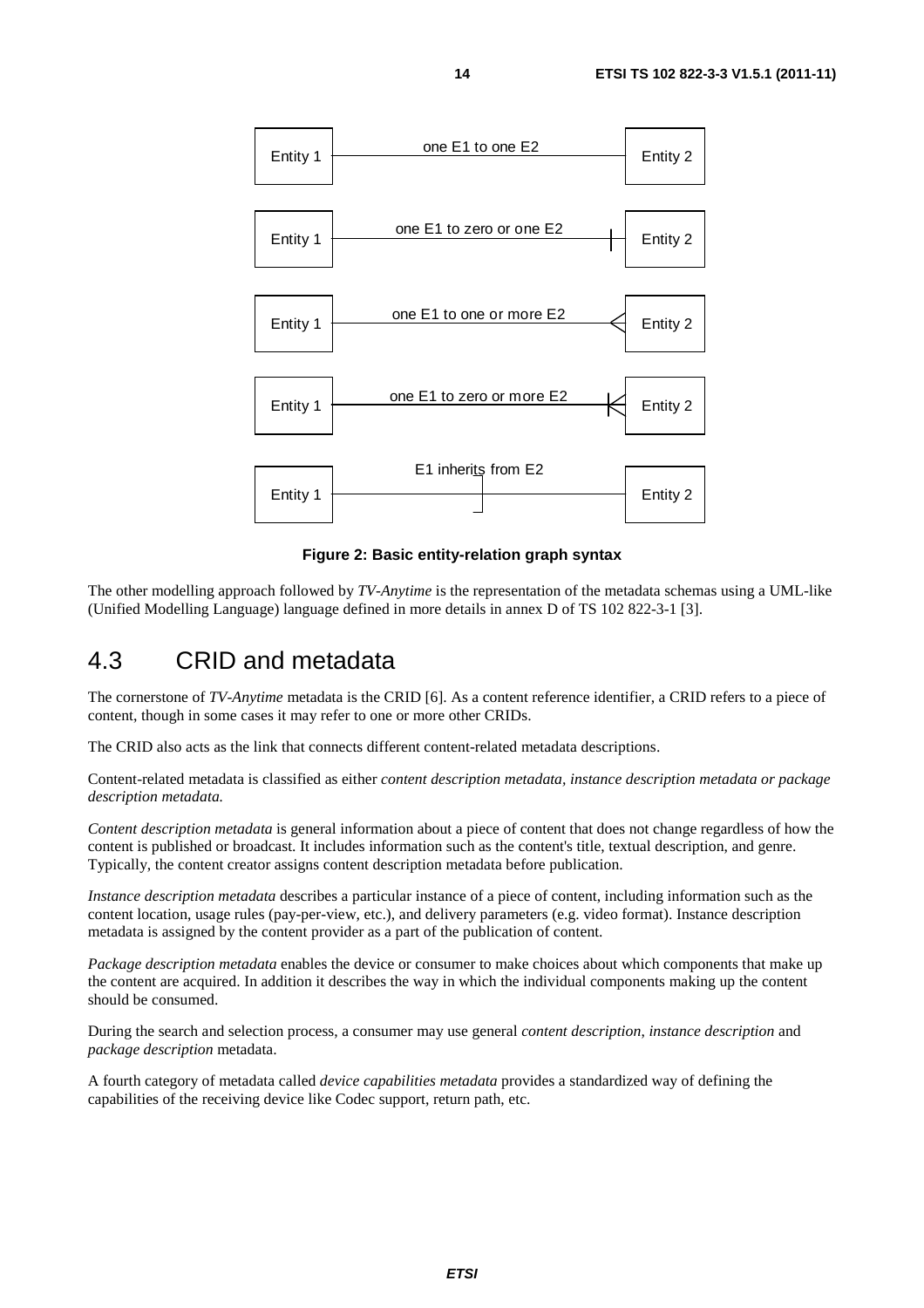# 5 Metadata definitions

### 5.1 Introduction

For the purpose of interoperability, *TV-Anytime* has adopted XML [15] as the common representation format for metadata. XML offers many advantages: it allows for extensibility, supports the separation of data from the application, and is widely used. XML schema is mainly used to represent the data model. *TV-Anytime* descriptions may however be instantiated in a format other than textual. *TV-Anytime* has described some of these mechanisms such as binary encoding in TS 102 822-3-2 [4].

### 5.2 Use of MPEG-21

In the areas of content packages and targeting the specification makes use of existing data types defined by MPEG-21. In particular types are borrowed from the Digital Item Declaration (DID) specification [18], and Digital Item Adaptation (DIA) specification [19].

### 5.3 *TV-Anytime* metadata namespace

*TV-Anytime* metadata description schemes are associated with the *TV-Anytime* metadata XML namespace. The *TV-Anytime* Phase 2 metadata namespace is defined as:

xmlns:tva2="urn:tva:metadata:extended:2011"

*TV-Anytime* Phase 1 metadata namespace is defined as:

xmlns:tva="urn:tva:metadata:2011"

<import namespace="urn:tva:metadata:2011" schemaLocation="tva\_metadata\_3-1\_v171.xsd"/>

*TV-Anytime* metadata includes description schemes defined by XML as included in the XML stub attached to the present document.

xmlns="http://www.w3.org/2001/XMLSchema"

<import namespace="http://www.w3.org/XML/2001/namespace" schemaLocation="xml.xsd"/>

*TV-Anytime* also includes DSs defined by MPEG-7 as included in the MPEG7 stub attached to the present document, which use the MPEG-7 namespace as described in ISO/IEC 15938-5 [16].

xmlns:mpeg7="urn:tva:mpeg7:2008"

<import namespace="urn:tva:mpeg7:2008" schemaLocation="tva\_mpeg7\_2008.xsd"/>

*TV-Anytime* also includes description schemes defined by *TV-Anytime* for Interstitials.

xmlns:int="urn:tva:metadata:interstitial:2011"

<import namespace="urn:tva:metadata:interstitial:2011" schemaLocation="tva\_interstitial\_3- 4\_v151.xsd"/>

*TV-Anytime* also includes description schemes defined by MPEG-21.

xmlns:mpeg21="urn:tva:mpeg21:2011"

<import namespace="urn:tva:mpeg21:2011" schemaLocation="tva\_mpeg21\_2011.xsd"/>

*TV-Anytime* RMPI namespace is defined as:

xmlns:rmpi=" urn:tva:rmpi:2011"

<import namespace="urn:tva:rmpi:2011" schemaLocation="tva\_rmpi\_5-1\_v161.xsd"/>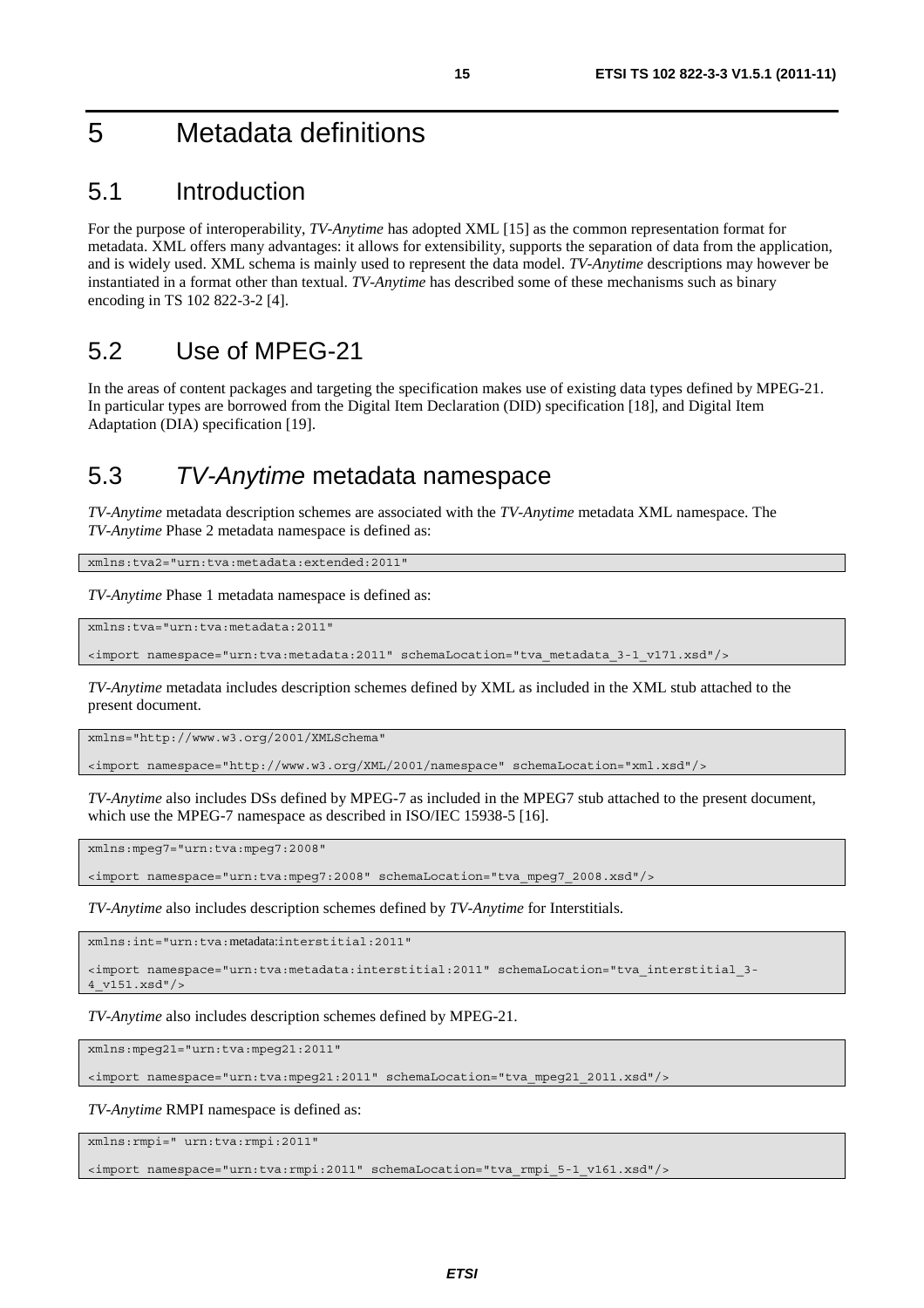# 6 Phase 2 basic types

### 6.1 New content yypes

Clause 6.1 contains types that may be used to describe components that are not traditional broadcast content. These content types may be standalone content items or included as part of a Package, where a Package is a collection of content grouped with a certain application scenario in the background.

The new content types are described using two sets of attributes. The first set of attributes describes properties that are inherent to a particular content item regardless of the context in which it is consumed. The second set of attributes describes properties that are context-dependent.

### 6.1.1 Content attributes base type

This is the abstract base type for all specific context-independent attribute types.

| <complextype abstract="true" name="ContentAttributesType"></complextype> |  |
|--------------------------------------------------------------------------|--|
|                                                                          |  |

| Name                  | <b>Definition</b>                                                            |
|-----------------------|------------------------------------------------------------------------------|
| ContentAttributesType | An abstract type to indicate content attribute according to<br>content type. |

#### 6.1.1.1 Audio attributes

 $\overline{\phantom{a}}$ 

The audio attributes may be used to describe the characteristics of an audio component or audio content item.

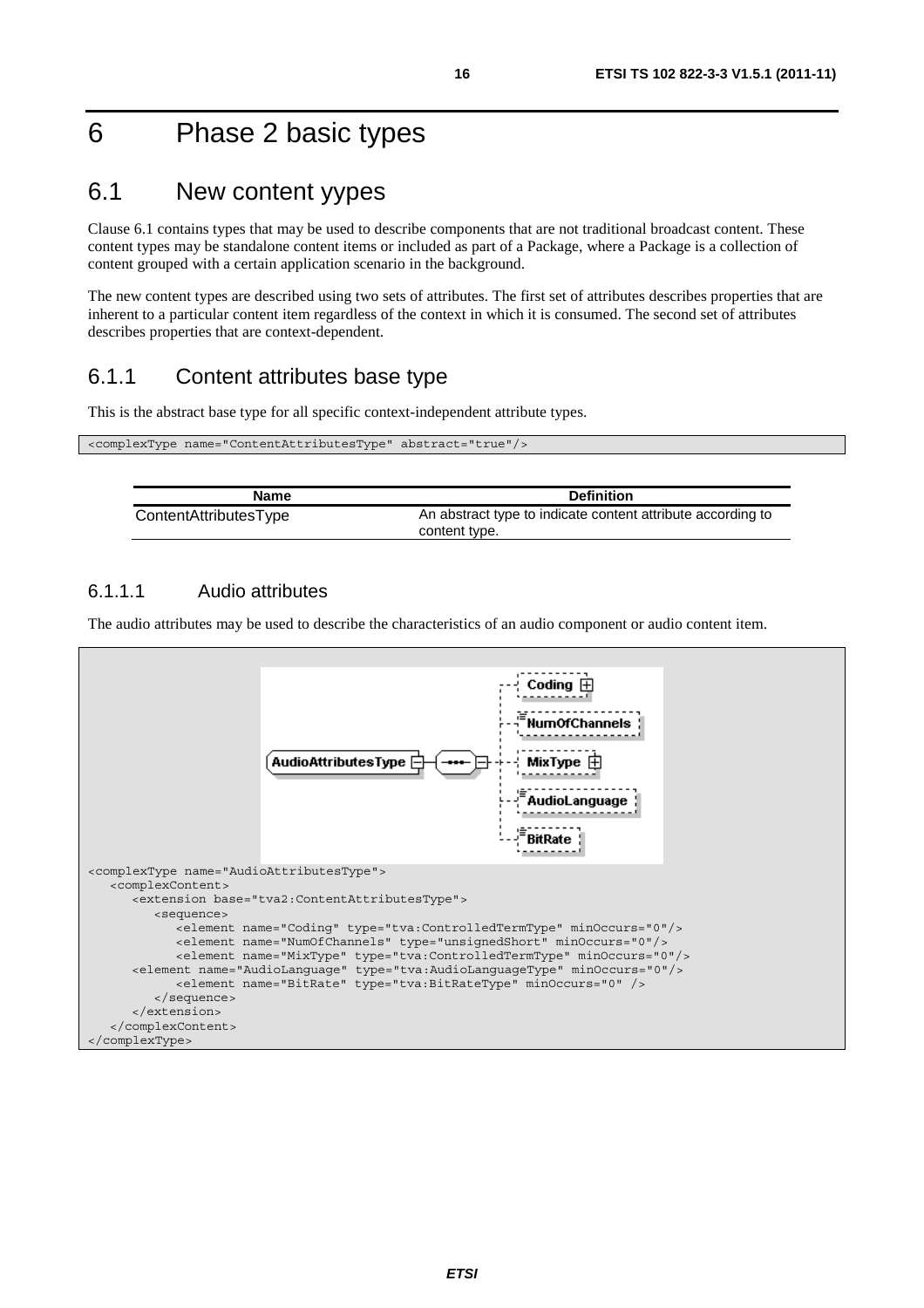| <b>Name</b>         | <b>Definition</b>                                                                                                                                                                                                                             |
|---------------------|-----------------------------------------------------------------------------------------------------------------------------------------------------------------------------------------------------------------------------------------------|
| AudioAttributesType | A complex type that defines a set of elements that describes<br>characteristics of audio content.                                                                                                                                             |
| Coding              | The coding format of the audio. This term should be taken<br>from the MPEG-7 "AudioCodingFormatCS" classification<br>scheme listed in clause B.2.3 of [16], i.e. AC3, DTS, MP3,<br>MPEG-1, MPEG-2 Layer III, MPEG-2 AAC, MPEG-4, AMR.         |
| NumOfChannels       | The number of channels of audio: e.g. 1 for mono, 2 for<br>stereo or more for multi-channel audio.                                                                                                                                            |
| MixType             | The type of the audio mix. This term should be taken from<br>the MPEG-7 "AudioPresentationCS" Classification Scheme<br>listed in clause B.2.6 of [16], i.e. no sound, mono, stereo,<br>surround, home theatre 5.1 surround and movie theatre. |
| AudioLanguage       | The spoken language of the audio.                                                                                                                                                                                                             |
| <b>BitRate</b>      | A complex type that defines the bitrate of the audio<br>components/content.                                                                                                                                                                   |

#### 6.1.1.2 Video attributes

The video attributes may be used to describe the characteristics of a video component or video content item.

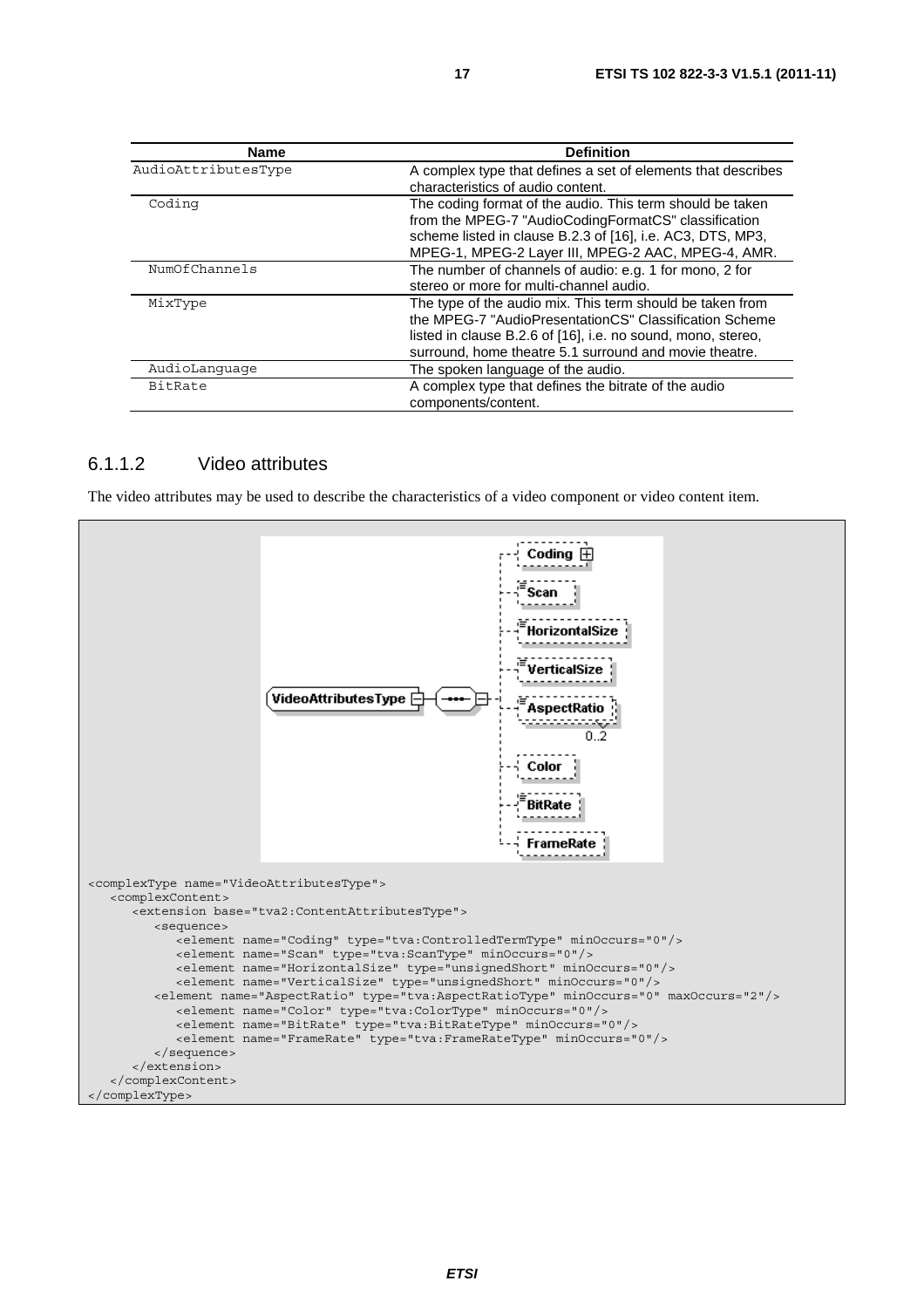| <b>Name</b>         | <b>Definition</b>                                             |
|---------------------|---------------------------------------------------------------|
| VideoAttributesType | A complex type that defines a set of elements that describes  |
|                     | characteristics of a video component or content.              |
| Coding              | The coding format of the video. This term should be taken     |
|                     | from the MPEG-7 "VisualCodingFormatCS" classification         |
|                     | scheme listed in clause B.2.34 of [16].                       |
| Scan                | The scan type of the video.                                   |
| HorizontalSize      | The horizontal size in pixels of the video.                   |
| VerticalSize        | The vertical size in pixels of the video.                     |
| AspectRatio         | The aspect ratio of the video. There may be two aspect        |
|                     | ratios associated with a programme: the original aspect ratio |
|                     | that the programme is available in, and the aspect ratio of a |
|                     | particular instance of the programme.                         |
| Color               | The colour format of the video (e.g. black and white).        |
| BitRate             | A complex type that defines the bitrate of the video          |
|                     | component/content.                                            |
| FrameRate           | An element expressing the frame rate of the video.            |

#### 6.1.1.3 Still image content attributes

The still image content attributes may be used to describe the characteristics of a "still image" content item.



| <b>Name</b>                     | <b>Definition</b>                                                                                                                                                   |
|---------------------------------|---------------------------------------------------------------------------------------------------------------------------------------------------------------------|
| OrientationType                 | A simple type that is used to indicate the orientation of the<br>original source image in degrees clockwise. It does not<br>indicate the orientation for rendering. |
| StillImageContentAttributesType | A complex type that defines a set of elements that describes<br>characteristics of a still image content.                                                           |
| Width                           | The width of the image in pixels.                                                                                                                                   |
| Height                          | The height of the image in pixels.                                                                                                                                  |
| Orientation                     | Indicates orientation (rotation) of the original image.                                                                                                             |
| IntendedUse                     | A controlled term from a user-defined Classification Scheme<br>indicating the intended use of the image.                                                            |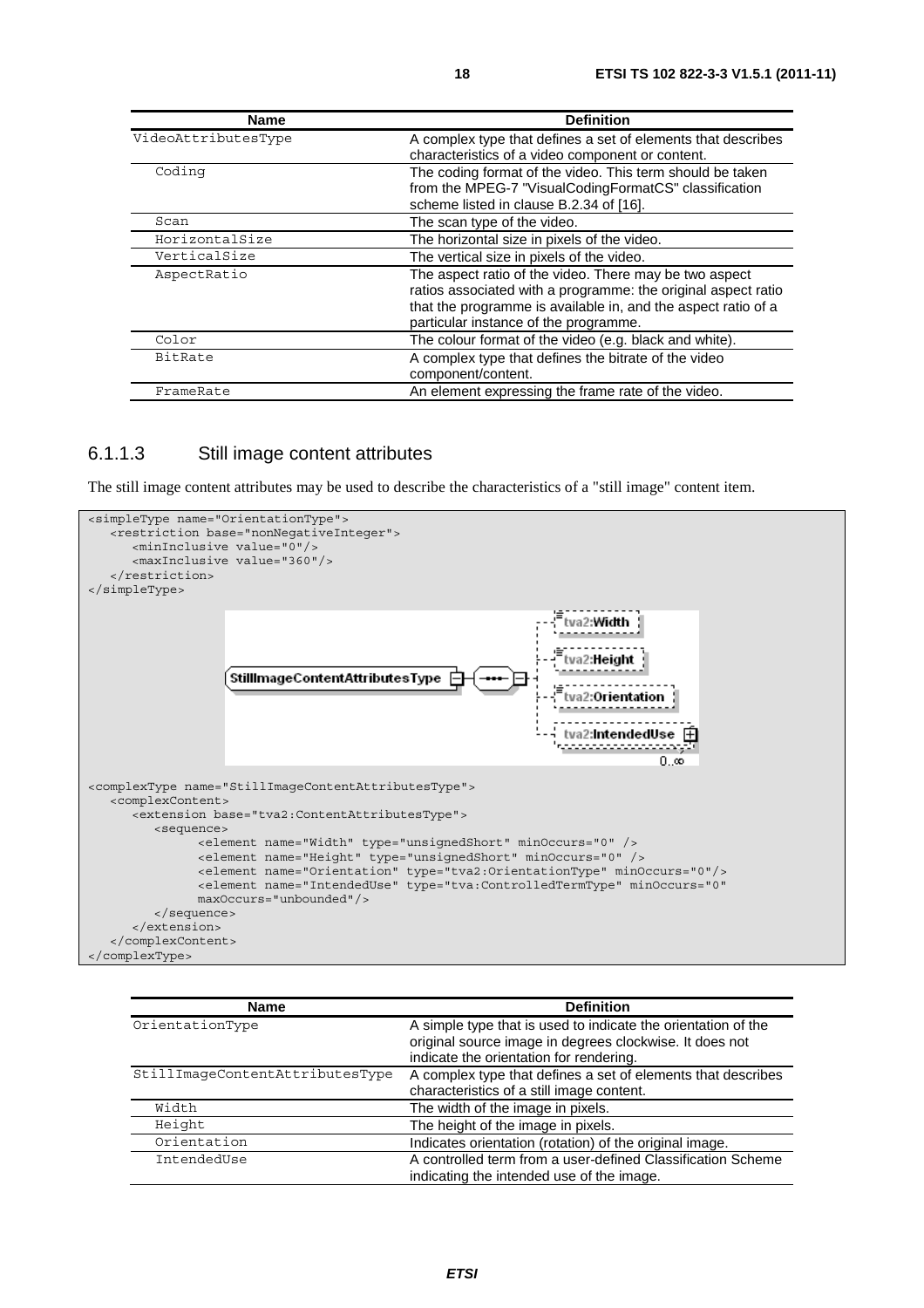### 6.1.2 Context attributes base type

This context attributes type serves as the base attribute for context specific attributes. *Context* specific attributes differ from the previously described *content* specific attributes in a way that they are dependent on the environment and the circumstances content is consumed. The context may be different for example, if a collection of travel-related information is consumed in a travel magazine (with an emphasis on entertainment), compared to the presentation of the same content in a geographic, educational programme. Such data can be provided as context attribute types.

<complexType name="ContextAttributesType" abstract="true"/>

| Name                  | <b>Definition</b>                                                             |
|-----------------------|-------------------------------------------------------------------------------|
| ContextAttributesType | An abstract type to indicate context attribute according to application type. |

#### 6.1.2.1 Data broadcasting context

Data broadcasting context describes context attributes specific to a data broadcasting service and its applications. A data broadcasting service provides procedural and declarative contents over broadcasting TV channel. Users can play and interact with the data broadcasting content at the set-top box connected to the broadcasting TV network.



| <b>Name</b>                           | <b>Definition</b>                                                                                                                                 |
|---------------------------------------|---------------------------------------------------------------------------------------------------------------------------------------------------|
| RenderingStyleType                    | A complex type that describes rendering style of the<br>data broadcasting service.                                                                |
| fullScreen                            | This attribute indicates whether this service is<br>rendered on the full screen mode.                                                             |
| transparency                          | This attribute indicates whether the background of<br>this service is transparent.                                                                |
| DataBroadcastingContentAttributesType | A complex type that defines a set of elements that<br>describes characteristics of a data broadcasting<br>content.                                |
| InteractiveContentService             | This element indicates whether the service (or<br>application/content) is interactive service (true:<br>Two-way service, False: One-way service). |
| RenderingStyle                        | This element indicates the rendering style of the<br>data broadcasting service.                                                                   |
| UpdateCycle                           | This element indicates the update cycle of contents<br>by using television network (0 means there is no<br>update).                               |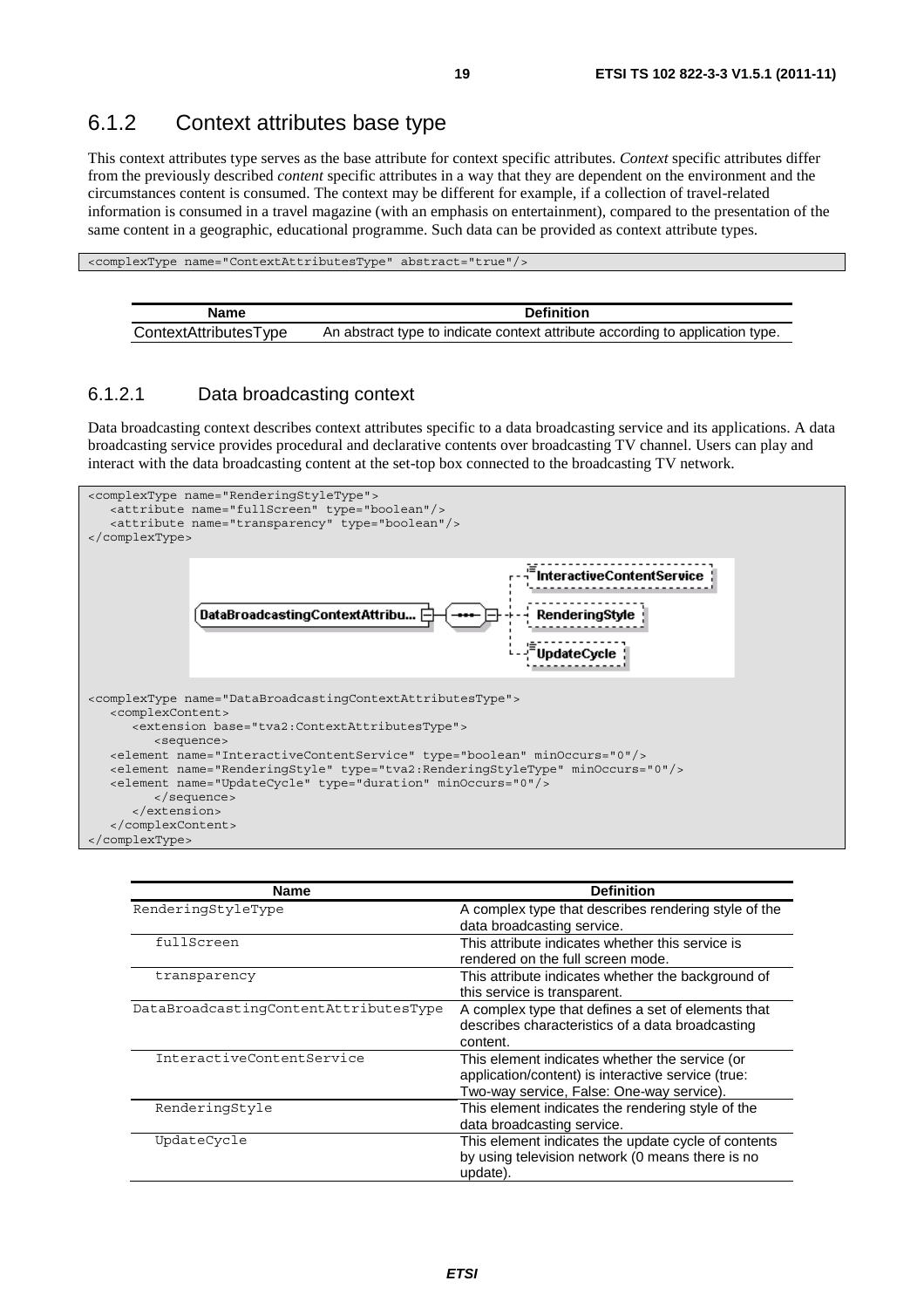#### 6.1.2.2 Interstitial context

The interstitial context may be used to describe the context of an interstitial content item.



| <b>Name</b>                       | <b>Definition</b>                                           |
|-----------------------------------|-------------------------------------------------------------|
| InterstitialContextAttributesType | A complex type that defines a set of elements that          |
|                                   | describes the context of the Interstitial content.          |
| MemberOfCampaign                  | Identifies one or more Campaigns that this content item is  |
|                                   | a member of. The reference is to a CampaignDescription      |
|                                   | element, where details of the Campaign can be found.        |
| BrandName                         | Indicates the brand being promoted within this interstitial |
|                                   | content item.                                               |

#### 6.1.2.3 Educational context

Content that is used in an educational context has special description requirements that are met by the EducationalContextAttributesType.

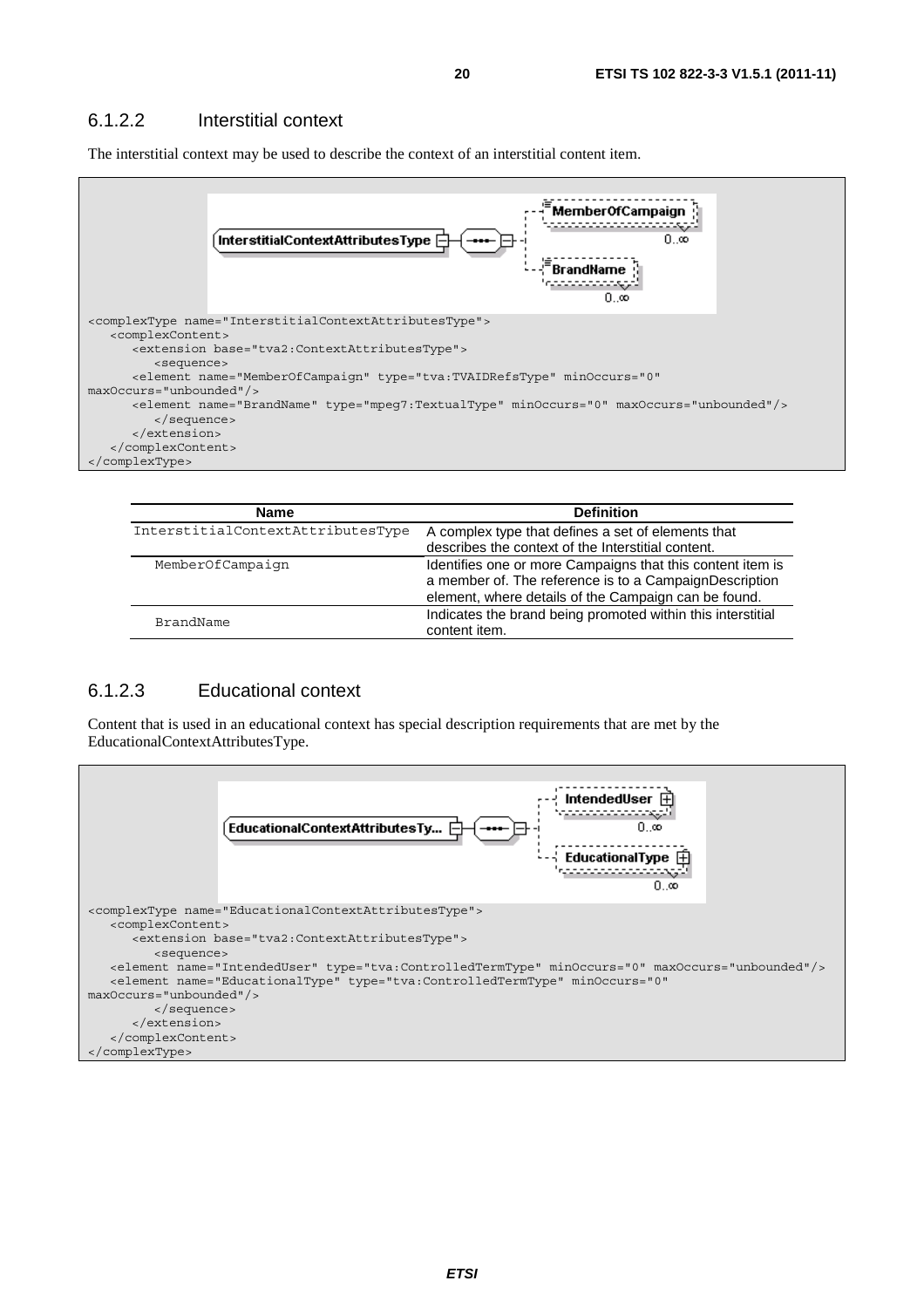| <b>Name</b>                      | <b>Definition</b>                                                                                                                                                                                                                   |
|----------------------------------|-------------------------------------------------------------------------------------------------------------------------------------------------------------------------------------------------------------------------------------|
| EducationalContextAttributesType | A complex type that defines a set of elements that<br>describes characteristics of content consumed in an<br>educational context.                                                                                                   |
| IntendedUser                     | The primary intended educational user group for a content<br>item (e.g. school teachers). The default for controlled<br>terminology for this datatype is the EducationalUserCS.                                                     |
| EducationalType                  | A specific kind of educational content (e.g. exercise,<br>simulation, exam, narrative text, experiment, self<br>assessment or lecture). The default for controlled<br>terminology for this datatype is the<br>EducationalUseTypeCS. |

#### 6.1.2.4 Application context

This following defines syntax and semantics to describe the feature of the application program which is a set of functions to be run on the PDR.



| <b>Name</b>                      | <b>Definition</b>                                                                 |
|----------------------------------|-----------------------------------------------------------------------------------|
| ApplicationContextAttributesType | A complex type that defines a set of elements that                                |
|                                  | describes characteristics of application content.                                 |
| Freeware                         | The value of this field is true/false. If true, the application is                |
|                                  | free.                                                                             |
| Uninstall                        | This field indicates whether the application provides<br>uninstall functionality. |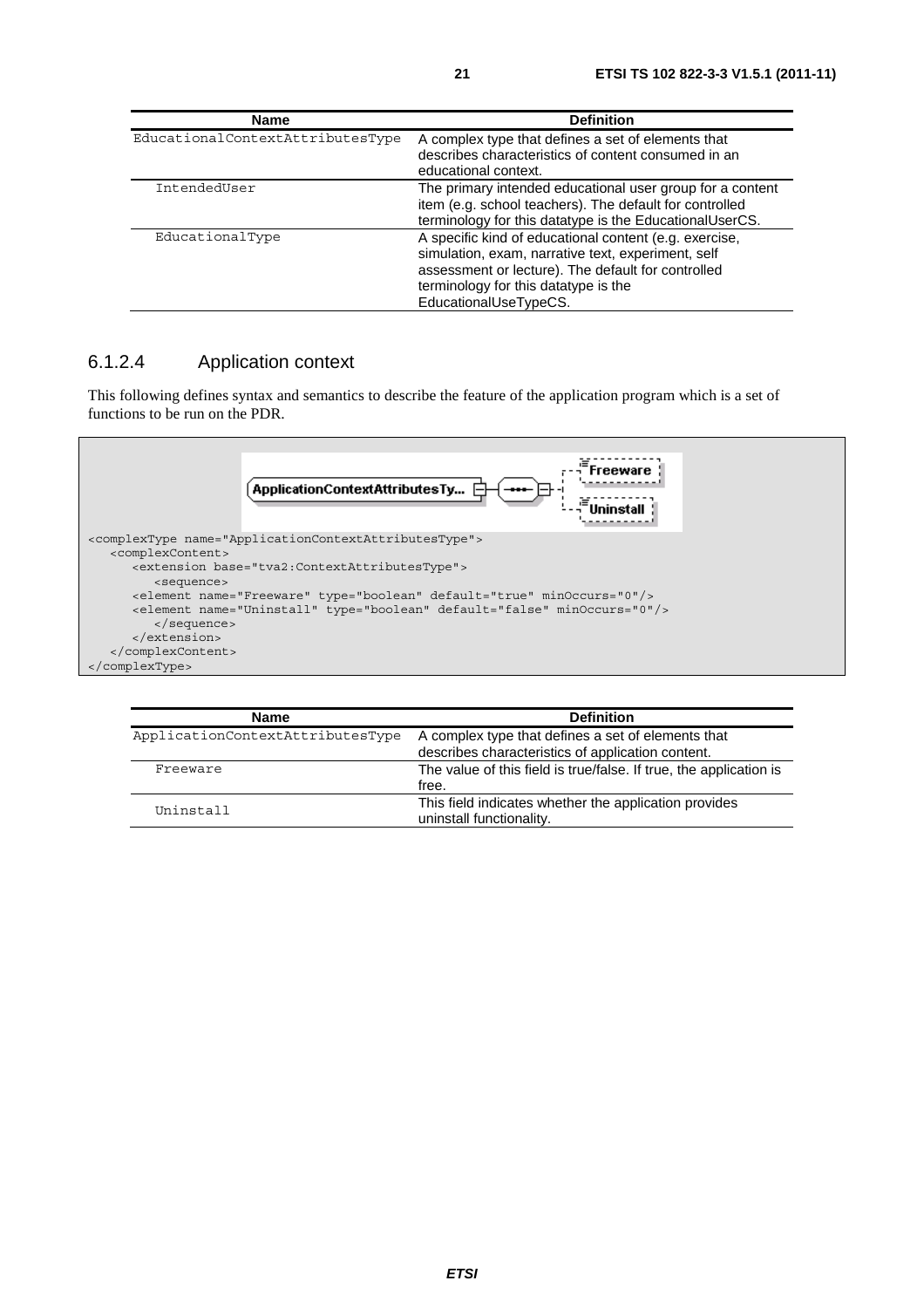#### 6.1.2.5 Game context attributes

The following defines syntax and semantics to describe the features of game content.



| <b>Name</b>               | <b>Definition</b>                                                                                                                                                                                                                                                                 |
|---------------------------|-----------------------------------------------------------------------------------------------------------------------------------------------------------------------------------------------------------------------------------------------------------------------------------|
| GameContentAttributesType | A complex type that defines a set of elements that describes<br>characteristics of game content.                                                                                                                                                                                  |
| Perspectives              | Playing perspectives define the role or point of view that the player<br>has on the game. (e.g. first-person, third-person, top-down,<br>isometric, side-scroller, platform, and text-based). The default CS for<br>this element, GamePerspectivesCS, can be found in clause A.2. |
| MaxNumPlayers             | Maximal number of players who can access a game.                                                                                                                                                                                                                                  |

### 6.1.3 Content properties datatype

The ContentPropertiesType serves as the base element for content properties. Content properties can consist of file specific properties (described below), content attributes and context attributes.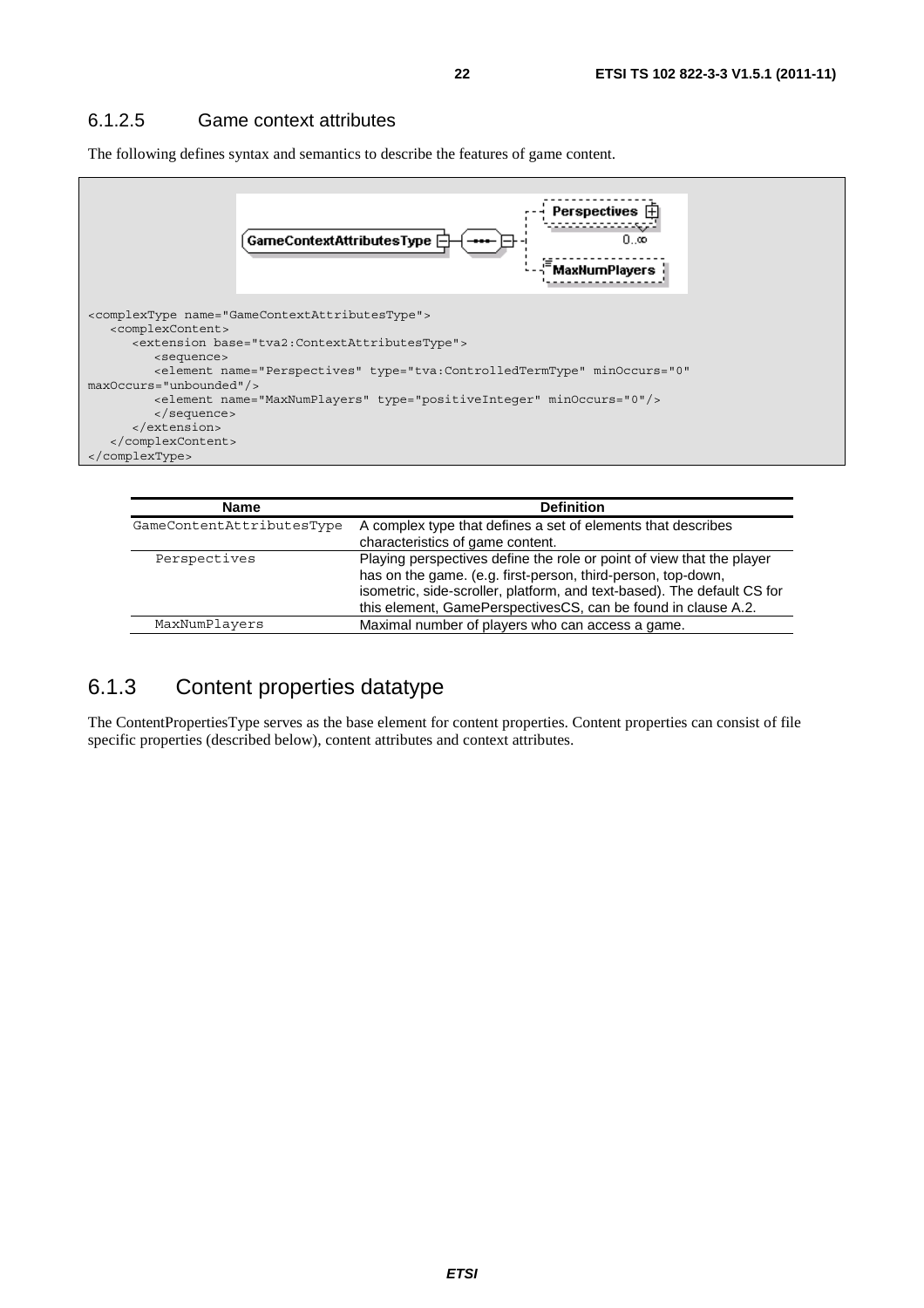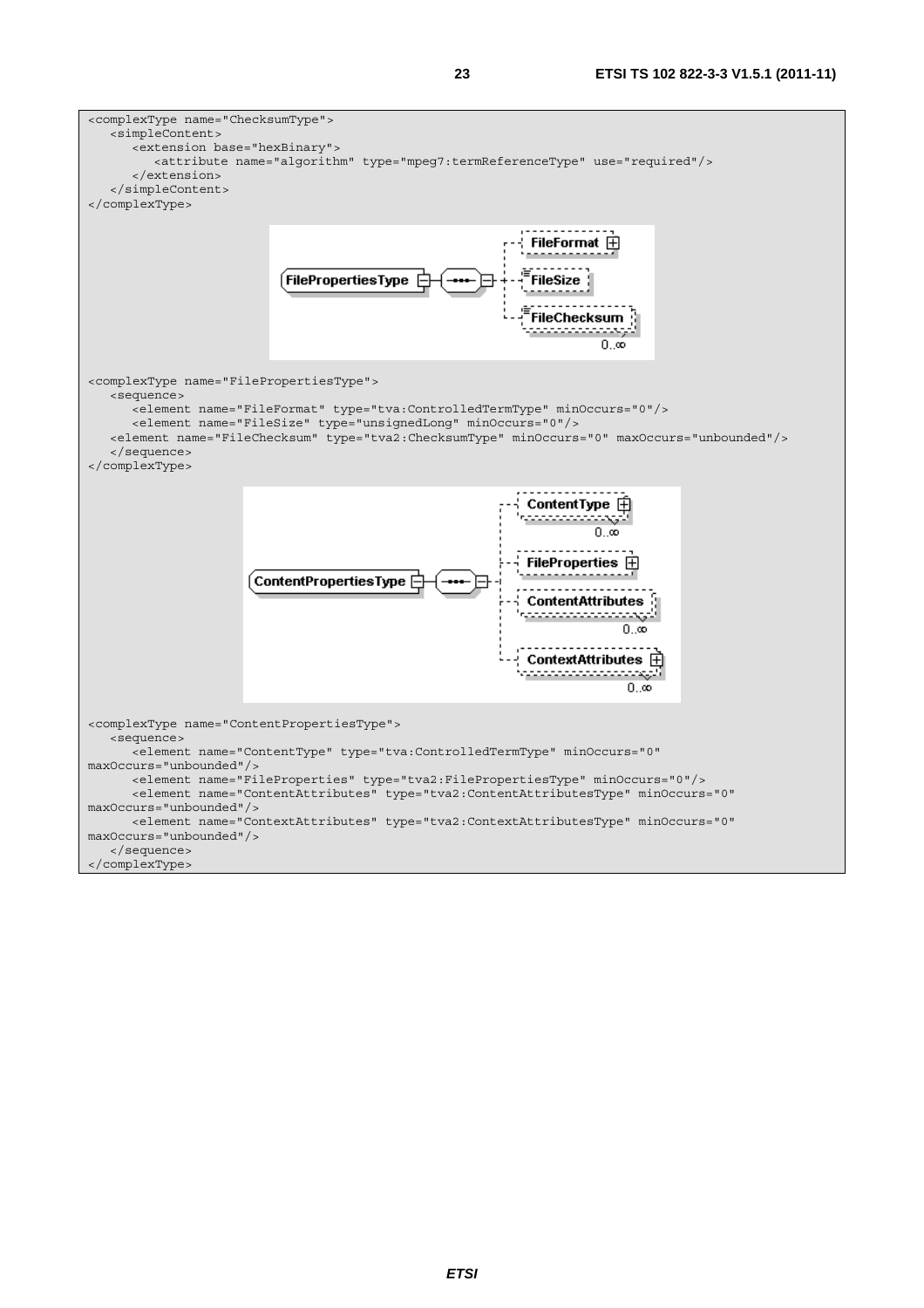| <b>Name</b>           | <b>Definition</b>                                                           |
|-----------------------|-----------------------------------------------------------------------------|
| ChecksumType          | The value of the checksum is specified using Base16 (hexBinary              |
|                       | schema type).                                                               |
|                       | This mandatory attribute carries a reference to a controlled term from      |
| algorithm             | ChecksumAlgorithmCS containing a list of possible checksum                  |
|                       | computation methods.                                                        |
| FilePropertiesType    | File attributes of the content.                                             |
| FileFormat            | Indicates the file format.                                                  |
| FileSize              | Indicates the size, in bytes, of the file where the content instance is     |
|                       | stored.                                                                     |
| Checksum              | Allows a metadata recipient party to verify that the correct media file has |
|                       | been acquired by comparing the locally computed checksum with the           |
|                       | value stated in the metadata. Several checksum can be provided using        |
|                       | different checksum computation methods.                                     |
| ContentPropertiesType | A complex type to indicate content properties.                              |
| ContentType           | Indicates content type such as still image, and game (see Content Type      |
|                       | CS in clause A.17).                                                         |
| FileProperties        | File attributes of the content.                                             |
| ContentAttributes     | Indicates attribute of content according to content type.                   |
| ContextAttributes     | Indicates attributes of content according to environment and                |
|                       | circumstances.                                                              |

# 6.2 Targeting information

The present clause defines descriptions applicable to a typical consumer's environment including terminal characteristics, network characteristics and natural environment. Various targeting scenarios can be enabled by matching the provided usage environment and the targeting conditions of the content.

*TV-Anytime's* usage environment description is based on the "Usage Environment Tools" as specified in ISO/IEC 21000-7 [19], clause 6.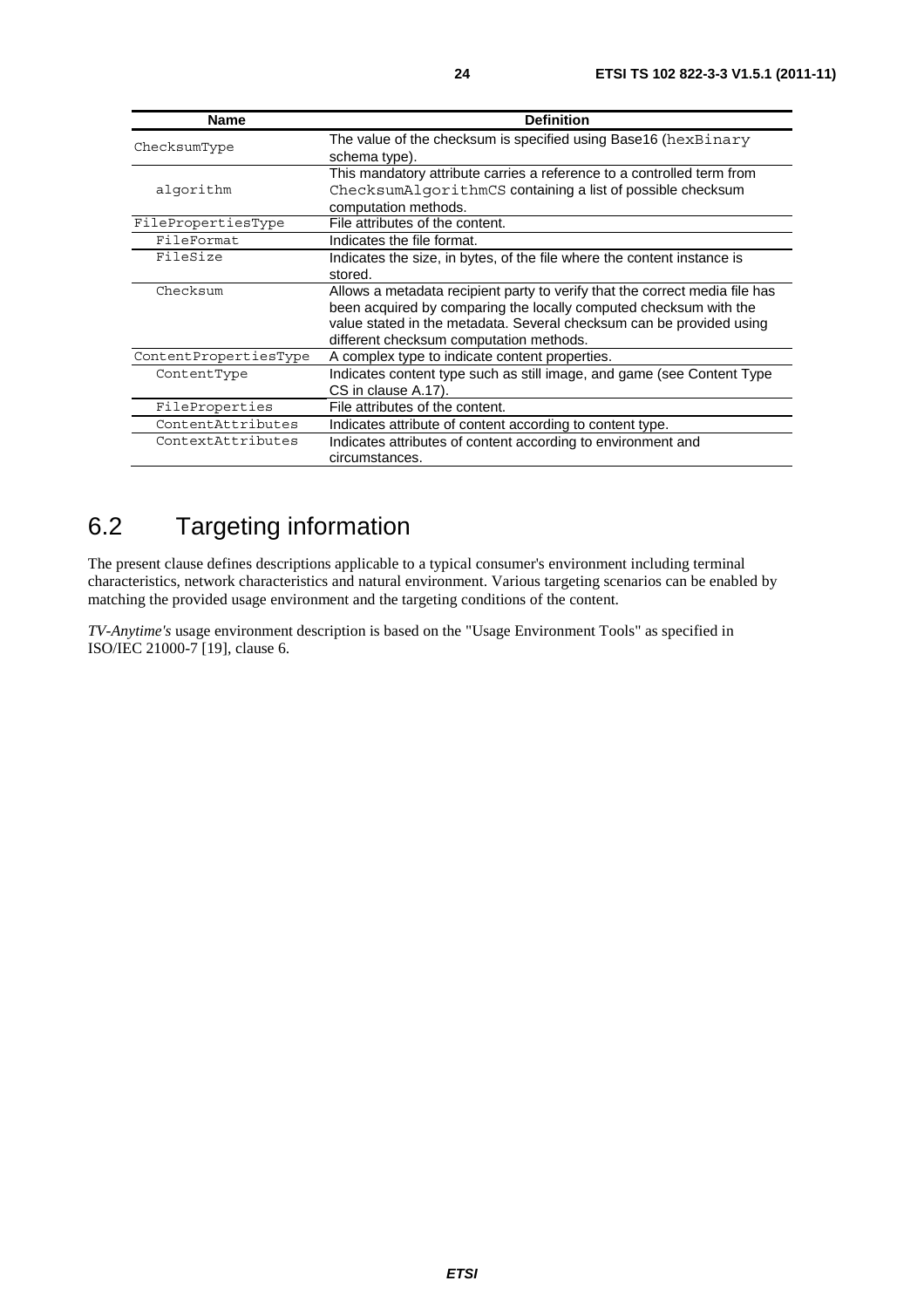### 6.2.1 Biographic information

The following describes descriptive properties of consumer's biographic information.

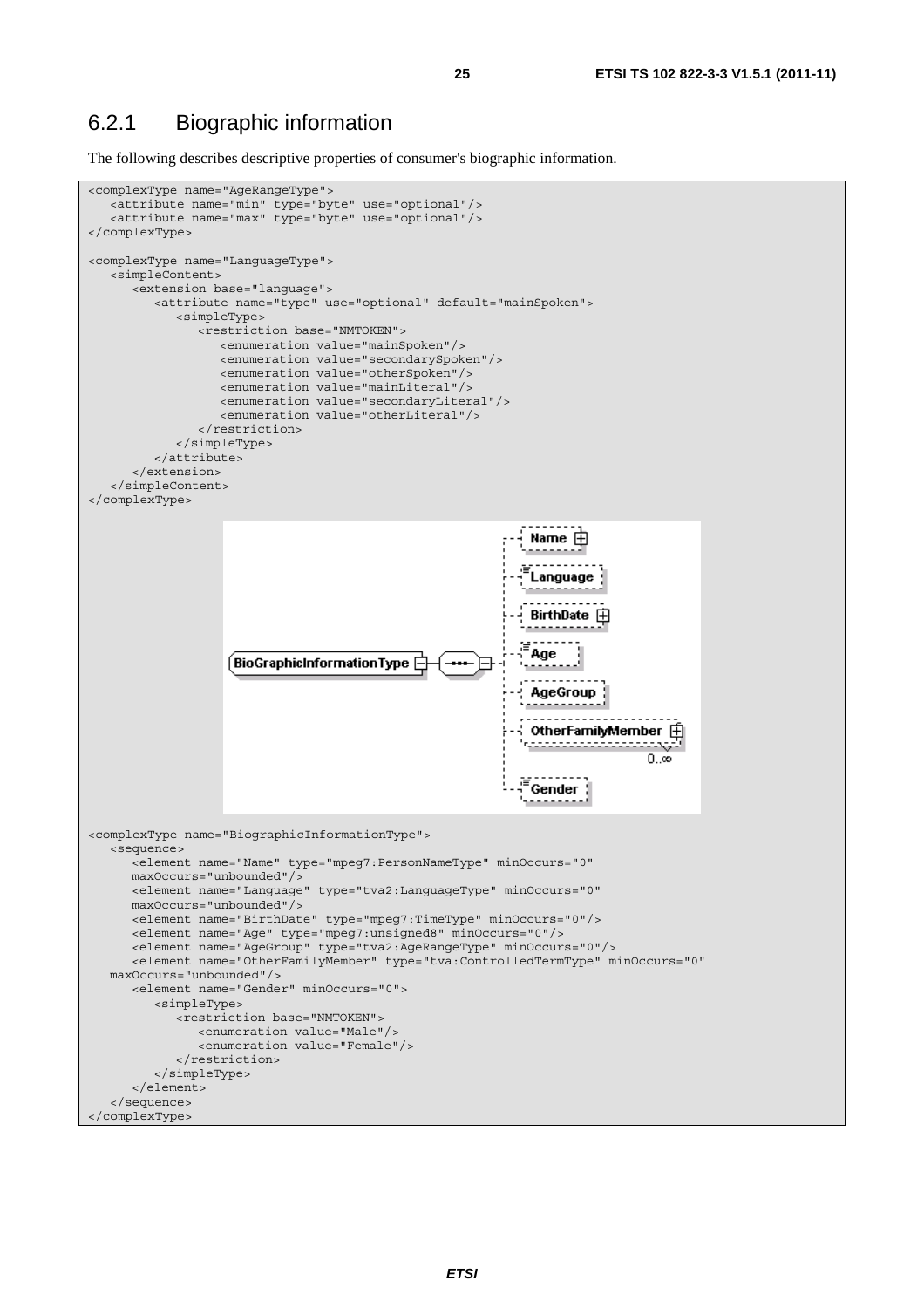| <b>Name</b>               | <b>Definition</b>                                                                                                                                                                                                                                                                                                                                                                                                                                                                                                                                         |
|---------------------------|-----------------------------------------------------------------------------------------------------------------------------------------------------------------------------------------------------------------------------------------------------------------------------------------------------------------------------------------------------------------------------------------------------------------------------------------------------------------------------------------------------------------------------------------------------------|
| AgeRangeType              | Describes the range that an age belongs.                                                                                                                                                                                                                                                                                                                                                                                                                                                                                                                  |
| min                       | Defines the lower bound of the age range.                                                                                                                                                                                                                                                                                                                                                                                                                                                                                                                 |
| max                       | Defines the upper bound of the age range.                                                                                                                                                                                                                                                                                                                                                                                                                                                                                                                 |
| BiographicInformationType | Defines consumer information in general, such as<br>biographic information and special condition that the<br>consumer might have.                                                                                                                                                                                                                                                                                                                                                                                                                         |
| Name                      | Describes the name of the consumer.                                                                                                                                                                                                                                                                                                                                                                                                                                                                                                                       |
| Language                  | Describes the language that the consumer uses.<br>mainSpoken: main spoken language of the<br>consumer.<br>secondarySpoken: secondary spoken language of the<br>٠<br>consumer.<br>otherSpoken: other additional spoken language of the<br>$\bullet$<br>consumer.<br>mainLiteral: main language for reading/writing of the<br>$\bullet$<br>consumer.<br>secondaryLiteral: secondary language for<br>$\bullet$<br>reading/writing of the consumer.<br>otherLiteral: other additional language that the<br>$\bullet$<br>consumer can use for reading/writing. |
| Type                      | Defines the type used to describe the language. Default<br>value is "mainSpoken".                                                                                                                                                                                                                                                                                                                                                                                                                                                                         |
| BirthDate                 | Describes the date of birth of the consumer.                                                                                                                                                                                                                                                                                                                                                                                                                                                                                                              |
| Aqe                       | Describes the age of the consumer.                                                                                                                                                                                                                                                                                                                                                                                                                                                                                                                        |
| AgeGroup                  | Describes the age of the consumer in terms of range.                                                                                                                                                                                                                                                                                                                                                                                                                                                                                                      |
| OtherFamilyMember         | Describes the family members of the consumer.<br>See FamilyMembersCS in clause A.6.                                                                                                                                                                                                                                                                                                                                                                                                                                                                       |
| Gender                    | Describes the gender of the consumer.                                                                                                                                                                                                                                                                                                                                                                                                                                                                                                                     |

### 6.2.2 Accessibility information

If the consumer has special access condition needed to consume content, the following AccessibilityInformation table is to be used to describe such conditions.

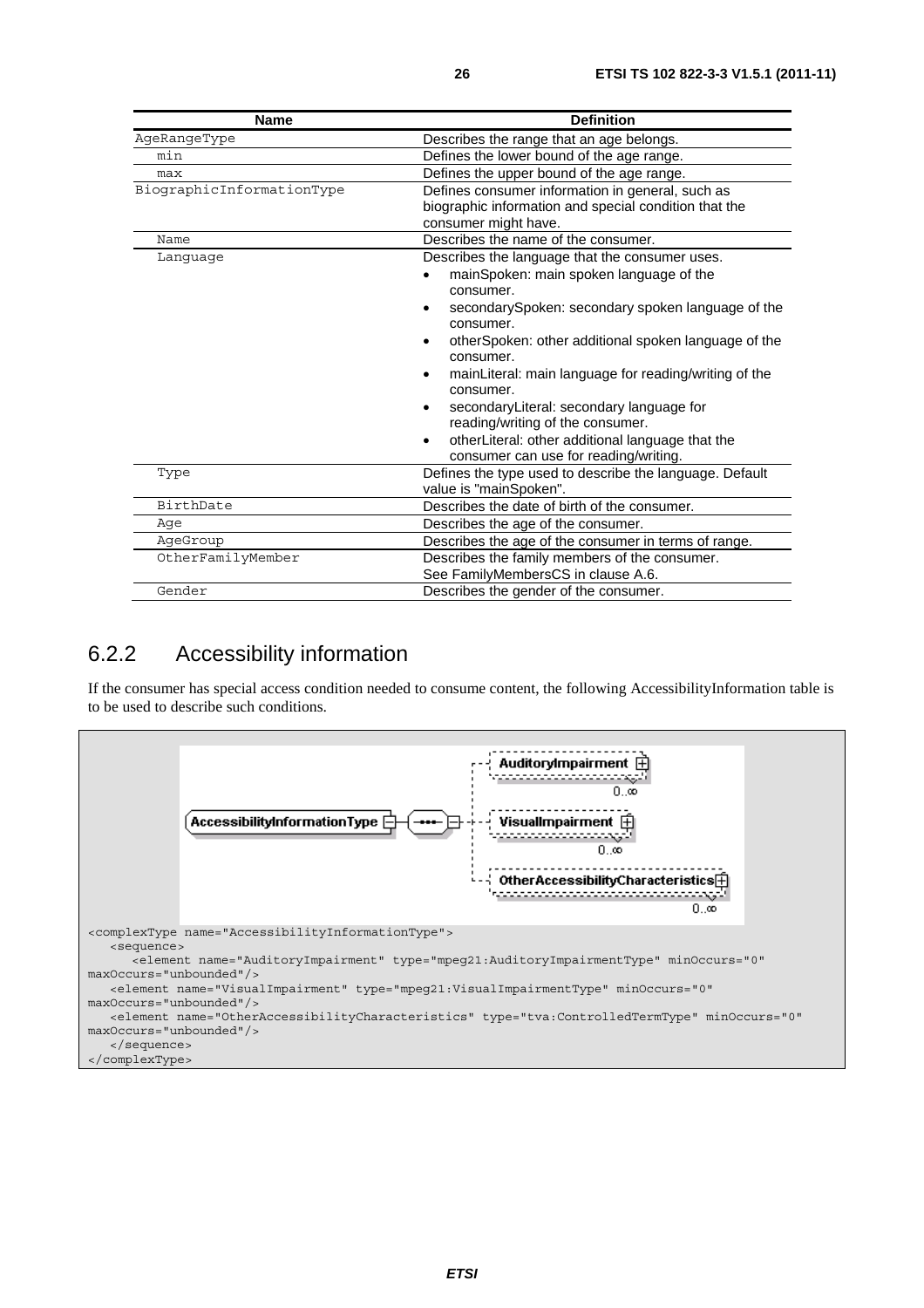| <b>Name</b>                       | <b>Definition</b>                                                                                                                                    |
|-----------------------------------|------------------------------------------------------------------------------------------------------------------------------------------------------|
| AccessibilityInformationType      | Defines special conditions of the consumer that might<br>affect the consumption of the content.                                                      |
| AuditoryImpairment                | Describes the impairment of a consumer's auditory<br>system for the left and the right ear. See<br>ISO/IEC 21000-7 [19] clause 6.4.15.3 for details. |
| VisualImpairment                  | Describes the impairment of a consumer's visual system.<br>See ISO/IEC 21000-7 [19] clause 6.4.16.3 for details.                                     |
| OtherAccessibilityCharacteristics | Describes other accessibility constraints of relevance to<br>the targeting of content.                                                               |

### 6.2.3 User information

The user information table holds multiples of user information, and each user information describes information of a single consumer.



| <b>Name</b>              | <b>Definition</b>                                                                                                                                                                           |
|--------------------------|---------------------------------------------------------------------------------------------------------------------------------------------------------------------------------------------|
| UserInformationType      | Defines biographic information and accessibility<br>information of a single consumer. The link between<br>consumer information and other user information can be<br>provided at this level. |
| BiographicInformation    | Describes biographic information of a consumer.                                                                                                                                             |
| AccessibilityInformation | Describes the impairment of a consumer's visual and<br>auditory system.                                                                                                                     |
| userInformationId        | An attribute that uniquely identifies the user information.                                                                                                                                 |
| UserInformationTableType | A placeholder for a list of user information.                                                                                                                                               |
| UserInformation          | A user information record.                                                                                                                                                                  |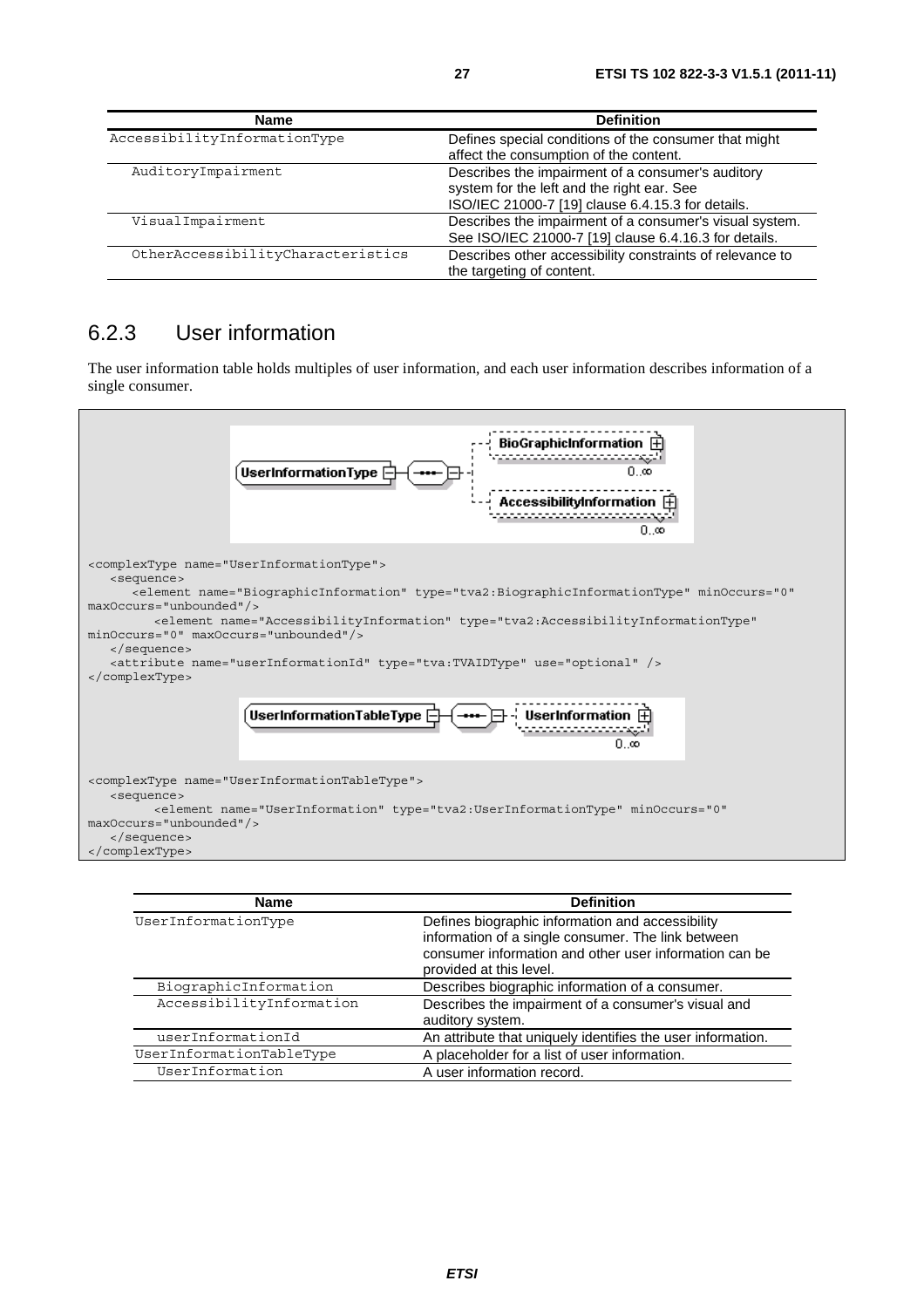### 6.2.4 Terminal information

The following describes descriptive properties of terminal information.

```
<simpleType name="VersionType"> 
    <restriction base="string"> 
       <whiteSpace value="collapse"/> 
       <pattern value="[0-9]+(.[0-9]+)*"/> 
    </restriction> 
</simpleType> 
<complexType name="VersionedControlledTermType"> 
      <complexContent> 
      <extension base="tva:ControlledTermType"> 
       <sequence> 
         -element name="Version" type="tva2:VersionType" minOccurs="0" maxOccurs="unbounded"/>
          </sequence> 
      </extension> 
    </complexContent> 
</complexType> 
<complexType name="CPUType"> 
   <complexContent> 
       <extension base="tva:ControlledTermType"> 
          <attribute name="clockSpeed" type="nonNegativeInteger" use="required"/> 
          <attribute name="unit" use="required"> 
                 <simpleType> 
                 <restriction base="string"> 
                    <enumeration value="Hz"/> 
                    <enumeration value="KHz"/> 
                    <enumeration value="MHz"/> 
                    <enumeration value="GHz"/> 
                    <enumeration value="THz"/> 
                    <enumeration value="PHz"/> 
                 </restriction> 
             </simpleType> 
          </attribute> 
       </extension> 
    </complexContent> 
</complexType> 
<complexType name="RAMType"> 
   <attribute name="size" type="nonNegativeInteger" use="required"/> 
    <attribute name="unit" use="required"> 
       <simpleType> 
          <restriction base="string"> 
             <enumeration value="Bit"/> 
             <enumeration value="KBit"/> 
             <enumeration value="MBit"/> 
             <enumeration value="GBit"/> 
             <enumeration value="Byte"/> 
             <enumeration value="KByte"/> 
             <enumeration value="MByte"/> 
             <enumeration value="GByte"/> 
             <enumeration value="TByte"/> 
             <enumeration value="PByte"/> 
          </restriction> 
       </simpleType> 
    </attribute> 
</complexType>
```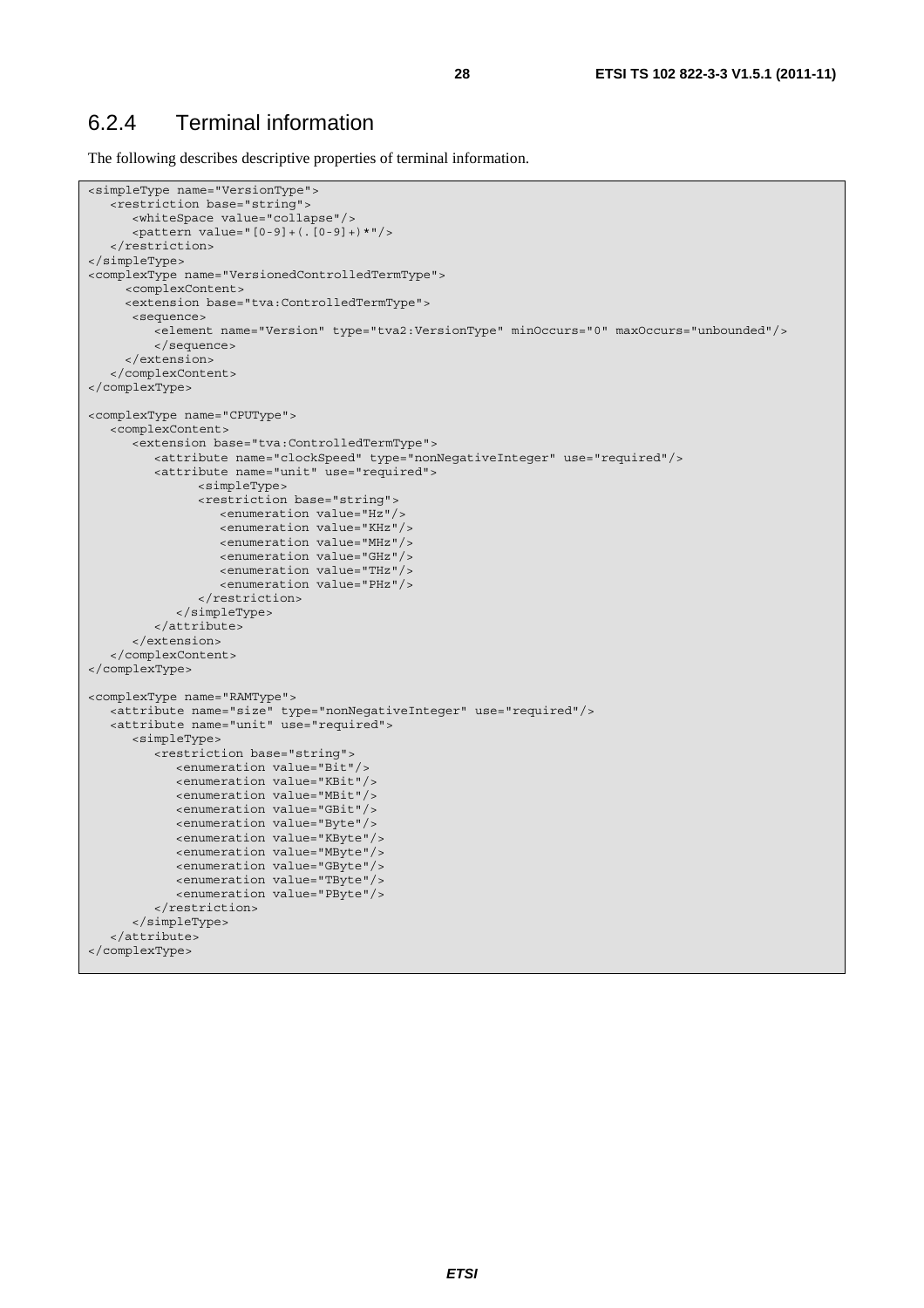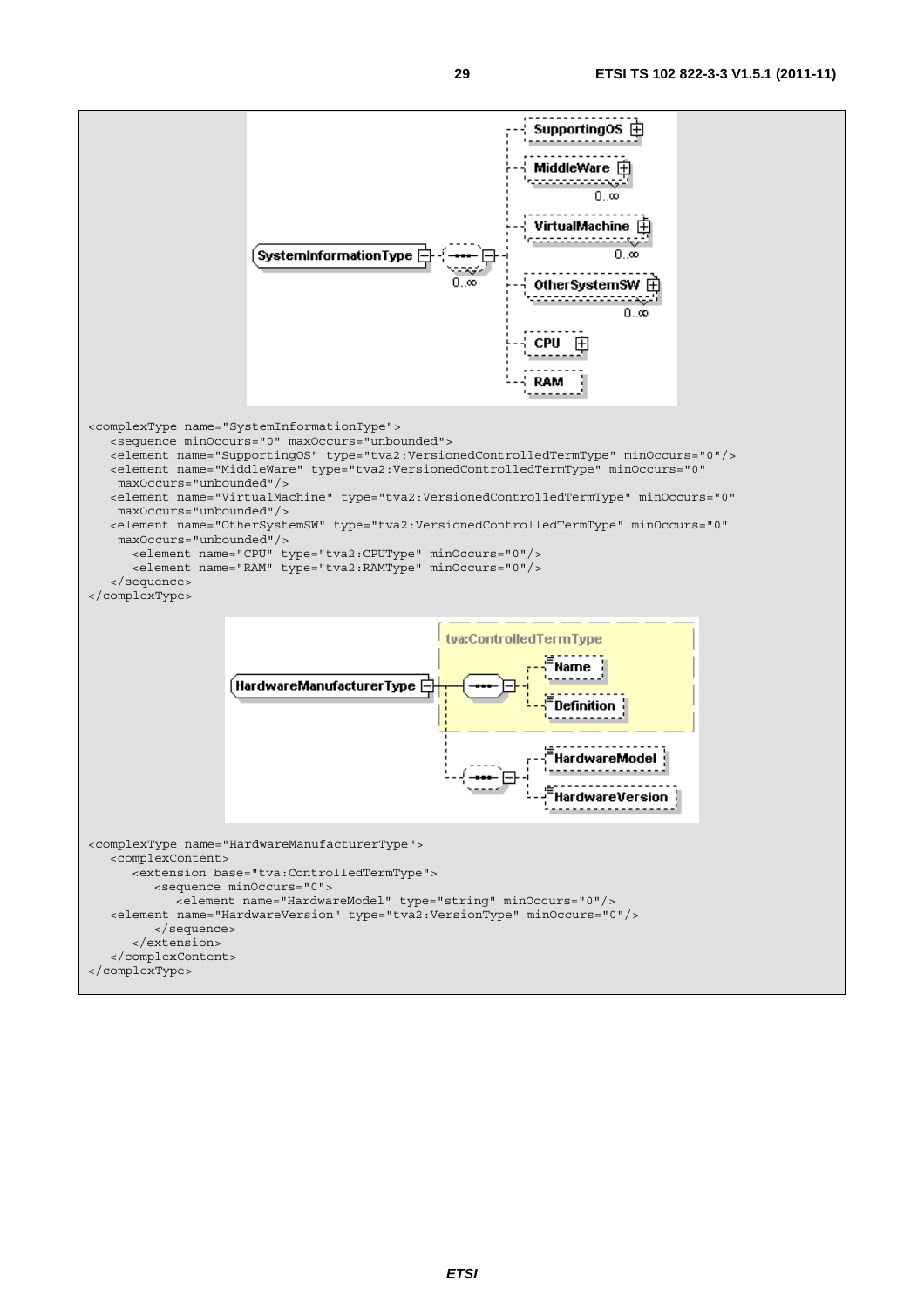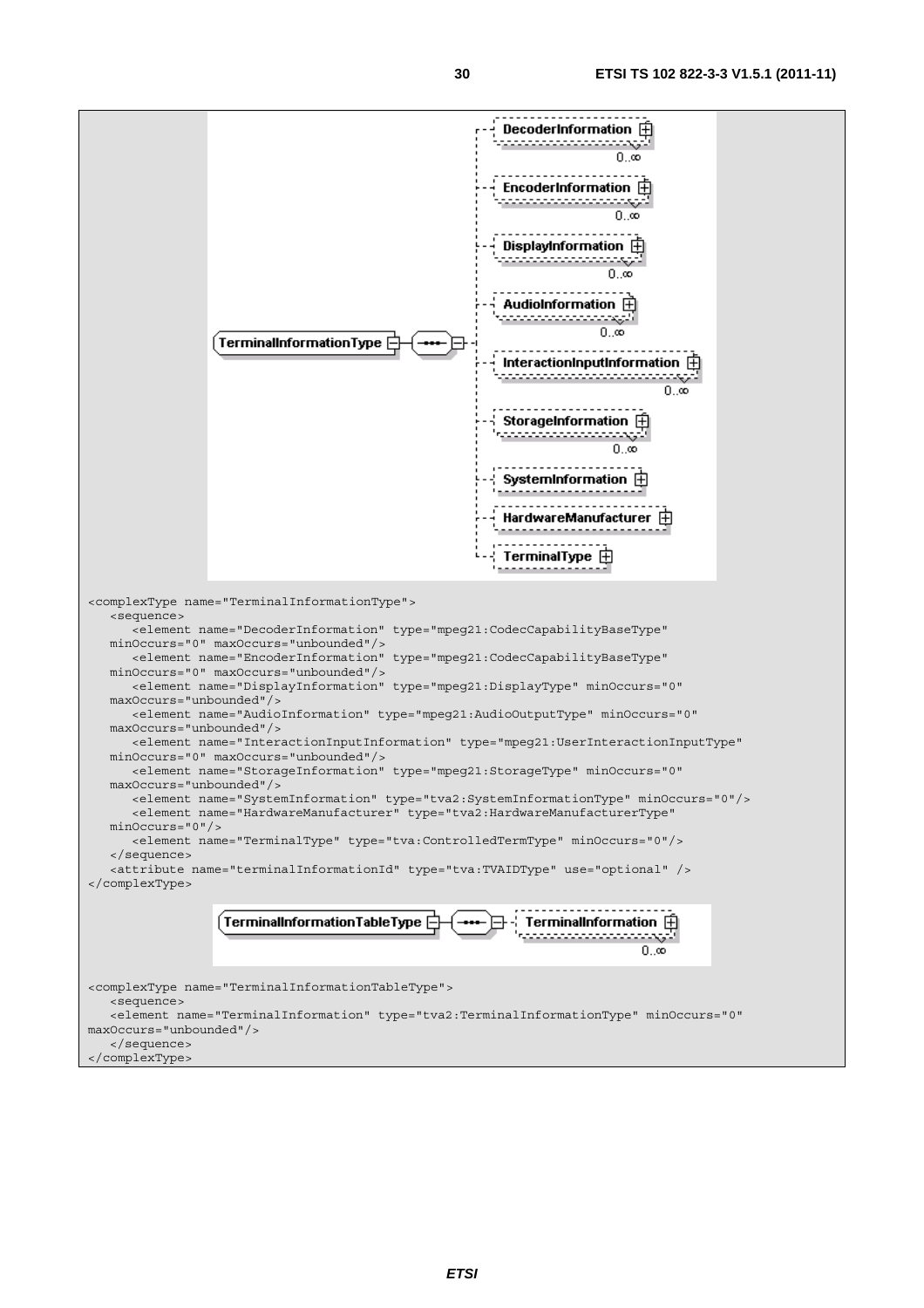| <b>Name</b>                     | <b>Definition</b>                                                                                                                                                                                                              |
|---------------------------------|--------------------------------------------------------------------------------------------------------------------------------------------------------------------------------------------------------------------------------|
| VersionType                     | A simple type that defines a version of the object.                                                                                                                                                                            |
| VersionedControlledTermType     | An extension of tva:ControlledtermType to express<br>versions.                                                                                                                                                                 |
| Version                         | An element to specify a version of the information<br>expressed by the controlled term.                                                                                                                                        |
| CPUType                         | A complex type that describes the properties of the<br>processor.                                                                                                                                                              |
| clockSpeed                      | Describes the clock speed of the CPU.                                                                                                                                                                                          |
| unit                            | Defines the unit used to describe the CPU clock speed.                                                                                                                                                                         |
| RAMType                         | A complex type that describes the properties of the<br>Random Access Memory being used within the terminal.                                                                                                                    |
| size                            | Describes the size of the RAM.                                                                                                                                                                                                 |
| unit                            | Defines the unit used to describe the RAM size.                                                                                                                                                                                |
| SystemInformationType           | A complex type that describe the properties of the<br>terminal.                                                                                                                                                                |
| SupportingOS                    | Describes the operating system running in the<br>terminal. See Annex A.8 for a classification scheme<br>of operating systems.                                                                                                  |
| Version                         | A version of this operating system.                                                                                                                                                                                            |
| MiddleWare                      | Describes the middleware running in the terminal.<br>See Annex A.11 for a classification scheme of<br>middleware.                                                                                                              |
| Version                         | A version of the middleware                                                                                                                                                                                                    |
| VirtualMachine                  | Describes the virtual machines running in the<br>terminal. See Annex A.9 for a classification scheme                                                                                                                           |
| Version                         | of virtual machines.                                                                                                                                                                                                           |
| OtherSystemSW                   | A version of the virtual machine.<br>Describes system software running in the terminal                                                                                                                                         |
|                                 | other than middleware and virtual machines. See<br>Annex A.10 for a classification scheme of other<br>system software.                                                                                                         |
| Version                         | A version of this system software                                                                                                                                                                                              |
| <b>CPU</b>                      | Describes the CPU of the terminal. See annex A for the<br>classification scheme of the CPU names.                                                                                                                              |
| <b>RAM</b>                      | Describes the RAM of the terminal.                                                                                                                                                                                             |
| HardwareManufacturerType        | A complex type that describes the properties of the<br>hardware.                                                                                                                                                               |
| HardwareModel                   | Describes the terminal device model depending on a<br>specific manufacturer.                                                                                                                                                   |
| HardwareVersion                 | Describes a version of embedded operating system in a<br>terminal device.                                                                                                                                                      |
| TerminalInformationType         | Describes the capability of a single terminal device.                                                                                                                                                                          |
| DecoderInformation              | Describes the decoding capability of the terminal.<br>See ISO/IEC 21000-7 [19], clause 6.5.4.                                                                                                                                  |
| EncoderInformation              | Describes the encoding capability of the terminal.<br>See ISO/IEC 21000-7 [19], clause 6.5.4.                                                                                                                                  |
| DisplayInformation              | Tool for describing the capability of displays.<br>See ISO/IEC 21000-7 [19], clause 6.5.8.                                                                                                                                     |
| AudioInformation                | Describes the audio presentation capability of the<br>terminal. See ISO/IEC 21000-7 [19], clause 6.5.12. Note<br>that the audio capabilities regarding codec are described<br>in DecoderInformation and/or EncoderInformation. |
| InteractionInputInformati<br>on | Describes the User interaction input support of the<br>terminal. See ISO/IEC 21000-7 [19], clause 6.5.14.                                                                                                                      |
| StorageInformation              | Describes the characteristics of the storage unit.<br>See ISO/IEC 21000-7 [19], clause 6.5.18.                                                                                                                                 |
| SystemInformation               | Describes the system information of the terminal.                                                                                                                                                                              |
| HardwareManufacturer            | Indicates manufacturer of the hardware.                                                                                                                                                                                        |
| TerminalType                    | Describes the terminal type based on the types of device<br>such as PC, PDA and so on. See clause A.12 for the                                                                                                                 |
| terminalInformationId           | classification scheme of the terminal types.<br>An attribute that uniquely identifies the terminal                                                                                                                             |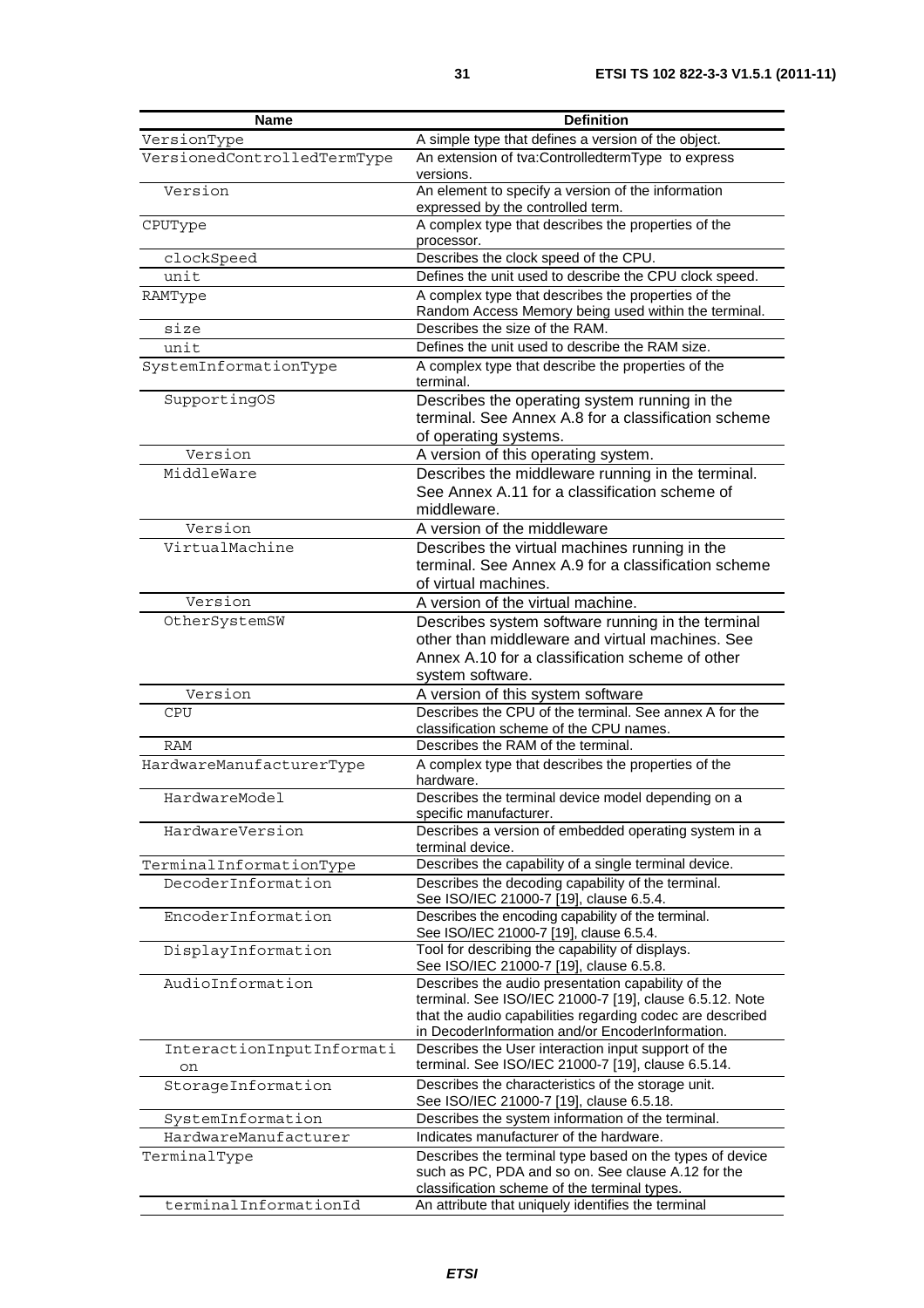| <b>Name</b>                  | <b>Definition</b>                                                                  |
|------------------------------|------------------------------------------------------------------------------------|
|                              | information.                                                                       |
| TerminalInformationTableType | A complex type that describes a table of the capability of<br>terminal device.     |
| TerminalInformation          | A list of the capability of terminal information records for a<br>single terminal. |

# 6.2.5 Network information

The following describes descriptive properties of network information.

| <complextype name="NetworkInformationType"><br/><sequence><br/><element_name="networkcharacteristic"<br>type="mpeq21:NetworkCharacteristicBaseType" minOccurs="0" maxOccurs="unbounded"/&gt;<br/><math>\langle</math> sequence&gt;<br/><attribute name="networkInformationId" type="tva:TVAIDType" use="optional"></attribute><br/><math>\langle</math> complexType&gt;</element_name="networkcharacteristic"<br></sequence></complextype> |  |
|--------------------------------------------------------------------------------------------------------------------------------------------------------------------------------------------------------------------------------------------------------------------------------------------------------------------------------------------------------------------------------------------------------------------------------------------|--|
| 「----- - - - - - - NetworkInformation<br>$H$ etworkinformationTableType $\boxdot$<br>$0\infty$                                                                                                                                                                                                                                                                                                                                             |  |
| <complextype name="NetworkInformationTableType"><br/><sequence><br/><element <br="" minoccurs="0" name="NetworkInformation" type="tva2:NetworkInformationType"><math>maxOccurs = "unbounded"</math><br/><math>\langle</math> sequence&gt;<br/></element></sequence></complextype>                                                                                                                                                          |  |

| <b>Name</b>                 | <b>Definition</b>                                                                                                                           |
|-----------------------------|---------------------------------------------------------------------------------------------------------------------------------------------|
| NetworkInformationType      | A definition of NetworkInformation.                                                                                                         |
| NetworkCharacteristic       | An element to provide the definition of a subset of<br>types defined as part of the NetworkType. See<br>ISO/IEC 21000-7 [19], clause 6.6.4. |
| networkInformationId        | An attribute that uniquely identifies the network<br>information.                                                                           |
| NetworkInformationTableType | Place holder to contain descriptions of the<br>characteristics of a network connected to the TVA Box.                                       |
| NetworkInformation          | A place contains descriptions of a single network.                                                                                          |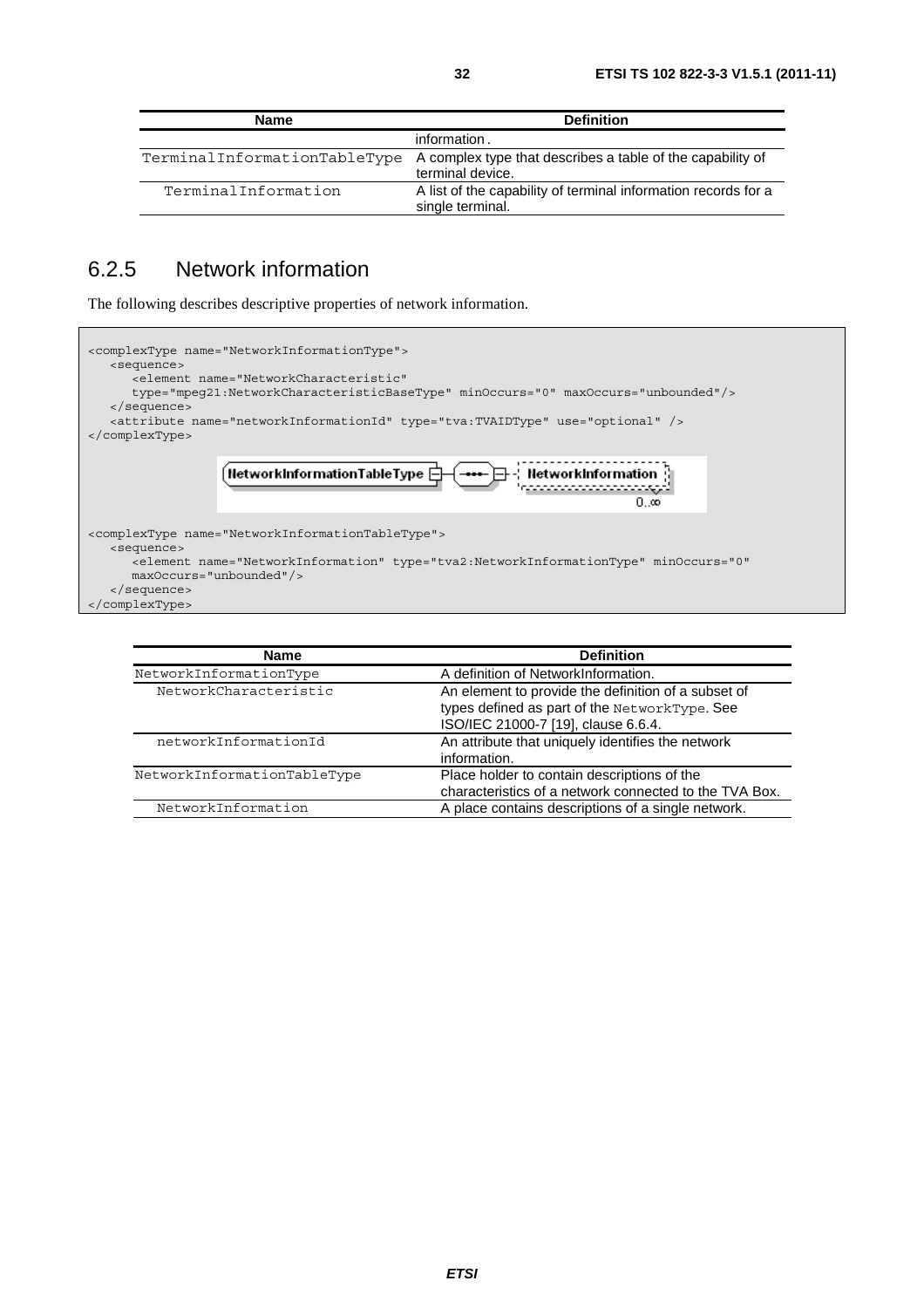The following describes descriptive properties of natural information.

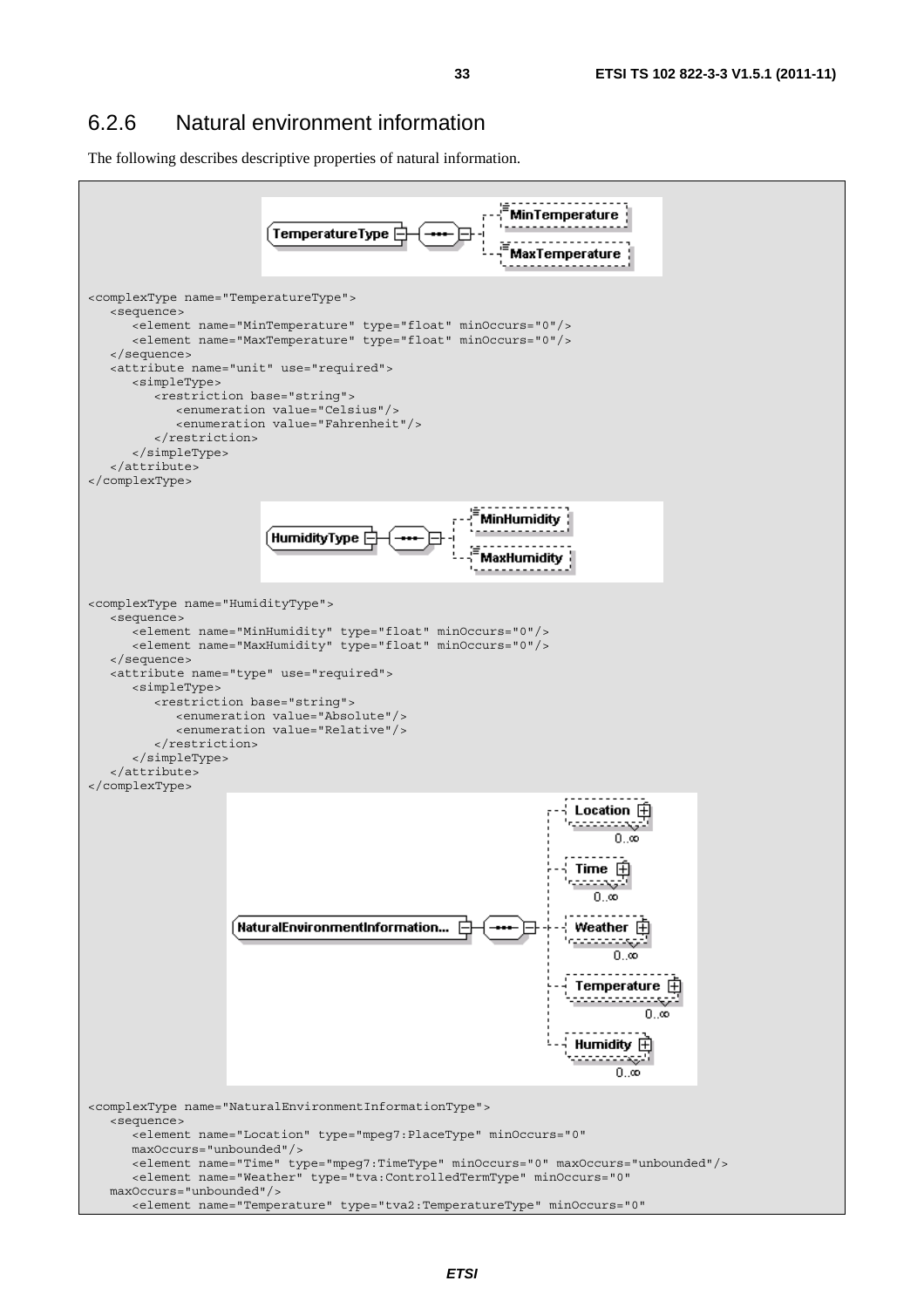

| <b>Name</b>                            | <b>Definition</b>                                  |
|----------------------------------------|----------------------------------------------------|
| TemperatureType                        | A complex type that describes the temperature      |
| MinTemperature                         | Describes the lower bound of the temperature.      |
| MaxTemperature                         | Describes the upper bound of the temperature.      |
| unit                                   | Defines the unit of the temperature.               |
|                                        | One of Celsius or Fahrenheit.                      |
| HumidityType                           | A complex type that describes the humidity.        |
| MinHumidity                            | Describes the lower bound of the humidity.         |
| MaxHumidity                            | Describes the upper bound of the humidity.         |
| type                                   | Defines the type used to describe the humidity.    |
|                                        | Either absolute or relative.                       |
| NaturalEnvironmentInformationType      | Describes the present natural environment of the   |
|                                        | content consumption.                               |
| Location                               | Describes the physical location of the content     |
|                                        | consumption.                                       |
| Time                                   | Describes the present time.                        |
| Weather                                | Describes the weather of the given time and        |
|                                        | location.                                          |
| Temperature                            | Describes the temperature of the user              |
|                                        | environment.                                       |
| Humidity                               | Describes the humidity of the user environment.    |
| naturalEnvironmentInformationId        | An attribute that uniquely identifies the natural  |
|                                        | environment information.                           |
| NaturalEnvironmentInformationTableType | A complex type that describes a table of natural   |
|                                        | environment of the content consumption.            |
| NaturalEnvironmentInformation          | A list of natural environment description records. |
|                                        |                                                    |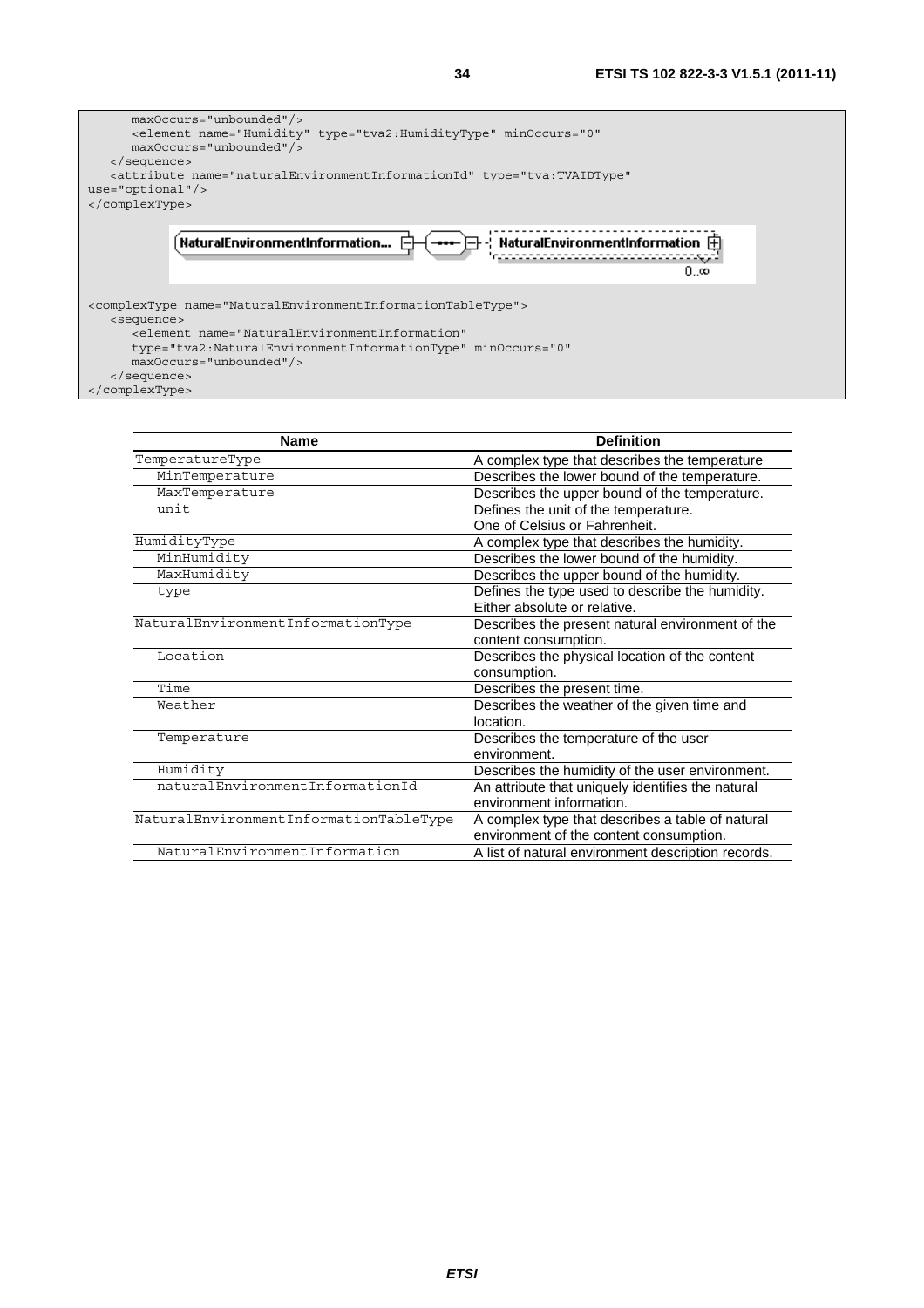### 6.2.7 Usage environment description table

The following describes descriptive properties of usage environment.



| Name                               | <b>Definition</b>                                                 |
|------------------------------------|-------------------------------------------------------------------|
| UsageEnvironmentDescriptionType    | Defines description of the environment of content<br>consumption. |
| TerminalInformationTable           | The terminal information table.                                   |
| NetworkInformationTable            | The network information table.                                    |
| NaturalEnvironmentInformationTable | The natural environment information table.                        |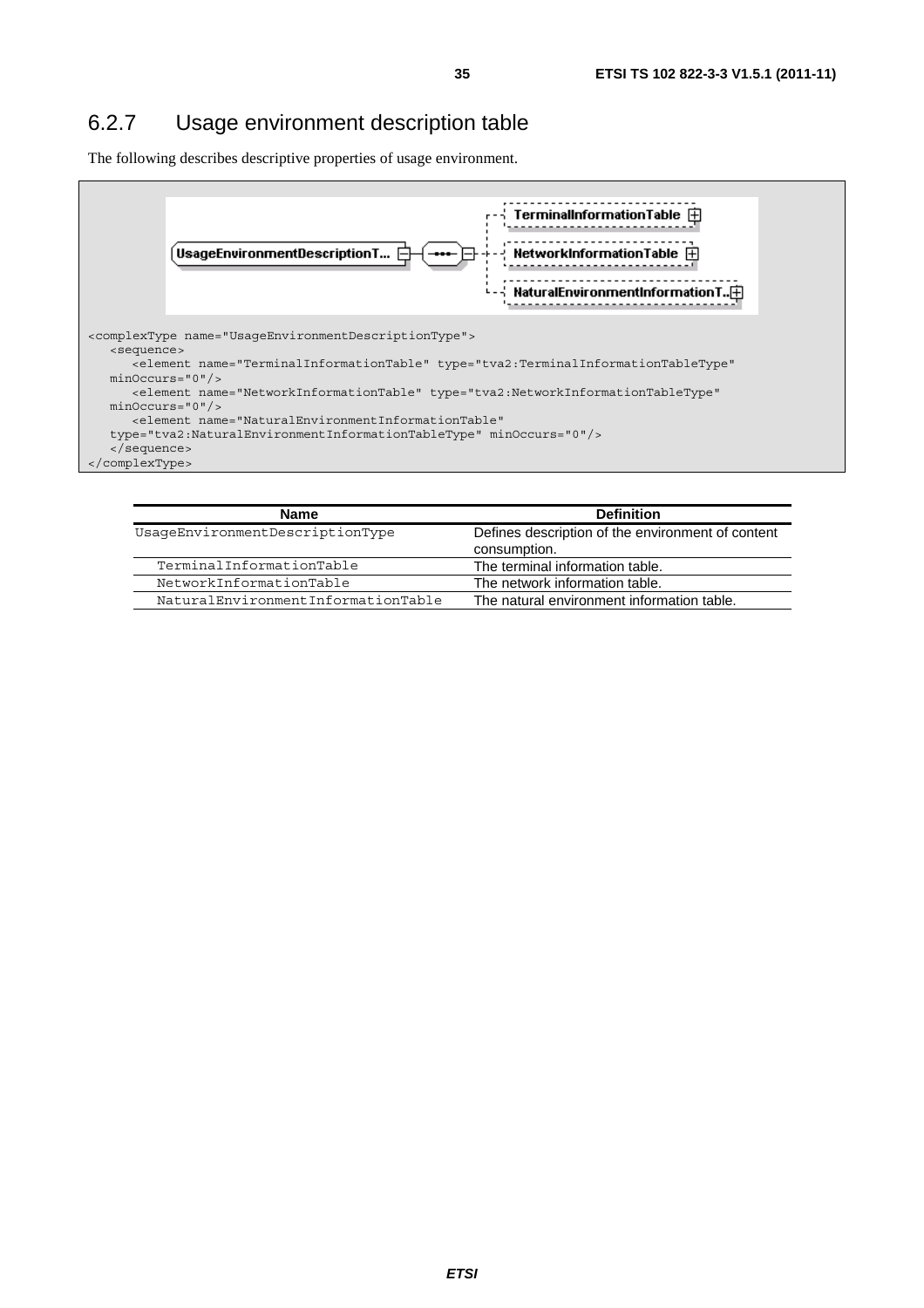# 6.2.8 TargetingInformationType

The following describes information on targeted user(s) based on user preferences, usage history, device(s), and network capabilities.

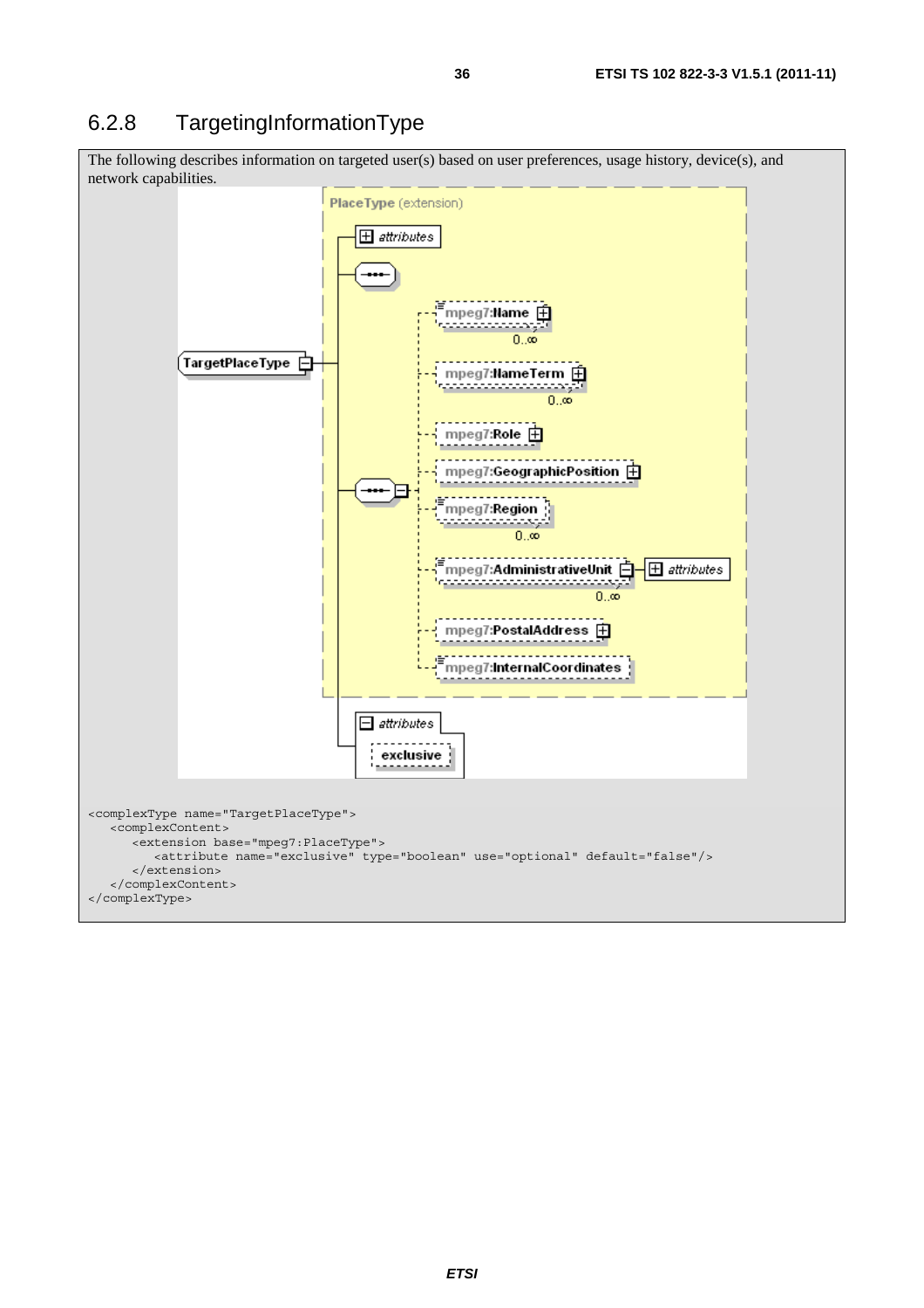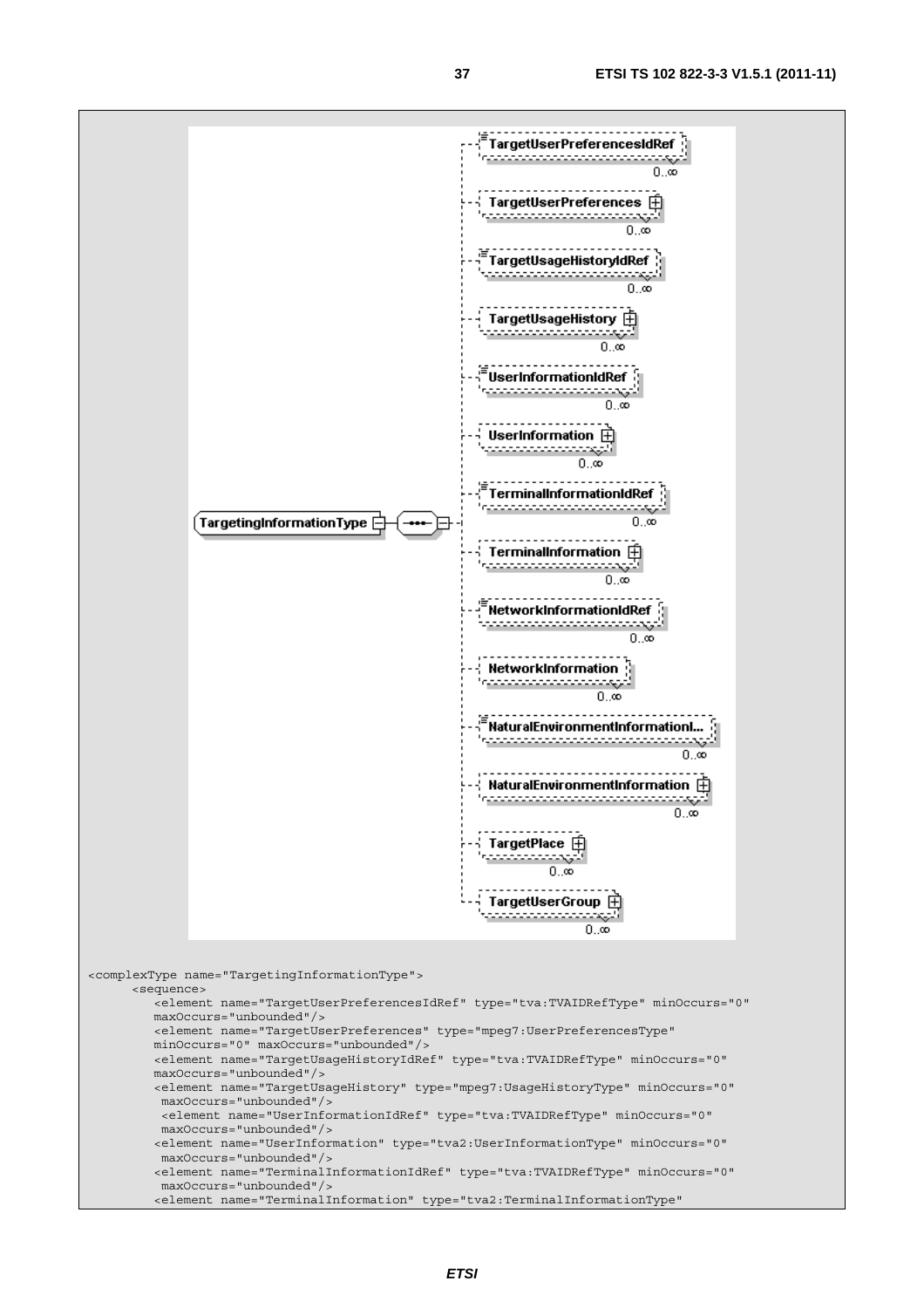| $minOccurs = "0" maxOccurs = "unbounded"$                                                              |
|--------------------------------------------------------------------------------------------------------|
| <element <="" minoccurs="0" name="NetworkInformationIdRef" td="" type="tva:TVAIDRefType"></element>    |
| maxOccurs="unbounded"/>                                                                                |
| <element <="" name="NetworkInformation" td="" type="mpeq21:NetworkCharacteristicBaseType"></element>   |
| minOccurs="0" maxOccurs="unbounded"/>                                                                  |
| <element <="" name="NaturalEnvironmentInformationIdRef" td="" type="tva:TVAIDRefType"></element>       |
| $minOccurs = "0" maxOccurs = "unbounded"$                                                              |
| <element <="" name="NaturalEnvironmentInformation" td=""></element>                                    |
| type="tva2:NaturalEnvironmentInformationType"                                                          |
| $minOccurs = "0" maxOccurs = "unbounded"$                                                              |
| <element maxoccurs="unbounded" minoccurs="0" name="TargetPlace" type="tva2:TargetPlaceType"></element> |
| <element <="" minoccurs="0" name="TarqetUserGroup" td="" type="tva:ControlledTermType"></element>      |
| maxOccurs="unbounded"/>                                                                                |
| $\langle$ sequence>                                                                                    |
| <attribute name="targetingId" type="tva:TVAIDType" use="optional"></attribute>                         |
|                                                                                                        |

<sup>&</sup>lt;/complexType>

| <b>Name</b>                        | <b>Definition</b>                                                                                       |
|------------------------------------|---------------------------------------------------------------------------------------------------------|
| TargetPlace                        | A type providing information about a geographical place.<br>Based on the MPEG-7 datatype PlaceType (see |
|                                    | clause 5.6.4 of ISO/IEC 15938-5 [16] for a detailed                                                     |
|                                    | specification).                                                                                         |
| exclusive                          | A Boolean attribute indicating whether the targeting is                                                 |
|                                    | exclusive to this place (true), or is only suggestive of                                                |
|                                    | greater interest or relevance of the content to this place                                              |
|                                    | (false).                                                                                                |
| TargetingInformationType           | Information that describes the targeted User, and device,                                               |
|                                    | network capabilities.                                                                                   |
| TargetUserPreferencesIDRef         | A reference to a globally declared set of user preference                                               |
|                                    | information contained within the                                                                        |
|                                    | TargetingInformationTable.                                                                              |
| TargeUserPreferences               | Information about user preferences.                                                                     |
| TargetUsageHistoryIDRef            | A reference to a globally declared set of user usage                                                    |
|                                    | history information contained within the                                                                |
|                                    | TargetingInformationTable.                                                                              |
| TargetUsageHistory                 | Information about usage history.                                                                        |
| UserInformationIdRef               | A reference to a globally declared set of User Information,                                             |
|                                    | contained within the TargetingInformationTable.                                                         |
| UserInformation                    | Information about the targeted User.                                                                    |
| TerminalInformationIdRef           | A reference to a globally declared set of Terminal                                                      |
|                                    | Information, contained within the                                                                       |
|                                    | TargetingInformationTable.                                                                              |
| TerminalInformation                | Information about the required terminal capabilities.                                                   |
| NetworkInformationIdRef            | A reference to a globally declared set of Network                                                       |
|                                    | Information, contained within the                                                                       |
|                                    | TargetingInformationTable.                                                                              |
| NetworkInformation                 | Information about the required Network capabilities.                                                    |
| NaturalEnvironmentInformationIdRef | A reference to a globally declared set of Natural                                                       |
|                                    | Environment Information, contained within the                                                           |
|                                    | TargetingInformationTable.                                                                              |
| NaturalEnvironmentInformation      | Information about the targeted Natural Environment.                                                     |
| TargetPlace                        | Information about the targeted geographical place.                                                      |
| TargetUserGroup                    | Information about the targeted user group, expressed as                                                 |
|                                    | a term from a Classification Scheme.                                                                    |
| targetingId                        | A unique identifier for the Targeting Information.                                                      |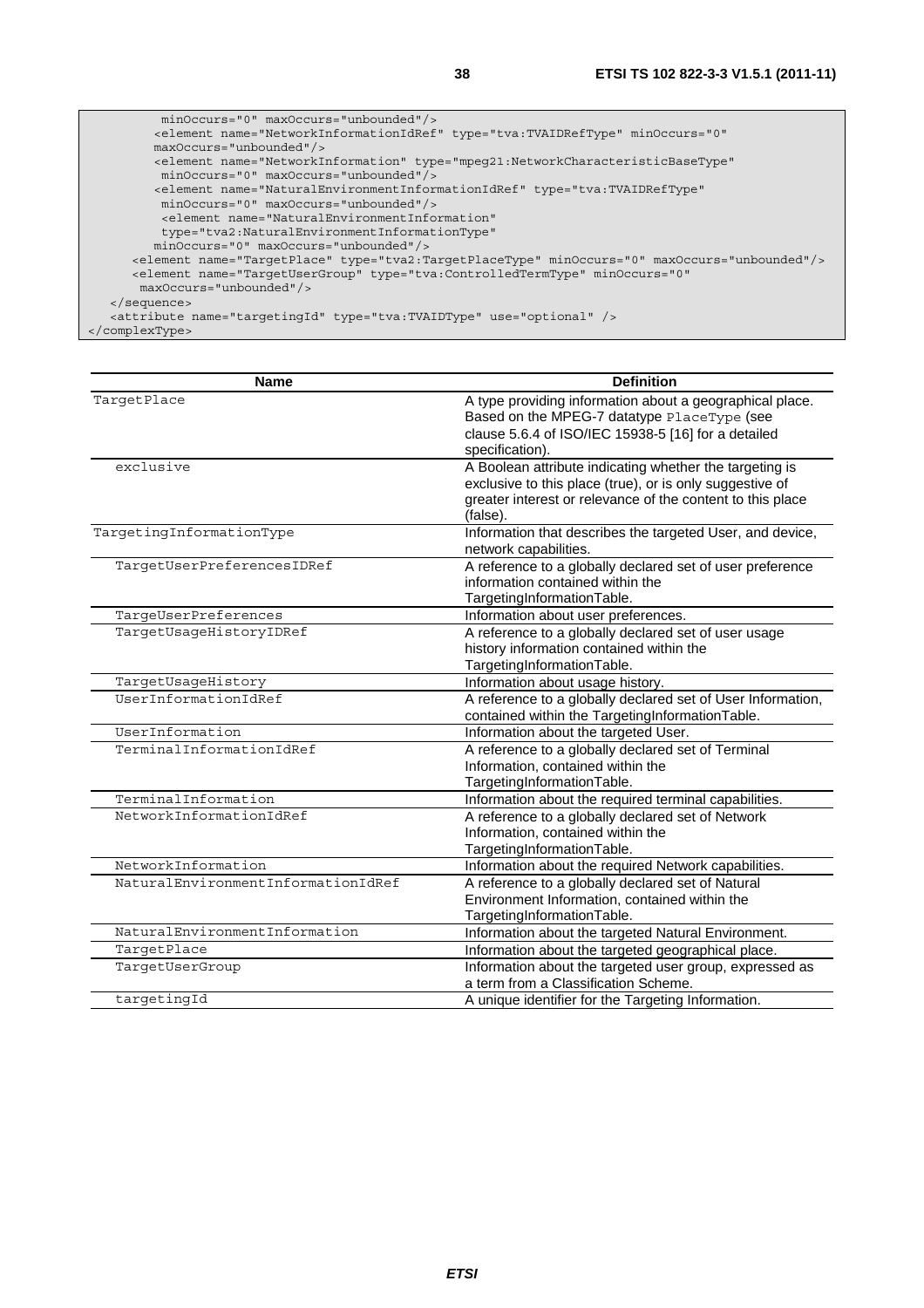#### 6.3 Coupon description

A coupon description allows you to describe pricing and discount information for a content item.

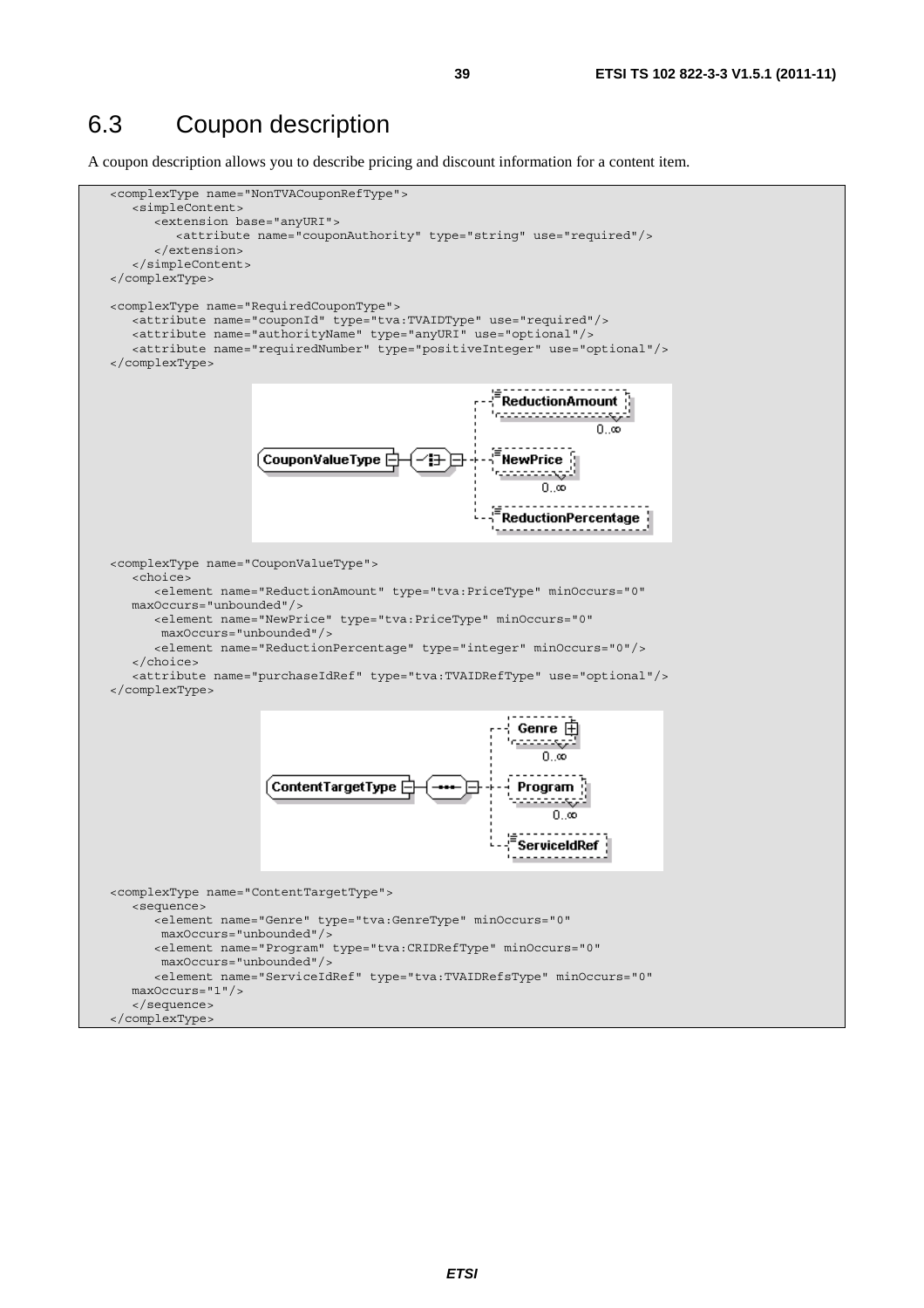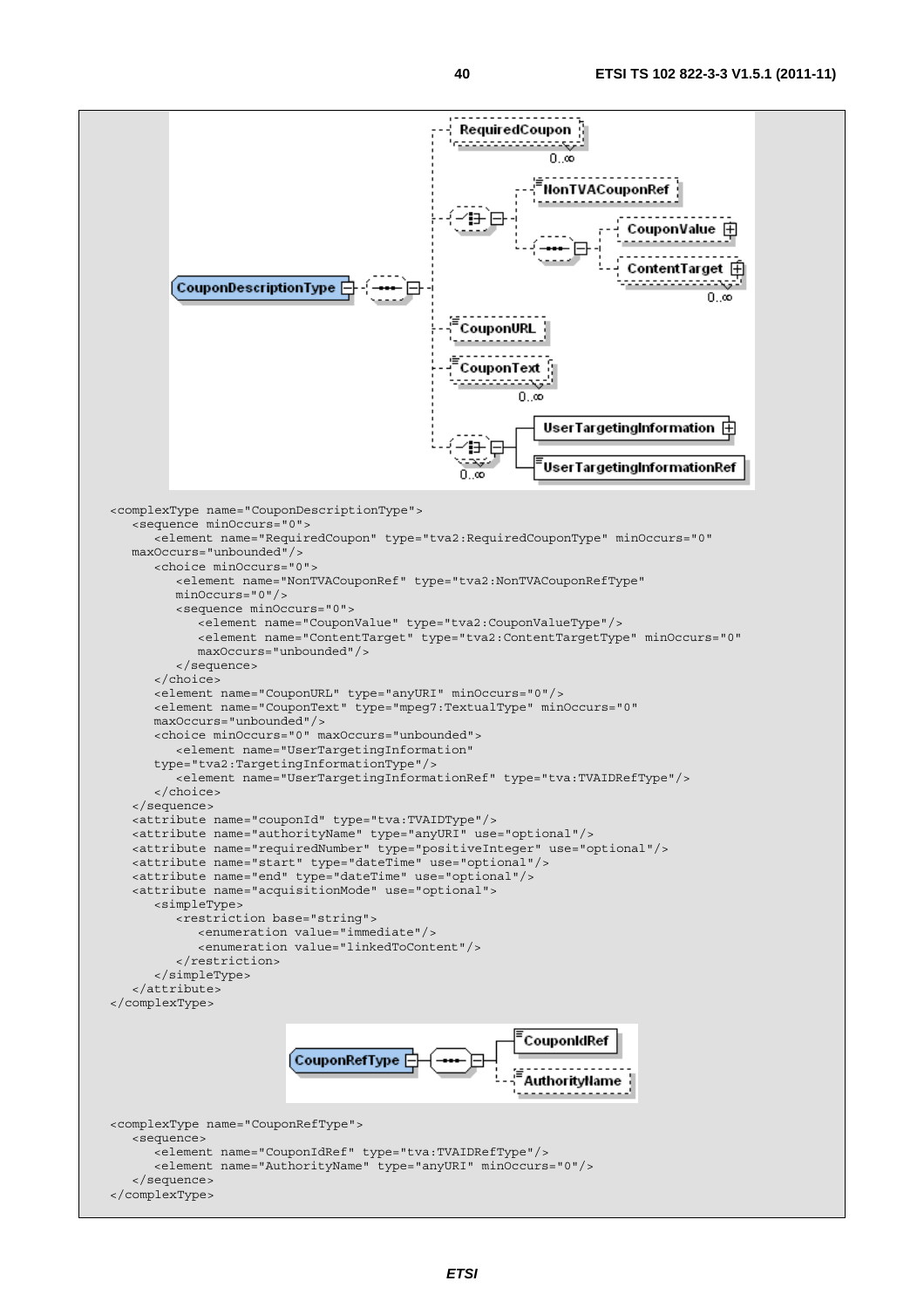

| Name                  | <b>Definition</b>                                                                                           |
|-----------------------|-------------------------------------------------------------------------------------------------------------|
| NonTVACouponRefType   | A complex type to indicate a reference to a coupon                                                          |
|                       | delivered by an authority for products or services                                                          |
|                       | outside the TVA context.                                                                                    |
| couponAuthority       | An attribute to indicate an authority for products or                                                       |
|                       | services outside the TVA context.                                                                           |
| RequiredCouponType    | A complex type to identify the coupon.                                                                      |
| couponId              | This mandatory attribute identifies the coupon within                                                       |
|                       | a specific authority and allows to refer to it from a                                                       |
|                       | "PurchaseItem" or from "RewardCoupon" in a                                                                  |
|                       | "Purchaseltem".                                                                                             |
| authorityName         | This optional attribute contains the identity of the                                                        |
|                       | authority responsible for this coupon.                                                                      |
|                       | The authorityName has to be a registered Internet<br>domain name (similar to CRID Authority).               |
| requiredNumber        | This optional attribute indicates the number of                                                             |
|                       | copies of the required coupon the client has to                                                             |
|                       | acquire.                                                                                                    |
|                       | For example, this can be used to express that 2                                                             |
|                       | coupons A and 3 coupons B give the user a better                                                            |
|                       | price for a specific content. The default value is "1".                                                     |
| CouponValueType       | A complex type to define the value of the coupon in                                                         |
|                       | terms of reduction amount, new content price or                                                             |
|                       | reduction percentage.                                                                                       |
| ReductionAmount       | This optional element is used to express the                                                                |
|                       | reduction amount to be applied to the price available                                                       |
|                       | in the "Purchaseltem".                                                                                      |
| NewPrice              | This optional element is used to express the new                                                            |
|                       | price of the targeted content.                                                                              |
| ReductionPercentage   | This optional element is used to express the                                                                |
|                       | reduction percentage to be applied to the price                                                             |
|                       | available in the "Purchaseltem".                                                                            |
| purchaseIdRef         | When there are several "Purchaseltem" included in<br>a basic description, this optional attribute allows to |
|                       | refer to a specific one. If this attribute is not present,                                                  |
|                       | this coupon applies to the "main" "Purchaseltem" of                                                         |
|                       | the "PurchaseList".                                                                                         |
| ContentTargetType     | A complex type to indicate the contents for which                                                           |
|                       | the coupon can be used.                                                                                     |
| Genre                 | This optional element is used to specify the genre of                                                       |
|                       | the contents to which this coupon applies.                                                                  |
| Program               | This optional element is used to specify a program                                                          |
|                       | to which this coupon applies.                                                                               |
| ServiceIdRef          | This optional element is used to specify specific                                                           |
|                       | channel(s) to be discounted.                                                                                |
| CouponDescriptionType | This element contains the coupon description.                                                               |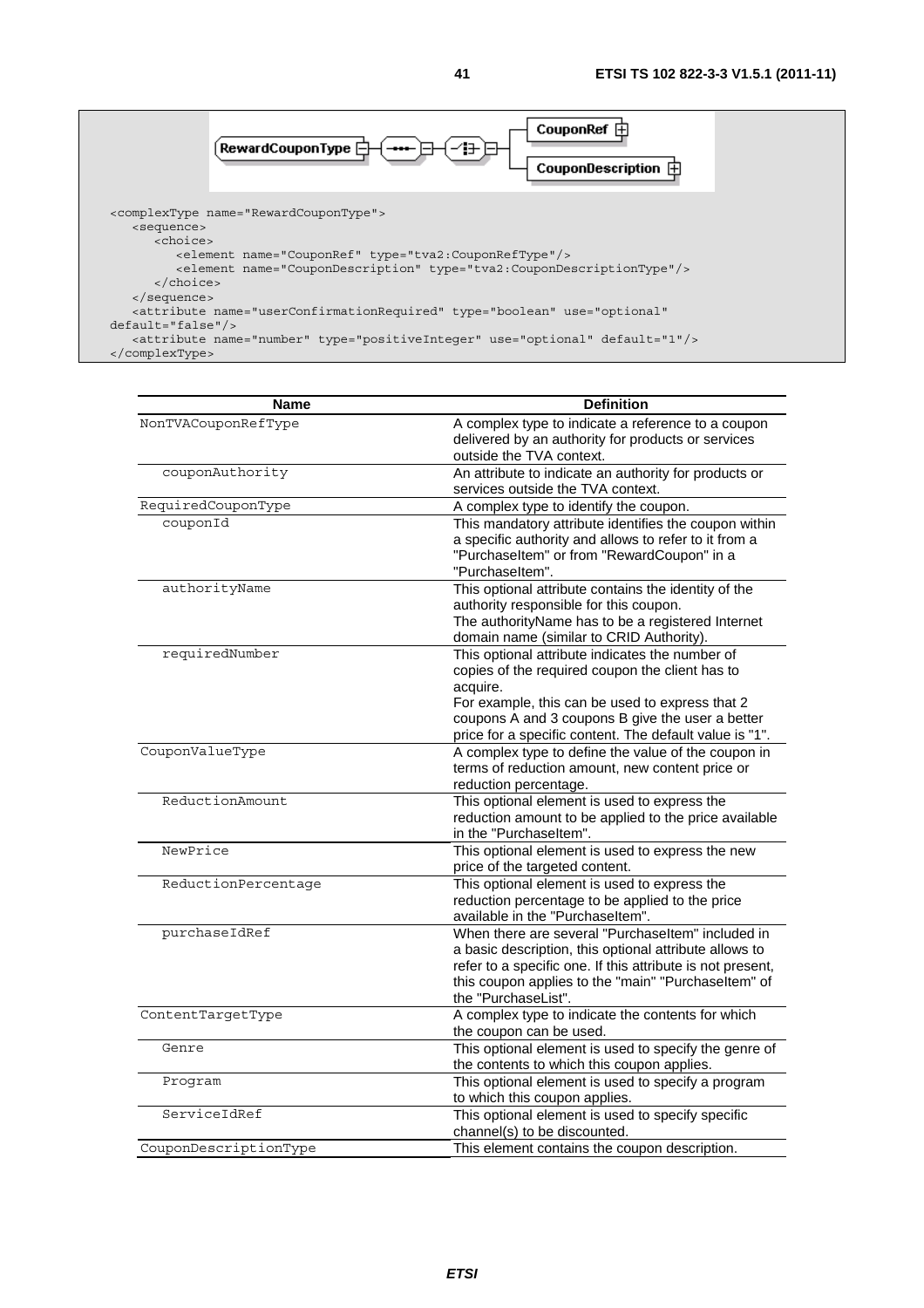| <b>Name</b>     | <b>Definition</b>                                                                                                                                                                                                                                                                            |
|-----------------|----------------------------------------------------------------------------------------------------------------------------------------------------------------------------------------------------------------------------------------------------------------------------------------------|
| RequiredCoupon  | This optional element signals a coupon that must be<br>held before this offer is valid. In the case where<br>there are multiple instances of Required Coupon<br>then all must be held before the offer is valid. If this<br>element is present, there are at least two<br>"RequiredCoupons". |
| NonTVACouponRef | This optional element contains a reference to a<br>coupon delivered by an authority for products or<br>services outside the TVA context.                                                                                                                                                     |
| CouponValue     | This mandatory element is used to express the<br>value of the coupon in terms of reduction amount,<br>new content price or reduction percentage.                                                                                                                                             |
| ContentTarget   | This optional element is used to identify the contents<br>for which the coupon can be used.                                                                                                                                                                                                  |
| CouponURL       | This optional element contains a server address.<br>It can be used by the client to inquire about acquired<br>coupons.<br>It can also be used to synchronize the coupon<br>situation of the STB by implementation specific<br>protocols.                                                     |
| CouponText      | This optional element allows to provide a description<br>of the coupon to be displayed to the user.                                                                                                                                                                                          |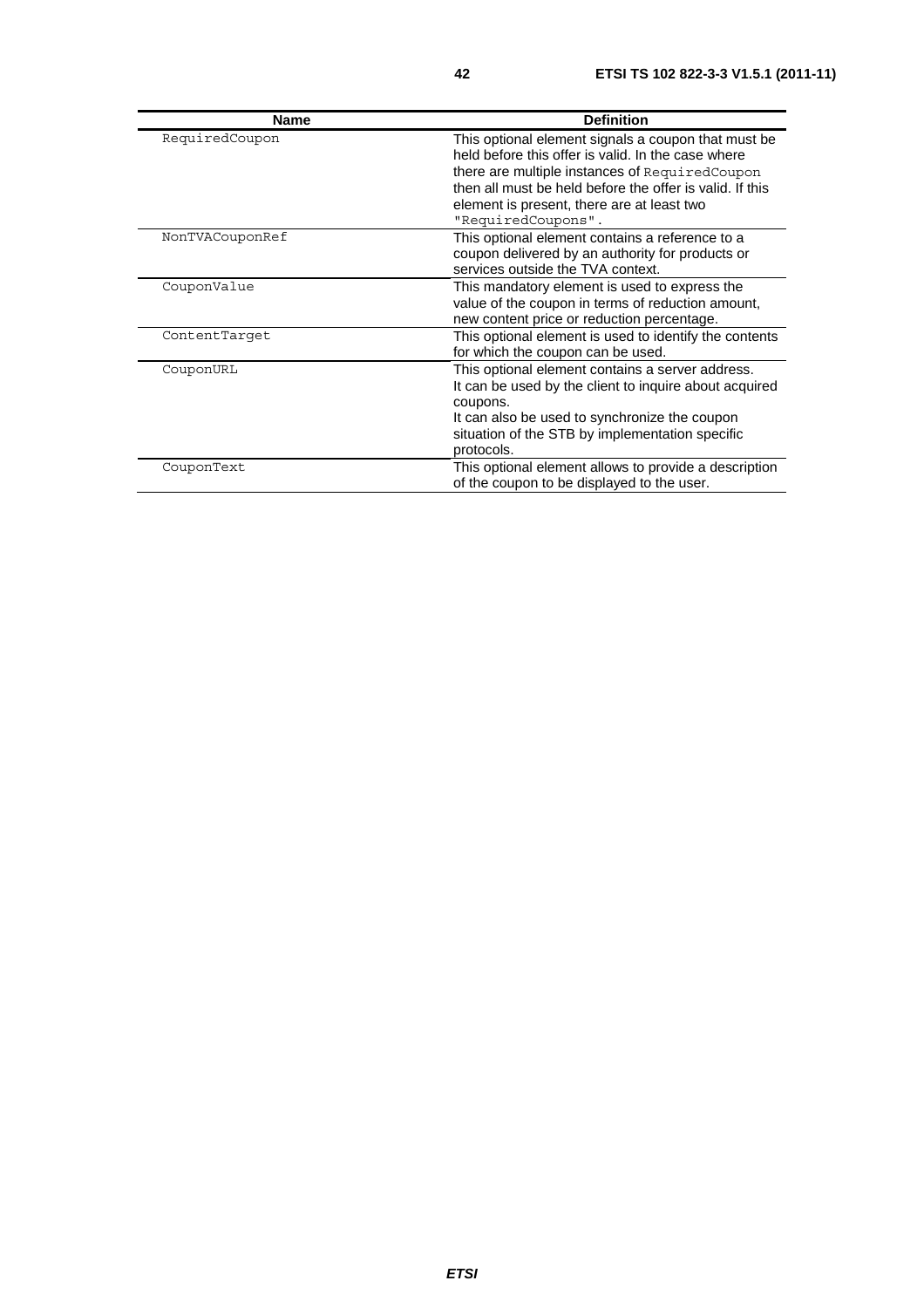| <b>Name</b>                 | <b>Definition</b>                                                                                                                                                                                                                                                                                     |
|-----------------------------|-------------------------------------------------------------------------------------------------------------------------------------------------------------------------------------------------------------------------------------------------------------------------------------------------------|
| UserTargetingInformation    | This optional element allows to specify a type of<br>user and/or device for which this coupon is valid.                                                                                                                                                                                               |
| UserTargetingInformationRef | A reference to a globally declared set of Targeting<br>Information, contained within the<br>TargetingInformationTable.                                                                                                                                                                                |
| couponId                    | This mandatory attribute identifies the coupon within<br>a specific authority and allows to refer to it from a<br>"PurchaseItem" or from "RewardCoupon" in a<br>"Purchaseltem".                                                                                                                       |
| authorityName               | This optional attribute contains the identity of the<br>authority responsible for this coupon.<br>The authorityName has to be a registered Internet<br>domain name (similar to CRID Authority).                                                                                                       |
| requiredNumber              | This optional attribute indicates the number of<br>copies of this coupon the client has to acquire to be<br>able to use it. For example, each movie purchase<br>gives a coupon A and three such coupons A give<br>the right to get a fourth movie at a discounted price.<br>The default value is "1". |
| start                       | This optional attribute indicates the start date and<br>time of the coupon validity period. The default value<br>means "validity period has already started".                                                                                                                                         |
| end                         | This optional attribute indicates the end date and<br>time of the coupon validity period. The default value<br>means "validity is permanent".                                                                                                                                                         |
| acquisitionMode             | This optional attribute states that this coupon is<br>acquired at the reception of its description (value =<br>"immediate") or acquired with the<br>purchase/acquisition/viewing of some content (value<br>= "linkedToContent"). The default value is<br>"linkedToContent".                           |
| CouponRefType               | A complex type that defines a reference to a<br>coupon.                                                                                                                                                                                                                                               |
| CouponIdRef                 | A reference to a globally declared coupon,<br>contained within the CouponTable.                                                                                                                                                                                                                       |
| AuthorityName               | This optional element contains the identity of the<br>authority responsible for this coupon.                                                                                                                                                                                                          |
| RewardCouponType            | A complex type that defines the coupon to be<br>delivered as a reward on this content acquisition.                                                                                                                                                                                                    |
| CouponRef                   | This optional element identifies a reward coupon.                                                                                                                                                                                                                                                     |
| CouponDescription           | This optional element contains the description of the<br>reward coupon.                                                                                                                                                                                                                               |
| userConfirmationRequired    | This optional attribute indicates that the PDR has to<br>request the user confirmation to get the coupon. If<br>the user does not accept the coupon, it will not be<br>kept by the STB. Default value is "false".                                                                                     |
| number                      | This optional attribute indicates the number of<br>reward coupons. Default value is "1".                                                                                                                                                                                                              |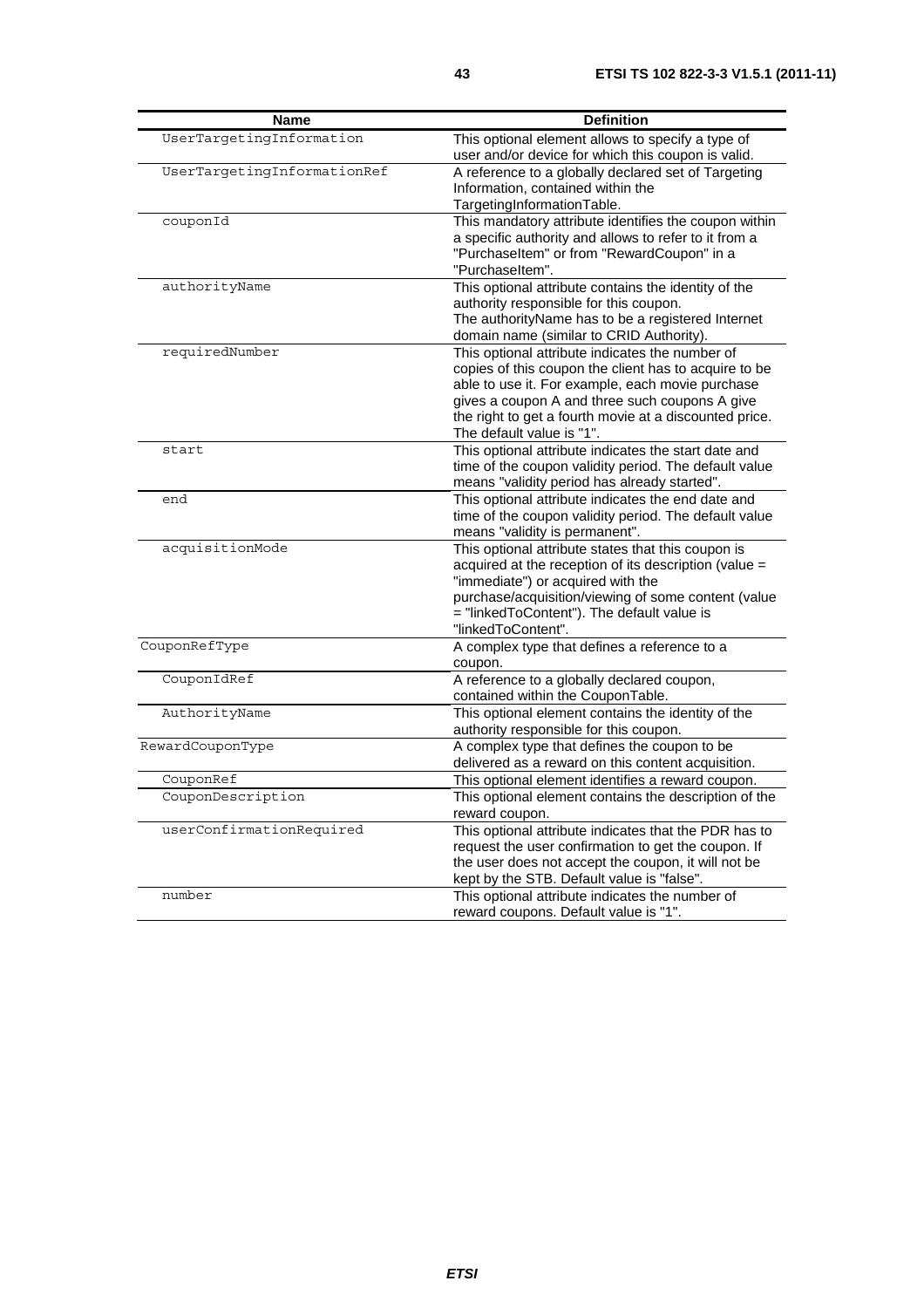#### 6.4 Extended purchase item description

The following allows instantiation of rights information and coupon information with a purchase item.

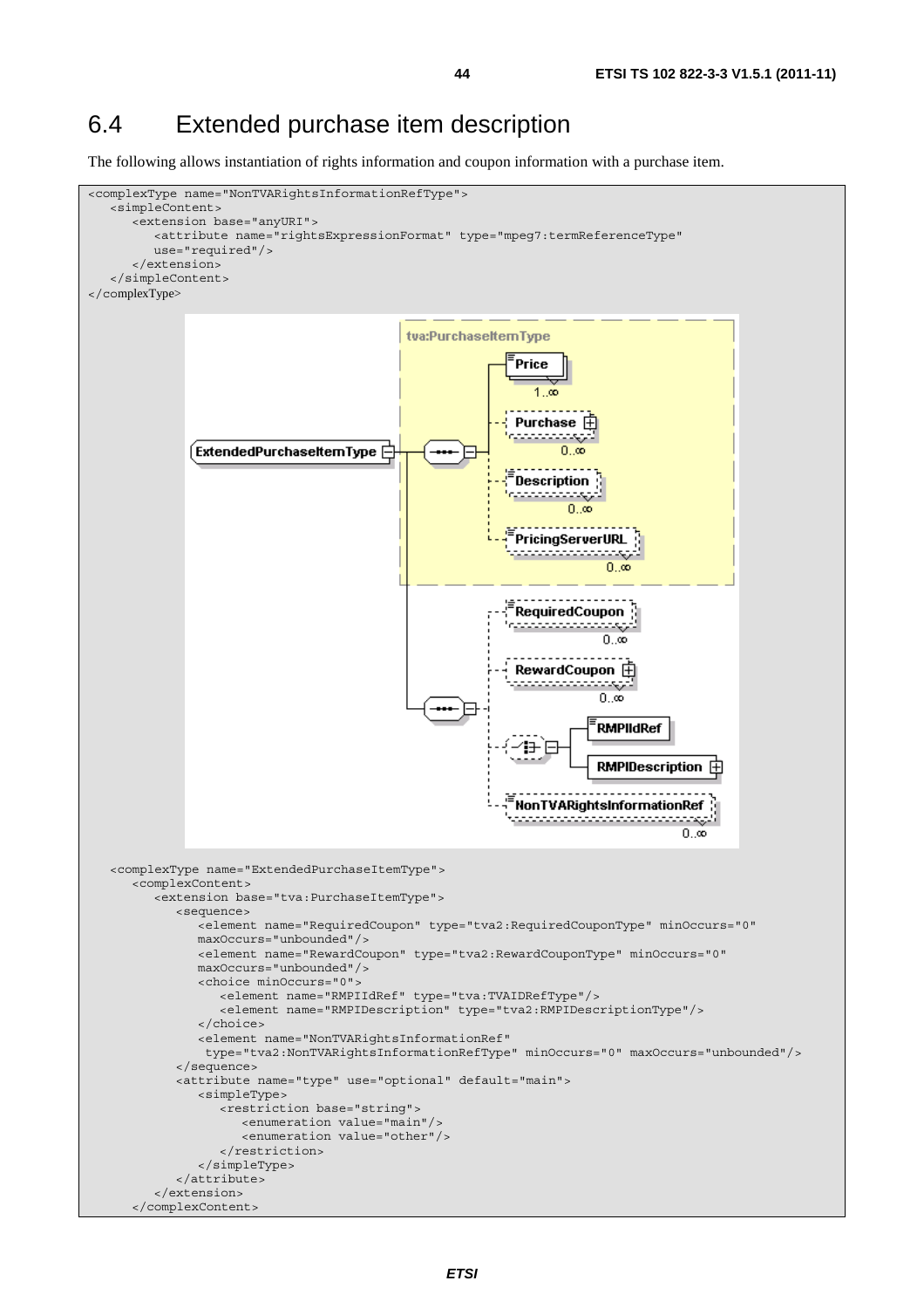</complexType>

| <b>Name</b>                    | <b>Definition</b>                                                                                                                                                                                                                                                          |
|--------------------------------|----------------------------------------------------------------------------------------------------------------------------------------------------------------------------------------------------------------------------------------------------------------------------|
| NonTVARightsInformationRefType | A complex type that is used to point to an external resource<br>containing rights information expressed in a<br>non-TVA-compliant format.                                                                                                                                  |
| rightsExpressionFormat         | This attribute is used to indicate the format of the rights<br>information.                                                                                                                                                                                                |
| ExtendedPurchaseItemType       | A complex type that defines the description of the<br>"purchaseltem" extended with rights and coupon<br>information.                                                                                                                                                       |
| RequiredCoupon                 | This element identifies one of the coupons if several, which<br>is necessary to acquire the content at the conditions of this<br>purchaseltem.                                                                                                                             |
| RewardCoupon                   | This element contains the description of a coupon to be<br>delivered as a reward on this content acquisition.                                                                                                                                                              |
| RMPIIdRef                      | This element is used to refer to an instance of<br>RMPIDescription in the RMPITable.                                                                                                                                                                                       |
| RMPIDescription                | This element is used for direct incorporation of<br>TVA-compliant RMPI information.                                                                                                                                                                                        |
| NonTVARightsInformationRef     | This element is used to point to an external resource<br>containing rights information expressed in a<br>non-TVA-compliant format.                                                                                                                                         |
| type                           | This optional attribute identifies the type of "purchaseltem",<br>the value "main" is for the official or public price. The other<br>value is "other". Only one "purchaseltem" in a purchaseList<br>can have a type with the value "main". The default value is<br>"main". |

# 7 Extensions to programme description datatypes

## 7.1 Extended basic content description datatype

In the present document, the Phase 1 BasicContentDescriptionType has been extended to enable the description of new content types, content packages, content targeting and the association of printable material with content.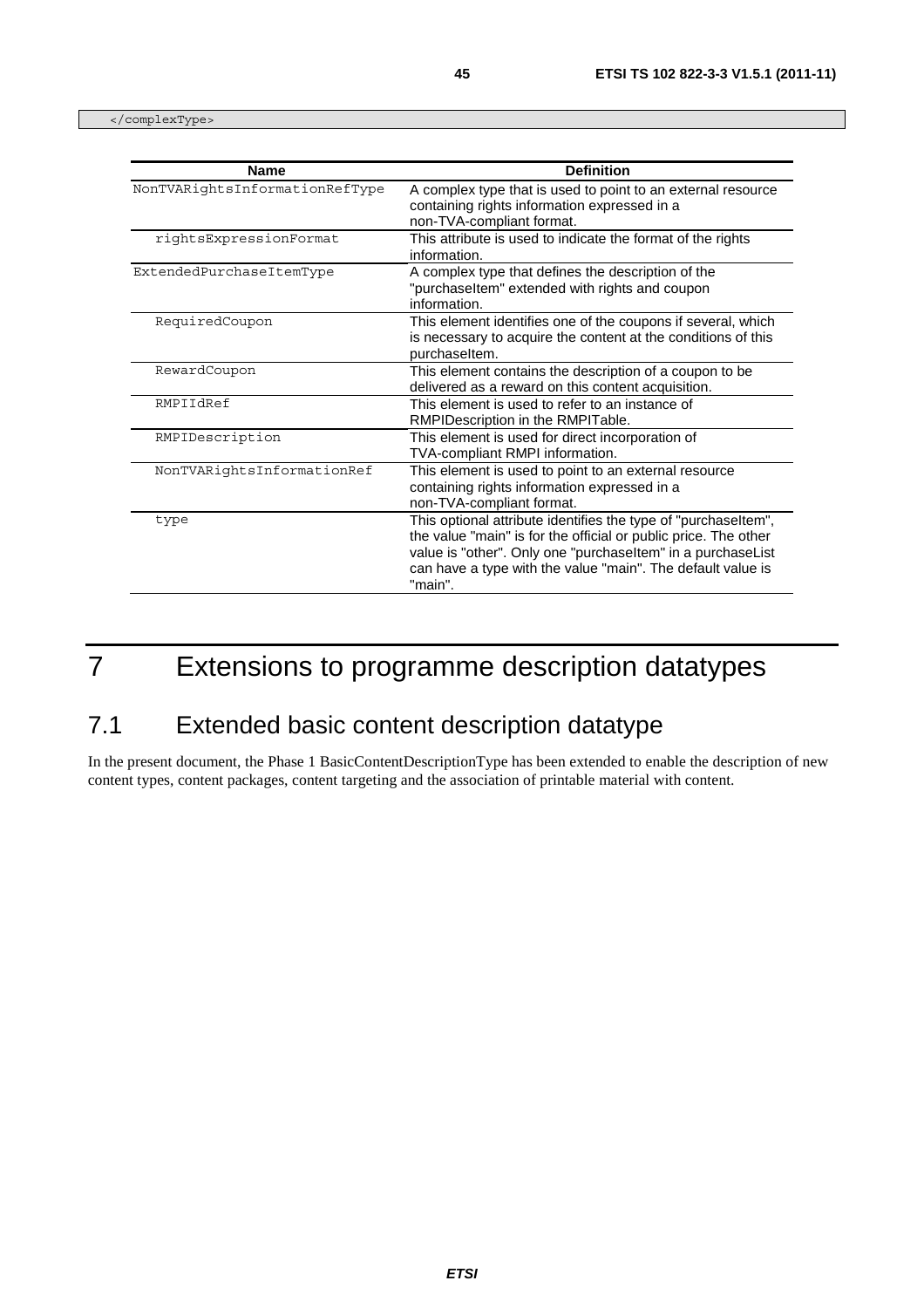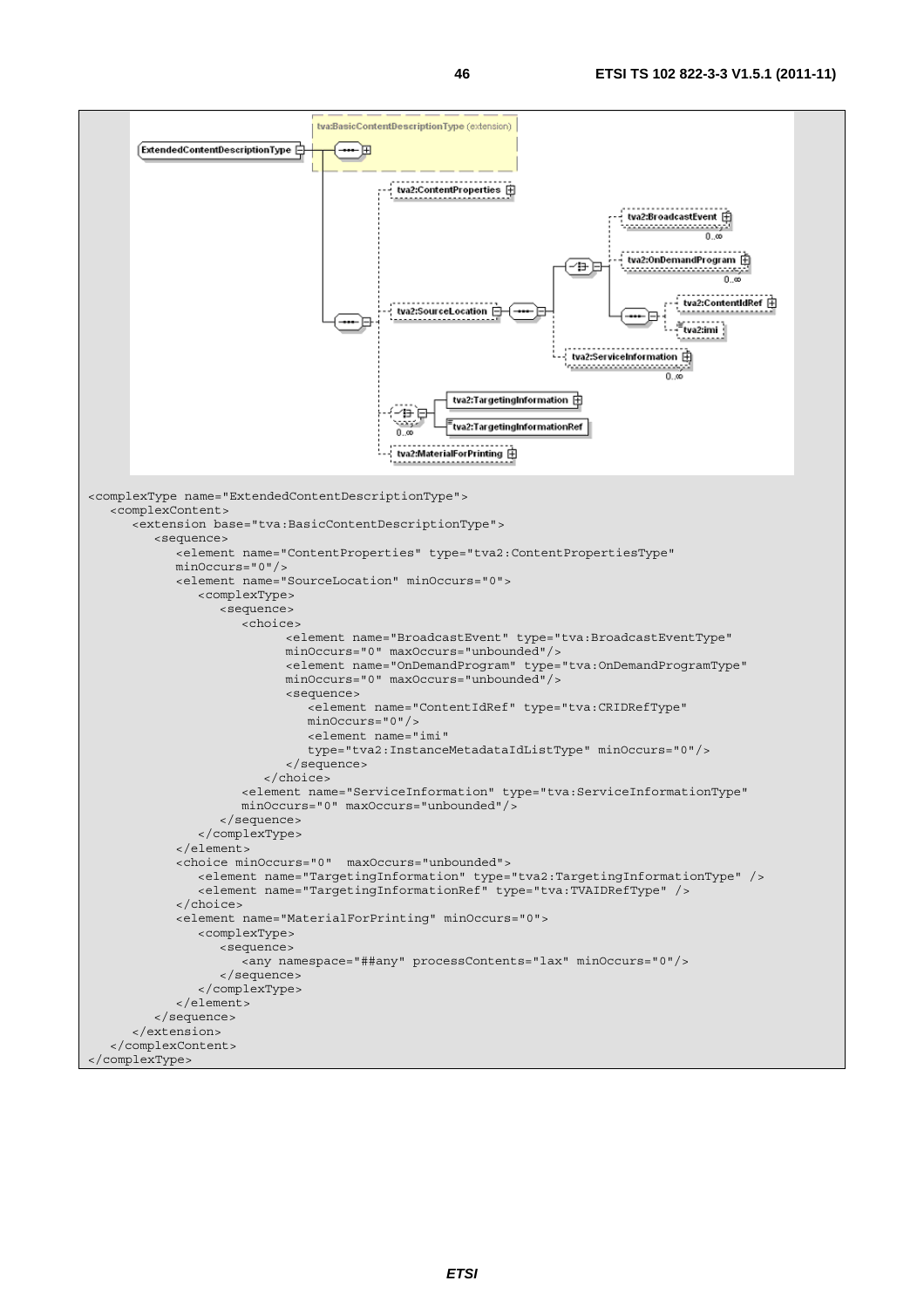| <b>Name</b>                    | <b>Definition</b>                                        |
|--------------------------------|----------------------------------------------------------|
| ExtendedContentDescriptionType | A complex type that extends                              |
|                                | BasicContentDescriptionType to support non AV            |
|                                | content types (e.g. still image, game, application).     |
| ContentProperties              | Information describing the type of content, its physical |
|                                | properties and intended use.                             |
| TargetingInformation           | Information about the target user group and required     |
|                                | usage environment for the content.                       |
| TargetingInformationRef        | A reference to a globally declared set of targeting      |
|                                | information, contained within the                        |
|                                | TargetingInformationTable.                               |
| MaterialForPrinting            | Indicates whether content is used as material for        |
|                                | printing. Material can be main-picture, template,        |
|                                | clip-art, text, etc.                                     |
| ##any                          | Descriptive information for each material type that is   |
|                                | imported from other namespace standardized by other      |
|                                | national body.                                           |

NOTE: It is recommended to instantiate ExtendedContentDescription with all the conditions necessary to activate or consume the package, so that the user or client system does not have to download the package and to find out that it is not playable.

## 7.2 Extended instance description

The Phase 1 InstanceDescriptionType is here extended to enable the association of new content properties with individual content instances.



| <b>Name</b>                     | <b>Definition</b>                                                                           |
|---------------------------------|---------------------------------------------------------------------------------------------|
| ExtendedInstanceDescriptionType | A complex type that extends the phase 1<br>InstanceDescriptionType.                         |
| ContentProperties               | Information describing the type of content, its physical<br>properties and intended use.    |
| TargetInformation               | Information about the target user group and required<br>usage environment for the instance. |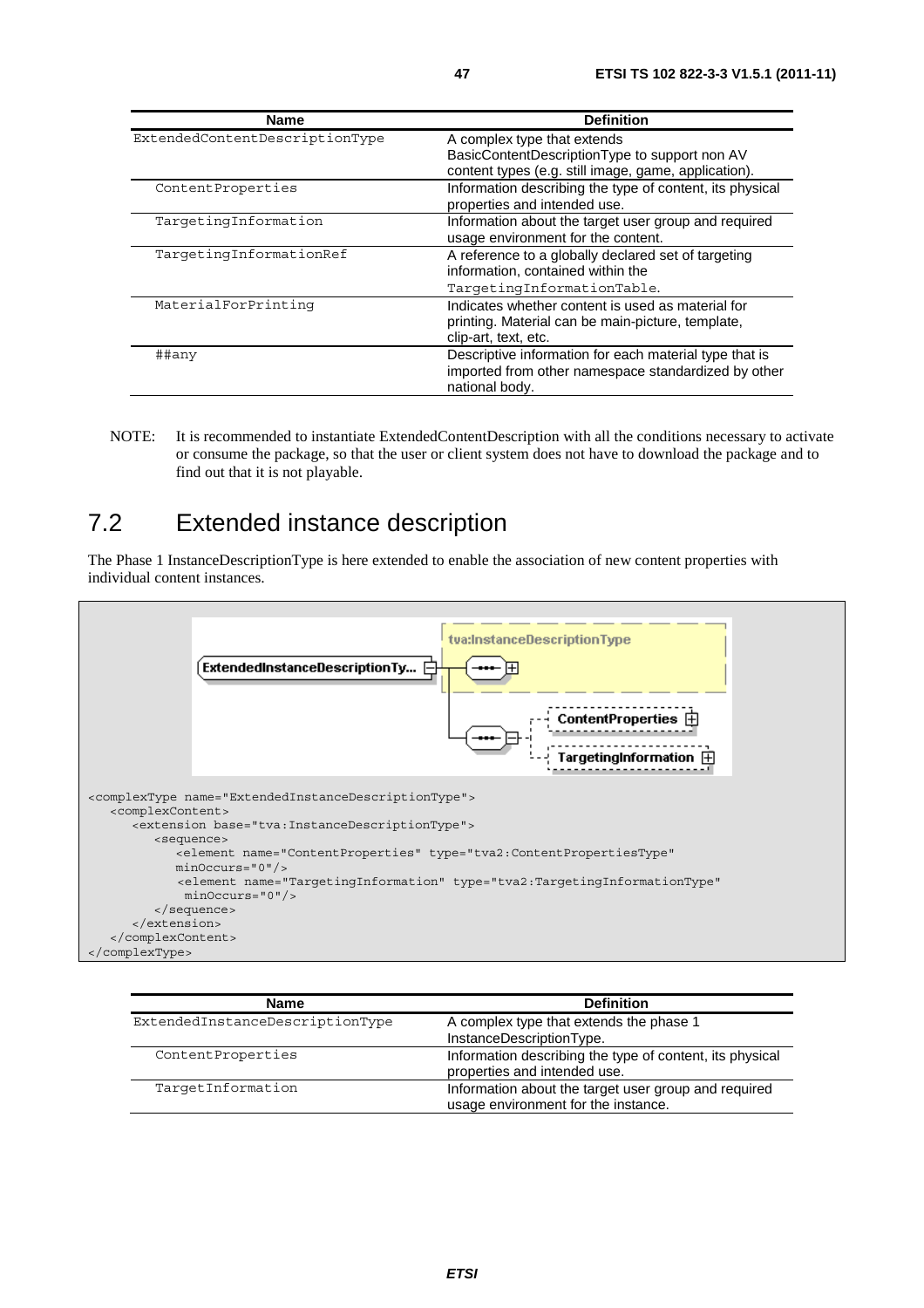## 7.3 Extended segment description

The ExtendedSegmentDescriptionType enables content providers and others to provide content consumers with coupons as a reward for consuming a content segment.



| <b>Name</b>                 | <b>Definition</b>                                                                                                                 |
|-----------------------------|-----------------------------------------------------------------------------------------------------------------------------------|
| ExtendedSeqmentDescriptionT | A complex type that extends the Phase 1                                                                                           |
| ype                         | BasicSegmentDescriptionType.                                                                                                      |
| RewardCoupon                | This element contains the description of the coupon to be<br>delivered as a reward for the acquisition of the current<br>segment. |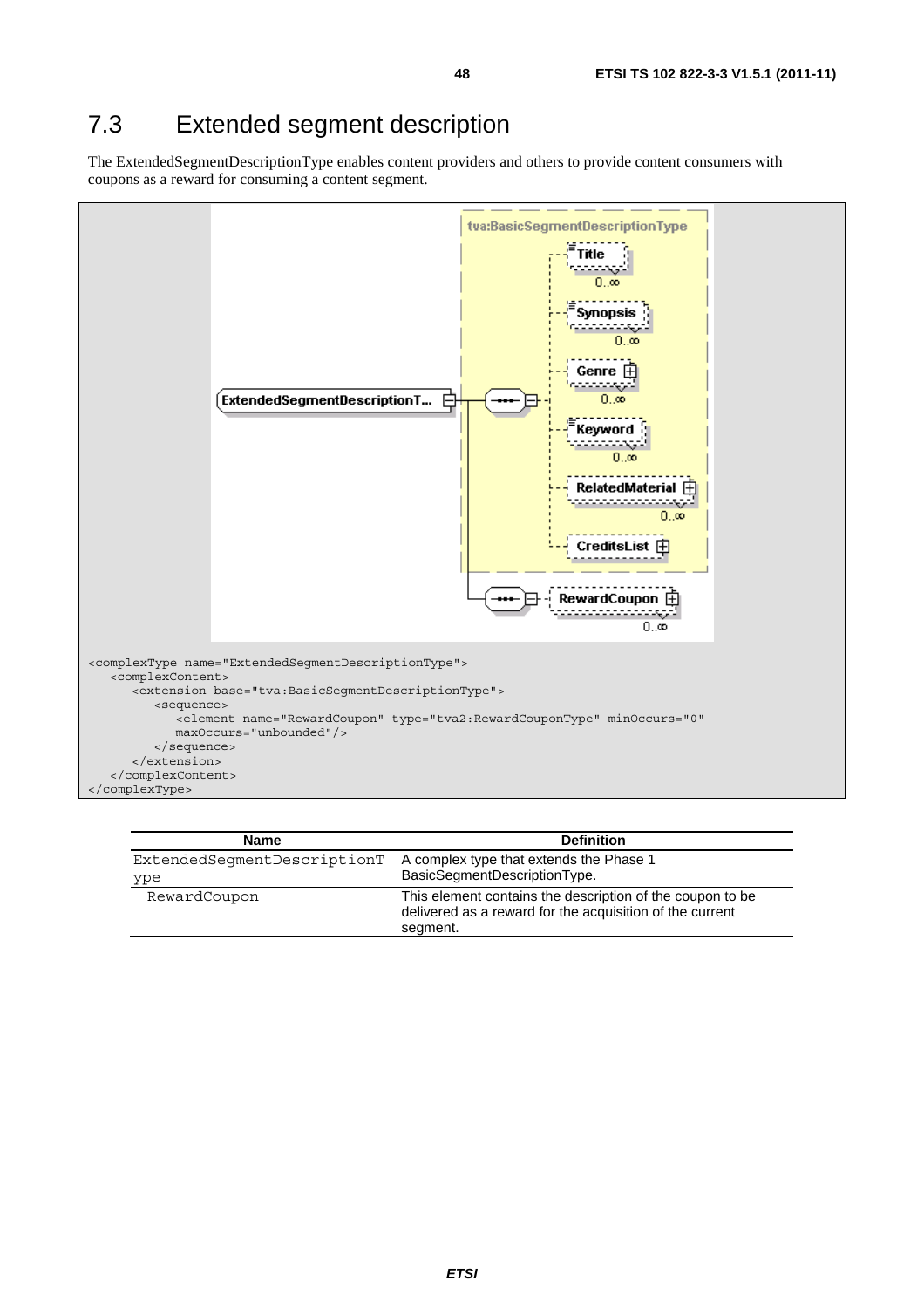## 7.4 Extended related material type

The ExtendedRelatedMaterialType enables content providers to declare the properties of related content that is referenced by the metadata description but not directly described by it.



| <b>Name</b>                 | <b>Definition</b>                                                                                                                        |
|-----------------------------|------------------------------------------------------------------------------------------------------------------------------------------|
| ExtendedrelatedMaterialType | A complex type that extends the phase 1                                                                                                  |
|                             | RelatedMaterialType.                                                                                                                     |
| ContentProperties           | This element provides properties of content otherwise not<br>identified by a CRID through which descriptive information to<br>be linked. |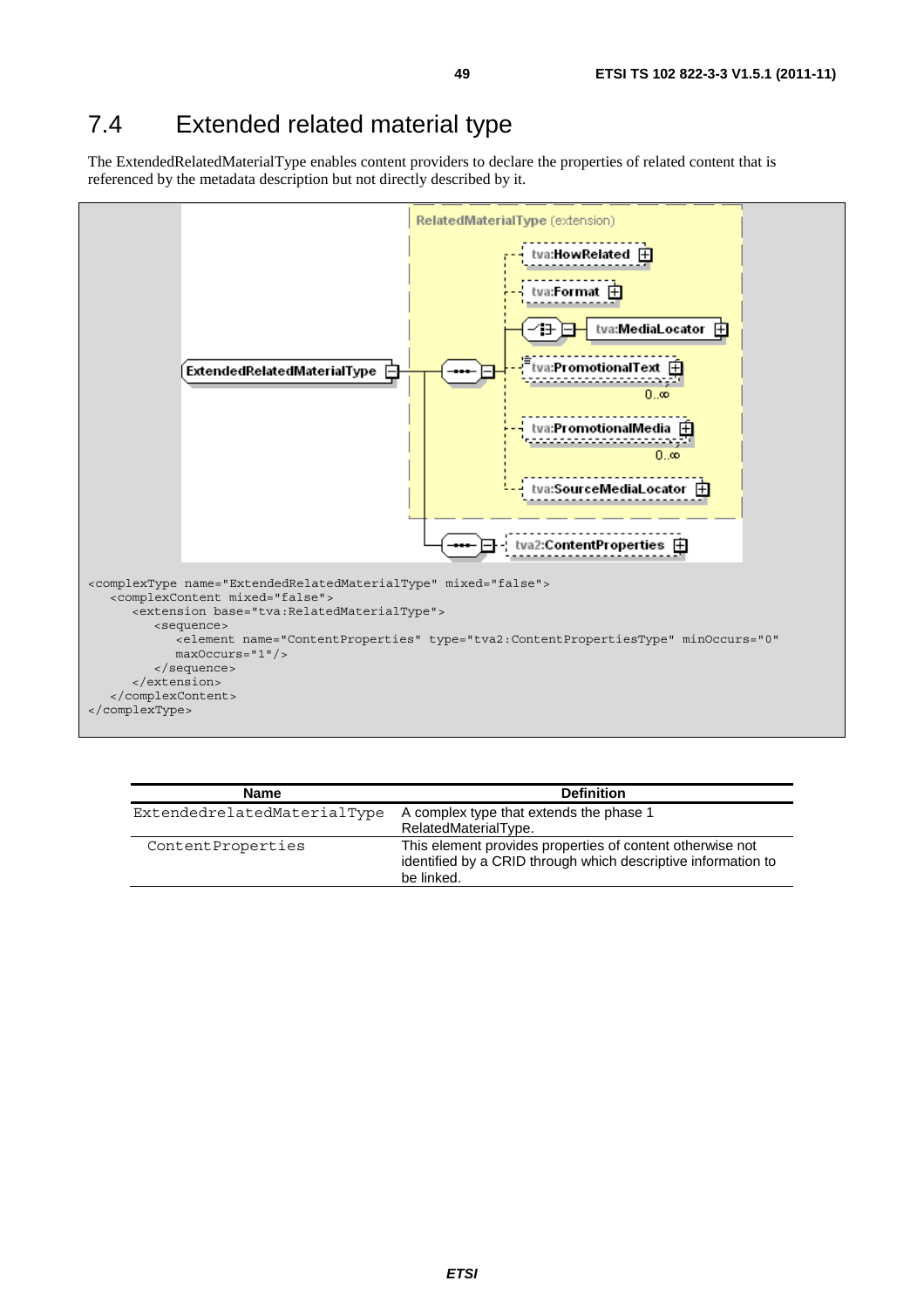## 7.5 Extended service information type

The Phase 1 ServiceInformationType is here extended to enable the association of targeting metadata with individual services.

| TargetingInformation $\boxplus$                                                                                                                                                                 |
|-------------------------------------------------------------------------------------------------------------------------------------------------------------------------------------------------|
|                                                                                                                                                                                                 |
| <complextype name="ExtendedServiceInformationType"><br/><complexcontent><br/><extension base="tva:ServiceInformationType"><br/><sequence></sequence></extension></complexcontent></complextype> |
| <element <br="" name="TargetingInformation" type="tva2:TargetingInformationType"><math>minOccurs = "0"</math></element>                                                                         |
| $\langle$ sequence><br>                                                                                                                                                                         |
|                                                                                                                                                                                                 |
|                                                                                                                                                                                                 |

| Name                           | <b>Definition</b>                                                                          |
|--------------------------------|--------------------------------------------------------------------------------------------|
| ExtendedServiceInformationType | A complex type that extends the phase 1<br>ServiceInformationType.                         |
| TargetingInformation           | Information about the target user group and required<br>usage environment for the service. |

# 8 Content package description

## 8.1 Introduction

A package is defined as a collection of items, where an item is a consumable entity, and the terminal/user is able to select between the various items of a package, therefore personalizing the end experience.

An item is made up of one or more components, which again can be selected depending on such criteria as:

- the terminal capabilities;
- the user preferences;
- the user input.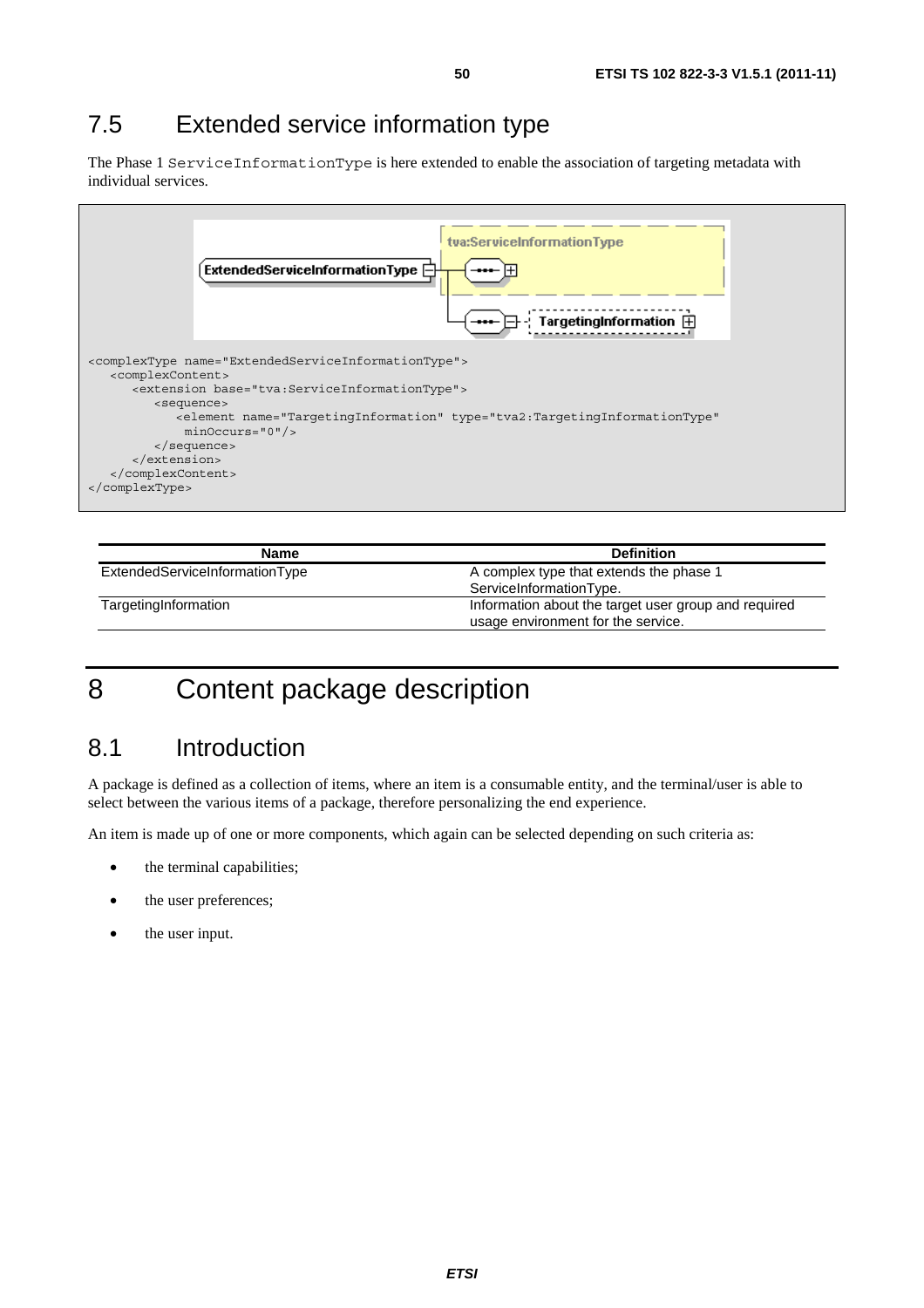

**Figure 3: Content package data model** 

#### 8.2 Declarations

The following defines the syntax and semantics for the declarations. Declarations are used to define items, descriptors, components, and anchors, which are elements of a package so that, within the same document, those elements can be referenced more than once by using ReferenceType to compose the package.



| <b>Name</b>      | <b>Definition</b>                                                       |
|------------------|-------------------------------------------------------------------------|
| DeclarationsType | A complex type used to represent a Declarations element that is used    |
|                  | to define a set of Package elements (such as Item, Component,           |
|                  | Descriptor, and Anchor) - without instantiating them - for later use in |
|                  | a document by using ReferenceType.                                      |
| Item             | An element that represents an Item which is a grouping of possible      |
|                  | sub-Items and/or Components, bound to a set of relevant                 |
|                  | Descriptors containing descriptive information about the item.          |
| Descriptor       | A descriptive information that is used for package, item, component,    |
|                  | anchor, choice and selection.                                           |
| Component        | An element that consists of a Resource or a set of Anchors with a set   |
|                  | of relevant Descriptors containing descriptive information about the    |
|                  | component.                                                              |
| Anchor           | An element that binds Descriptors to a specific location or part of a   |
|                  | resource identified by the Resource element.                            |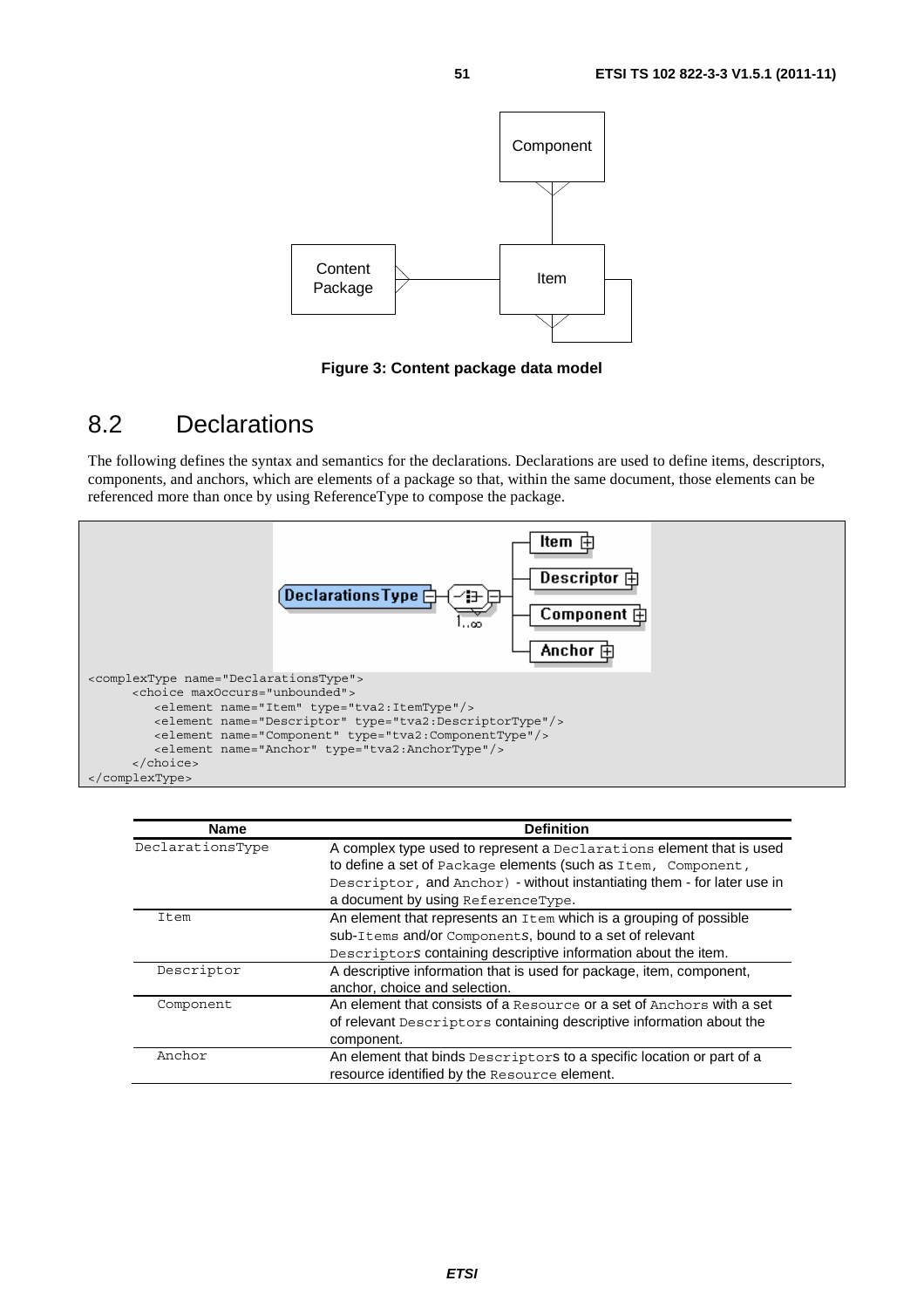#### 8.3 Descriptor

The following defines the syntax and semantics for the descriptor. A descriptor is used to associate descriptive data with a parent element which can a package, an item, a component, an anchor, a choice or a selection.



| <b>Name</b>           | <b>Definition</b>                                                           |
|-----------------------|-----------------------------------------------------------------------------|
| ObjectDescriptionType | A complex type that defines descriptive information related to content.     |
| Description           | Textual description for the content.                                        |
| ContentDescription    | The description of the content.                                             |
| OtherIdentifier       | An element to allow associating additional private identifiers e.g. for use |
|                       | in private downstream environments.                                         |
| ConditionType         | A complex type that defines a Condition which denotes the parent            |
|                       | element as being conditional on a set of predicate tests. Multiple          |
|                       | predicates within a Condition are combined as a conjunction (an AND         |
|                       | relationship). Any predicate can be negated within a Condition.             |
|                       | Multiple conditions associated with a given parent element are combined     |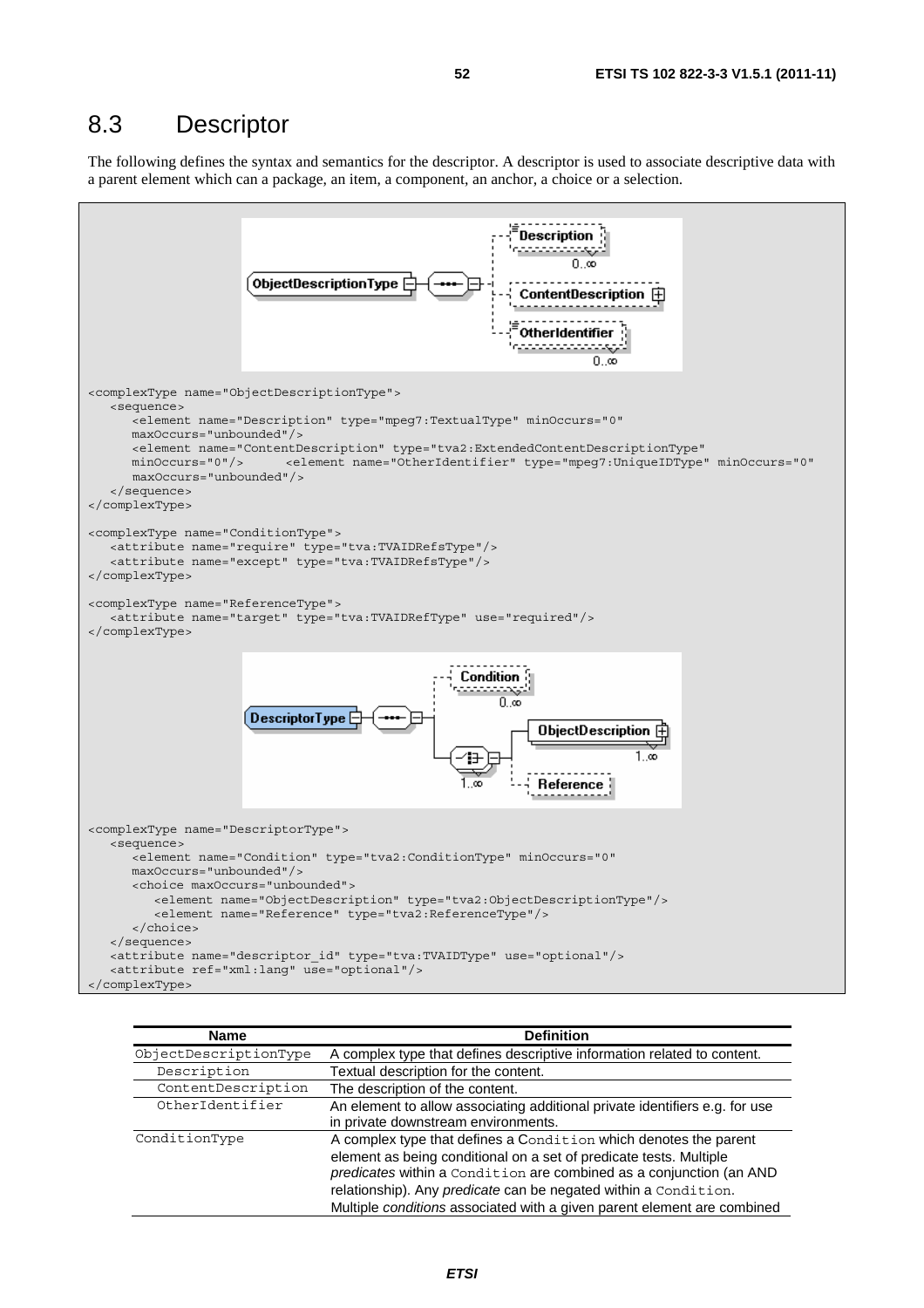| <b>Name</b>       | <b>Definition</b>                                                          |
|-------------------|----------------------------------------------------------------------------|
|                   | as a disjunction (an OR relationship) when determining whether to          |
|                   | include the element.                                                       |
| require           | An attribute listing the set of predicates that must become true in order  |
|                   | for the Condition to be satisfied. Each predicate is identified by the     |
|                   | value of the select id attribute in a Selection element located            |
|                   | somewhere within an Item element that is an ancestor of the                |
|                   | Condition.                                                                 |
| except            | An attribute listing the set of predicates that must become false in order |
|                   | for the Condition to be satisfied. Each predicate is identified by the     |
|                   | value of the select id attribute in a Selection element located            |
|                   | somewhere within an Item element that is an ancestor of the                |
|                   | Condition.                                                                 |
| ReferenceType     | A complex type that represents a reference to one of the following         |
|                   | package elements: Item, Component, Descriptor, or Anchor.                  |
|                   | It has to represent a reference to another element located somewhere       |
|                   | within the same document (note that referencing any element belonging      |
|                   | to its own sibling elements or children of them is not allowed).           |
|                   | Semantically, a reference links the contents of the referenced element     |
|                   | (the element identified by the value of the Reference's target             |
|                   | attribute) to the existing contents of the referring element (the          |
|                   | Reference's parent element). In addition, the values of any attributes     |
|                   | not specified in the referring element are inherited from the referent     |
|                   | element.                                                                   |
|                   | The Reference allows a document author to maintain a single source         |
|                   | for an element that occurs in more than one place within the same          |
|                   | document.                                                                  |
| target            | An ID identifying the referent element. For example, ID of Item,           |
|                   | Descriptor, Component, Or Anchor defined in Declarations can               |
|                   | be an ID for target to be referenced.                                      |
| DescriptorType    | A complex type to define Descriptor that associates information with       |
|                   | its following parent element: Package, Item, Component,                    |
|                   | Descriptor, Anchor, Choice, and Selection.                                 |
| Condition         | A descriptor may be conditional via a set of Condition elements            |
|                   | (on predicates asserted by Selections defined in the Choices). A           |
|                   | Descriptor element cannot be conditional on any of its descendant          |
|                   | Selection elements.                                                        |
| ObjectDescription | descriptive information related to content.                                |
| Reference         | Indicates a reference to a Descriptor that is located somewhere within     |
|                   | the same document. See ReferenceType.                                      |
| descriptor id     | A unique ID value of a Descriptor that can be referenced in                |
|                   | Reference element.                                                         |
| xml:lang          | Specifies the language of the description.                                 |

#### 8.4 Item

An item represents a multimedia experience as an unit of consumption. For example, it may be a video/audio clip, for which there is a choice between different encoding formats. In addition, an item itself can contain further items which allow the further refinement of the multimedia experience. For example, in the case of an interactive sports application that enables the user to view a football match from different camera angles, there would be a top-level item that defines the interactive sports experience. This item could then contain a further item that allows the selection of the video encoding format based on receiver capabilities.

The primaryComponent attribute is only allowed to reference the component id of a Component that is (lexically speaking) a child element of the Item in question. This avoids problems to do with overriding another Item's primary Component when using the <Reference> mechanism.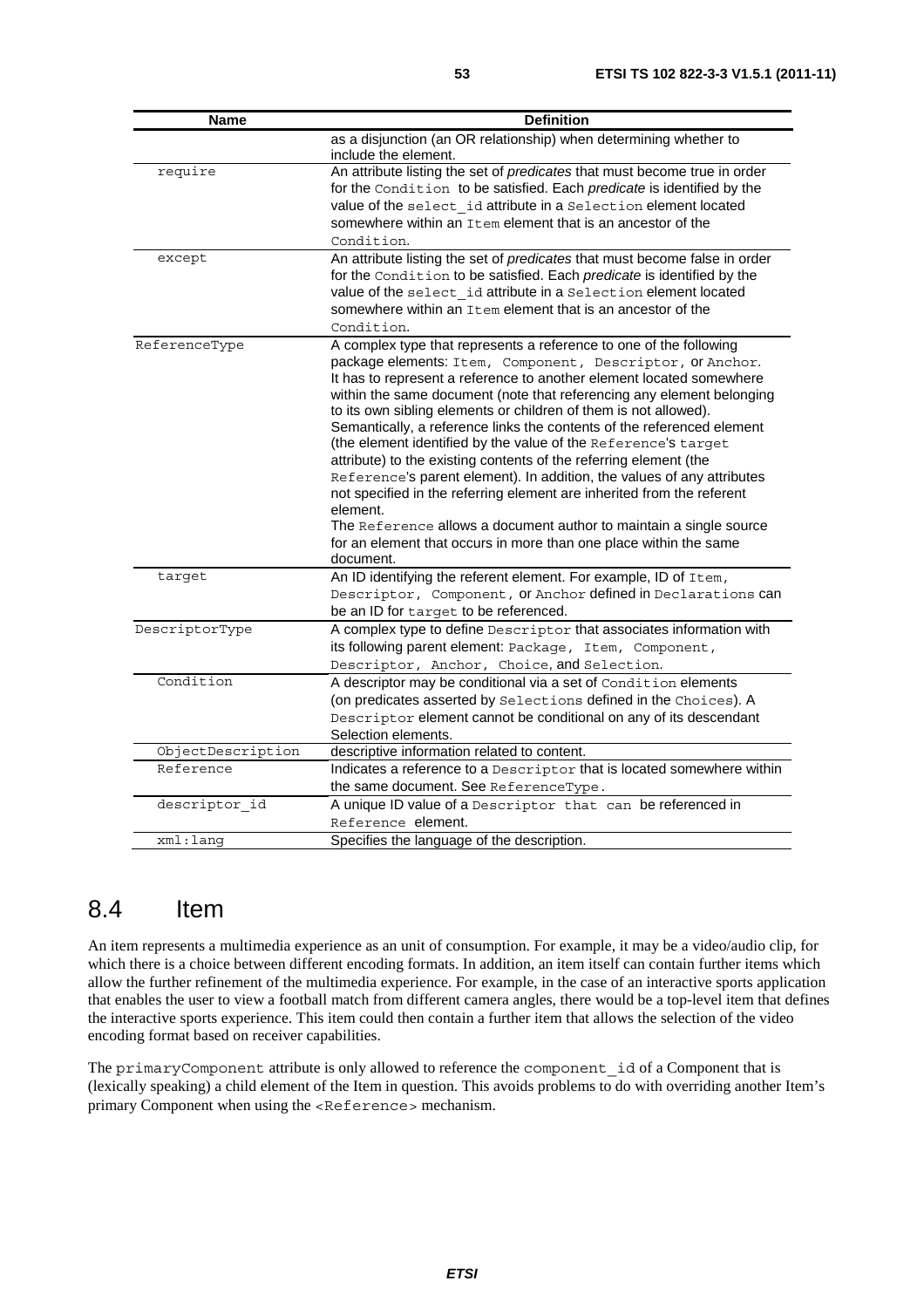The following defines the syntax and semantics for the item.

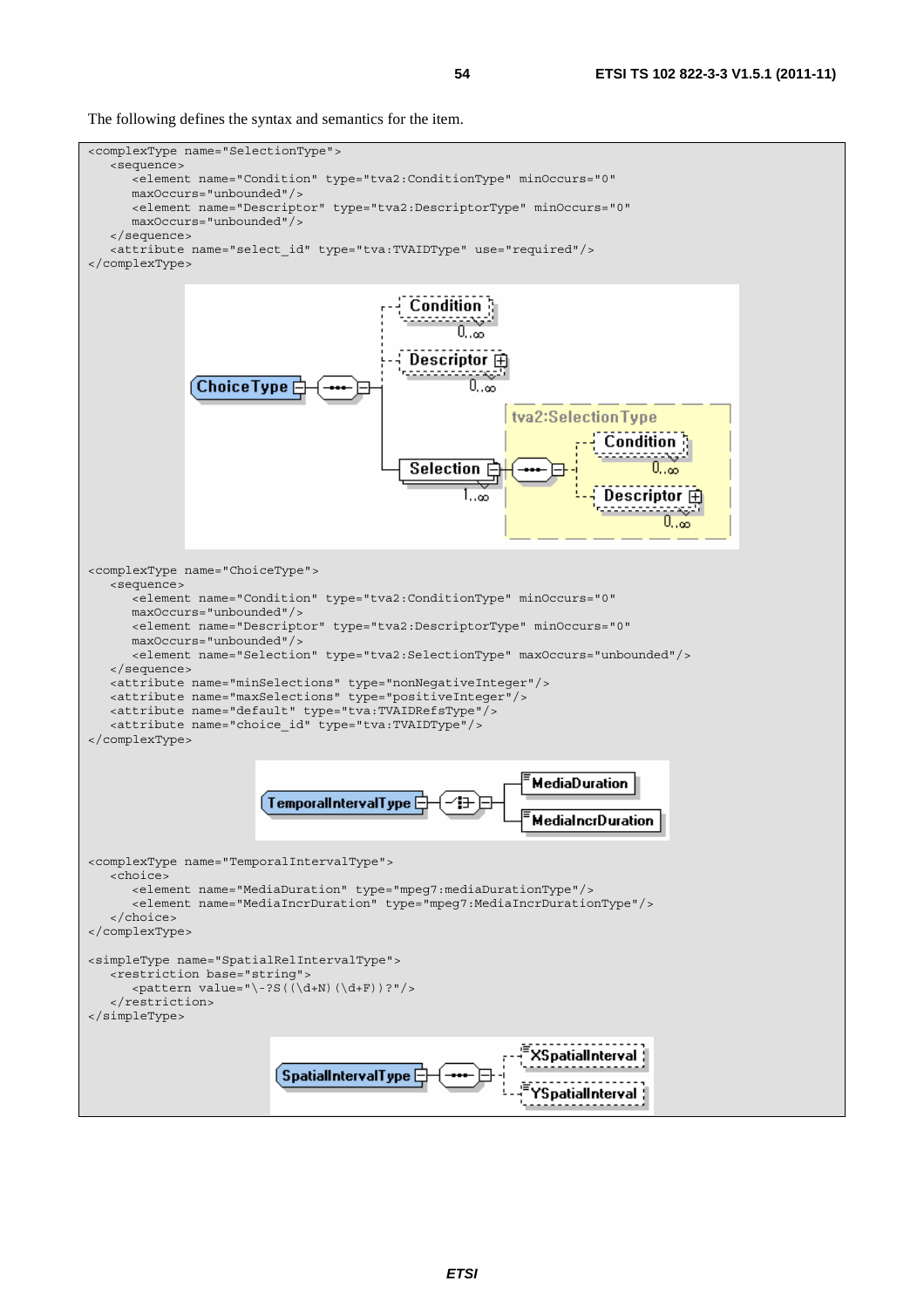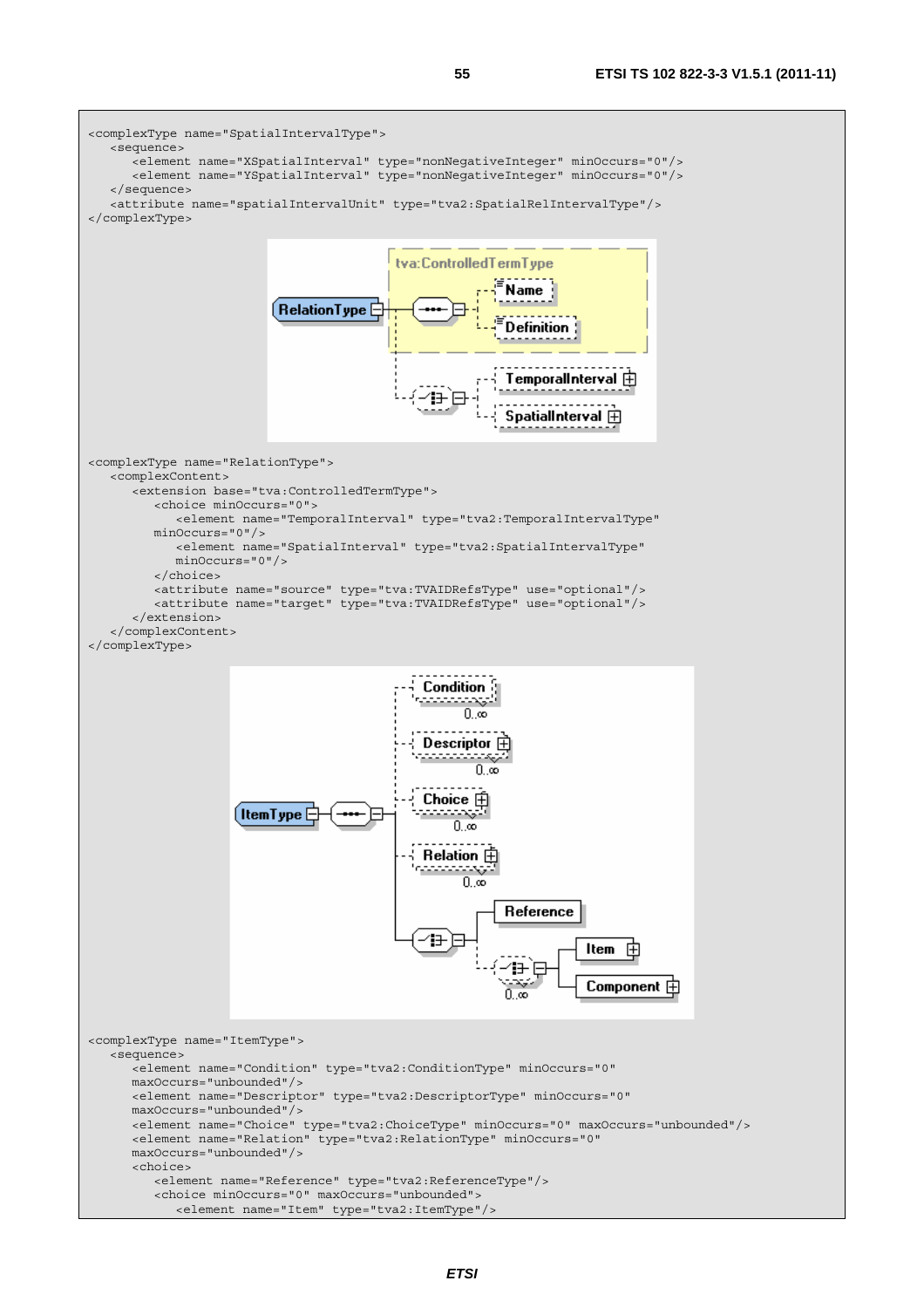```
 <element name="Component" type="tva2:ComponentType"/> 
          </choice> 
      </choice> 
   </sequence> 
 <attribute name="item_id" type="tva:TVAIDType" use="optional"/> 
<attribute name="primaryComponent" type="tva:TVAIDRefType" use="optional"/> 
 <attribute ref="xml:lang" use="optional"/> 
</complexType>
```

| <b>Name</b>   | <b>Definition</b>                                                                                                                                |
|---------------|--------------------------------------------------------------------------------------------------------------------------------------------------|
| SelectionType | A complex type that defines a Selection consisting of Condition                                                                                  |
|               | and/or descriptive information (Descriptor) required to make a                                                                                   |
|               | specific decision that will affect one or more Conditions somewhere                                                                              |
|               | within an Item. If the Selection is chosen, its predicate becomes                                                                                |
|               | true; if it is not chosen, its predicate becomes false; if it is left                                                                            |
|               | unresolved, its predicate is undecided.                                                                                                          |
|               | Note that Selections and entire Choices may be made conditional                                                                                  |
|               | (i.e. they may have one or more Condition child elements). This                                                                                  |
|               | makes it possible to implement complex decision trees in which certain                                                                           |
|               | selections may make certain subsequent Choices or Selections                                                                                     |
|               | redundant. For example, a PackageTable document might contain a                                                                                  |
|               | Choice on whether to include a supplemental video clip, followed by a                                                                            |
|               | Choice on the encoding preference of the video clip. If, during                                                                                  |
|               | configuration time, the video clip selection is rejected, then the encoding                                                                      |
| Condition     | preference Choice should be skipped.                                                                                                             |
|               | An element to represent a Condition. In this case, it denotes the                                                                                |
|               | parent Selection element as being conditional on a set of predicate<br>tests. If the condition is satisfied, the Selection can be considered to  |
|               | be chosen.                                                                                                                                       |
| Descriptor    | A descriptive information about the selection, which can be used to                                                                              |
|               | decide whether to choose the Selection.                                                                                                          |
| select id     | An ID value that identifies the predicate embodied by the Selection,                                                                             |
|               | and can be referenced in one or more Conditions somewhere within                                                                                 |
|               | an Item and/or Component so that the Selection element allows                                                                                    |
|               | Condition elements to be associated with specific selections.                                                                                    |
| ChoiceType    | A complex type that defines a Choice encapsulating a set of related                                                                              |
|               | Selections that can affect the configuration of an Item. For                                                                                     |
|               | example, in case of a Choice for audio encoding format, one                                                                                      |
|               | Selection can be MP3 encoding format and the other Selection                                                                                     |
|               | can be WAV encoding format. The client system may select first                                                                                   |
|               | supportable selection and may not check the rest of selections listed in<br>the choice. It is recommended to list the selections in the order of |
|               | importance.                                                                                                                                      |
| Condition     | It denotes the parent Choice element as being conditional on a set of                                                                            |
|               | predicate tests. If the condition is satisfied, Selections under the                                                                             |
|               | Choice can be considered to be chosen.                                                                                                           |
| Descriptor    | A descriptive information about the choice.                                                                                                      |
| Selection     | A specific decision about a particular choice such as MP3 or WAV                                                                                 |
|               | encoding format.                                                                                                                                 |
| minSelections | Minimum number of selections that must be made. If not present, there                                                                            |
|               | is no minimum number.                                                                                                                            |
| maxSelections | Maximum number of selections that must be made. If not present, there                                                                            |
|               | is no maximum number.                                                                                                                            |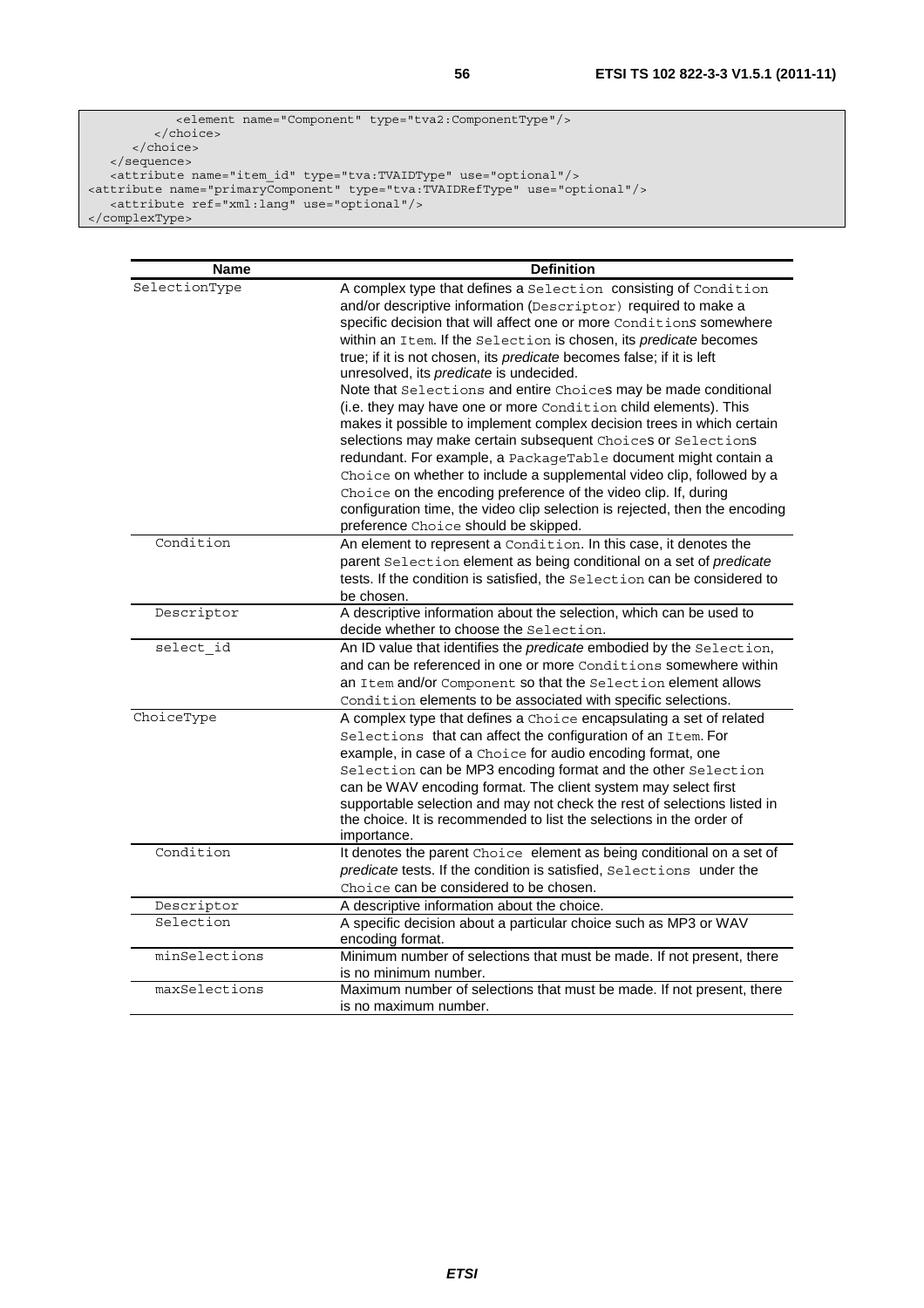| <b>Name</b>            | <b>Definition</b>                                                                                                                                  |
|------------------------|----------------------------------------------------------------------------------------------------------------------------------------------------|
| default                | Denotes a list of ID values defined in select id of Selection within                                                                               |
|                        | the Choice to indicate the set of default selections for the Choice.                                                                               |
|                        | If the default attribute is specified, the number of individual values in                                                                          |
|                        | the default attribute may not be less than the value of the                                                                                        |
|                        | minselections, no more than the value of the maxselections.                                                                                        |
| choice id              | An attribute that uniquely identifies the choice.                                                                                                  |
| TemporalIntervalType   | A complex type that Indicates relative temporal distance between Items                                                                             |
|                        | and/or components.                                                                                                                                 |
| MediaDuration          | This element is used to signal a duration using a days, hours, minutes,                                                                            |
|                        | seconds and fractions of seconds.                                                                                                                  |
| MediaIncrDuration      | See MPEG-7 MDS specification (ISO/IEC 15938-5 [16]).<br>This element is used to signal a duration using declared                                   |
|                        | mediaTimeUnits                                                                                                                                     |
|                        | See MPEG-7 MDS specification (ISO/IEC 15938-5 [16]).                                                                                               |
| SpatialRelIntervalType | A simple type used to indicate either one-hundreth part or                                                                                         |
|                        | one-thousandth part. (e.g. $S1N1000F = 1/1000$ ).                                                                                                  |
| SpatialIntervalType    | A complex type that Indicates relative spatial distance between Items                                                                              |
|                        | and/or components. The spatial distance is relative distance based on                                                                              |
|                        | initial display size (e.g. in case of having screen size of 960x540 and                                                                            |
|                        | spatial distance of (500,10), the spatial distance would be specified as                                                                           |
|                        | $(500/960, 10/540)$ .)<br>The relative distance can be either one-hundredth part or                                                                |
|                        | one-thousandth part.                                                                                                                               |
| XSpatialInterval       | This element is used to signal a relative distance in x-axis (horizontal                                                                           |
|                        | axis) based on initial display size.                                                                                                               |
| YSpatialInterval       | This element is used to signal a relative distance in y-axis (vertical axis)                                                                       |
|                        | based on initial display size.                                                                                                                     |
| spatialIntervalUnit    | This element is used to indicate if the spatial distance is one-hundredth                                                                          |
|                        | part or one-thousandth part.                                                                                                                       |
| RelationType           | A complex type that defines spatial and temporal relation between                                                                                  |
|                        | source and target. Source and target can be items or<br>components.                                                                                |
| TemporalInterval       | Indicates relative temporal distance from source to target.                                                                                        |
|                        | Source/target can be items or components.                                                                                                          |
|                        | For example, in case of temporal relation between A and B, if B follows                                                                            |
|                        | A after 3 seconds, it can be described that source is A, target is B,                                                                              |
|                        | and relation is "follows" with temporal distance of 3 seconds                                                                                      |
|                        | (Or source is B, target is A, and relation is "precedes" with temporal                                                                             |
|                        | distance of -3 seconds).                                                                                                                           |
| SpatialInterval        | Indicates spatial distance from source to target. Source/target                                                                                    |
|                        | can be items or components. The spatial distance is relative distance                                                                              |
|                        | based on initial display size.                                                                                                                     |
|                        | For example. in case of having screen size of 960x540, if B is located in<br>northwest direction of A with spatial distance of (500,10), it can be |
|                        | described that source is A, target is B, and spatial relation is "northwest"                                                                       |
|                        | with the spatial distance of (500/960, 10/540).                                                                                                    |
|                        | The relative distance can be either one-hundredth part or                                                                                          |
|                        | one-thousandth part.                                                                                                                               |
| source                 | Specifies reference items or components to measure relative                                                                                        |
|                        | temporal/spatial distance. Source can be multiple items or components                                                                              |
|                        | when multiple items or components have same reference position in                                                                                  |
|                        | temporal or spatial domain.                                                                                                                        |
|                        | For example, if A and B starts at the same time, it can be described that                                                                          |
|                        | sources are A and B and relation is "CoBegin". For example, an<br>"include" relation can have multiple sources and a single target to              |
|                        | indicate multiple objects that appear in a single target object.                                                                                   |
| target                 | Specifies target items or components to measure relative                                                                                           |
|                        | temporal/spatial distance from the reference items or components.                                                                                  |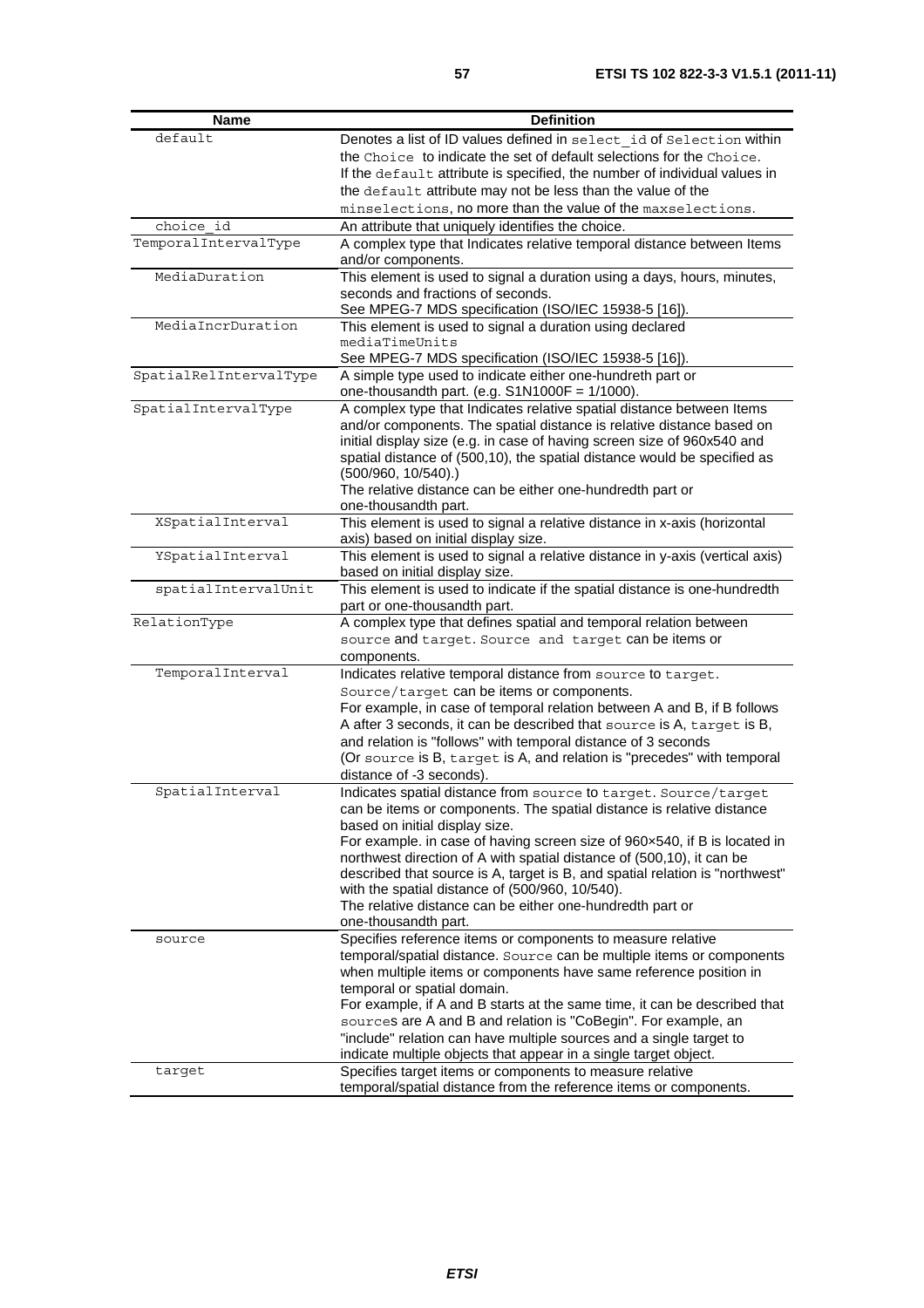| <b>Name</b>      | <b>Definition</b>                                                         |
|------------------|---------------------------------------------------------------------------|
| ItemType         | A complex type that defines an Item that is a grouping of possible        |
|                  | sub-Items and/or Components, bound to relevant Descriptors. In            |
|                  | addition, an Item may contain Conditions, Choices, and                    |
|                  | Relations.                                                                |
|                  | An item that contains no sub-Items can be considered an entity a          |
|                  | logically indivisible work. An Item that does contain sub-Items can be    |
|                  | considered as compilation -- a work composed of potentially               |
|                  | independent sub-parts.                                                    |
|                  | Relations indicate relation between Items/components.                     |
| Condition        | A set of <i>predicate</i> tests for choosing the item.                    |
|                  | An Item may be conditional via a set of Condition elements (on            |
|                  | predicates asserted by Selections defined in the Choices).                |
|                  | An Item element cannot be conditional on any of its descendant            |
|                  | Selection elements.                                                       |
| Descriptor       | A descriptive information about the item.                                 |
| Choice           | A set of related selections that can affect the configuration of an item. |
| Relation         | Indicates relative spatial/temporal relation between items and            |
|                  | components.                                                               |
| Reference        | Indicates a reference to an Item that is located somewhere within the     |
|                  | same document. See ReferenceType.                                         |
| Item             | An Item is a grouping of possible sub-Items and/or Components,            |
|                  | bound to a set of relevant Descriptors containing descriptive             |
|                  | information about item. In addition, an Item may contain Choices,         |
|                  | Conditions, and Relations.                                                |
| Component        | A Component element contains a Resource or a set of Anchors with          |
|                  | a set of relevant Descriptors containing descriptive information          |
|                  | about the component.                                                      |
| item id          | A unique ID value of an Item that can be referenced in                    |
|                  | Reference element.                                                        |
| primaryComponent | An attribute to specify which is the primary or "main" Component of the   |
|                  | item.                                                                     |
| xml:lanq         | Specifies the language of the description.                                |

NOTE: The system may process the Choice/Selection mechanism in the order of listing. Therefore, it is recommended to list the Choice/Selections which may affect overall consumption of the package at the top level of description. If the Choice/Selection only affects certain set of items, it is recommended to list the proper Choice/Selection at the appropriate item level.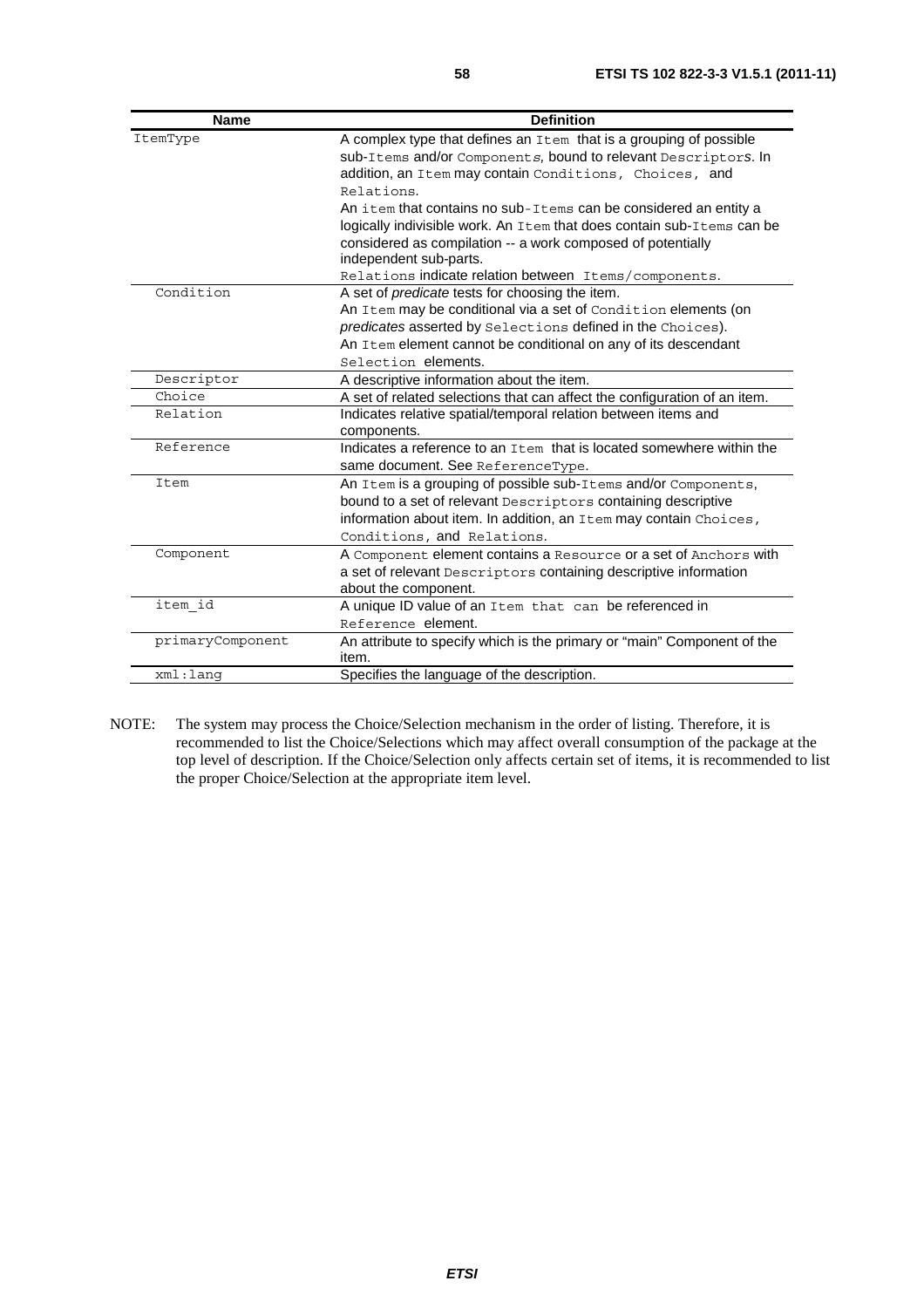#### 8.5 Component

Figure 4 shows an example of the temporal relations between items and components. With the relation description defined in RelationType, the relative temporal relation between items and/or components in a package can be described.





The following defines the syntax and semantics for the component which is a single acquirable entity which is a resource. It could, for example, be a MPEG 2 video/audio file, or it could be an audio stream. One or more "components" form an "item".

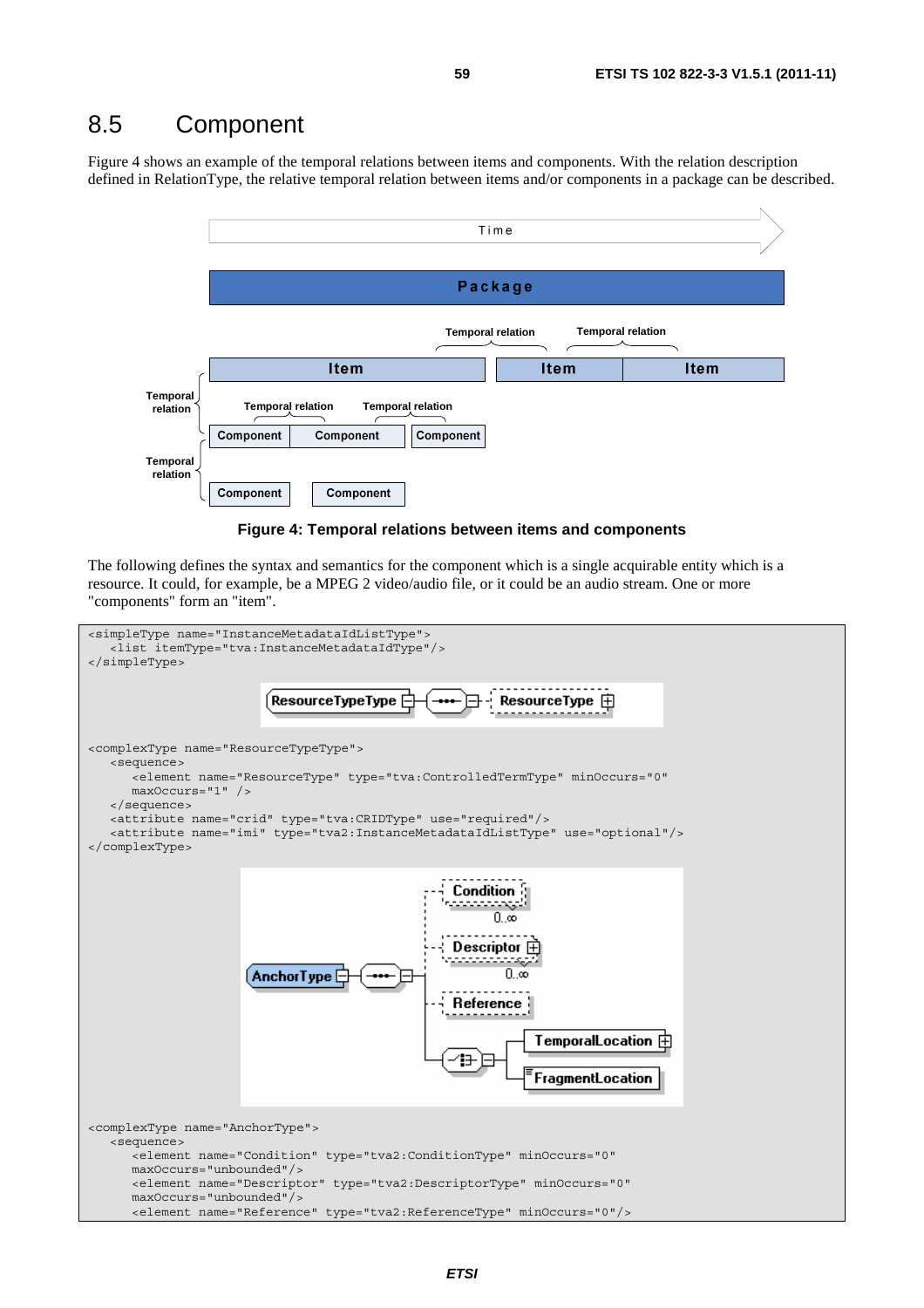

| <b>Name</b>                | <b>Definition</b>                                                                                                                                                                                                                                                                                                                                                                                                                                          |
|----------------------------|------------------------------------------------------------------------------------------------------------------------------------------------------------------------------------------------------------------------------------------------------------------------------------------------------------------------------------------------------------------------------------------------------------------------------------------------------------|
| InstanceMetadataIdListType | A simple type used to specify the list of instance metadata<br>identifier(IMI)s.                                                                                                                                                                                                                                                                                                                                                                           |
| ResourceTypeType           | A complex type to indicate individually identifiable asset, a<br>resource, such as a video or audio clip, an image, or a textual<br>asset which can be a component.<br>A Resource is identified by CRID value $+$ 0 or more IMI(s).                                                                                                                                                                                                                        |
| ResourceType               | Indicates the type of the resource (e.g. "video/mpeg").                                                                                                                                                                                                                                                                                                                                                                                                    |
| crid                       | The CRID value that identifies the Resource.                                                                                                                                                                                                                                                                                                                                                                                                               |
| imi                        | An optional list of instance metadata identifier(IMI)s. Each of<br>them shall identify particular location of the content related to a<br>CRID.<br>IMI with CRID enables identification of different bit-represented<br>instances (resulting from different encoding type, format, etc.) of<br>the component for targeting.<br>Multiple IMIs are used to list the instances which have bit<br>identical representation and are located in different place. |
| AnchorType                 | A complex type that defines an Anchor. An Anchor binds a set<br>of Descriptors to a specific location or range within the<br>resource identified by Resource element specified within the<br>parent Component element.                                                                                                                                                                                                                                     |
| Condition                  | A set of predicate tests for choosing the anchor which is a<br>fragment of resource. The satisfied condition indicates that the                                                                                                                                                                                                                                                                                                                            |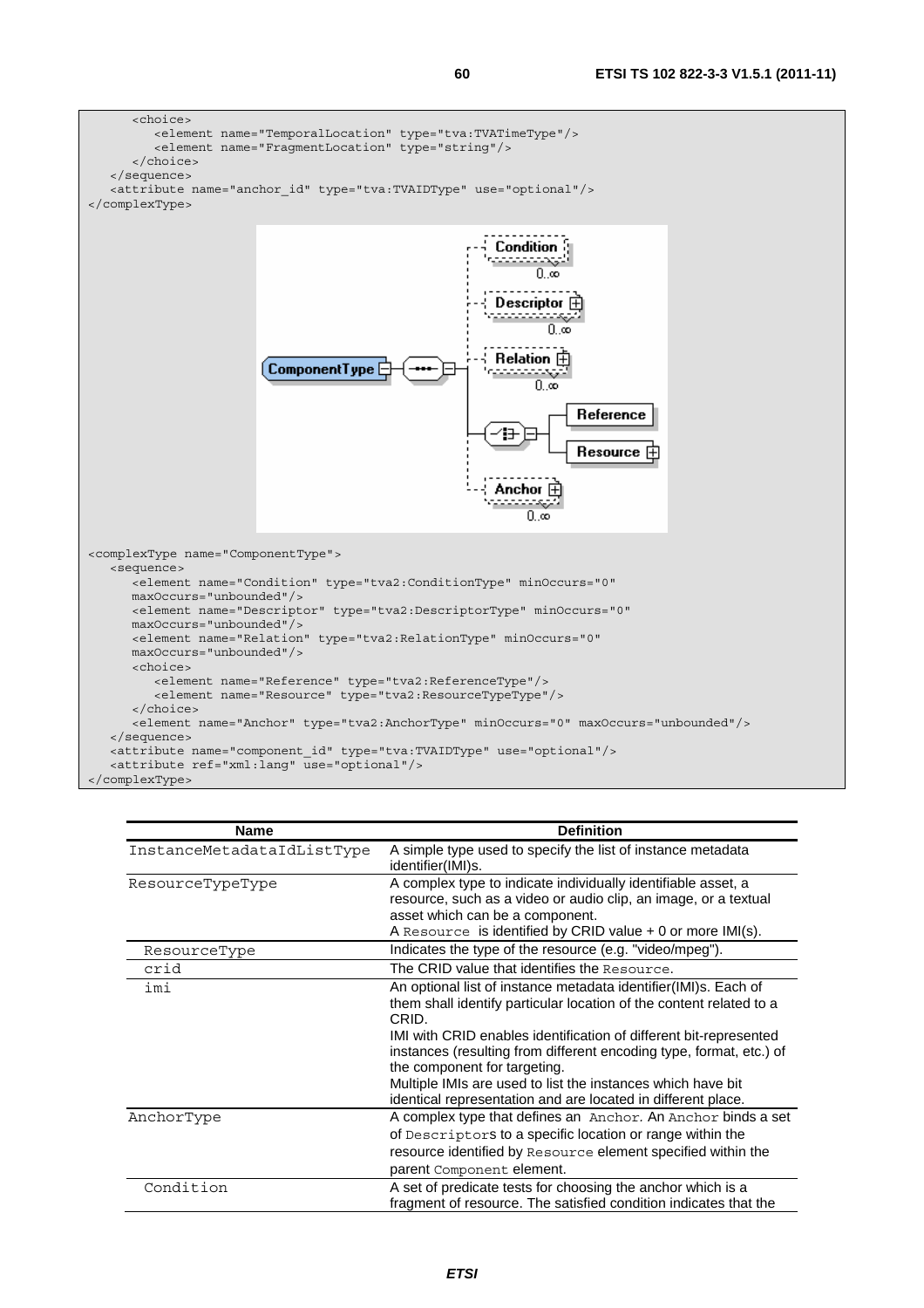| <b>Name</b>      | <b>Definition</b>                                                                |
|------------------|----------------------------------------------------------------------------------|
|                  | anchor is selected to be consumed.                                               |
|                  | An anchor, which is a fragment of resource, may be conditional                   |
|                  | via a set of Condition elements (on predicates asserted by                       |
|                  | Selections defined in the Choices).                                              |
| Descriptor       | A descriptive information about the anchor that can be                           |
|                  | referenced in Reference element.                                                 |
| Reference        | A reference to the Anchor that is located somewhere within the                   |
|                  | same document. See the ReferenceType.                                            |
| TemporalLocation | A element to be used to locate the part of interest within the                   |
|                  | associated resource by using TVATimeType.                                        |
| Fragmentlocation | A string that, when appended to the value of the URI attribute of                |
|                  | the associated Resource element (specified within the parent                     |
|                  | Component element), followed by a pound sign ("#"), locates                      |
|                  | the part of interest within the associated resource.                             |
| anchor id        | A unique ID value of an Anchor that can be referenced in                         |
|                  | Reference element.                                                               |
| ComponentType    | A complex type that defines a Component consisting of a                          |
|                  | Resource, bound to a set of Descriptors. In addition, a                          |
|                  | Component may contain Conditions, Relations, and                                 |
|                  | Anchors.                                                                         |
|                  | Descriptors contain descriptive information about the                            |
|                  | Component, as a representation of a work.                                        |
|                  | A Component may be conditional via a set of Condition                            |
|                  | elements (on <i>predicates</i> asserted by Selections defined in                 |
|                  | the Choices).                                                                    |
|                  | Relations indicate relation between Items/Components.                            |
|                  | It should be noted that a component itself is not an Item;                       |
|                  | components are building blocks of Items. A component                             |
|                  | includes a resource (It shall not include more than one<br>resource).            |
| Condition        | A set of <i>predicate</i> tests for choosing the Component.                      |
|                  | A component may be conditional via a set of Condition                            |
|                  | elements (on predicates asserted by Selections defined in                        |
|                  | the Choices).                                                                    |
| Descriptor       | A descriptive information about the component.                                   |
| Relation         | Indicates relative spatial/temporal relation between items and                   |
|                  | components.                                                                      |
| Reference        | Indicates a reference to a component that is located somewhere                   |
|                  | within the same instance document. See the ReferenceType.                        |
| Resource         | An individually identifiable asset that a component consists of.                 |
|                  | See the ResourceType.                                                            |
| Anchor           | Element that binds Descriptors to a specific location or range                   |
|                  | within the resource identified by the Resource element                           |
|                  | specified in the parent Component element.                                       |
|                  |                                                                                  |
| component id     | A unique ID value of a Component that can be referenced<br>in Reference element. |
|                  |                                                                                  |
| xml:lang         | Specifies the language of the description.                                       |

The following shows an example instance of anchor. In this example, user can watch from the starting point of the first goal scene or second goal scene in World Cup video sequence by selecting either First\_Goal or Second\_Goal.

```
<?xml version="1.0" encoding="UTF-8"?> 
<TVAMain xmlns="urn:tva:metadata:2007" xmlns:tva2="urn:tva:metadata:extended:2007" 
xmlns:int="urn:tva:metadata:interstitial:2007" xmlns:mpeg21="urn:tva:mpeg21:2007" 
xmlns:mpeg7="urn:tva:mpeg7:2005" xmlns:rmpi="urn:tva:rmpi:2005" xmlns:tva="urn:tva:metadata:2007" 
xmlns:xsi="http://www.w3.org/2001/XMLSchema-instance" 
xsi:schemaLocation="urn:tva:metadata:extended:2007 tva2_metadata_3-3_v121.xsd" 
xsi:type="tva2:ExtendedTVAMainType"> 
   <tva2:PackageTable> 
      <tva2:Package crid="CRID://foo.com/Package/12-1-2005"> 
          <tva2:Item> 
             <tva2:Choice choice_id="Goal_Choice" minSelections="0" maxSelections="1"> 
                <tva2:Selection select_id="First_Goal"> 
                  <tva2:Descriptor>
```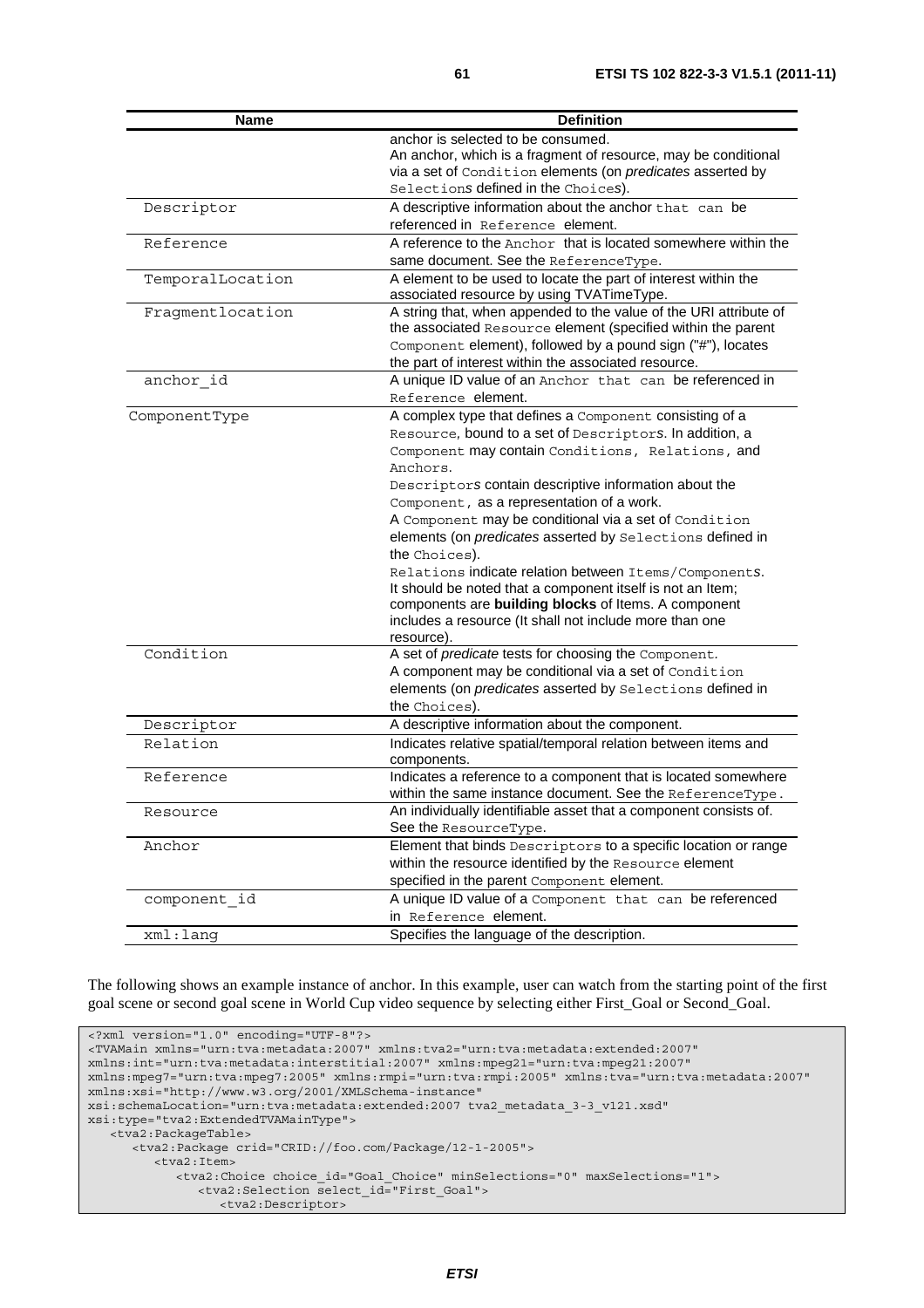

#### 8.6 Package

A package is defined as a collection of content components that in some combination (either all or a subset) together provide a consumer experience and are intended to be used together. A package can be instantiated with or without main AV content depending on scenarios, in which main AV content and package can be tightly associated or can be loosely coupled enough to be handled (generation, delivery, consumption) independently.

When a package is instantiated with main AV content, the description of main AV content is provided by using ProgramInformationTable.

A package consists of a set of content items and components, and provides a decision tree, where the device and user can make choices depending upon usage environment and required user experience.

A package is a structure that allows items to be grouped. The Package element may contain an optional Declarations element, a grouping of Items, and a set of Descriptors that contains descriptive information about the package.

The following describes the structure of a package.

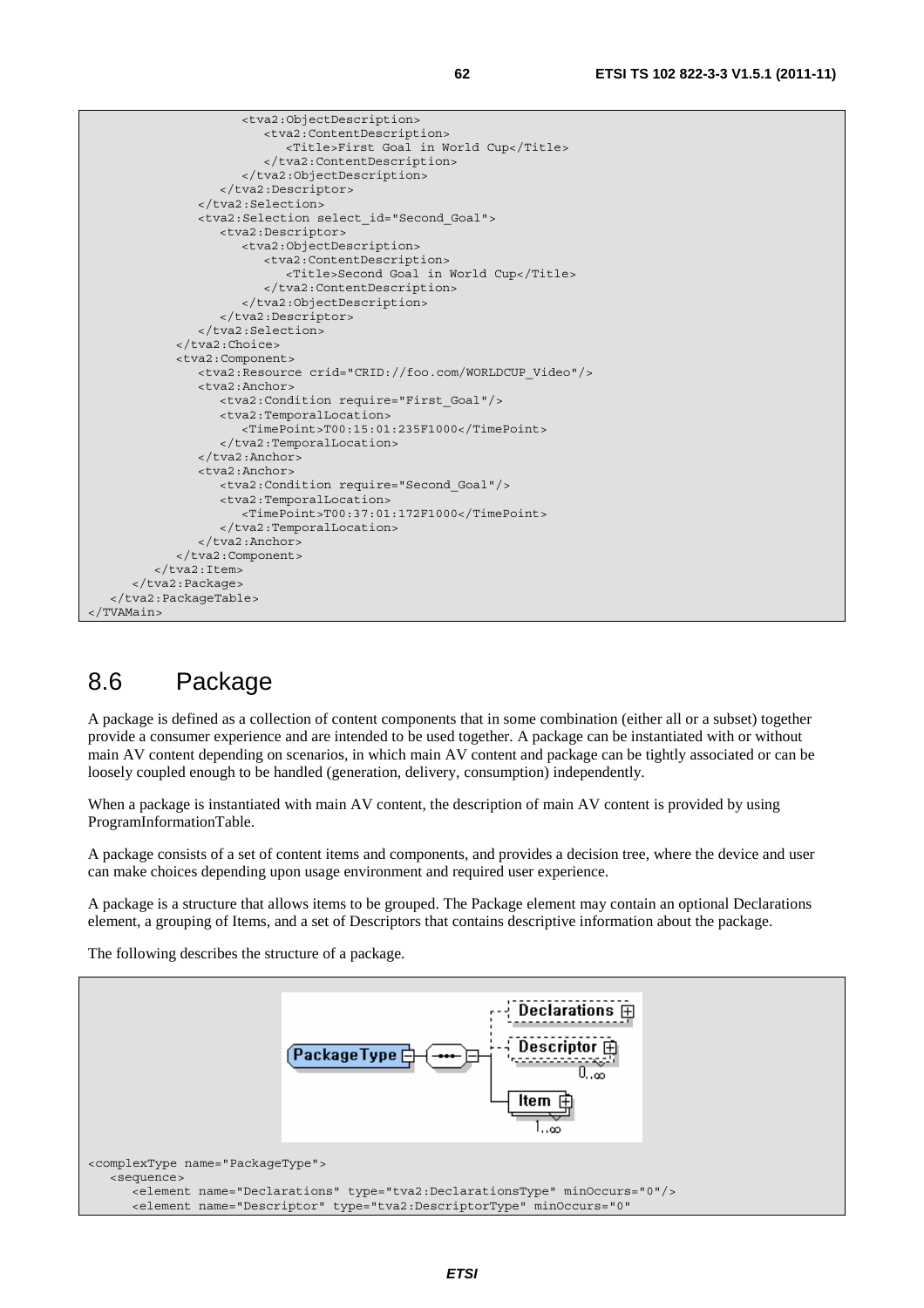```
 maxOccurs="unbounded"/> 
       <element name="Item" type="tva2:ItemType" maxOccurs="unbounded"/> 
    </sequence> 
    <attribute name="crid" type="tva:CRIDType" use="required"/> 
    <attributeGroup ref="tva:fragmentIdentification"/> 
   <attribute ref="xml:lang" use="optional"/> <attribute name="serviceIDRef" 
type="tva:TVAIDRefsType" use="optional"/> 
</complexType>
```

| <b>Name</b>            | <b>Definition</b>                                                                                                                                                                                                                                                                       |
|------------------------|-----------------------------------------------------------------------------------------------------------------------------------------------------------------------------------------------------------------------------------------------------------------------------------------|
| PackageType            | A complex type that specifies a package that is a group of items.                                                                                                                                                                                                                       |
| Declarations           | Declarations element is used to define a set of package elements in<br>a document without actually instantiating them. A declared element (i.e. a<br>child element of a Declarations element) is not considered to be<br>instantiated unless it is referenced (by a Reference element). |
| Descriptor             | A descriptive information about the package.                                                                                                                                                                                                                                            |
| Item                   | A grouping of possible sub-Items and/or Components.                                                                                                                                                                                                                                     |
| crid                   | The CRID for the package.                                                                                                                                                                                                                                                               |
| fraqmentIdentification | Used to identify the fragment of data to which this description belongs.                                                                                                                                                                                                                |
| xml:lanq               | Specifies the language of the description.                                                                                                                                                                                                                                              |
| serviceIDRef           | An attribute to enable a package to be attributed to one or more<br>particular ServiceInformation fragments.                                                                                                                                                                            |

## 9 Extended user description datatypes

The present clause defines consumer metadata extended to describe consumer and consumer's environments supporting targeting and compatibility with Phase 1 user description metadata.

NOTE: Clause 5.5 of TS 102 822-3-2 [4] provides more detailed information on *TV-Anytime* consumer metadata including User Preferences and Usage History.



| <b>Name</b>                 | <b>Definition</b>                                                                                           |
|-----------------------------|-------------------------------------------------------------------------------------------------------------|
| ExtendedUserDescriptionType | Defines extended consumer metadata.                                                                         |
| UserInformationTable        | Describes the consumer's information including<br>biographic information and the accessibility information. |
| UsaqeEnvironment            | Describes the environment of content consumption.                                                           |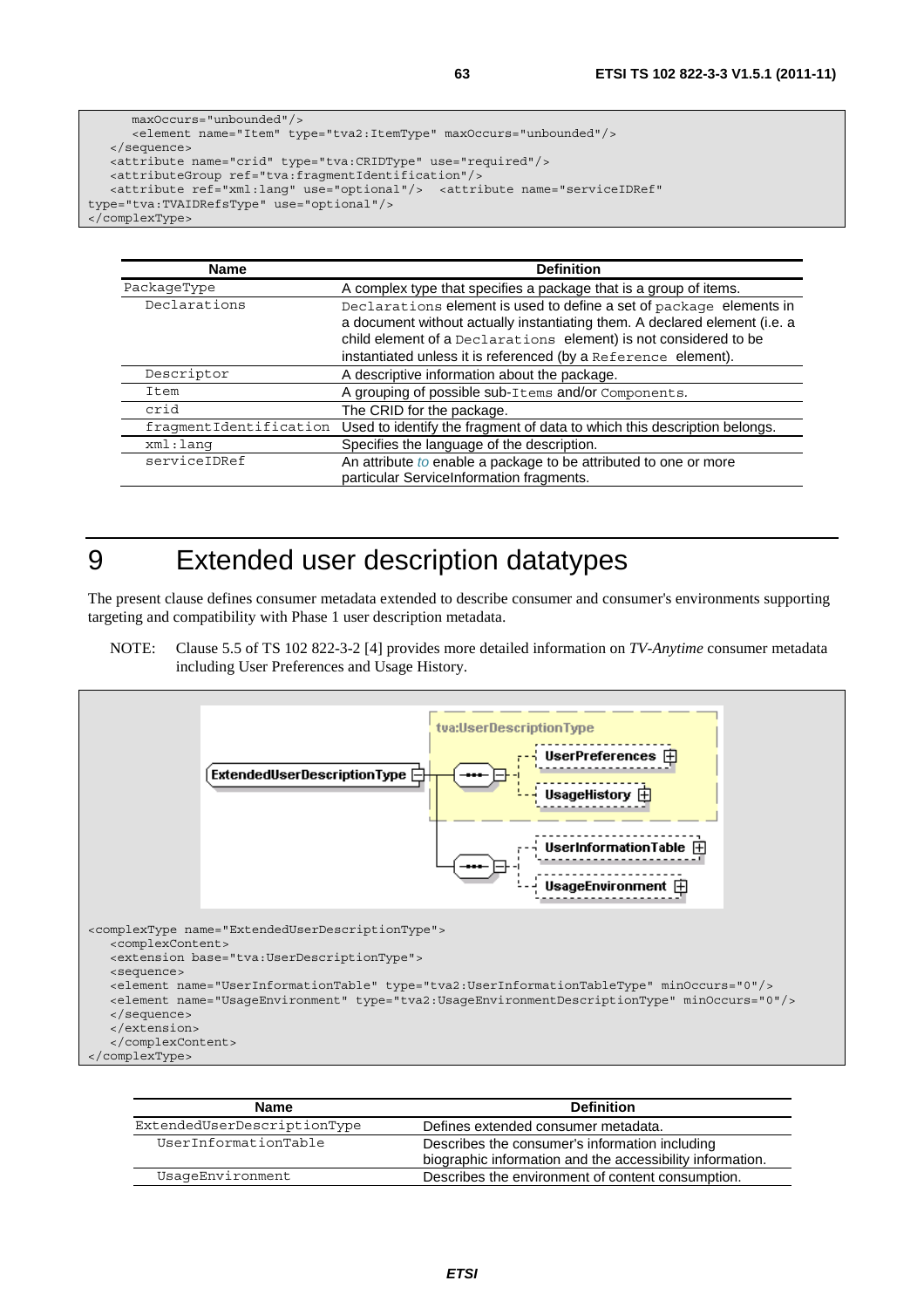## 10 Information tables

#### 10.1 Package table

A package is defined as a collection of content components that in some combination (either all or a subset) together provide a consumer with an enriched experience. A package can be instantiated with or without main AV content depending on scenarios, in which main AV content and a package can be tightly associated or can be coupled loosely enough to be handled (generation, delivery, consumption) independently.

When a package is instantiated with main AV content, the description of main AV content is provided by using the ProgramInformationTable.

A package consists of a set of content items and components, and provides a decision tree, where the device and user can make choices depending upon usage environment and required user experience.



| <b>Name</b>      | <b>Definition</b>                                         |  |
|------------------|-----------------------------------------------------------|--|
| PackageTableType | A complex type that describes a table of package records. |  |
| Package          | A list of package records. A Package has PackageType.     |  |
| xml:lang         | Specifies the language of the description.                |  |
| copyrightNotice  | Specifies the copyright information for the PackageTable. |  |

#### 10.2 Interstitial campaign table

The interstitial campaign table is used to hold information about campaigns for which interstitial content descriptions are provided.

| $\Box$ CampaignDescriptionType $\Box$<br>Agency                                                                                                                                                                                                                                                                                                                                                                                           |
|-------------------------------------------------------------------------------------------------------------------------------------------------------------------------------------------------------------------------------------------------------------------------------------------------------------------------------------------------------------------------------------------------------------------------------------------|
| <complextype name="CampaignDescriptionType"><br/><sequence><br/><element minoccurs="0" name="Agency" type="string"></element><br/><math>\langle</math> sequence&gt;<br/><attribute name="campaignId" type="tva:TVAIDType" use="required"></attribute><br/><attribute name="startdate" type="dateTime" use="optional"></attribute><br/><attribute name="enddate" type="dateTime" use="optional"></attribute><br/></sequence></complextype> |
| $($ Interstitial ${\sf C}$ ampaign ${\sf Table} \ominus$<br>. ന                                                                                                                                                                                                                                                                                                                                                                           |
| <complextype name="InterstitialCampaignTableType"><br/><sequence><br/><element <br="" minoccurs="0" name="InterstitialCampaign" type="tva2:CampaignDescriptionType"><math>maxOccurs="unbounded"</math></element></sequence></complextype>                                                                                                                                                                                                 |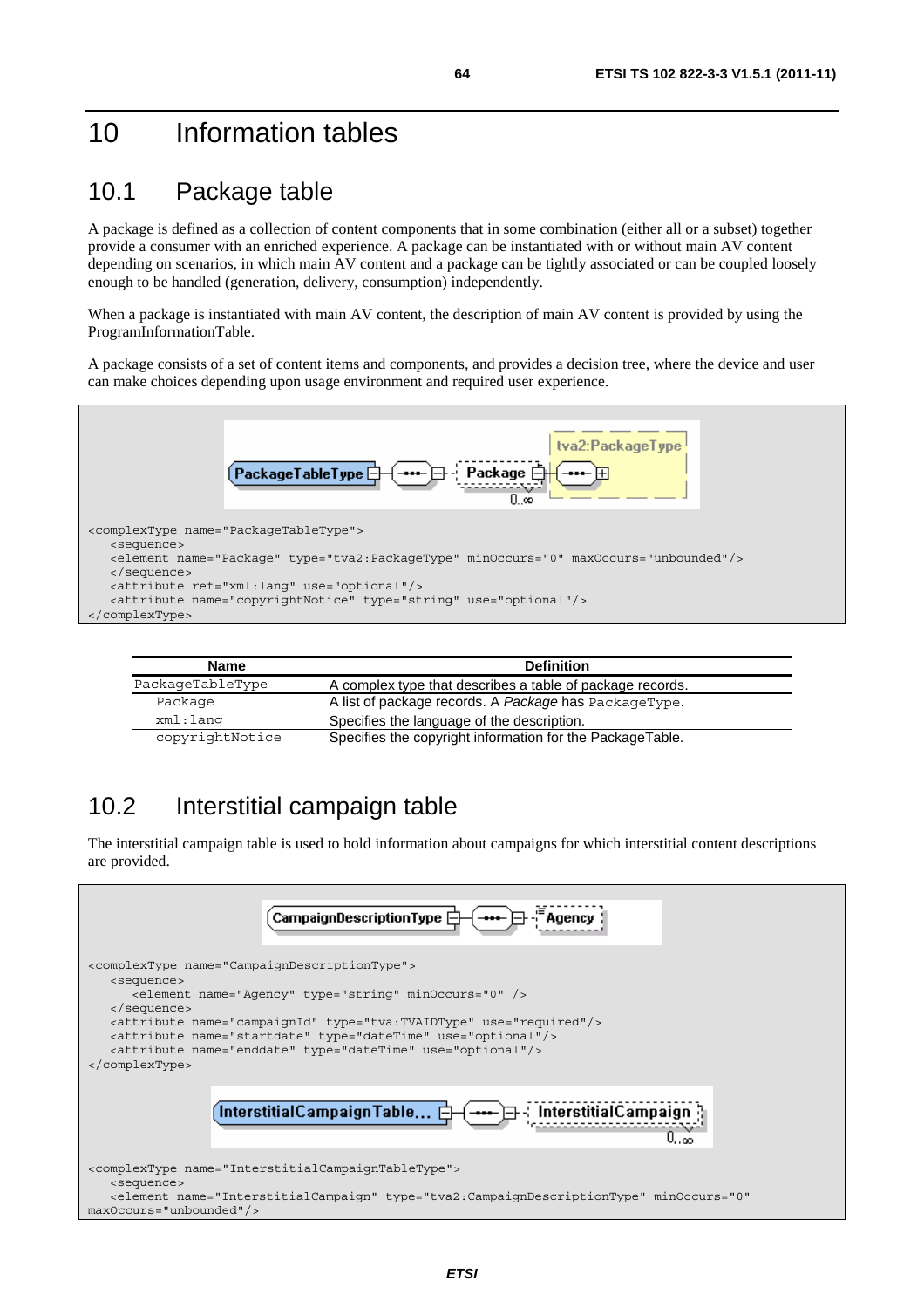</sequence> </complexType>

| <b>Name</b>                   | <b>Definition</b>                                                 |
|-------------------------------|-------------------------------------------------------------------|
| CampaignDescriptionType       | A complex type that describes an interstitial campaign.           |
| Agency                        | Free text to allow the identification of the Agency carrying the  |
|                               | campaign.                                                         |
| campaignId                    | A unique identifier for the Campaign. This field is referenced by |
|                               | the MemberOfCampaign element within the                           |
|                               | InterstitialContextAttributesType.                                |
| startdate                     | The inclusive date at which the campaign will start.              |
| enddate                       | The inclusive date at which the campaign will end.                |
| InterstitialCampaignTableType | A complex type that describes a table of InterstitialCampaign.    |
| InterstitialCampaign          | A list of InterstitialCampaign elements.                          |

#### 10.3 Rights Management and Protection Information (RMPI) table

The present clause describes how to enable rights information compliant with tva\_rmpi.xsd [7] to be associated with content descriptions. The purpose is solely to provide a mechanism to inform end users of the rights associated with content - i.e. it is "attractor" information, and not intended to be the basis of any enforcement mechanism. A means is also provided to associate content descriptions with external rights documents expressed in non-*TV-Anytime* formats.

Where the same rights related information may be applicable to several content items, a table is provided to enable this information to be declared once and referenced from within content descriptions.

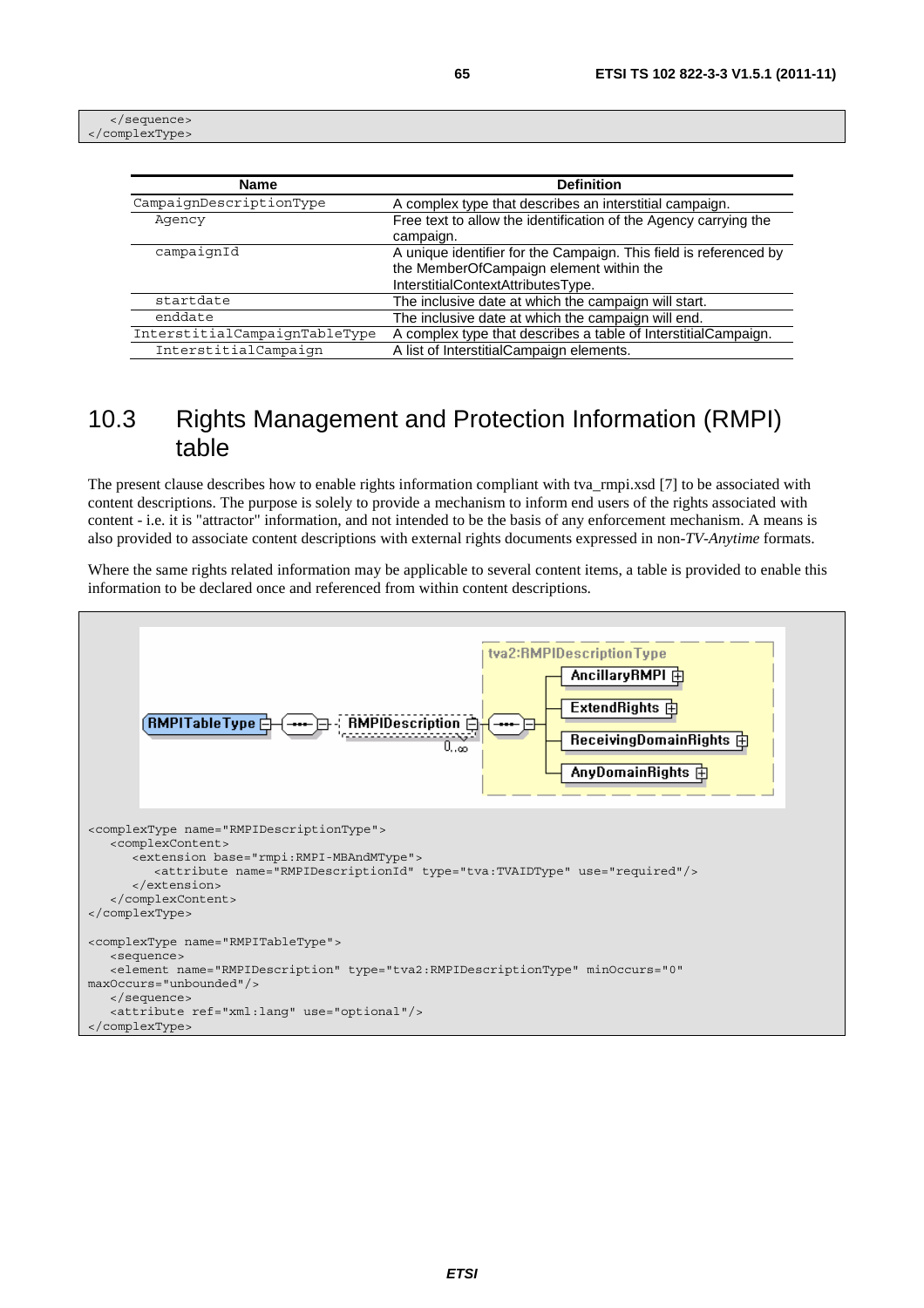| <b>Name</b>         | <b>Definition</b>                                                                                                                               |
|---------------------|-------------------------------------------------------------------------------------------------------------------------------------------------|
| RMPIDescriptionType | A complex type that specifies description to be used for direct<br>incorporation of TVA-compliant RMPI information in a content<br>description. |
| RMPIDescriptionId   | An id for RMPIDescription.                                                                                                                      |
| RMPITableType       | A complex type that describes a table of RMPI description records.                                                                              |
| RMPIDescription     | This element is used for direct incorporation of TVA-compliant RMPI<br>information in a content description.                                    |
| xml:lang            | Specifies the language of the description.                                                                                                      |

#### 10.4 Coupon table

This table contains the coupon descriptions which are stand-alone, this means not included in the "PurchaseList" of a "BasicContentDescription".



| Name              | <b>Definition</b>                                                       |
|-------------------|-------------------------------------------------------------------------|
| CouponTableType   | A complex type that describes a table of coupon description<br>records. |
| CouponDescription | This element contains the coupon description.                           |
| xml:lanq          | Specifies the language of the description.                              |

## 10.5 Targeting information table

This table contains the targeting information.

```
<complexType name="TargetingInformationTableType"> 
   <sequence> 
       <element name="TargetingInformation" type="tva2:TargetingInformationType" 
      minOccurs="0" maxOccurs="unbounded"/> 
    </sequence> 
</complexType>
```

| <b>Name</b>                   | <b>Definition</b>                                                                         |
|-------------------------------|-------------------------------------------------------------------------------------------|
| TargetingInformationTableType | A complex type that serves as a container for globally<br>declared Targeting Information. |
| TargetingInformation          | An instantiation of a set of Targeting Information.                                       |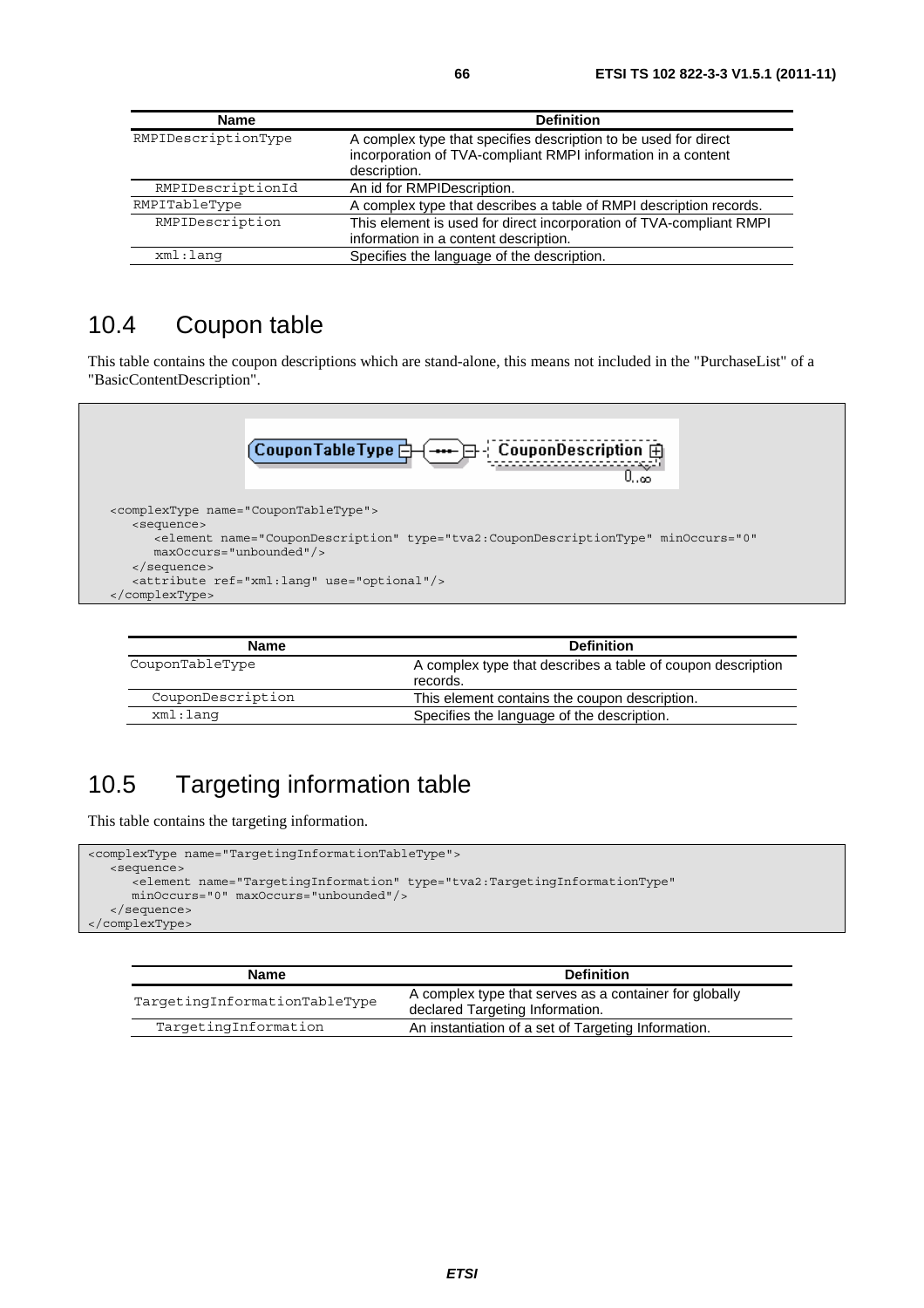# 11 Extended *TV-Anytime* information document

The following extends the TVAMain type developed in TS 102 822-3-1 [3] to enable the instantiation of the extended schema type.



| <b>Name</b>                | <b>Definition</b>                                     |
|----------------------------|-------------------------------------------------------|
| ExtendedTVAMainType        | Describes extended TVAMain.                           |
| PackageTable               | A table containing Package descriptions.              |
| InterstitialCampaignTable  | A table containing Interstitial campaign information. |
| RMPITable                  | A table containing globally declared RMPI             |
|                            | descriptions.                                         |
| CouponTable                | A table containing globally declared Coupon           |
|                            | description.                                          |
| TargetingInformationTable  | A table containing globally declared Targeting        |
|                            | Information.                                          |
| InterstitialTargetingTable | A table containing Interstitial replacement           |
|                            | information. A full description of the data type is   |
|                            | provided in TS 102 822-3-4 [5].                       |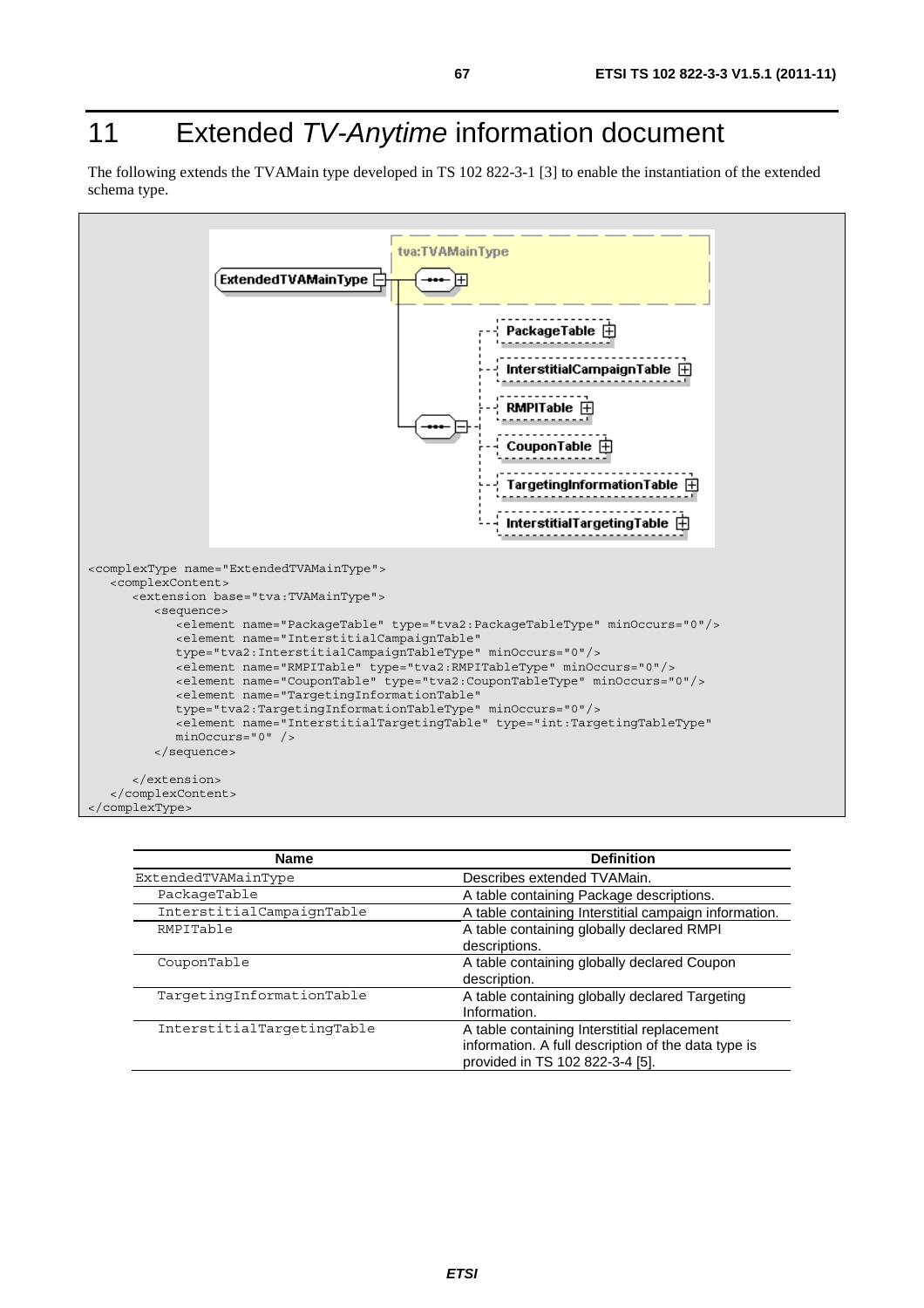## Annex A (normative): TV-Anytime classification schemes

# A.1 Introduction

The Classification Scheme DS is an MPEG-7 tool for the provision of controlled terminology for use in classification. It is defined in clause 7.3 of the ISO/IEC 15938-5 [16]. The MDS specification also shows how URNs can be used to uniquely identify CSs and terms within CSs, as well as the use of CS aliasing to provide a more concise, application-specific way of referring to classification terms.

An informative set of Classification Schemes has been developed by TVA to provide a universally applicable default set of classification terms. In addition to - or as a total or partial replacement for - these default CSs, implementers may create and make use of other CSs to meet specific regional or other special requirements (see clause B.3). These default CSs are presented as well-formed XML instance documents complying with the ClassificationScheme fragment defined in clause 4.3.1.13 of TS 102 822-3-2 [4]. These are not schema valid, which would require the incorporation of the fragment into an instance of ClassificationSchemeTable in the TVAMain document.

#### EXAMPLE 1:

```
<TVAMain xml:lang="en" xmlns="urn:tva:metadata:2011" xmlns:mpeg7="urn:tva:mpeg7:2008" 
xmlns:xsi="http://www.w3.org/2001/XMLSchema-instance" xsi:schemaLocation="urn:tva:metadata:2011 
tva metadata 3-1 v171.xsd">
     <ClassificationSchemeTable> 
         <ClassificationScheme uri="urn:tva:metadata:cs:ActionTypeCS:2010"> 
             <!-- ##################################################################### --> 
            \epsilon = - a CTIONTYPE \epsilon <!-- Definition: Types of user action being 
             monitored to analyse viewing habits--> 
             <!-- ##################################################################### --> 
             <mpeg7:Term termID="1"> 
                 <mpeg7:Name xml:lang="en">Audio-Video</mpeg7:Name> 
                 <mpeg7:Definition xml:lang="en">Actions Related to Audio and 
                 Video</mpeg7:Definition> 
             </mpeg7:Term> 
             <!--etc.--> 
         </ClassificationScheme> 
     </ClassificationSchemeTable> 
</TVAMain>
```
The syntax for naming default TVA CSs is closely modelled on that used for MPEG-7 CSs and takes the form:

• "urn:tva:metadata:cs:*SchemeName*".

The first four structural components, which always take the form "urn:tva:metadata:cs", indicate that a CS is being named within the TVA metadata CS namespace. The terminating component, SchemeName, uniquely names the CS within the namespace, e.g. "urn:tva:metadata:cs:IntentionCS". In addition, the SchemaName may, if required, include one or more version qualifiers separated from the name by a colon, e.g. "urn:tva:metadata:cs:IntentionCS:2005".

However, it is recognized that alternative forms of a URI (e.g. a URL) are equally valid to uniquely identify classification schemes other than presented in the present document.

Examples of the use of the different forms of pointers to classification schemes and associated aliases are provided in clause 7.4.4.5.2 of the ISO/IEC 15938-5 [16]. It is to be noted that in the case of URNs, the separator to be used is the ":", while it is the "#" in the case of URLs.

EXAMPLE 2: If "S1" is the alias for "urn:tva:metadata:cs:IntentionCS:2004", then a termID will be accessed through ":S1:1.2.3.4" and the fully qualified term path is: "urn:tva:metadata:cs:IntentionCS:2004:1.2.3.4".

> If "S2" is the alias for "http://arib.or.jp/tv-anytime/ContentCS.xml", then a termID will be accessed through ":S2:1.2.3.4" and the fully qualified term path is: "http://arib.or.jp/tv-anytime/ContentCS.xml#1.2.3.4".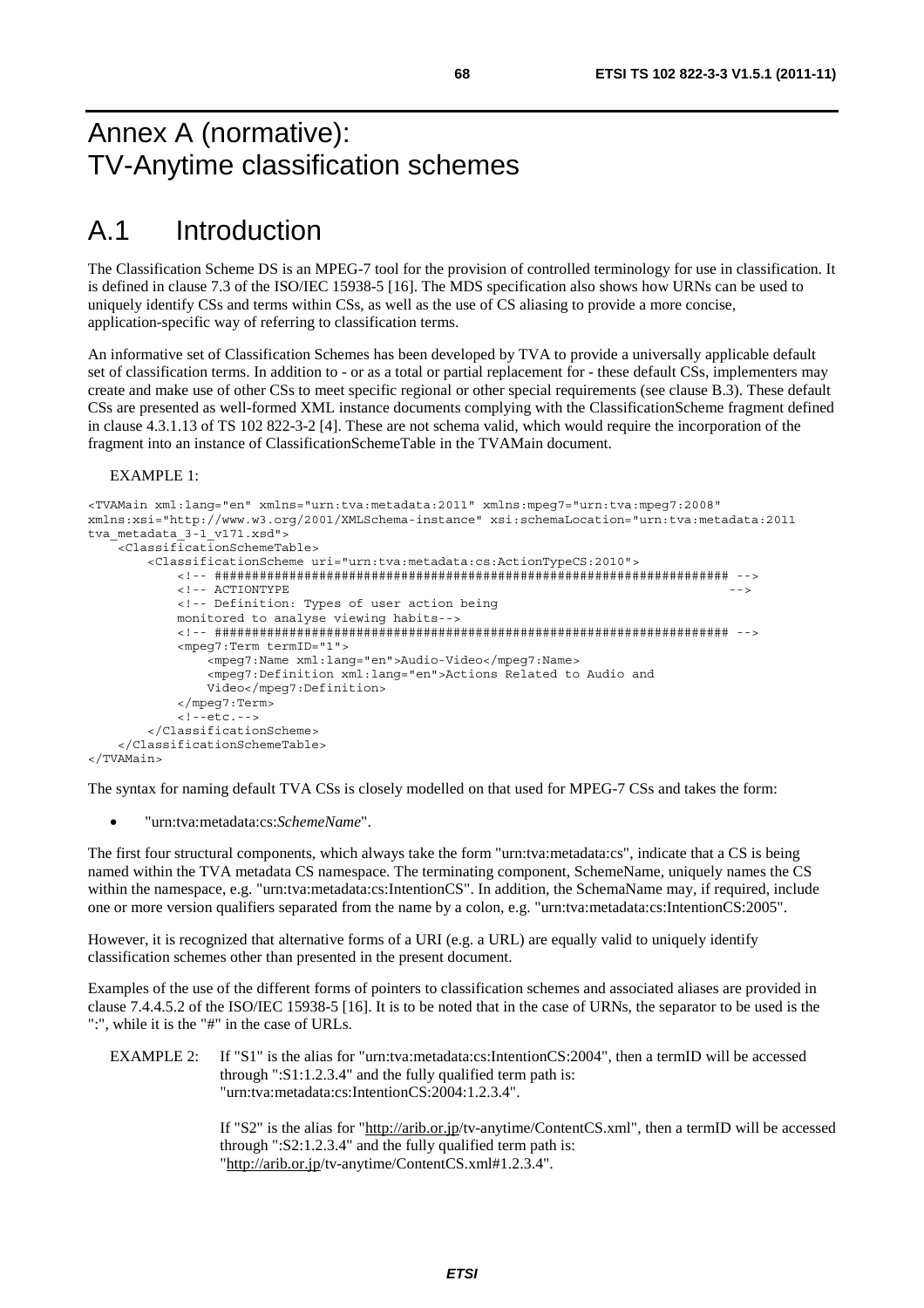If external Classification Schemes are used, it is an important implementation requirement to ensure that these resources are accessible by the metadata recipient. In the case of a URL, it must be ensured that the presence of the file is maintained at the declared location. In the case of a URN, the actual scheme location must be provided for interoperability purposes.

In complement to the Phase 1 Classification Schemes defined in TS 102 822-3-1 [3], an informative set of Phase 2 Classification Schemes has been developed by TVA to provide a universally applicable default set of classification terms.

# A.2 Game Perspectives CS

The GamePerspectivesCS defines a controlled set of terms for the classification of games content considered from the perspective of players.

```
<?xml version="1.0" encoding="UTF-8"?> 
<ClassificationScheme uri="urn:tva:metadata:extended:cs:GamePerspectivesCS:2011"> 
    <Term termID="1"> 
       <Name xml:lang="en">First-Person</Name> 
       <Definition xml:lang="en"> 
          Displayed from a 1st-person perspective or view; i.e. from the viewer's own eyes. 
       </Definition> 
    </Term> 
    <Term termID="2"> 
       <Name xml:lang="en">Third-Person</Name> 
       <Definition xml:lang="en"> 
          Displayed from a 3rd-person perspective or view; i.e. player is able to see him/herself. 
       </Definition> 
    </Term> 
    <Term termID="3"> 
       <Name xml:lang="en">Top-Down</Name> 
       <Definition xml:lang="en"> 
          Used to describe any game where the main setting of gameplay is represented by a "top-down" 
view of the playfield; used in describing both shooters and adventure games. 
       </Definition> 
    </Term> 
    <Term termID="4"> 
       <Name xml:lang="en">Isometric</Name> 
       <Definition xml:lang="en"> 
          Playfield is technically two-dimensional, but drawn in an isometric view so that the game 
looks three-dimensional. 
       </Definition> 
    </Term> 
    <Term termID="5"> 
       <Name xml:lang="en">Flat, Side-View</Name> 
       <Definition xml:lang="en"> 
          The flat, side-view is the traditional two-dimensional "side view" of the action. 
       </Definition> 
       <Term termID="5.1"> 
          <Name xml:lang="en">Side-scroller</Name> 
          <Definition xml:lang="en"> 
             Used to describe any game where the main setting of gameplay involves the player moving 
from one side of the playfield to the other horizontally for a length of time. 
          </Definition> 
       </Term> 
       <Term termID="5.2"> 
          <Name xml:lang="en">platform</Name> 
          <Definition xml:lang="en"> 
             Describes any action game where the playfield is set up as a series of floors, levels, 
or platforms for the player to navigate. 
          </Definition> 
       </Term> 
    </Term> 
    <Term termID="6"> 
       <Name xml:lang="en">Text-Based Game</Name> 
       <Definition xml:lang="en"> 
          Describes text-based games that do not use graphics at or very sparingly. 
       </Definition> 
    </Term> 
</ClassificationScheme>*
```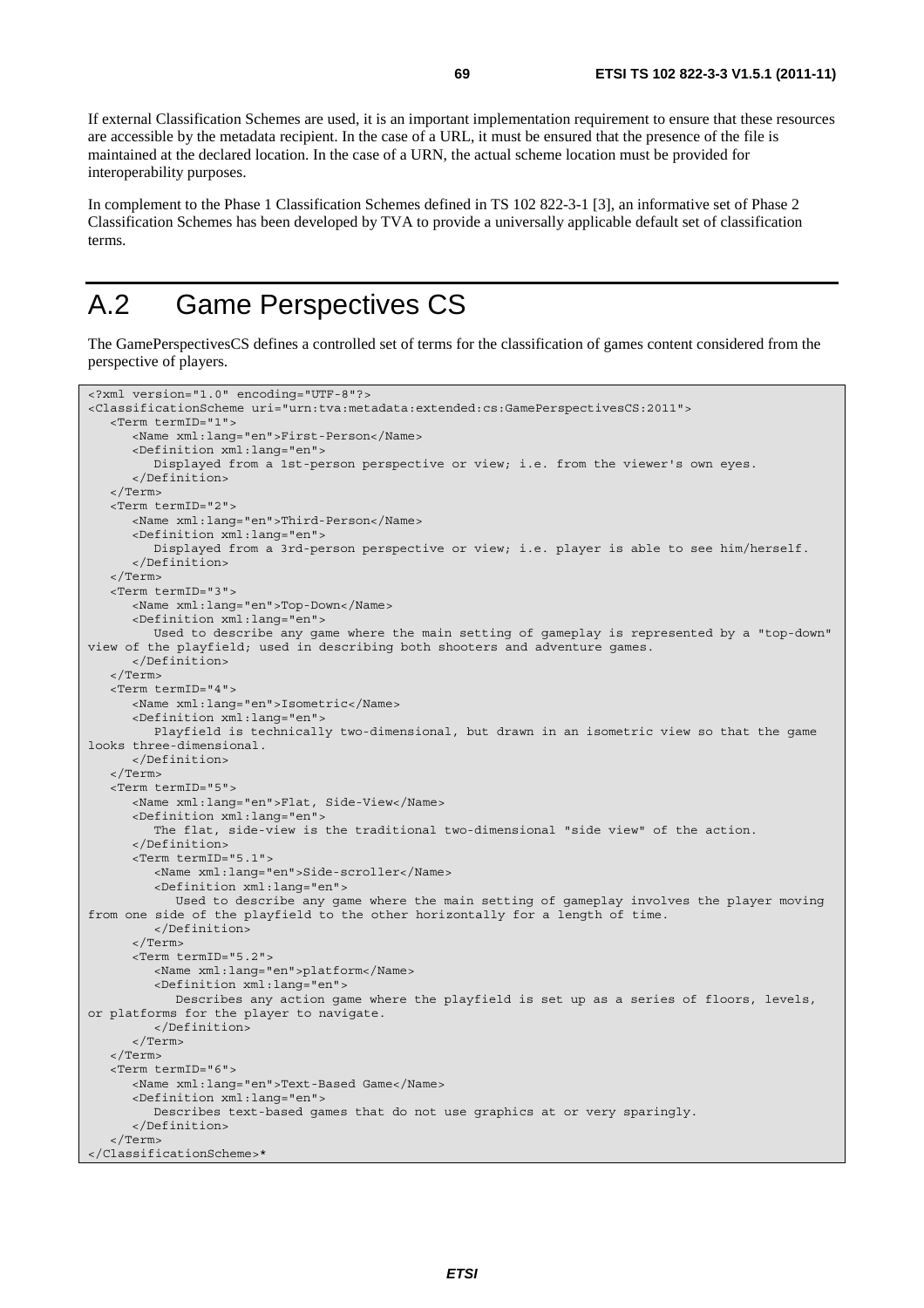# A.3 Intended Educational User CS

The IntendedEducationalUserCS defines a controlled set of terms for the classification of intended educational users of content.

```
<?xml version="1.0" encoding="UTF-8"?> 
<ClassificationScheme uri=" urn:tva:metadata:extended:cs:IntendedEducationalUserCS:2011"> 
    <Term termID="1"> 
       <Name xml:lang="en">Teachers</Name> 
    </Term> 
    <Term termID="2"> 
       <Name xml:lang="en">Managers</Name> 
    </Term> 
    <Term termID="3"> 
      <Name xml:lang="en">Special learners</Name> 
    </Term> 
    <Term termID="4"> 
      <Name xml:lang="en">General</Name> 
    </Term> 
    <Term termID="5"> 
      <Name xml:lang="en">Beginner</Name> 
    </Term> 
</ClassificationScheme>
```
## A.4 Educational Use CS

The EducationalUseCS defines a controlled set of terms for the classification of educational uses of content.

```
<?xml version="1.0" encoding="UTF-8"?> 
<ClassificationScheme uri=" urn:tva:metadata:extended:cs:EducationalUseCS:2005"> 
    <Term termID="1"> 
       <Name xml:lang="en">Exercise</Name> 
    </Term> 
    <Term termID="2"> 
       <Name xml:lang="en">Animation</Name> 
    </Term> 
    <Term termID="3"> 
       <Name xml:lang="en">Exam</Name> 
    </Term> 
    <Term termID="4"> 
       <Name xml:lang="en">Narrative text</Name> 
    </Term> 
    <Term termID="5"> 
       <Name xml:lang="en">Experiment</Name> 
    </Term> 
    <Term termID="6"> 
       <Name xml:lang="en">Exercise</Name> 
   \sim/Term\sim <Term termID="7"> 
      <Name xml:lang="en">Self-assessment</Name> 
    </Term> 
    <Term termID="8"> 
       <Name xml:lang="en">Lecture</Name> 
    </Term> 
</ClassificationScheme>
```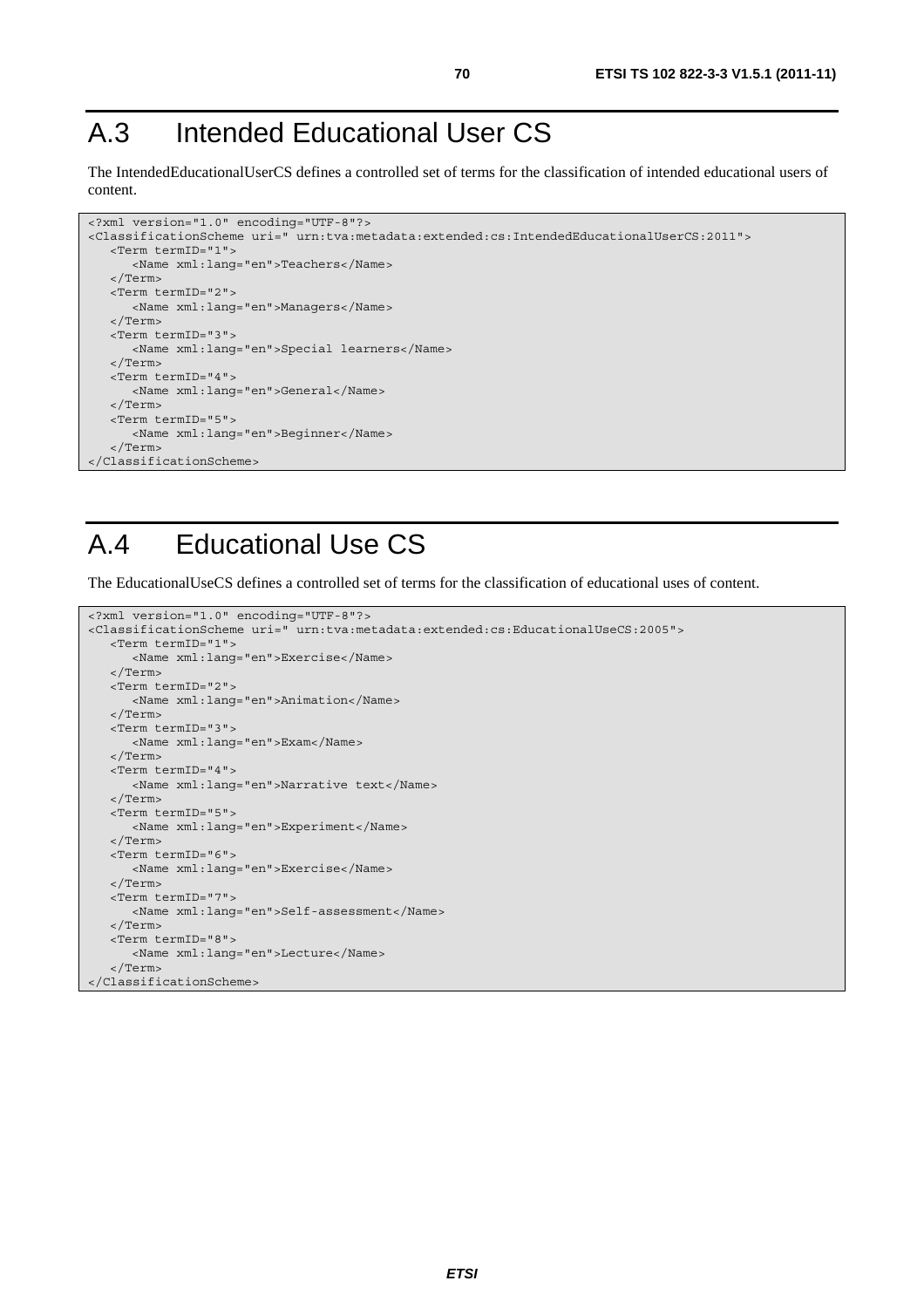## A.5 Family Member CS

The FamilyMemberCS defines a controlled set of terms for the classification of family members in the household of the content user.

```
<?xml version="1.0" encoding="UTF-8"?> 
<ClassificationScheme uri="urn:tva:metadata:extended:cs:FamilyMemberCS:2005"> 
    <Term termID="1"> 
       <Name xml:lang="en">Mother</Name> 
       <Term termID="1.1"> 
          <Name xml:lang="en">Step-mother</Name> 
       </Term> 
       <Term termID="1.2"> 
          <Name xml:lang="en">Mother-in-law</Name> 
       </Term> 
    </Term> 
    <Term termID="2"> 
       <Name xml:lang="en">Father</Name> 
       <Term termID="2.1"> 
          <Name xml:lang="en">Step-father</Name> 
       </Term> 
       <Term termID="2.2"> 
          <Name xml:lang="en">Father-in-law</Name> 
       </Term> 
    </Term> 
    <Term termID="3"> 
       <Name xml:lang="en">Grandmother</Name> 
    </Term> 
    <Term termID="4"> 
       <Name xml:lang="en">Grandfather</Name> 
    </Term> 
    <Term termID="5"> 
       <Name xml:lang="en">Great-grandmother</Name> 
    </Term> 
    <Term termID="6"> 
       <Name xml:lang="en">Great-grandfather</Name> 
    </Term> 
    <Term termID="7"> 
       <Name xml:lang="en">Great-great-grandmother</Name> 
    </Term> 
    <Term termID="8"> 
       <Name xml:lang="en">Great-great-grandfather</Name> 
    </Term> 
    <Term termID="9"> 
       <Name xml:lang="en">Sibling</Name> 
       <Term termID="9.1"> 
          <Name xml:lang="en">Brother</Name> 
          <Term termID="9.1.1"> 
              <Name xml:lang="en">Half-brother</Name> 
             <Term termID="9.1.1.1"> 
                 <Name xml:lang="en">Younger half-brother</Name> 
              </Term> 
              <Term termID="9.1.1.2"> 
                 <Name xml:lang="en">Elder half-brother</Name> 
              </Term> 
          </Term> 
          <Term termID="9.1.2"> 
             <Name xml:lang="en">Step-brother</Name> 
              <Term termID="9.1.2.1"> 
                 <Name xml:lang="en">Younger step-brother</Name> 
              </Term> 
              <Term termID="9.1.2.2"> 
                 <Name xml:lang="en">Elder step-brother</Name> 
              </Term> 
          </Term> 
          <Term termID="9.1.3"> 
              <Name xml:lang="en">Brother-in-law</Name> 
              <Term termID="9.1.2.1"> 
                 <Name xml:lang="en">Younger brother-in-law</Name> 
              </Term> 
             <Term termID="9.1.2.2"> 
                <Name xml:lang="en">Elder brother-in-law</Name> 
             </Term> 
          </Term> 
          <Term termID="9.1.4"> 
             <Name xml:lang="en">Twin brother</Name>
```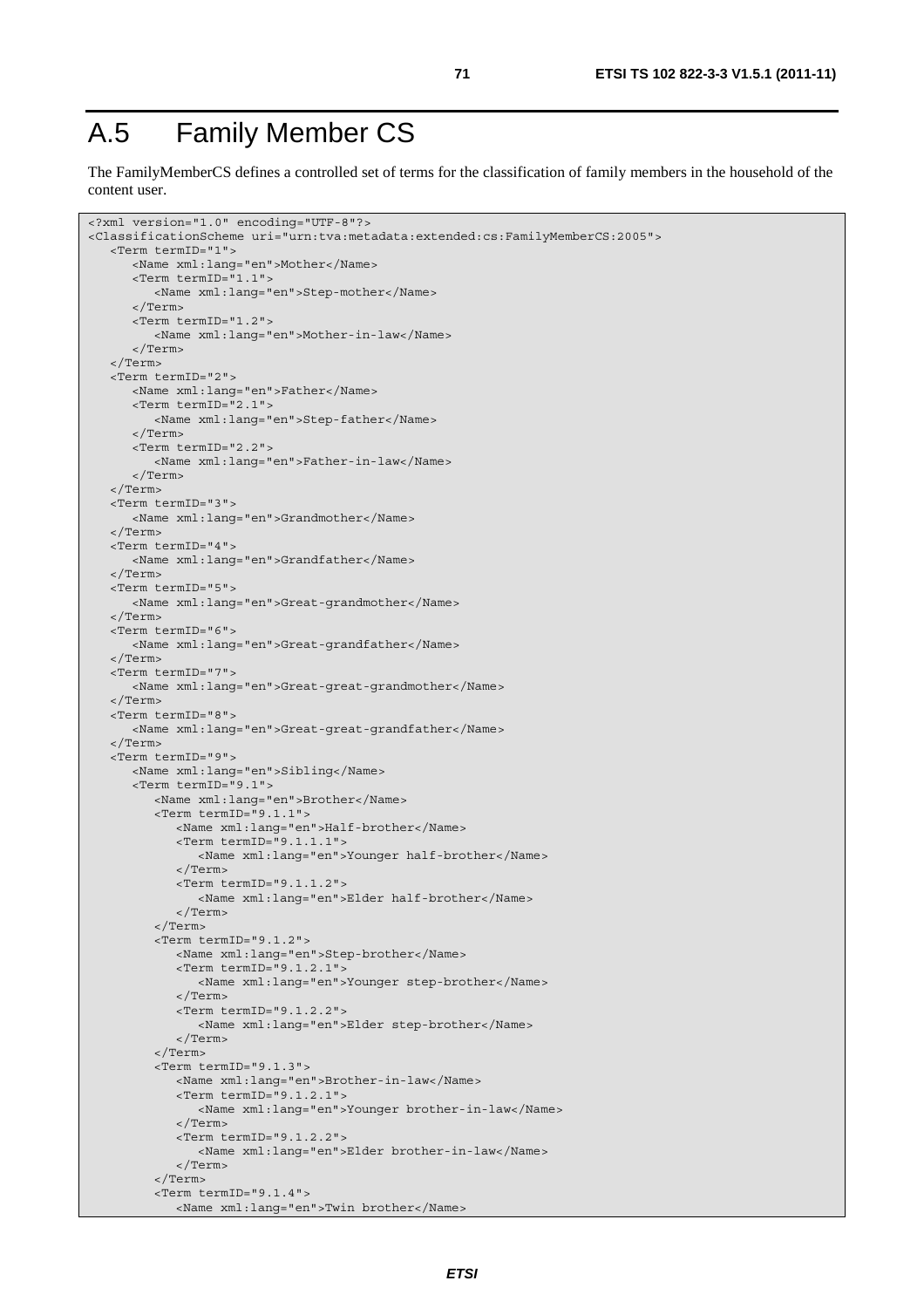```
 </Term> 
    </Term> 
    <Term termID="9.2"> 
       <Name xml:lang="en">Sister</Name> 
       <Term termID="9.2.1"> 
          <Name xml:lang="en">Half-sister</Name> 
          <Term termID="9.2.1.1"> 
             <Name xml:lang="en">Younger half-sister</Name> 
          </Term> 
          <Term termID="9.2.1.2"> 
             <Name xml:lang="en">Elder half-sister</Name> 
          </Term> 
       </Term> 
       <Term termID="9.2.2"> 
          <Name xml:lang="en">Step-sister</Name> 
          <Term termID="9.2.2.1"> 
             <Name xml:lang="en">Younger step-sister</Name> 
          </Term> 
          <Term termID="9.2.2.2"> 
             <Name xml:lang="en">Elder step-sister</Name> 
          </Term> 
       </Term> 
       <Term termID="9.2.3"> 
          <Name xml:lang="en">Sister-in-law</Name> 
          <Term termID="9.2.2.1"> 
             <Name xml:lang="en">Younger sister-in-law</Name> 
          </Term> 
          <Term termID="9.2.2.2"> 
             <Name xml:lang="en">Elder sister-in-law</Name> 
          </Term> 
       </Term> 
       <Term termID="9.2.4"> 
          <Name xml:lang="en">Twin sister</Name> 
       </Term> 
    </Term> 
 </Term> 
 <Term termID="10"> 
    <Name xml:lang="en">Twin</Name> 
 </Term> 
 <Term termID="11"> 
    <Name xml:lang="en">Cousin</Name> 
    <Term termID="11.1"> 
       <Name xml:lang="en">First cousin</Name> 
       <Term termID="11.1.1"> 
          <Name xml:lang="en">First cousin once removed</Name> 
       </Term> 
       <Term termID="11.1.2"> 
          <Name xml:lang="en">First cousin twice removed</Name> 
       </Term> 
       <Term termID="11.1.3"> 
          <Name xml:lang="en">First cousin three times removed</Name> 
       </Term> 
    </Term> 
    <Term termID="11.2"> 
       <Name xml:lang="en">Second cousin</Name> 
       <Term termID="11.2.1"> 
          <Name xml:lang="en">Second cousin once removed</Name> 
       </Term> 
       <Term termID="11.2.2"> 
          <Name xml:lang="en">Second cousin twice removed</Name> 
       </Term> 
       <Term termID="11.2.3"> 
          <Name xml:lang="en">Second cousin three times removed</Name> 
       </Term> 
    </Term> 
    <Term termID="11.3"> 
       <Name xml:lang="en">Third cousin</Name> 
       <Term termID="11.3.1"> 
          <Name xml:lang="en">Third cousin once removed</Name> 
       </Term> 
       <Term termID="11.3.2"> 
          <Name xml:lang="en">Third cousin twice removed</Name> 
       </Term> 
       <Term termID="11.3.3"> 
          <Name xml:lang="en">Third cousin three times removed</Name> 
       </Term> 
    </Term> 
 </Term>
```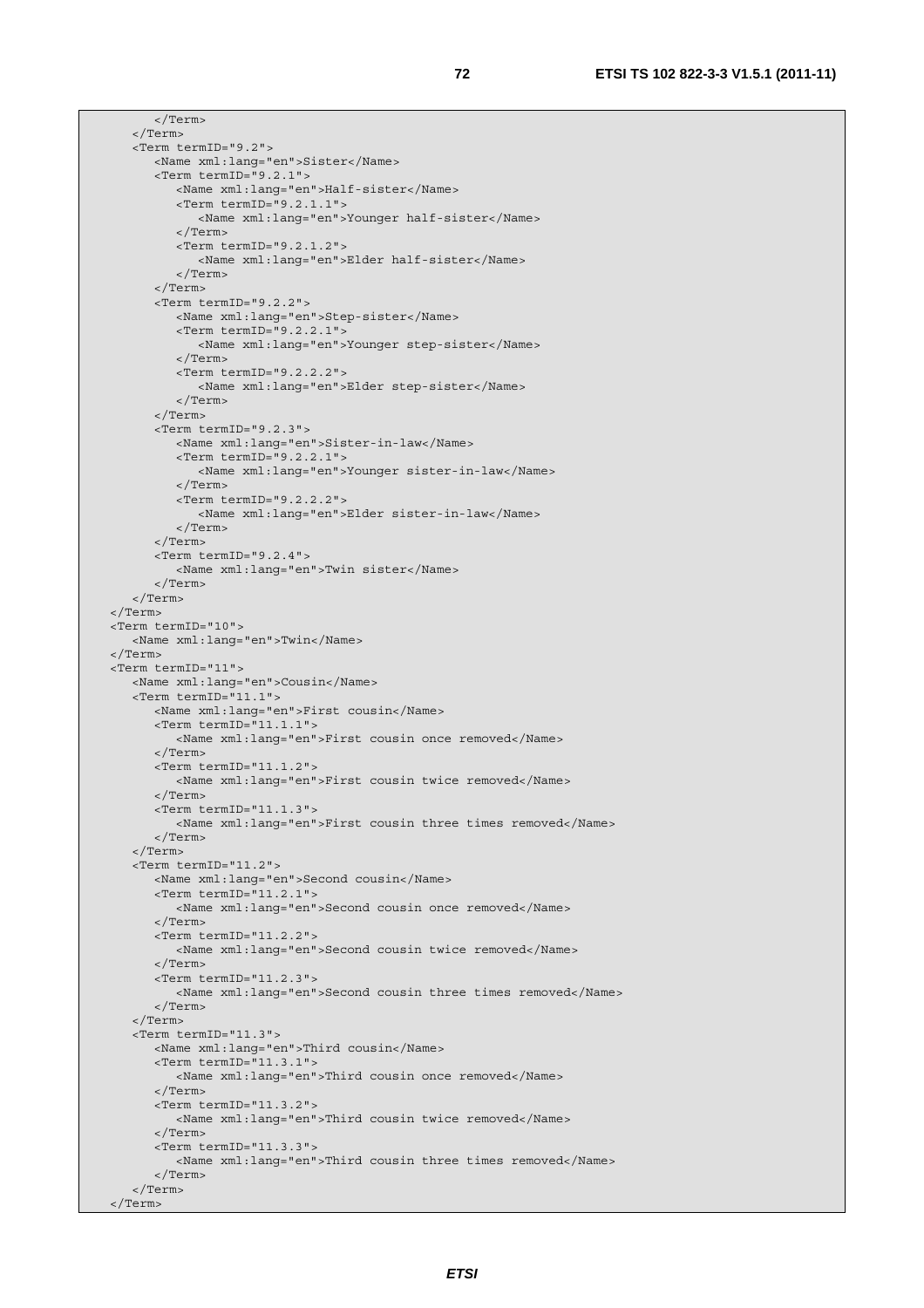<Term termID="12"> <Name xml:lang="en">Wife</Name> <Term termID="12.1"> <Name xml:lang="en">First wife</Name> </Term> <Term termID="12.2"> <Name xml:lang="en">Second wife</Name> </Term> <Term termID="12.3"> <Name xml:lang="en">Third wife</Name> </Term> </Term> <Term termID="13"> <Name xml:lang="en">Husband</Name> <Term termID="13.1"> <Name xml:lang="en">First husband</Name> </Term> <Term termID="13.2"> <Name xml:lang="en">Second husband</Name> </Term> <Term termID="13.3"> <Name xml:lang="en">Third husband</Name> </Term> </Term> <Term termID="14"> <Name xml:lang="en">Spouse</Name> </Term> <Term termID="15"> <Name xml:lang="en">Ex-wife</Name> </Term> <Term termID="16"> <Name xml:lang="en">Ex-husband</Name> </Term> <Term termID="17"> <Name xml:lang="en">Uncle</Name> </Term> <Term termID="18"> <Name xml:lang="en">Aunt</Name> </Term> <Term termID="19"> <Name xml:lang="en">Great uncle</Name> </Term> <Term termID="20"> <Name xml:lang="en">Great aunt</Name> </Term> <Term termID="21"> <Name xml:lang="en">Great great uncle</Name> </Term> <Term termID="22"> <Name xml:lang="en">Great great aunt</Name> </Term> <Term termID="23"> <Name xml:lang="en">Daughter</Name> <Term termID="23.1"> <Name xml:lang="en">Step daughter</Name> </Term> <Term termID="23.2"> <Name xml:lang="en">Daughter-in-law</Name> </Term> <Term termID="23.3"> <Name xml:lang="en">God-daughter</Name> </Term> </Term> <Term termID="24"> <Name xml:lang="en">Son</Name> <Term termID="24.1"> <Name xml:lang="en">Step son</Name> </Term> <Term termID="24.2"> <Name xml:lang="en">Son-in-law</Name> </Term> <Term termID="24.3"> <Name xml:lang="en">God son</Name> </Term> </Term> <Term termID="25"> <Name xml:lang="en">Grand-daughter</Name> <Term termID="25.1">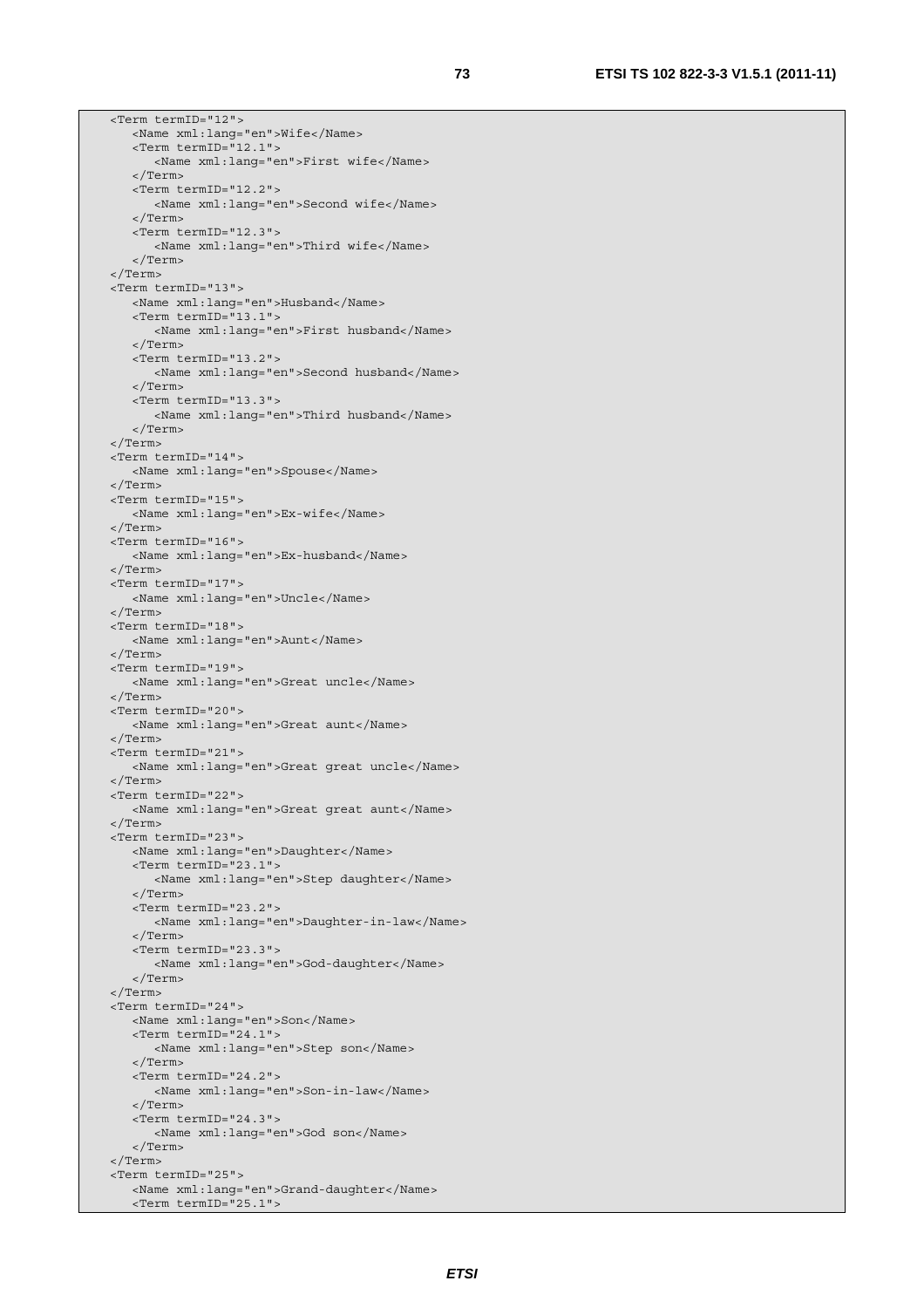```
 <Name xml:lang="en">Step grand-daughter</Name> 
       </Term> 
    </Term> 
    <Term termID="26"> 
       <Name xml:lang="en">Grandson</Name> 
       <Term termID="26.1"> 
          <Name xml:lang="en">Step grandson</Name> 
       </Term> 
   </Term> 
   <Term termID="27"> 
       <Name xml:lang="en">Great grand-daughter</Name> 
    </Term> 
   <Term termID="28"> 
      <Name xml:lang="en">Great grandson</Name> 
    </Term> 
    <Term termID="29"> 
       <Name xml:lang="en">Great great grand-daughter</Name> 
    </Term> 
   <Term termID="30"> 
      <Name xml:lang="en">Great great grandson</Name> 
    </Term> 
   <Term termID="31"> 
      <Name xml:lang="en">Nephew</Name> 
    </Term> 
    <Term termID="32"> 
      <Name xml:lang="en">Niece</Name> 
    </Term> 
</ClassificationScheme>
```
## A.6 Accessibility CS

The AccessibilityCS defines a controlled set of terms for the classification of the accessibility characteristics of a content user.

```
<?xml version="1.0" encoding="UTF-8"?> 
<ClassificationScheme uri="urn:tva:metadata:extended:cs:AccessibilityCS:2005"> 
    <Term termID="AbleToUseRemote"> 
       <Name xml:lang="en">Able to use remote</Name> 
    </Term> 
    <Term termID="UnableToUseRemote"> 
      <Name xml:lang="en">Unable to use remote control</Name> 
    </Term> 
    <Term termID="AbleToUseKeyboard"> 
      <Name xml:lang="en">Able to use keyboard</Name> 
    </Term> 
    <Term termID="UnableToUseKeyboard"> 
      <Name xml:lang="en">Unable to use keyboard</Name> 
    </Term> 
    <Term termID="AbleToUsePointingDevice"> 
       <Name xml:lang="en">Able to use pointing device</Name> 
    </Term> 
    <Term termID="UnableToUsePointingDevice"> 
      <Name xml:lang="en">Unable to use pointing device</Name> 
    </Term> 
    <Term termID="VoiceOnly"> 
       <Name xml:lang="en">Voice interaction only</Name> 
    </Term> 
</ClassificationScheme>
```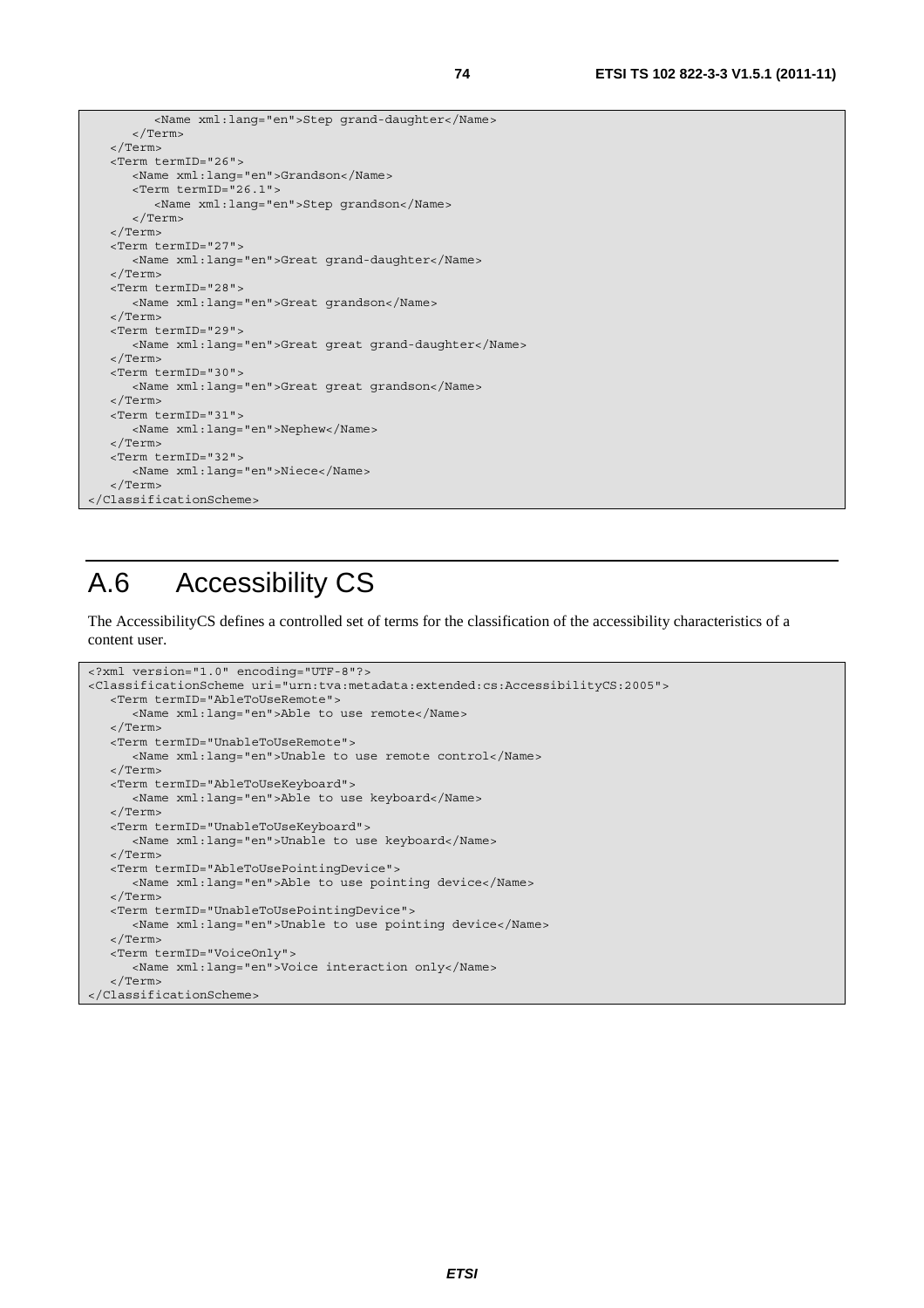#### A.7 CPU Type CS

The CPUTypeCS defines a controlled set of terms for the classification of CPUs of user equipment.

```
<?xml version="1.0" encoding="UTF-8"?> 
<ClassificationScheme uri="urn:tva:metadata:extended:cs:CPUTypeCS:2005"> 
    <Term termID="1"> 
       <Name xml:lang="en">CPU for PC</Name> 
       <Term termID="1.1"> 
          <Name xml:lang="en">Intel</Name> 
          <Term termID="1.1.1"> 
              <Name xml:lang="en">4004</Name> 
          </Term> 
          <Term termID="1.1.2"> 
             <Name xml:lang="en">8008</Name> 
          </Term> 
          <Term termID="1.1.3"> 
             <Name xml:lang="en">8080</Name> 
          </Term> 
          <Term termID="1.1.4"> 
              <Name xml:lang="en">8086</Name> 
          </Term> 
          <Term termID="1.1.5"> 
             <Name xml:lang="en">8088</Name> 
          </Term> 
          <Term termID="1.1.6"> 
              <Name xml:lang="en">(80)286</Name> 
          </Term> 
          <Term termID="1.1.7"> 
             <Name xml:lang="en">(80)386</Name> 
           </Term> 
          <Term termID="1.1.8"> 
             <Name xml:lang="en">(80)486</Name> 
          </Term> 
          <Term termID="1.1.9"> 
              <Name xml:lang="en">Pentium</Name> 
          </Term> 
          <Term termID="1.1.10"> 
              <Name xml:lang="en">Pentium Pro</Name> 
          </Term> 
          <Term termID="1.1.11"> 
          <Name xml:lang="en">Pentium MMX</Name> 
          </Term> 
          <Term termID="1.1.12"> 
              <Name xml:lang="en">Pentium II</Name> 
          </Term> 
         -Term termID="1.1.13">
             <Name xml:lang="en">Celeron</Name> 
             <Term termID="1.1.13.1"> 
                 <Name xml:lang="en">Celeron Northwood</Name> 
              </Term> 
              <Term termID="1.1.13.2"> 
                 <Name xml:lang="en">CeleronD Prescott</Name> 
              </Term> 
          </Term> 
          <Term termID="1.1.14"> 
              <Name xml:lang="en">Xeon</Name> 
          </Term> 
          <Term termID="1.1.15"> 
             <Name xml:lang="en">Itanium</Name> 
           </Term> 
          <Term termID="1.1.16"> 
              <Name xml:lang="en">Pentium IV</Name> 
              <Term termID="1.1.16.1"> 
                 <Name xml:lang="en">Pentium IV Northwood</Name> 
              </Term> 
              <Term termID="1.1.16.2"> 
                 <Name xml:lang="en">Pentium IV Willamette</Name> 
              </Term> 
              <Term termID="1.1.16.2"> 
                 <Name xml:lang="en">Pentium IV Prescott</Name> 
              </Term> 
          </Term> 
          <Term termID="1.1.17"> 
              <Name xml:lang="en">McKinley</Name> 
          </Term>
```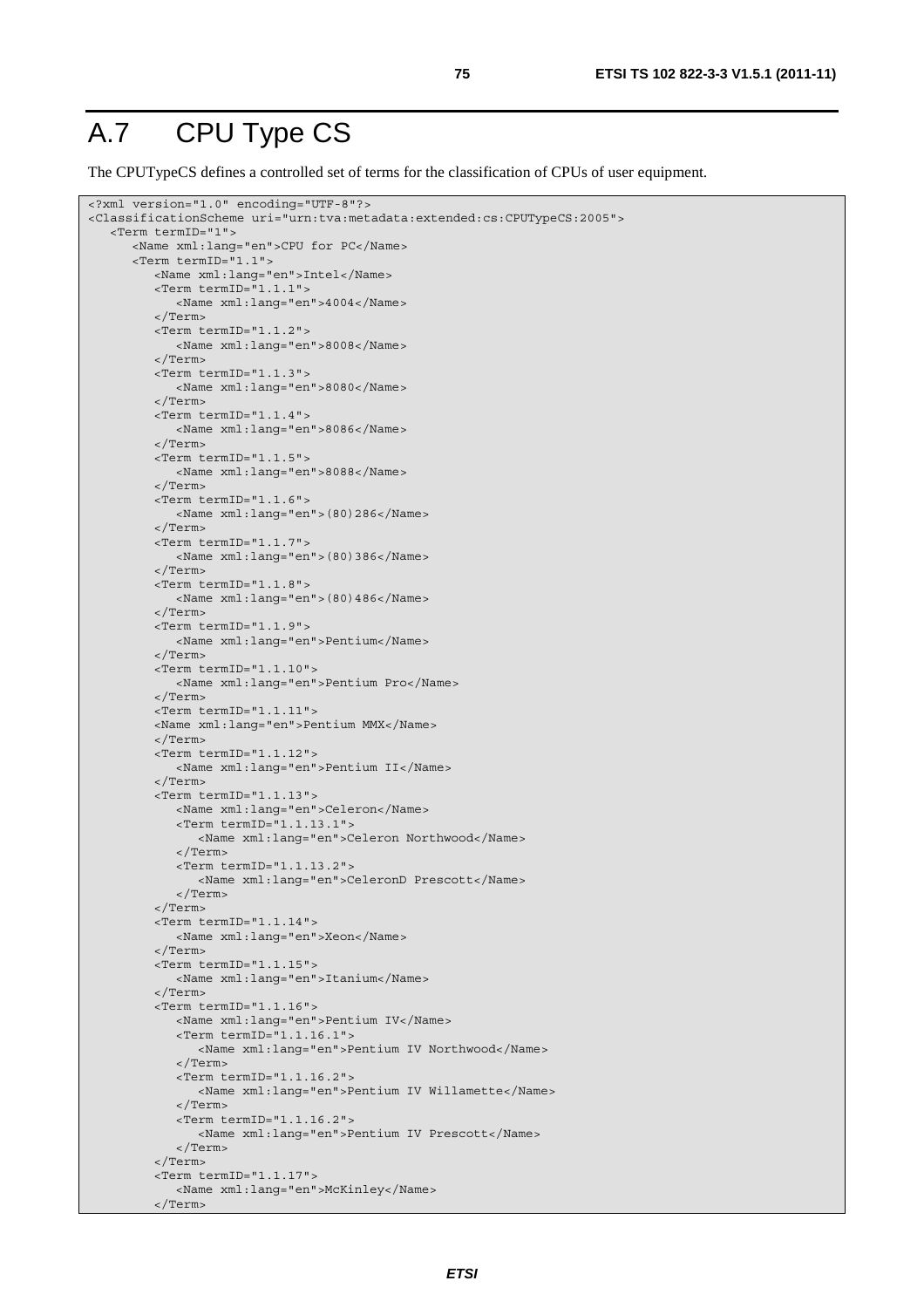```
 <Term termID="1.1.18"> 
          <Name xml:lang="en">Deerfield</Name> 
       </Term> 
    </Term> 
    <Term termID="1.2"> 
       <Name xml:lang="en">AMD</Name> 
       <Term termID="1.2.1"> 
          <Name xml:lang="en">K5</Name> 
       </Term> 
       <Term termID="1.2.2"> 
          <Name xml:lang="en">K6</Name> 
       </Term> 
       <Term termID="1.2.3"> 
          <Name xml:lang="en">K6-2</Name> 
       </Term> 
       <Term termID="1.2.4"> 
          <Name xml:lang="en">K6-3</Name> 
       </Term> 
       <Term termID="1.2.5"> 
          <Name xml:lang="en">Duron</Name> 
       </Term> 
       <Term termID="1.2.6"> 
          <Name xml:lang="en">Sempron</Name> 
          <Term termID="1.2.6.1"> 
              <Name xml:lang="en">Sempron ThoroughbredB</Name> 
          </Term> 
          <Term termID="1.2.6.2"> 
              <Name xml:lang="en">Sempron Paris</Name> 
          </Term> 
          <Term termID="1.2.6.3"> 
             <Name xml:lang="en">Sempron Palermo</Name> 
          </Term> 
       </Term> 
       <Term termID="1.2.7"> 
          <Name xml:lang="en">Athlon Professional Ultra</Name> 
          <Term termID="1.2.7.1"> 
              <Name xml:lang="en">Athlon 64</Name> 
              <Term termID="1.2.7.1.1"> 
                 <Name xml:lang="en">Athlon 64 NewCastle</Name> 
              </Term> 
              <Term termID="1.2.7.1.2"> 
                 <Name xml:lang="en">Athlon 64 Winchester</Name> 
              </Term> 
              <Term termID="1.2.7.1.3"> 
                <Name xml:lang="en">Athlon 64 Claw-Hammer</Name> 
              </Term> 
              <Term termID="1.2.7.1.4"> 
                 <Name xml:lang="en">Athlon 64 FX 55 Claw-Hammer</Name> 
              </Term> 
          </Term> 
          <Term termID="1.2.7.2"> 
              <Name xml:lang="en">AthlonXP</Name> 
              <Term termID="1.2.7.2.1"> 
                 <Name xml:lang="en">AthlonXP Barton</Name> 
              </Term> 
              <Term termID="1.2.7.2.2"> 
                 <Name xml:lang="en">AthlonXP M Barton</Name> 
              </Term> 
          </Term> 
       </Term> 
       <Term termID="1.2.8"> 
          <Name xml:lang="en">Opteron Sledge-Hammer</Name> 
       </Term> 
       <Term termID="1.2.9"> 
          <Name xml:lang="en">K8 </Name> 
       </Term> 
    </Term> 
    <Term termID="1.3"> 
       <Name xml:lang="en">VIA</Name> 
       <Term termID="3.1"> 
          <Name xml:lang="en">VIA C3 Nehemiah</Name> 
       </Term> 
    </Term> 
 </Term> 
 <Term termID="2"> 
   <Name xml:lang="en">CPU for PDA</Name> 
    <Term termID="2.1"> 
       <Name xml:lang="en">Motorola</Name>
```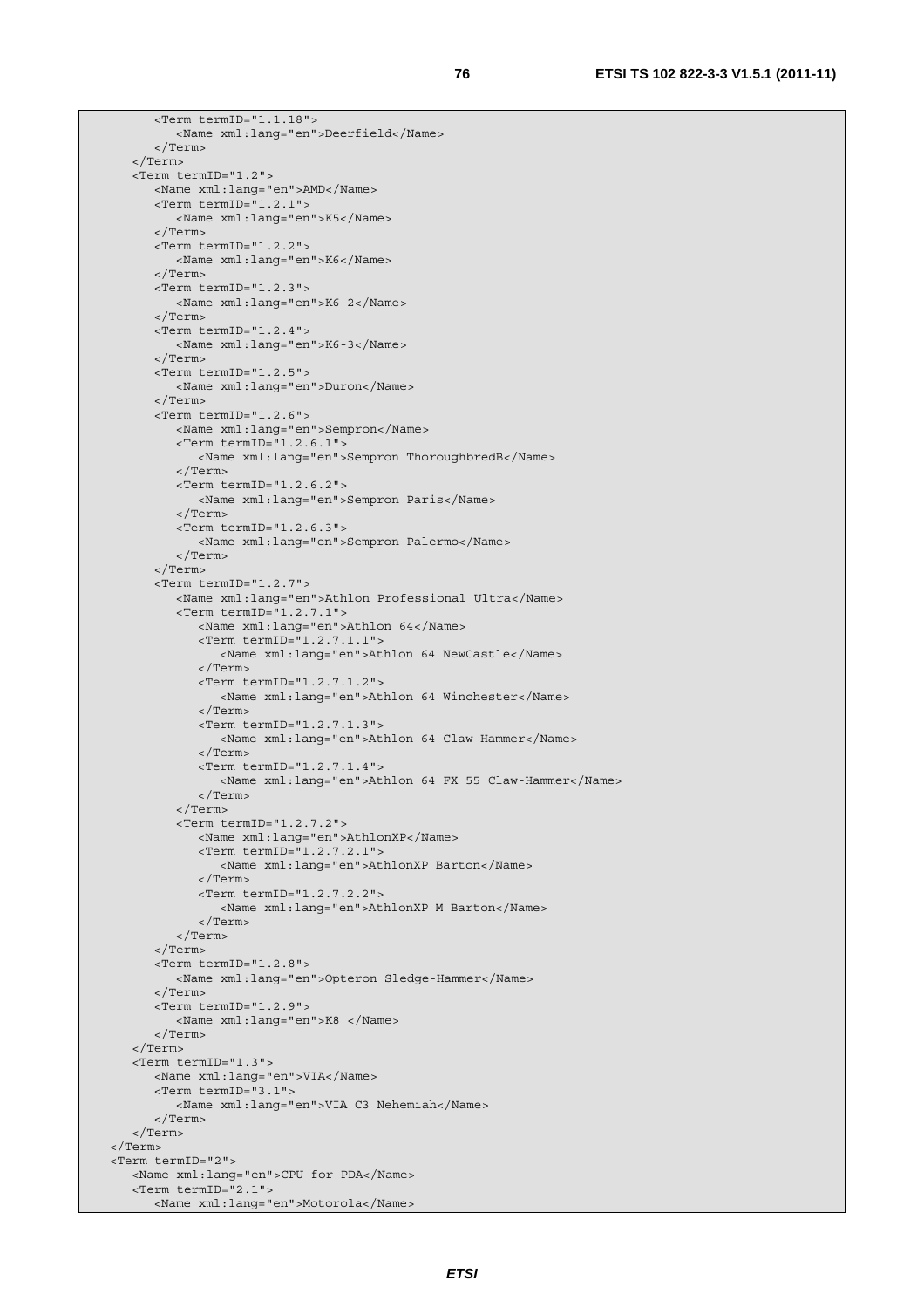```
 <Term termID="2.1.1"> 
              <Name xml:lang="en">Dragonball</Name> 
          </Term> 
       </Term> 
       <Term termID="2.2"> 
          <Name xml:lang="en">Hitachi</Name> 
          <Term termID="2.2.1"> 
              <Name xml:lang="en">SH</Name> 
          </Term> 
       </Term> 
       <Term termID="2.3"> 
          <Name xml:lang="en">NEC</Name> 
          <Term termID="2.3.1"> 
             <Name xml:lang="en">VR</Name> 
          </Term> 
       </Term> 
       <Term termID="2.4"> 
          <Name xml:lang="en">Intel</Name> 
          <Term termID="2.4.1"> 
             <Name xml:lang="en">StrongARM</Name> 
          </Term> 
       </Term> 
    </Term> 
    <Term termID="3"> 
       <Name xml:lang="en">CPU for Settop</Name> 
       <Term termID="3.1"> 
          <Name xml:lang="en">ATI</Name> 
          <Term termID="3.1.1"> 
              <Name xml:lang="en">XILLEON</Name> 
          </Term> 
       </Term> 
       <Term termID="3.2"> 
          <Name xml:lang="en">Zoran</Name> 
          <Term termID="3.2.1"> 
             <Name xml:lang="en">Elite(G9)</Name> 
          </Term> 
       </Term> 
       <Term termID="3.3"> 
          <Name xml:lang="en">Philips</Name> 
          <Term termID="3.3.1"> 
             <Name xml:lang="en">SA7219</Name> 
          </Term> 
          <Term termID="3.3.2"> 
             <Name xml:lang="en">SA7240</Name> 
          </Term> 
       </Term> 
    </Term> 
</ClassificationScheme>
```
## A.8 Operating system CS

The following classification scheme defines a controlled set of terms for the classification of operating systems of user equipment.

```
<?xml version="1.0" encoding="UTF-8"?> 
<ClassificationScheme uri="urn:tva:metadata:extended:cs:OperatingSystemCS:2007"> 
    <Term termID="1"> 
       <Name xml:lang="en">DOS</Name> 
    </Term> 
    <Term termID="2"> 
       <Name xml:lang="en">Windows</Name> 
       <Term termID="2.1"> 
          <Name xml:lang="en">Windows 3.X</Name> 
       </Term> 
       <Term termID="2.2"> 
          <Name xml:lang="en">Windows 95</Name> 
       </Term> 
       <Term termID="2.3"> 
          <Name xml:lang="en">Windows 98</Name> 
       </Term> 
       <Term termID="2.4"> 
          <Name xml:lang="en">Windows Me</Name> 
       </Term>
```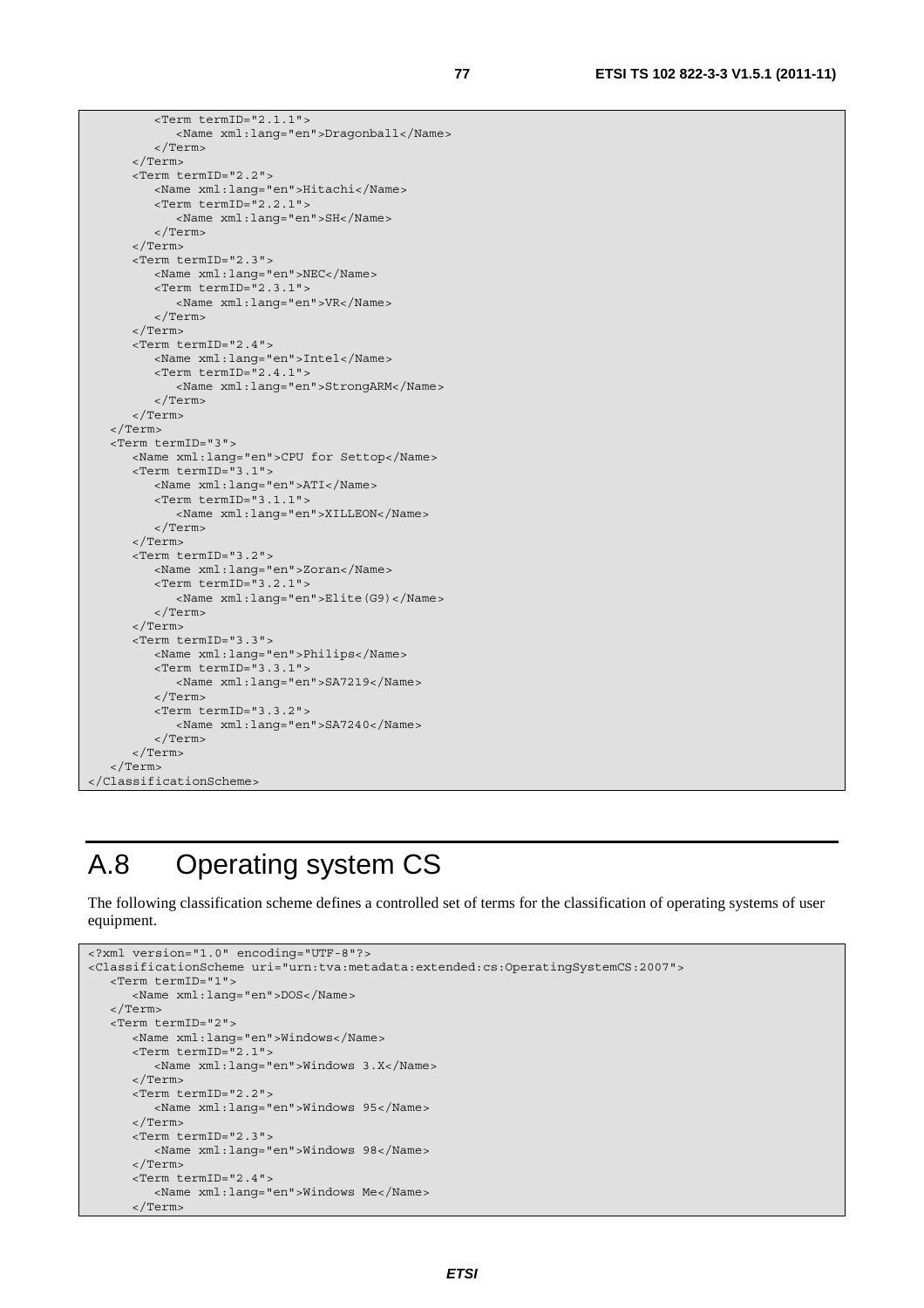<Term termID="2.5"> <Name xml:lang="en">Windows NT</Name> </Term> <Term termID="2.6"> <Name xml:lang="en">Windows 2000</Name> </Term> <Term termID="2.7"> <Name xml:lang="en">Windows 2003 Server</Name> </Term> <Term termID="2.8"> <Name xml:lang="en">Windows XP</Name> </Term> <Term termID="2.9"> <Name xml:lang="en">Windows VISTA</Name> </Term> </Term> <Term termID="3"> <Name xml:lang="en">Linux</Name> </Term> <Term termID="4"> <Name xml:lang="en">Unix</Name> </Term> <Term termID="5"> <Name xml:lang="en">Solaris</Name> </Term> <Term termID="6"> <Name xml:lang="en">OS2</Name> </Term> <Term termID="7"> <Name xml:lang="en">Mac</Name> <Term termID="7.1"> <Name xml:lang="en">System 6</Name> </Term> <Term termID="7.2"> <Name xml:lang="en">System 7</Name> </Term> <Term termID="7.3"> <Name xml:lang="en">Mac OS 7.x</Name> </Term> <Term termID="7.4"> <Name xml:lang="en">Mac OS 8.x</Name> </Term> <Term termID="7.5"> <Name xml:lang="en">Mac OS 9.x</Name> </Term> <Term termID="7.6"> <Name xml:lang="en">Mac OS X</Name> </Term> <Term termID="7.7"> <Name xml:lang="en">Mac OS X Server</Name> </Term> </Term> <Term termID="8"> <Name xml:lang="en">Mobile</Name> <Term termID="8.1"> <Name xml:lang="en">Palm OS 1.x</Name> </Term> <Term termID="8.2"> <Name xml:lang="en">Palm OS 2.x</Name> </Term> <Term termID="8.3"> <Name xml:lang="en">Palm OS 3.x</Name> </Term> <Term termID="8.4"> <Name xml:lang="en">Palm OS 4.x</Name> </Term> <Term termID="8.5"> <Name xml:lang="en">Palm OS 5.x</Name> </Term> <Term termID="8.6"> <Name xml:lang="en">Windows CE 1.x</Name> </Term> <Term termID="8.7"> <Name xml:lang="en">Windows CE 2.x</Name> </Term> <Term termID="8.8"> <Name xml:lang="en">Pocket PC</Name> </Term>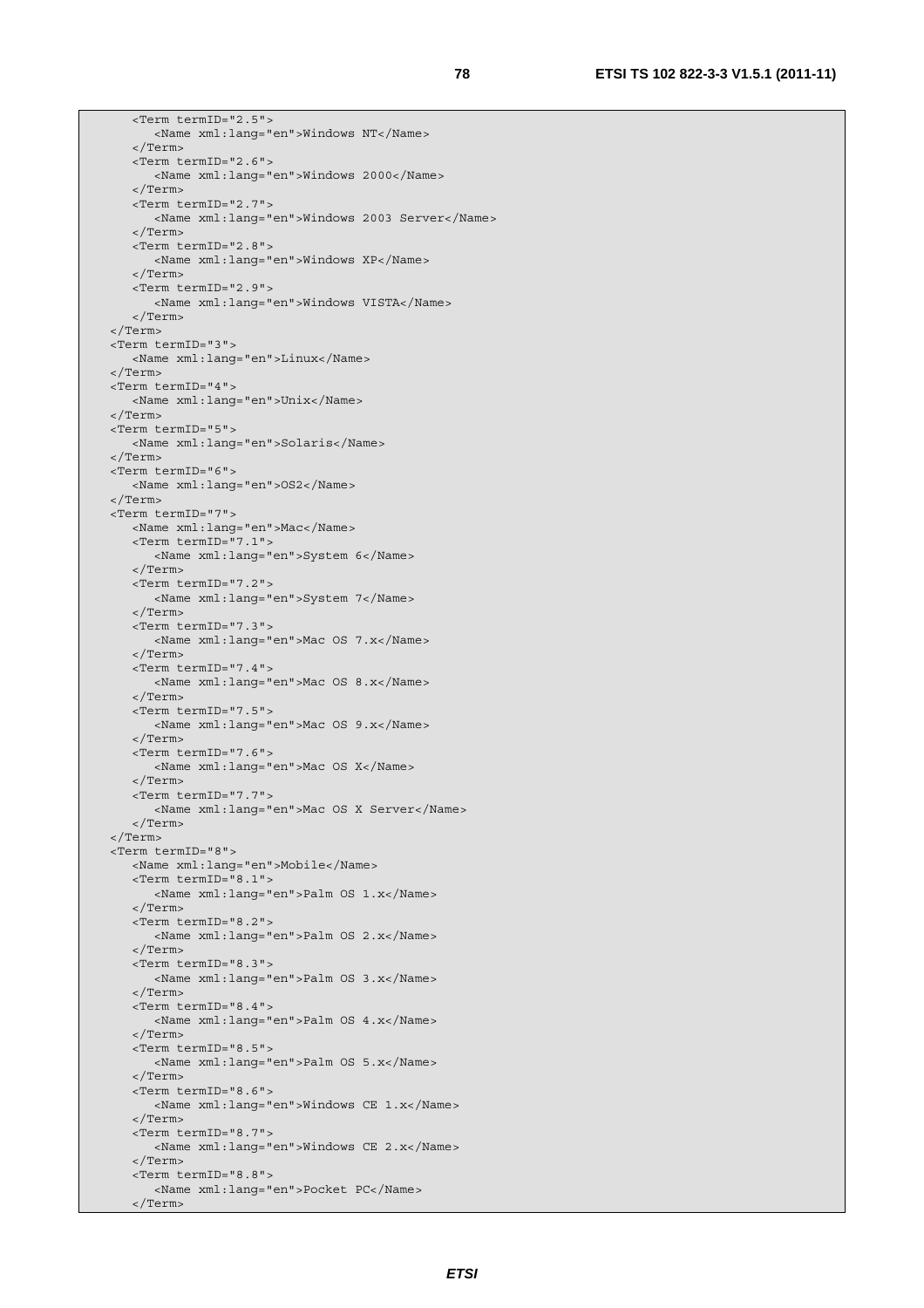```
 <Term termID="8.9"> 
          <Name xml:lang="en">Pocket PC 2002</Name> 
       </Term> 
       <Term termID="8.10"> 
          <Name xml:lang="en">Pocket PC 2003</Name> 
       </Term> 
       <Term termID="8.11"> 
          <Name xml:lang="en">Celvic OS</Name> 
       </Term> 
       <Term termID="8.12"> 
          <Name xml:lang="en">EPOC (Psion OS)</Name> 
       </Term> 
       <Term termID="8.13"> 
          <Name xml:lang="en">Symbian</Name> 
       </Term> 
       <Term termID="8.14"> 
          <Name xml:lang="en">Windows Mobile 2003 Phone Edition</Name> 
       </Term> 
    </Term> 
    <Term termID="9"> 
       <Name xml:lang="en">Embedded OS</Name> 
       <Term termID="9.1"> 
          <Name xml:lang="en">Windows CE</Name> 
       </Term> 
       <Term termID="9.2"> 
          <Name xml:lang="en">Embedded Linux </Name> 
       </Term> 
       <Term termID="9.3"> 
          <Name xml:lang="en">Embedded Java</Name> 
       </Term> 
    </Term> 
    <Term termID="10"> 
       <Name xml:lang="en">RTOS (Real Time OS)</Name> 
       <Term termID="10.1"> 
          <Name xml:lang="en">pSOS</Name> 
       </Term> 
       <Term termID="10.2"> 
          <Name xml:lang="en">OS-9</Name> 
       </Term> 
       <Term termID="10.3"> 
          <Name xml:lang="en">VxWorks</Name> 
       </Term> 
       <Term termID="10.4"> 
          <Name xml:lang="en">QNX</Name> 
       </Term> 
       <Term termID="10.5"> 
          <Name xml:lang="en">VRTX</Name> 
       </Term> 
       <Term termID="10.6"> 
          <Name xml:lang="en">Nucleus</Name> 
       </Term> 
       <Term termID="10.7"> 
          <Name xml:lang="en">Qplus</Name> 
      \angle/Term\sim <Term termID="10.8"> 
          <Name xml:lang="en">Lynx</Name> 
       </Term> 
       <Term termID="10.9"> 
          <Name xml:lang="en">RT-Linux</Name> 
       </Term> 
    </Term> 
</ClassificationScheme>
```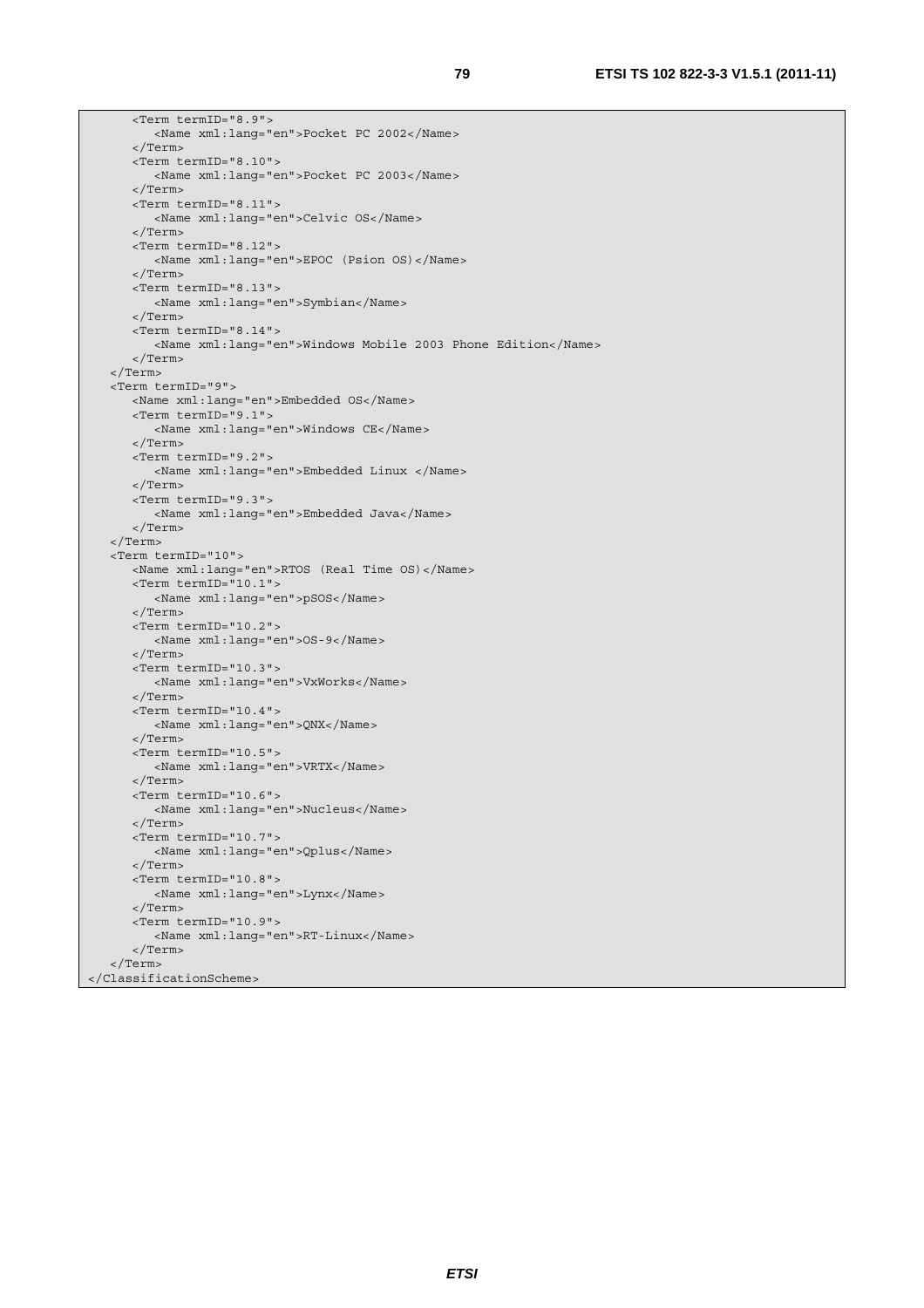## A.9 Virtual Machine CS

The VirtualMachineCS defines a controlled set of terms for the classification of virtual machine software on equipment available to content users.

```
<?xml version="1.0" encoding="UTF-8"?> 
<ClassificationScheme uri="urn:tva:metadata:extended:cs:VirtualMachineCS:2005"> 
    <Term termID="1"> 
       <Name xml:lang="en">Core War</Name> 
    </Term> 
    <Term termID="2"> 
       <Name xml:lang="en">Java VM</Name> 
       <Term termID="2.1"> 
          <Name xml:lang="en">Platform</Name> 
          <Term termID="2.1.1"> 
             <Name xml:lang="en">J2SE</Name> 
          </Term> 
          <Term termID="2.1.2"> 
             <Name xml:lang="en">J2EE</Name> 
          </Term> 
          <Term termID="2.1.3"> 
              <Name xml:lang="en">J2ME</Name> 
          </Term> 
       </Term> 
       <Term termID="2.2"> 
          <Name xml:lang="en">Speed</Name> 
          <Term termID="2.2.1"> 
              <Name xml:lang="en">Classic</Name> 
          </Term> 
          <Term termID="2.2.2"> 
             <Name xml:lang="en">Hotspot</Name> 
          </Term> 
       </Term> 
       <Term termID="2.3"> 
          <Name xml:lang="en">For J2ME</Name> 
          <Term termID="2.3.1"> 
             <Name xml:lang="en">KVM(Kilobyte VM)</Name> 
          </Term> 
          <Term termID="2.3.2"> 
              <Name xml:lang="en">GVM(Game VM)</Name> 
          </Term> 
          <Term termID="2.3.3"> 
             <Name xml:lang="en">MAP(Mobile Application S/W plug-in)</Name> 
          </Term> 
          <Term termID="2.3.4"> 
             <Name xml:lang="en">BREW</Name> 
           </Term> 
          <Term termID="2.3.5"> 
              <Name xml:lang="en">Redbook compliant VM </Name> 
          </Term> 
       </Term> 
    </Term> 
    <Term termID="3"> 
       <Name xml:lang="en">OCODE</Name> 
    </Term> 
    <Term termID="4"> 
       <Name xml:lang="en">OS/2</Name> 
    </Term> 
    <Term termID="5"> 
       <Name xml:lang="en">POPLOG</Name> 
    </Term> 
    <Term termID="6"> 
       <Name xml:lang="en">Portable Scheme Interpreter</Name> 
    </Term> 
    <Term termID="7"> 
       <Name xml:lang="en">Portable Standard Lisp</Name> 
    </Term> 
    <Term termID="8"> 
       <Name xml:lang="en">Parallel Virtual Machine</Name> 
    </Term> 
    <Term termID="9"> 
       <Name xml:lang="en">Sequential Parlog Machine</Name> 
    </Term> 
    <Term termID="10"> 
       <Name xml:lang="en">SNOBOL Implementation Language</Name> 
    </Term>
```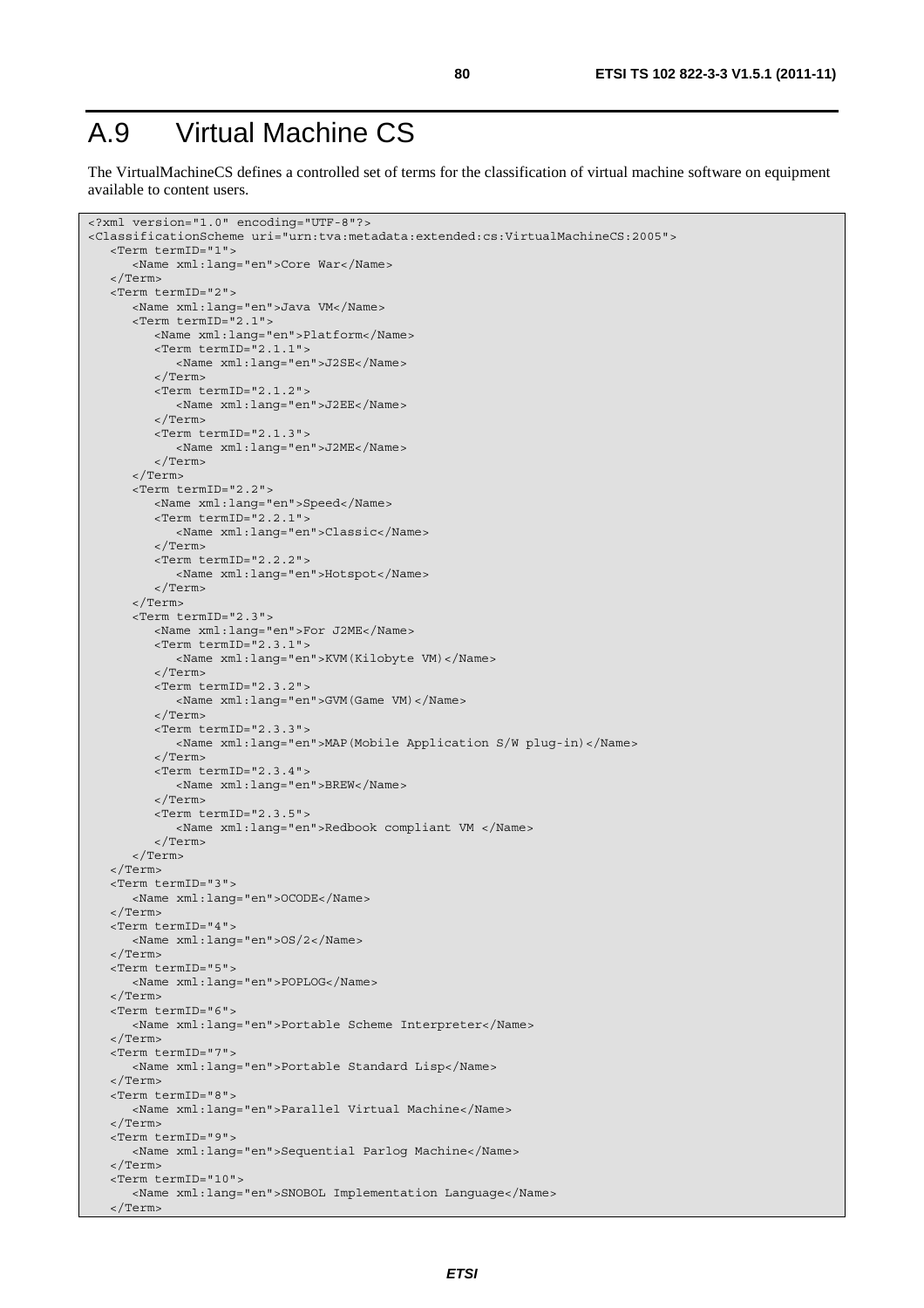```
 <Term termID="11"> 
       <Name xml:lang="en">SODA</Name> 
    </Term> 
    <Term termID="12"> 
       <Name xml:lang="en">Smalltalk</Name> 
    </Term> 
</ClassificationScheme>
```
#### A.10 Other System Software CS

The OtherSystemSoftwareCS defines a controlled set of terms for the classification of system software, other than middleware and virtual machine software, on equipment available to content users.

```
<?xml version="1.0" encoding="UTF-8"?> 
<ClassificationScheme uri="urn:tva:metadata:extended:cs:OtherSystemSoftwareCS:2005"> 
    <!-- ########################################################################--> 
    <!--OtherSystemSoftwareCS --> 
   <!--Definition: This is a set of terms used within Content Packaging to indicate --> 
   <!-- what kind of system software are needed in the Terminal written by HeeKyung Lee --> 
    <!-- ########################################################################--> 
    <Term termID="1"> 
       <Name xml:lang="en">Graphic library</Name> 
       <Term termID="1.1"> 
          <Name xml:lang="en">DirectX</Name> 
          <Term termID="1.1.1"> 
             <Name xml:lang="en">DirectX8.0</Name> 
          </Term> 
          <Term termID="1.1.2"> 
             <Name xml:lang="en">DirectX8.1</Name> 
          </Term> 
          <Term termID="1.1.3"> 
             <Name xml:lang="en">DirectX9.0</Name> 
          </Term> 
       </Term> 
       <Term termID="1.2"> 
         <Name xml:lang="en">OpenGL</Name> 
       </Term> 
    </Term> 
    <Term termID="2"> 
       <Name xml:lang="en">Media</Name> 
       <Term termID="2.1"> 
          <Name xml:lang="en">mpeg-1 codec</Name> 
       </Term> 
       <Term termID="2.2"> 
          <Name xml:lang="en">mpeg-2 codec</Name> 
       </Term> 
       <Term termID="2.3"> 
          <Name xml:lang="en">real audio codec</Name> 
       </Term> 
      \epsilonTerm \tan\text{ID} = "2.4" <Name xml:lang="en">quicktime format codec</Name> 
       </Term> 
       <Term termID="2.5"> 
          <Name xml:lang="en">windows media player</Name> 
       </Term> 
       <Term termID="2.6"> 
         <Name xml:lang="en">flash</Name> 
       </Term> 
    </Term> 
    <Term termID="3"> 
       <Name xml:lang="en">DB</Name> 
       <Term termID="3.1"> 
          <Name xml:lang="en">JDBC</Name> 
       </Term> 
       <Term termID="3.2"> 
          <Name xml:lang="en">Firebird/InterBase</Name> 
       </Term> 
       <Term termID="3.3"> 
          <Name xml:lang="en">Microsoft SQL Server</Name> 
       </Term> 
       <Term termID="3.4"> 
          <Name xml:lang="en">MySQL</Name> 
       </Term>
```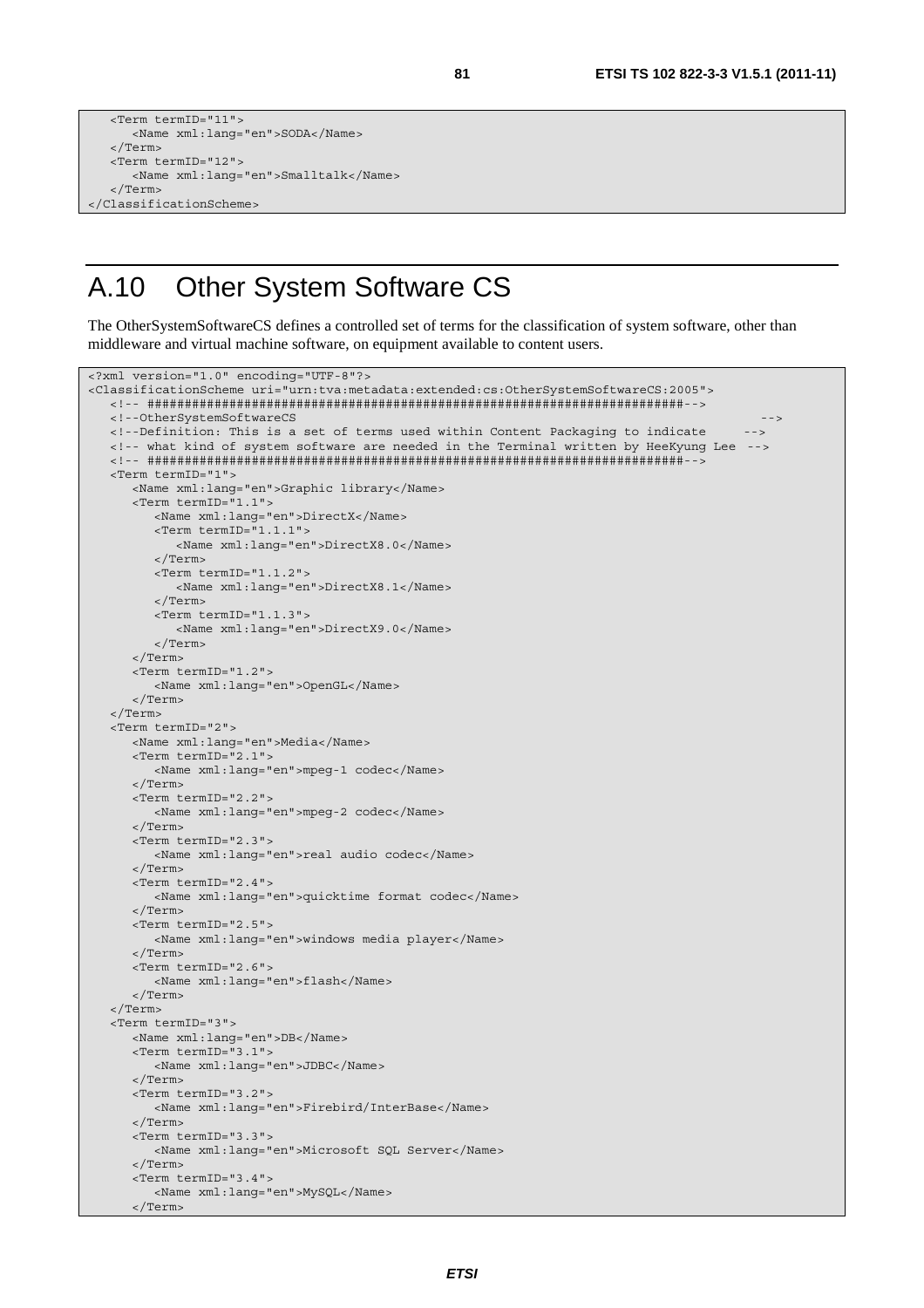<Term termID="3.5"> <Name xml:lang="en">Oracle</Name> </Term> <Term termID="3.6"> <Name xml:lang="en">Other network-based DBMS</Name> </Term> <Term termID="3.7"> <Name xml:lang="en">PostgreSQL</Name> </Term> </Term> <Term termID="4"> <Name xml:lang="en">GUI Library</Name> <Term termID="4.1"> <Name xml:lang="en">Amulet</Name> </Term> <Term termID="4.2"> <Name xml:lang="en">FLTK</Name> </Term> <Term termID="4.3"> <Name xml:lang="en">GTK</Name> </Term> <Term termID="4.4"> <Name xml:lang="en">MFC</Name> </Term> <Term termID="4.5"> <Name xml:lang="en">Morphic</Name> </Term> <Term termID="4.6"> <Name xml:lang="en">Motif</Name> </Term> <Term termID="4.7"> <Name xml:lang="en">Python</Name> </Term> <Term termID="4.8"> <Name xml:lang="en">Qt</Name> </Term> <Term termID="4.9"> <Name xml:lang="en">wxWindows </Name> </Term> </Term> <Term termID="5"> <Name xml:lang="en">Mobile</Name> <Term termID="5.1"> <Name xml:lang="en">ActiveSync</Name> </Term> <Term termID="5.2"> <Name xml:lang="en">.Net Framework</Name> </Term> <Term termID="5.3"> <Name xml:lang="en">DioPen V5.0</Name> </Term> </Term> </ClassificationScheme>

#### A.11 Middleware Service CS

The following classification scheme defines a controlled set of terms for the Middleware element of SystemInformationType.

```
<?xml version="1.0" encoding="UTF-8"?> 
<ClassificationScheme uri=" urn:tva:metadata:extended:cs:MiddlewareServiceCS:2011"> 
   <Term termID="ACAP"> 
       <Name xml:lang="en">ACAP</Name> 
    </Term> 
    <Term termID="MHP"> 
       <Name xml:lang="en">MHP</Name> 
    </Term> 
    <Term termID="OCAP"> 
       <Name xml:lang="en">OCAP</Name> 
    </Term> 
    <Term termID="BML"> 
      <Name xml:lang="en">BML</Name> 
    </Term>
```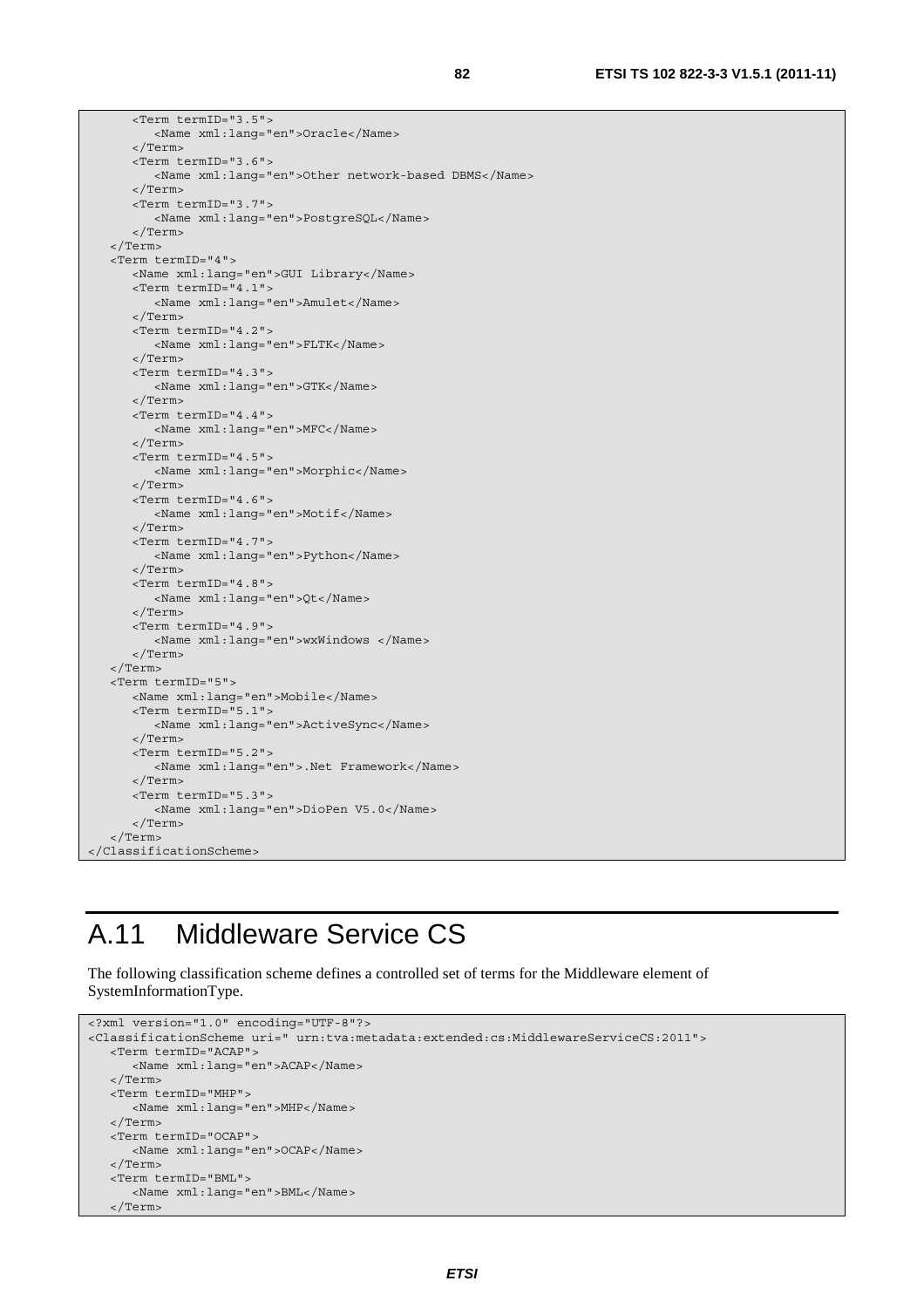```
 <Term termID="MHEG-5"> 
       <Name xml:lang="en">MHEG-5</Name> 
   </Term> 
   <Term termID="Open-TV"> 
      <Name xml:lang="en">Open-TV</Name> 
   </Term> 
   <Term termID="MediaHighway"> 
      <Name xml:lang="en">MediaHighway</Name> 
   </Term> 
</ClassificationScheme>
```
## A.12 Terminal Type CS

The following classification scheme defines a controlled set of terms for the classification of terminals available to content users.

```
<?xml version="1.0" encoding="UTF-8"?> 
<ClassificationScheme uri="urn:tva:metadata:extended:cs:TerminalTypeCS:2011" > 
    <Term termID="1"> 
       <Name xml:lang="en">PC</Name> 
    </Term> 
    <Term termID="2"> 
       <Name xml:lang="en">PDA</Name> 
    </Term> 
    <Term termID="3"> 
       <Name xml:lang="en">Set-Top Box</Name> 
    <Term termID="3.1"> 
          <Name xml:lang="en">PDR</Name> 
       </Term> 
    <Term termID="3.2"> 
          <Name xml:lang="en">NDR</Name> 
       </Term> 
    <Term termID="3.3"> 
          <Name xml:lang="en">Cable Set-Top Box</Name> 
       </Term> 
    <Term termID="3.4"> 
          <Name xml:lang="en">Other Set-Top Box</Name> 
       </Term> 
    </Term> 
    <Term termID="4"> 
       <Name xml:lang="en">Printer</Name> 
    </Term> 
    <Term termID="5"> 
       <Name xml:lang="en">Mobile Phone</Name> 
    </Term> 
    <Term termID="6"> 
       <Name xml:lang="en">Digital Still Camera</Name> 
    </Term> 
    <Term termID="7"> 
       <Name xml:lang="en">Digital Video Camera</Name> 
    </Term> 
    <Term termID="8"> 
       <Name xml:lang="en">Audio Player</Name> 
    </Term> 
    <Term termID="9"> 
       <Name xml:lang="en">Television</Name> 
    </Term> 
    <Term termID="10"> 
       <Name xml:lang="en">Gateway</Name> 
    </Term> 
    <Term termID="11"> 
      <Name xml:lang="en">Router</Name> 
    </Term> 
<Term termID="12"> 
       <Name xml:lang="en">Car Terminal</Name> 
    <Term termID="12.1"> 
          <Name xml:lang="en">Car Stereo</Name> 
       </Term> 
    <Term termID="12.2"> 
          <Name xml:lang="en">Car Navigation</Name> 
       </Term> 
    <Term termID="12.3"> 
          <Name xml:lang="en">Car AV</Name>
```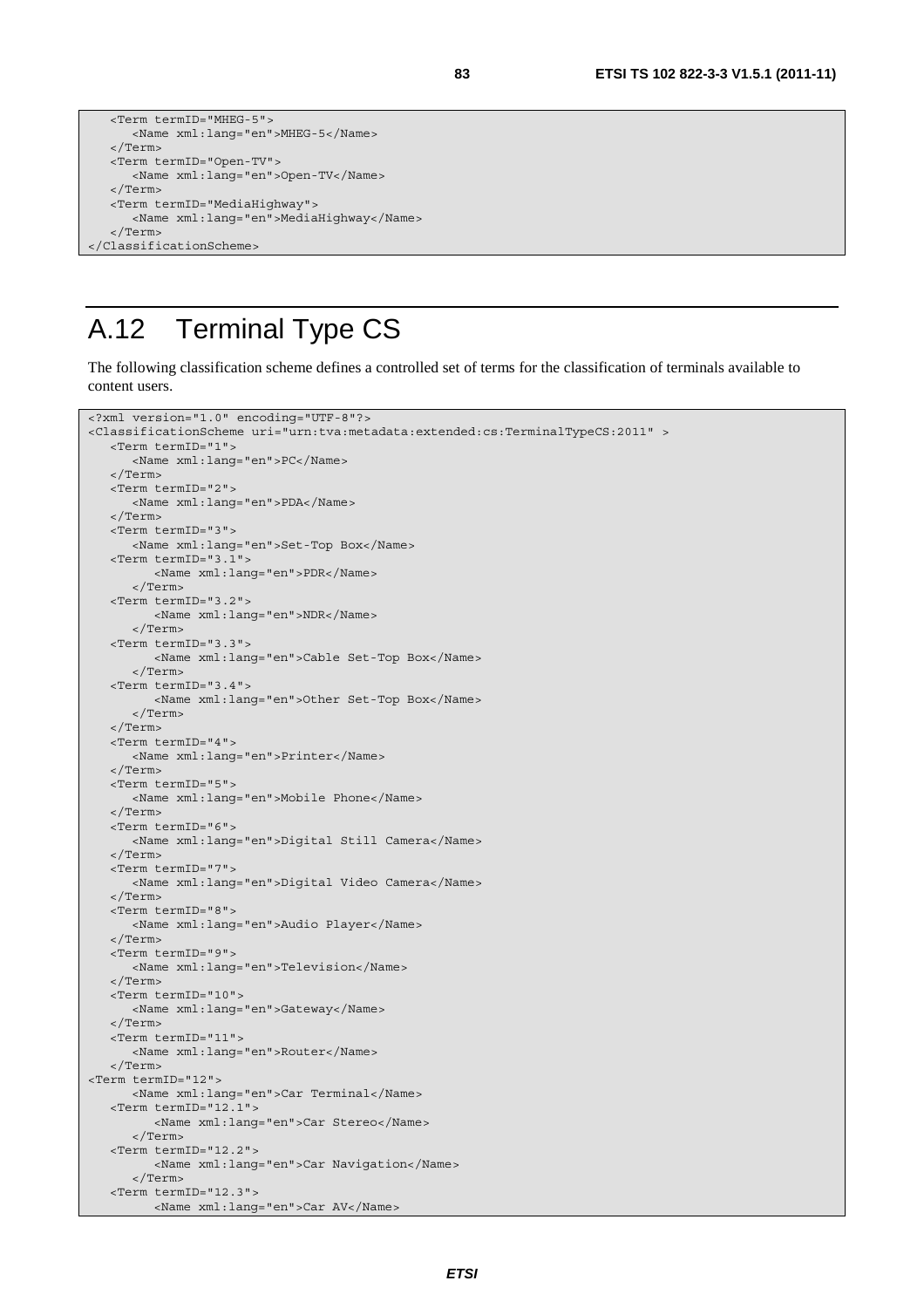</Term> </Term> <Term termID="13"> <Name xml:lang="en">Game Platform</Name> <Term termID="13.1"> <Name xml:lang="en">3DO</Name> </Term> <Term termID="13.2"> <Name xml:lang="en">Amiga</Name> </Term> <Term termID="13.3"> <Name xml:lang="en">Apple II</Name> </Term> <Term termID="13.4"> <Name xml:lang="en">Atari</Name> <Term termID="13.4.1"> <Name xml:lang="en">2600</Name> </Term> <Term termID="13.4.2"> <Name xml:lang="en">5200</Name> </Term> <Term termID="13.4.3"> <Name xml:lang="en">7800</Name> </Term> <Term termID="13.4.4"> <Name xml:lang="en">ST</Name> </Term> </Term> <Term termID="13.5"> <Name xml:lang="en">ColecoVision</Name> </Term> <Term termID="13.6"> <Name xml:lang="en">Commodore 64</Name> </Term> <Term termID="13.7"> <Name xml:lang="en">Dreamcast</Name> </Term> <Term termID="13.8"> <Name xml:lang="en">Game Boy</Name> <Term termID="13.8.1"> <Name xml:lang="en">Usual</Name> </Term> <Term termID="13.8.2"> <Name xml:lang="en">Advance</Name> </Term> <Term termID="13.8.3"> <Name xml:lang="en">Color</Name> </Term> </Term> <Term termID="13.9"> <Name xml:lang="en">Game Cube</Name> </Term> <Term termID="13.10"> <Name xml:lang="en">Game Gear</Name> </Term> <Term termID="13.11"> <Name xml:lang="en">Genesis</Name> </Term> <Term termID="13.12"> <Name xml:lang="en">Intellivision</Name> </Term> <Term termID="13.13"> <Name xml:lang="en">Jaguar</Name> </Term> <Term termID="13.14"> <Name xml:lang="en">Lynx</Name> </Term> <Term termID="13.15"> <Name xml:lang="en">NES</Name> </Term> <Term termID="13.16"> <Name xml:lang="en">N-Gage</Name> </Term> <Term termID="13.17"> <Name xml:lang="en">Nintendo</Name> <Term termID="13.17.1"> <Name xml:lang="en">64</Name>

</Term>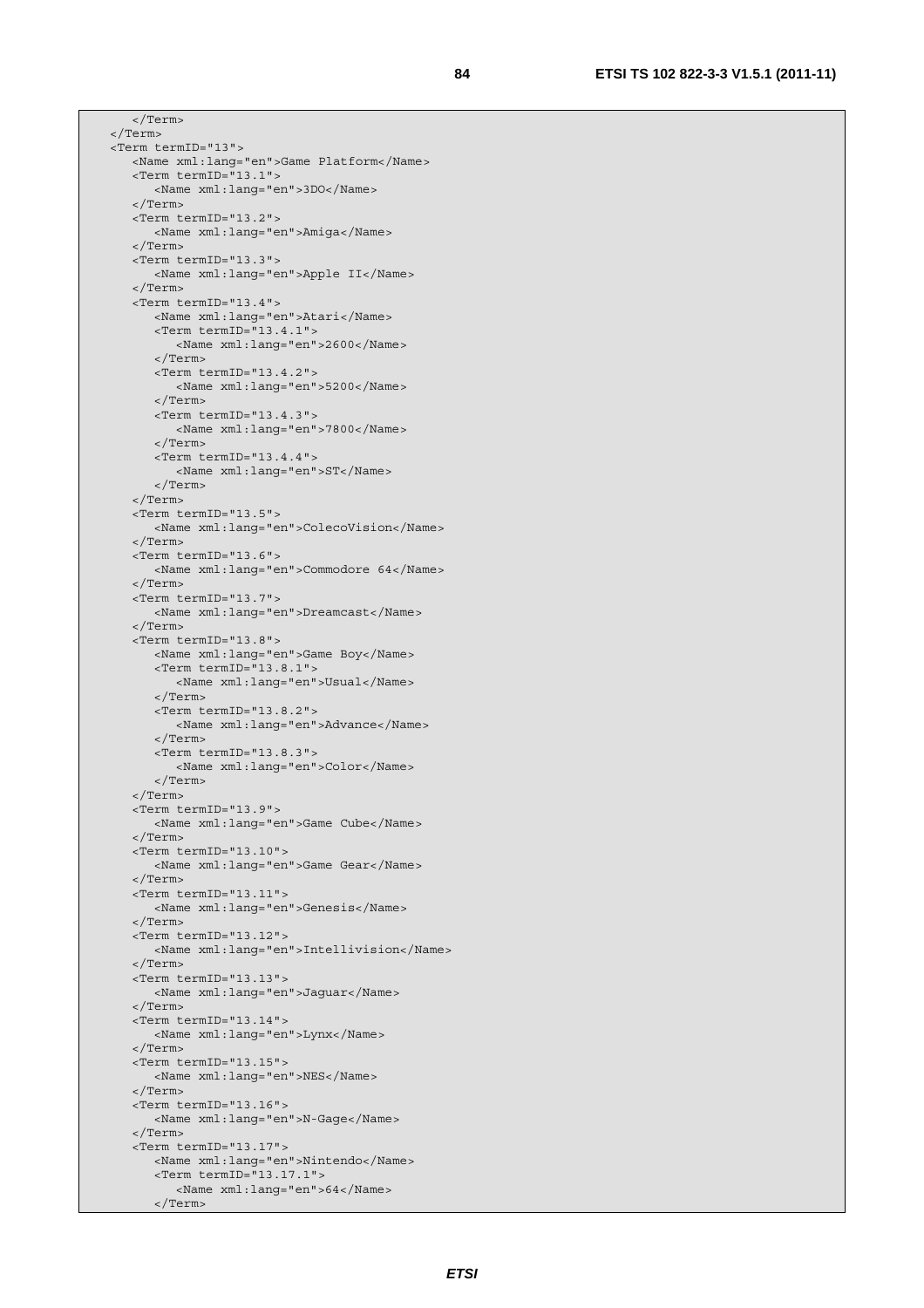<Term termID="13.17.2"> <Name xml:lang="en">DS</Name> </Term> </Term> <Term termID="13.18"> <Name xml:lang="en">PC Booter</Name> </Term> <Term termID="13.19"> <Name xml:lang="en">PlayStation</Name> <Term termID="13.19.1"> <Name xml:lang="en">Usual</Name> </Term> <Term termID="13.19.2"> <Name xml:lang="en">2</Name> </Term> </Term> <Term termID="13.20"> <Name xml:lang="en">PSP</Name> </Term> <Term termID="13.21"> <Name xml:lang="en">Saturn</Name> </Term> <Term termID="13.22"> <Name xml:lang="en">Sega</Name> <Term termID="13.22.1"> <Name xml:lang="en">32X</Name> </Term> <Term termID="13.22.2"> <Name xml:lang="en">CD</Name> </Term> <Term termID="13.22.3"> <Name xml:lang="en">Master System</Name> </Term> </Term> <Term termID="13.23"> <Name xml:lang="en">SNES</Name> </Term> <Term termID="13.24"> <Name xml:lang="en">TI-99/4A</Name> </Term> <Term termID="13.25"> <Name xml:lang="en">TurboGrafx</Name> <Term termID="13.25.1"> <Name xml:lang="en">16</Name> </Term> <Term termID="13.25.2"> <Name xml:lang="en">CD</Name> </Term> </Term> <Term termID="13.26"> <Name xml:lang="en">Vectrex</Name> </Term> <Term termID="13.27"> <Name xml:lang="en">VIC-20</Name> </Term> <Term termID="13.28"> <Name xml:lang="en">Virtual Boy</Name> </Term> <Term termID="13.29"> <Name xml:lang="en">V.Smile</Name> </Term> <Term termID="13.30"> <Name xml:lang="en">Xbox</Name> </Term> <Term termID="13.31"> <Name xml:lang="en">ZX Spectrum</Name> </Term> </Term> <Term termID="14"> <Name xml:lang="en">Home Server</Name> <Term termID="14.1"> <Name xml:lang="en">Media Server</Name> </Term> <Term termID="14.2"> <Name xml:lang="en">Refrigerator HS</Name> </Term> <Term termID="14.3"> <Name xml:lang="en">Game machine HS</Name>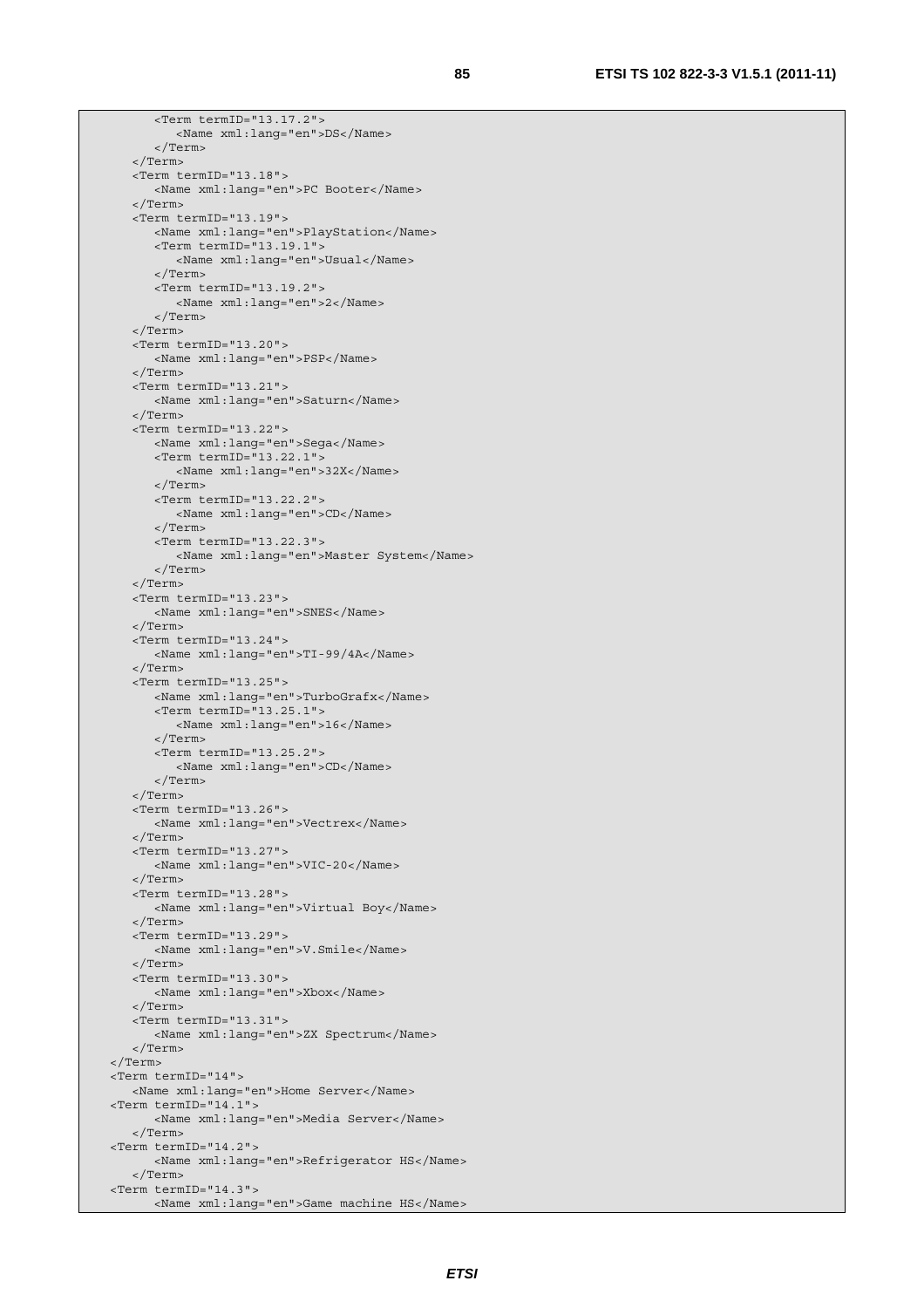```
\frac{1}{2} Term
     </Term> 
</ClassificationScheme>
```
</Term>

## A.13 Place Type CS

The following classification scheme defines controlled terms for "NameTerm" of "mpeg7:PlaceType" used in the "Location" of "NaturalEnvironmentInformationTableType".

```
<?xml version="1.0" encoding="UTF-8"?> 
<ClassificationScheme uri="urn:tva:metadata:extended:cs:PlaceTypeCS:2011"> 
    <Term termID="1"> 
       <Name xml:lang="en">My Home</Name> 
       <Definition xml:lang="en"> 
          A place where a person lives or a place to go back 
       </Definition> 
    </Term> 
    <Term termID="2"> 
       <Name xml:lang="en">Transportation Facilities</Name> 
       <Definition xml:lang="en"> 
          A place where people access transportation means 
       </Definition> 
       <Term termID="2.1"> 
          <Name xml:lang="en">Station</Name> 
       </Term> 
       <Term termID="2.2"> 
          <Name xml:lang="en">Stop</Name> 
       </Term> 
       <Term termID="2.3"> 
          <Name xml:lang="en">Airport</Name> 
       </Term> 
       <Term termID="2.4"> 
          <Name xml:lang="en">Harbour</Name> 
       </Term> 
    </Term> 
    <Term termID="3"> 
       <Name xml:lang="en">Traffic Facilities</Name> 
       <Definition xml:lang="en"> 
          A place where people access by using traffic means 
       </Definition> 
       <Term termID="3.1"> 
          <Name xml:lang="en">Entrance</Name> 
       </Term> 
       <Term termID="3.2"> 
          <Name xml:lang="en">Parking</Name> 
       </Term> 
       <Term termID="3.3"> 
          <Name xml:lang="en">Crossing</Name> 
       </Term> 
       <Term termID="3.4"> 
          <Name xml:lang="en">Street</Name> 
       </Term> 
       <Term termID="3.5"> 
          <Name xml:lang="en">Gas Station</Name> 
       </Term> 
       <Term termID="3.6"> 
          <Name xml:lang="en">Highway</Name> 
       </Term> 
       <Term termID="3.7"> 
          <Name xml:lang="en">Interchange</Name> 
       </Term> 
       <Term termID="3.8"> 
          <Name xml:lang="en">Service Area</Name> 
       </Term> 
    </Term> 
    <Term termID="4"> 
       <Name xml:lang="en">Work Place</Name> 
       <Definition xml:lang="en"> 
          A place where people work 
       </Definition> 
       <Term termID="4.1"> 
          <Name xml:lang="en">Office</Name>
```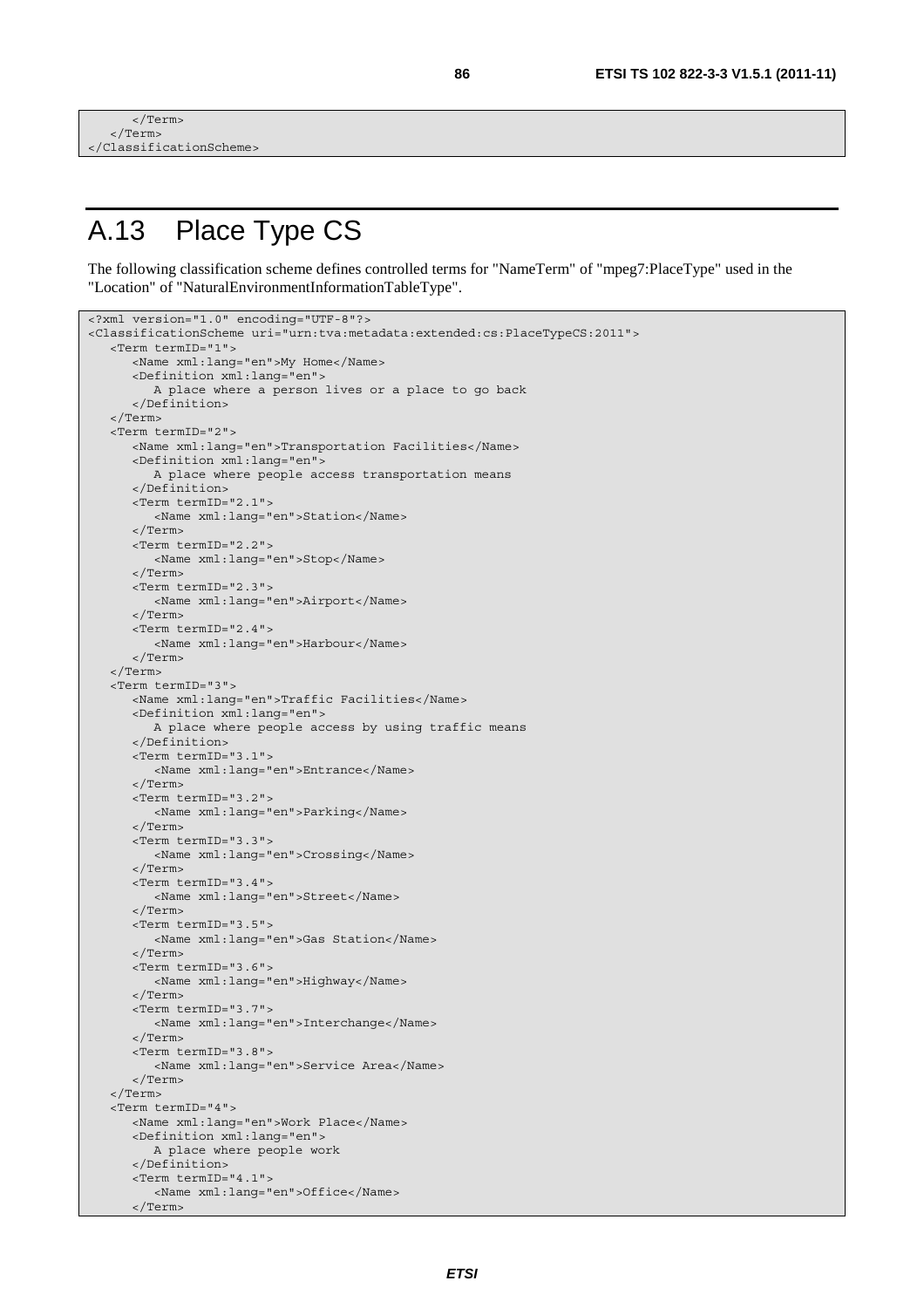<Term termID="4.2"> <Name xml:lang="en">Factory</Name> </Term> <Term termID="4.3"> <Name xml:lang="en">Studio</Name> </Term> <Term termID="4.4"> <Name xml:lang="en">Outdoor</Name> </Term> </Term> <Term termID="5"> <Name xml:lang="en">School</Name> <Definition xml:lang="en"> A place where a person goes to study </Definition> <Term termID="5.1"> <Name xml:lang="en">University</Name> </Term> <Term termID="5.2"> <Name xml:lang="en">High School</Name> </Term> <Term termID="5.3"> <Name xml:lang="en">Kindergarten</Name> </Term> </Term> <Term termID="6"> <Name xml:lang="en">Hall</Name> <Definition xml:lang="en"> A place or building used for meeting, entertainment, exhibition, etc. </Definition> <Term termID="6.1"> <Name xml:lang="en">Museum</Name> </Term> <Term termID="6.2"> <Name xml:lang="en">Library</Name> </Term> <Term termID="6.3"> <Name xml:lang="en">Theatre</Name> </Term> </Term> <Term termID="7"> <Name xml:lang="en">Public Facilities</Name> <Definition xml:lang="en"> A place or building for public service </Definition> <Term termID="7.1"> <Name xml:lang="en">Bank</Name> </Term> <Term termID="7.2"> <Name xml:lang="en">Post Office</Name> </Term> <Term termID="7.3"> <Name xml:lang="en">Hospital</Name>  $\sim$ /Term $\sim$  <Term termID="7.4"> <Name xml:lang="en">Police</Name> </Term> <Term termID="7.5"> <Name xml:lang="en">Public Office</Name> </Term> <Term termID="7.6"> <Name xml:lang="en">Fire-Brigade Station</Name> </Term> </Term> <Term termID="8"> <Name xml:lang="en">Historic Site</Name> <Definition xml:lang="en"> A place or building of historic interest and value </Definition> <Term termID="8.1"> <Name xml:lang="en">Palace</Name> </Term> <Term termID="8.2"> <Name xml:lang="en">Castle</Name> </Term> <Term termID="8.3"> <Name xml:lang="en">Church</Name> </Term>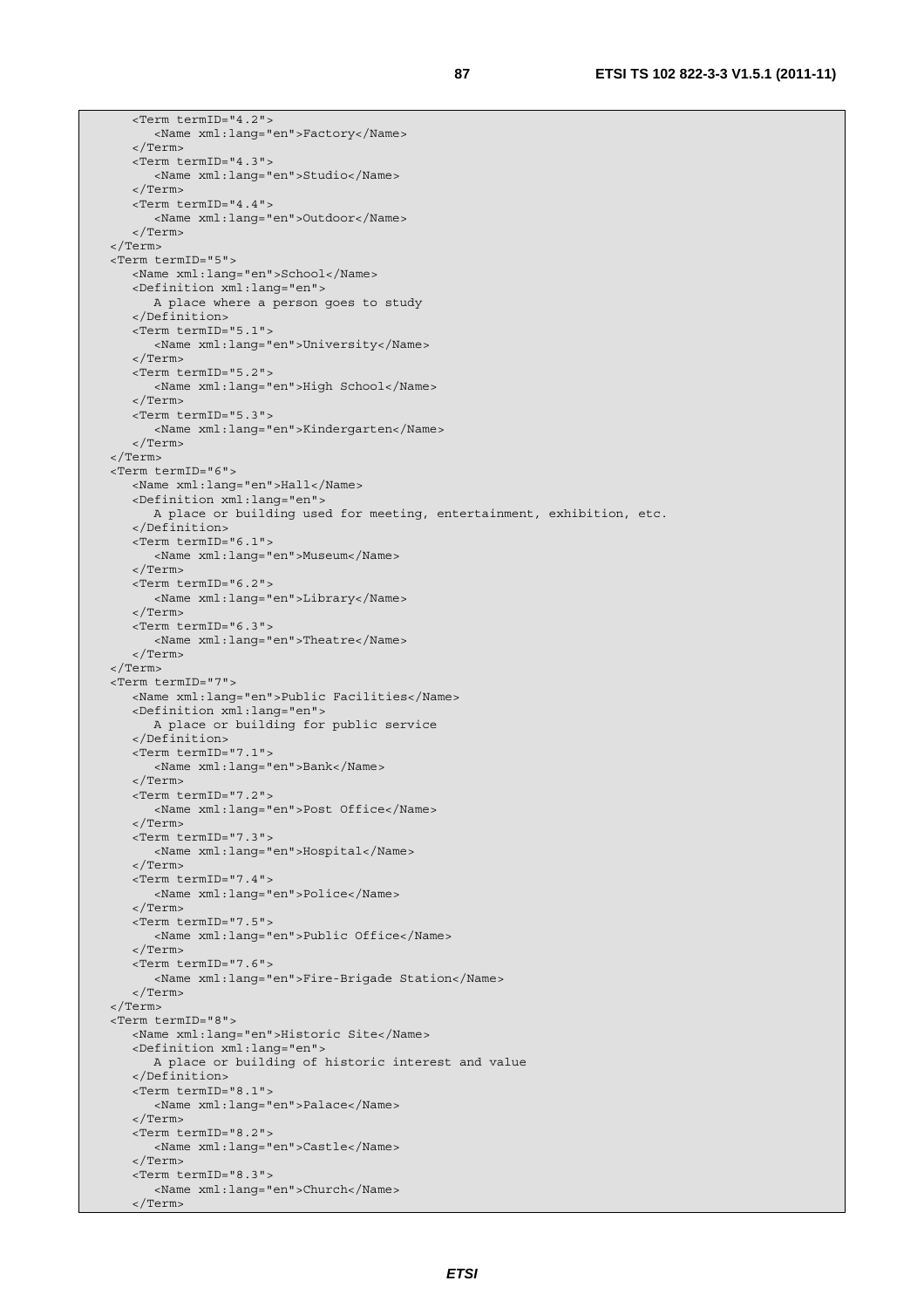<Term termID="8.4"> <Name xml:lang="en">Temple</Name> </Term> <Term termID="8.5"> <Name xml:lang="en">Shrine</Name> </Term> <Term termID="8.6"> <Name xml:lang="en">Graveyard</Name> </Term> </Term> <Term termID="9"> <Name xml:lang="en">Natural Outdoor Spot</Name> <Definition xml:lang="en"> A spot of natural or outdoor environment </Definition> <Term termID="9.1"> <Name xml:lang="en">Mountain</Name> </Term> <Term termID="9.2"> <Name xml:lang="en">Sea</Name> </Term> <Term termID="9.3"> <Name xml:lang="en">Lake</Name> </Term> <Term termID="9.4"> <Name xml:lang="en">Pond</Name> </Term> <Term termID="9.5"> <Name xml:lang="en">River</Name> </Term> <Term termID="9.6"> <Name xml:lang="en">Valley</Name> </Term> <Term termID="9.7"> <Name xml:lang="en">Field</Name> </Term> <Term termID="9.8"> <Name xml:lang="en">Island</Name> </Term> <Term termID="9.9"> <Name xml:lang="en">Sky</Name> </Term> </Term> <Term termID="10"> <Name xml:lang="en">Hotel</Name> <Definition xml:lang="en"> A building or place where people stay, sleep or take a rest </Definition> </Term> <Term termID="11"> <Name xml:lang="en">Restaurant</Name> <Definition xml:lang="en"> A building or place where foods are served and people can eat </Definition> </Term> <Term termID="12"> <Name xml:lang="en">Shopping Spot</Name> <Definition xml:lang="en"> A building or place where people go shopping </Definition> <Term termID="12.1"> <Name xml:lang="en">Department Store</Name> </Term> <Term termID="12.2"> <Name xml:lang="en">Supermarket</Name> </Term> <Term termID="12.3"> <Name xml:lang="en">Shop</Name> </Term> </Term> <Term termID="13"> <Name xml:lang="en">Leisure Spot</Name> <Definition xml:lang="en"> A place where people enjoy leisure </Definition> <Term termID="13.1"> <Name xml:lang="en">Park</Name> </Term>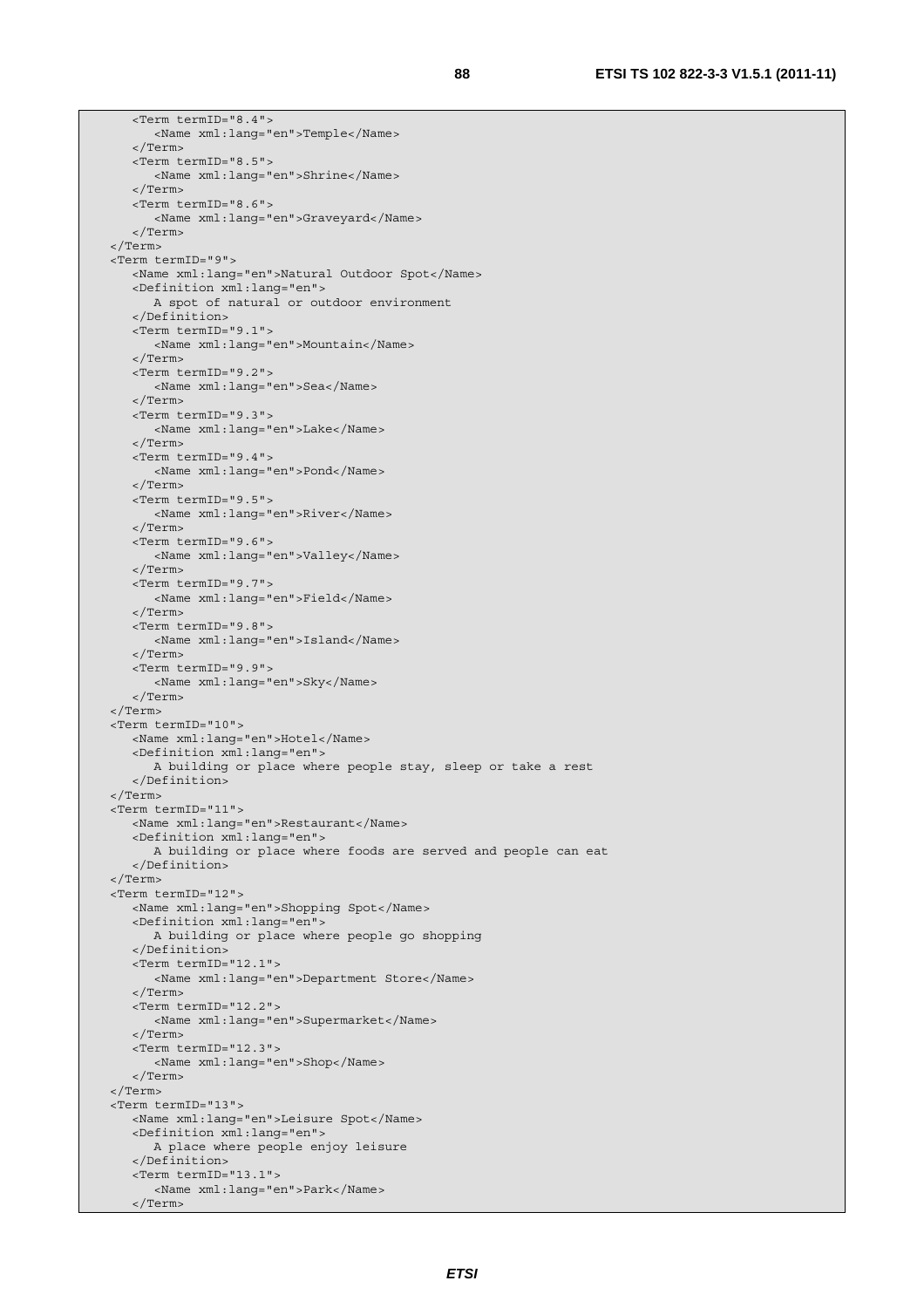<Term termID="13.2"> <Name xml:lang="en">Garden</Name> </Term> <Term termID="13.3"> <Name xml:lang="en">Amusement Park</Name> </Term> <Term termID="13.4"> <Name xml:lang="en">Resort</Name> </Term> <Term termID="13.5"> <Name xml:lang="en">Hot Spring</Name> </Term> </Term> <Term termID="14"> <Name xml:lang="en">Sports Spot</Name> <Definition xml:lang="en"> A place where people enjoy sports </Definition> <Term termID="14.1"> <Name xml:lang="en">Stadium</Name> </Term> <Term termID="14.2"> <Name xml:lang="en">Sports Gym</Name> </Term> <Term termID="14.3"> <Name xml:lang="en">Tennis Court</Name> </Term> <Term termID="14.4"> <Name xml:lang="en">Golf Course</Name> </Term> <Term termID="14.5"> <Name xml:lang="en">Swimming Pool</Name> </Term> <Term termID="14.6"> <Name xml:lang="en">Skiing Ground</Name> </Term> <Term termID="14.7"> <Name xml:lang="en">Skating Rink</Name> </Term> </Term> <Term termID="15"> <Name xml:lang="en">Mobility</Name> <Definition xml:lang="en"> The user is in move. </Definition> <Term termID="15.1"> <Name xml:lang="en">In Transportation</Name> <Term termID="15.1.1"> <Name xml:lang="en">In Car</Name> </Term> <Term termID="15.1.2"> <Name xml:lang="en">In Train</Name> </Term> <Term termID="15.1.3"> <Name xml:lang="en">In Airplane</Name> </Term> </Term> <Term termID="15.2"> <Name xml:lang="en">On Foot</Name> <Term termID="15.2.1"> <Name xml:lang="en">Walking</Name> </Term> <Term termID="15.2.2"> <Name xml:lang="en">Running</Name> </Term> </Term> </Term> </ClassificationScheme>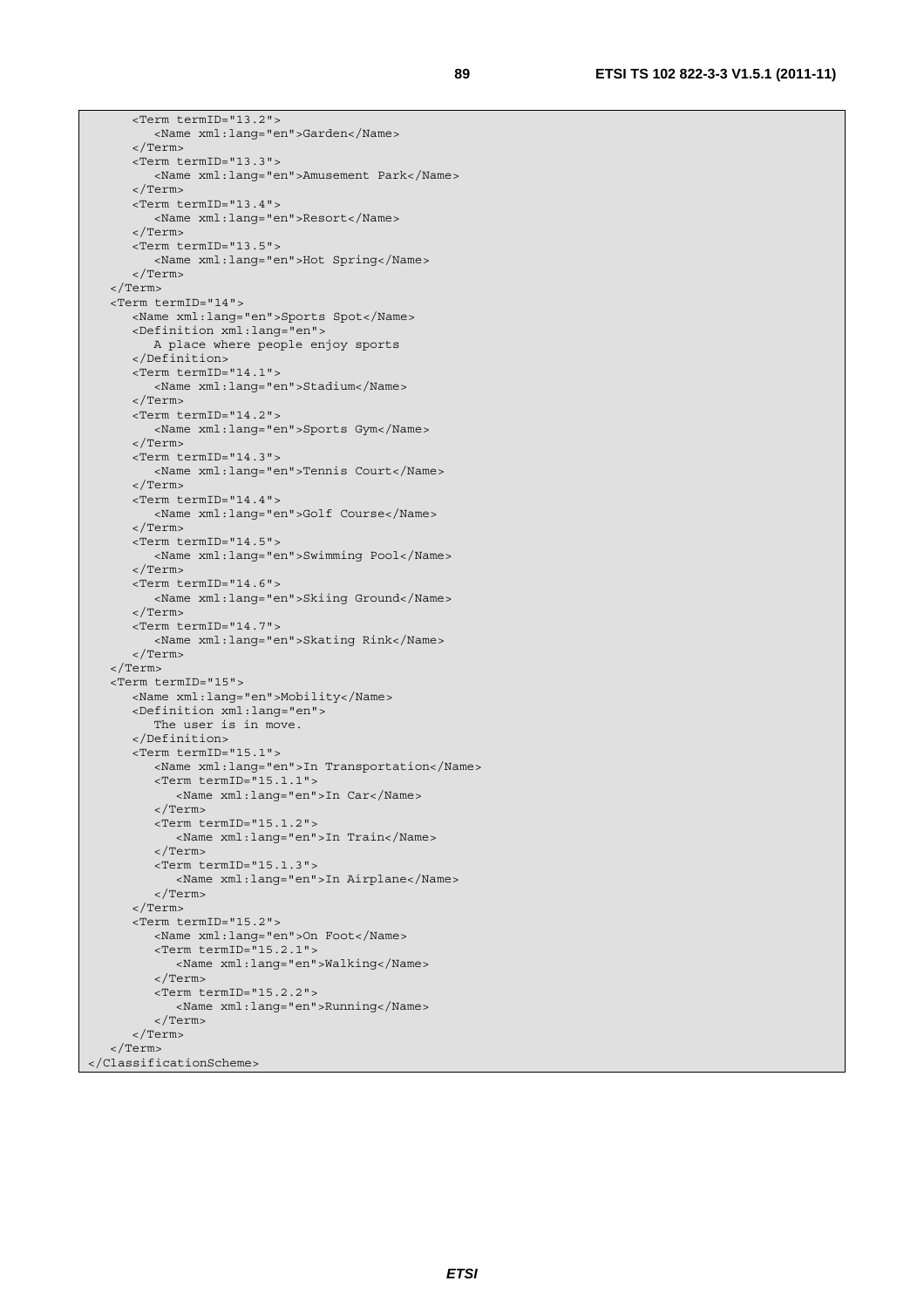#### A.14 Weather Type CS

The following classification scheme defines controlled terms for "Weather" of "NaturalEnvironmentInformationTableType".

```
<?xml version="1.0" encoding="UTF-8"?> 
<ClassificationScheme uri="urn:tva:metadata:extended:cs:WeatherTypeCS:2011"> 
    <Term termID="1"> 
       <Name xml:lang="en">Spring</Name> 
       <Definition xml:lang="en"> 
          The season between winter and summer in which leaves and flowers appear. 
       </Definition> 
    </Term> 
    <Term termID="2"> 
       <Name xml:lang="en">Summer</Name> 
       <Definition xml:lang="en"> 
          The season between spring and autumn when the sun is hot and there are many flower. 
       </Definition> 
    </Term> 
    <Term termID="3"> 
       <Name xml:lang="en">Autumn</Name> 
       <Definition xml:lang="en"> 
          The season between summer and winter when leaves turn gold and fruits become ripe. 
       </Definition> 
    </Term> 
    <Term termID="4"> 
       <Name xml:lang="en">Winter</Name> 
       <Definition xml:lang="en"> 
         The season between autumn and spring when it is cold and most trees have lost their leaves.
       </Definition> 
    </Term> 
    <Term termID="5"> 
       <Name xml:lang="en">Sunny</Name> 
       <Definition xml:lang="en"> 
          Having bright sunlight. 
       </Definition> 
    </Term> 
    <Term termID="6"> 
       <Name xml:lang="en">Rainy</Name> 
       <Definition xml:lang="en"> 
          Having a lot of rain. 
       </Definition> 
    </Term> 
    <Term termID="7"> 
       <Name xml:lang="en">Cloudy</Name> 
       <Definition xml:lang="en"> 
          Full of clouds. 
       </Definition> 
    </Term> 
    <Term termID="8"> 
       <Name xml:lang="en">Snowy</Name> 
       <Definition xml:lang="en"> 
          Full of snow or snowing. 
       </Definition> 
    </Term> 
    <Term termID="9"> 
       <Name xml:lang="en">Windy</Name> 
       <Definition xml:lang="en"> 
          With a lot of wind. 
       </Definition> 
    </Term> 
    <Term termID="10"> 
       <Name xml:lang="en">Foggy</Name> 
       <Definition xml:lang="en"> 
          With a lot of fog. 
       </Definition> 
    </Term> 
    <Term termID="11"> 
       <Name xml:lang="en">Frosty</Name> 
       <Definition xml:lang="en"> 
          With a lot of frost. 
       </Definition> 
    </Term> 
    <Term termID="12"> 
       <Name xml:lang="en">Storm</Name> 
       <Definition xml:lang="en">
```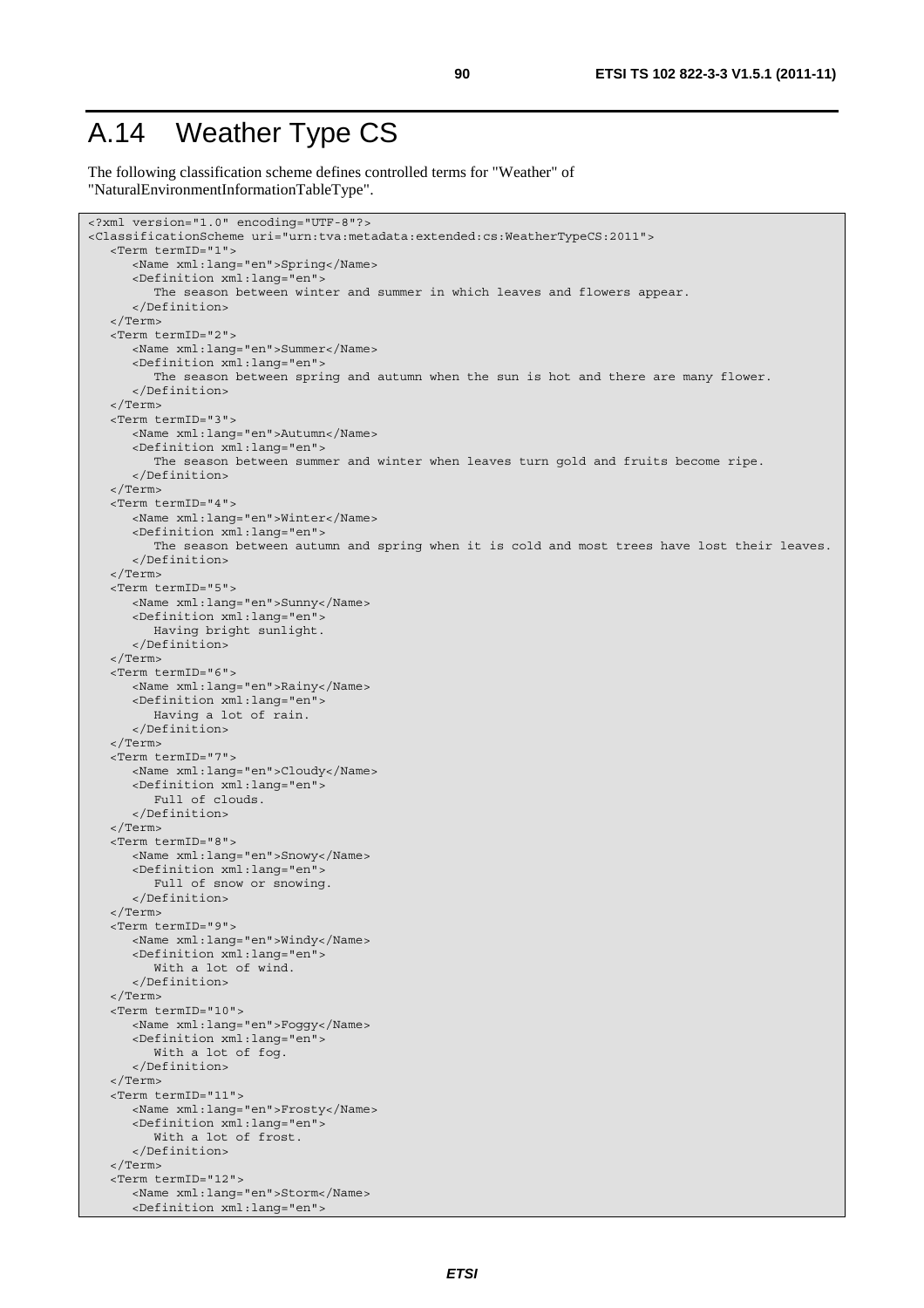```
 A rough weather condition with wind, rain, and often lightning. 
       </Definition> 
       <Term termID="12.1"> 
          <Name xml:lang="en">ThunderStorm</Name> 
       </Term> 
       <Term termID="12.2"> 
          <Name xml:lang="en">RainStorm</Name> 
       </Term> 
       <Term termID="12.3"> 
          <Name xml:lang="en">SnowStorm</Name> 
       </Term> 
    </Term> 
    <Term termID="13"> 
       <Name xml:lang="en">Extreme Weather</Name> 
       <Term termID="13.1"> 
          <Name xml:lang="en">Hurricane</Name> 
       </Term> 
       <Term termID="13.2"> 
          <Name xml:lang="en">Typhoon</Name> 
       </Term> 
       <Term termID="13.3"> 
          <Name xml:lang="en">Tornado</Name> 
       </Term> 
    </Term> 
</ClassificationScheme>
```
#### A.15 Temporal Relation CS

The following classification scheme defines controlled terms for temporal relations between items and/or components.

```
<?xml version="1.0" encoding="UTF-8"?> 
<ClassificationScheme uri="urn:tva:metadata:extended:cs:TemporalRelationCS:2005"> 
    <!-- ################################################################# --> 
   <!-- TEMPORAL RELATION
    <!-- Definition: This is a set of terms used within Content Packaging to --> 
<!-- indicate
    <!-- what kinds of temporal relation components/items have with others --> 
    <!-- It makes the receiving terminal know when the component and/or item --> 
   <!-- has to be consumed
    <!-- ################################################################## --> 
    <Term termID="precedes"> 
       <Name xml:lang="en">precedes</Name> 
       <Definition> B precedes C if and only if B ends before C starts.</Definition> 
    </Term> 
    <Term termID="follows"> 
       <Name xml:lang="en">follows</Name> 
       <Definition> Inverse relation of precedes </Definition> 
    </Term> 
    <Term termID="meets"> 
       <Name xml:lang="en">meets</Name> 
       <Definition>B meets C if and only if B ends at the same time as C starts.</Definition> 
    </Term> 
    <Term termID="metBy"> 
       <Name xml:lang="en">metBy</Name> 
       <Definition> Inverse relation of meets </Definition> 
    </Term> 
    <Term termID="overlaps"> 
       <Name xml:lang="en">overlaps</Name> 
       <Definition>B overlaps C if and only if B starts before C starts, B ends after C starts and B 
ends before C ends.</Definition> 
    </Term> 
    <Term termID="overlappedBy"> 
       <Name xml:lang="en">overlappedBy</Name> 
       <Definition> Inverse relation of overlaps </Definition> 
    </Term> 
    <Term termID="contains"> 
       <Name xml:lang="en">contains</Name> 
       <Definition> 
         B contains C if and only if C starts after B starts and C ends at the same time as or 
before B ends, or C starts after or at the same time as B starts and C ends before B ends. 
       </Definition> 
    </Term> 
    <Term termID="during">
```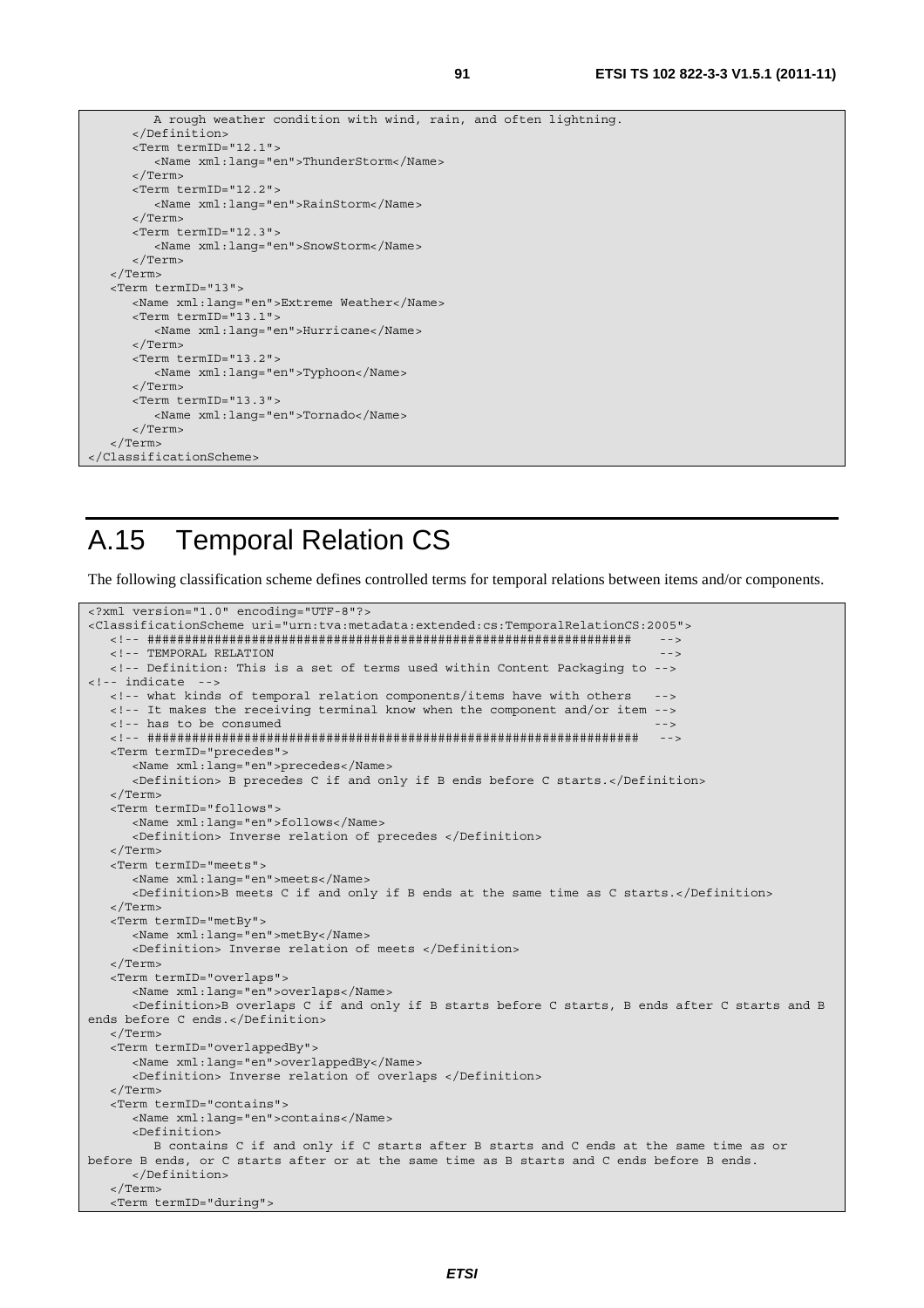<Name xml:lang="en">during</Name> <Definition> Inverse relation of contains </Definition> </Term> <Term termID="strictContains"> <Name xml:lang="en">strictContains</Name> <Definition>B strictContains C if and only if C starts after B starts and C ends before B ends.</Definition> </Term> <Term termID="strictDuring"> <Name xml:lang="en">strictDuring</Name> <Definition> Inverse relation of strictContains </Definition> </Term> <Term termID="starts"> <Name xml:lang="en">starts</Name> <Definition>B starts C if and only if B starts at the same time as C starts and B ends before C ends.</Definition> </Term> <Term termID="startedBy"> <Name xml:lang="en">startedBy</Name> <Definition> Inverse relation of starts </Definition> </Term> <Term termID="finishes"> <Name xml:lang="en">finishes</Name> <Definition>B finishes C if and only if B starts after C starts and B ends at the same time as C ends.</Definition> </Term> <Term termID="finishedBy"> <Name xml:lang="en">finishedBy</Name> <Definition> Inverse relation of finishes </Definition> </Term> <Term termID="coOccurs"> <Name xml:lang="en">coOccurs</Name> <Definition>B coOccurs if and only if B starts at the same time as C starts and B ends at the same time as C ends.</Definition> </Term> <Term termID="contiguous"> <Name xml:lang="en">contiguous</Name> <Definition>A1, A2, … An contiguous if and only if they are temporally disjoint and connected.</Definition> </Term> <Term termID="sequential"> <Name xml:lang="en">sequential</Name> <Definition>A1, A2, … An sequential if and only if they are temporally disjoint and not necessarily connected.</Definition> </Term> <Term termID="coBegin"> <Name xml:lang="en">coBegin</Name> <Definition>A1, A2, … An coBegin if and only if they start at the same time.</Definition> </Term> <Term termID="coEnd"> <Name xml:lang="en">coEnd</Name> <Definition>A1, A2, … An coEnd if and only if they end at the same time.</Definition> </Term> <Term termID="parallel"> <Name xml:lang="en">parallel</Name> <Definition>A1, A2, … An parallel if and only if the intersection of A1, A2, … An has one nonempty interior.</Definition> </Term> <Term termID="overlapping"> <Name xml:lang="en">overlapping</Name> <Definition> A1, A2, … An overlapping if and only if the union of A1, A2, … An is connected and each Ai intersects at least one other Aj with non-empty interior. </Definition> </Term> </ClassificationScheme>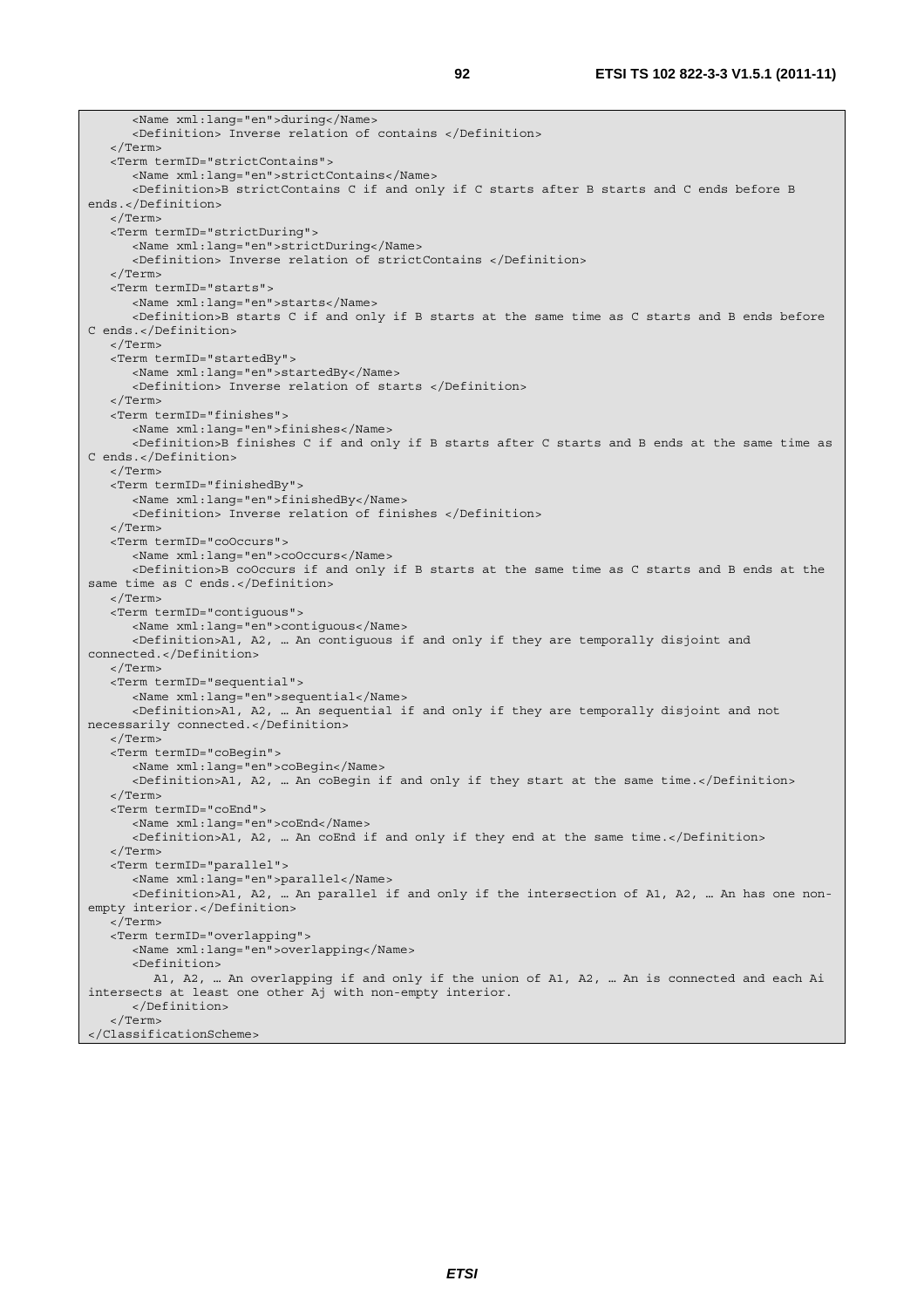#### A.16 Spatial Relation CS

The following classification scheme defines controlled terms for spatial relations between items and/or components.

```
<?xml version="1.0" encoding="UTF-8"?> 
<ClassificationScheme uri="urn:tva:metadata:extended:cs:SpatialRelationCS:2005"> 
    <Term termID="south"> 
       <Name xml:lang="en">south</Name> 
       <Definition> 
          B south C if and only if, in the dimension x, B starts after or at the same time as C 
starts and B ends at the same time as or before C ends, or B starts at the same time as or before C 
starts and B ends after or at the same time as C ends; and, in the dimension y, B ends at the same 
time as or before C starts. 
       </Definition> 
    </Term> 
    <Term termID="north"> 
       <Name xml:lang="en">north</Name> 
       <Definition> Inverse relation of south </Definition> 
    </Term> 
    <Term termID="west"> 
       <Name xml:lang="en">west</Name> 
       <Definition> 
          B west C if and only if, in the dimension x, B ends at the same time as or before C starts; 
and, in the dimension y, B starts after or at the same time as C starts and B ends at the same time 
as or before C ends, or B starts at the same time as or before C starts and B ends after or at the 
same time as C ends. 
       </Definition> 
    </Term> 
    <Term termID="east"> 
       <Name xml:lang="en">east</Name> 
       <Definition> Inverse relation of west </Definition> 
    </Term> 
    <Term termID="northwest"> 
       <Name xml:lang="en">northwest</Name> 
       <Definition> 
          B northwest C if and only if, in the dimension x, B ends at the same time as or before C 
starts; and, in the dimension y, B starts after or at the same time as C ends. 
       </Definition> 
    </Term> 
    <Term termID="southeast"> 
       <Name xml:lang="en">southeast</Name> 
       <Definition> Inverse relation of northwest </Definition> 
    </Term> 
    <Term termID="southwest"> 
       <Name xml:lang="en">southwest</Name> 
       <Definition> 
          B southwest C if and only if, in the dimension x, B ends at the same time as or before C 
starts; and, in the dimension y, B ends at the same time as or before C starts. 
       </Definition> 
    </Term> 
    <Term termID="northeast"> 
       <Name xml:lang="en">northeast</Name> 
       <Definition> Inverse relation of southwest </Definition> 
    </Term> 
    <Term termID="left"> 
       <Name xml:lang="en">left</Name> 
       <Definition> 
          B left C if and only if, in the dimension x, B ends at the same time as or before C starts. 
       </Definition> 
    </Term> 
    <Term termID="right"> 
       <Name xml:lang="en">right</Name> 
       <Definition> Inverse relation of left </Definition> 
    </Term> 
    <Term termID="below"> 
       <Name xml:lang="en">below</Name> 
       <Definition> 
          B below C if and only if, in the dimension y, B ends at the same time as or before C 
starts. 
       </Definition> 
    </Term> 
    <Term termID="above"> 
       <Name xml:lang="en">above</Name> 
       <Definition> Inverse relation of below </Definition> 
    </Term> 
    <Term termID="over">
```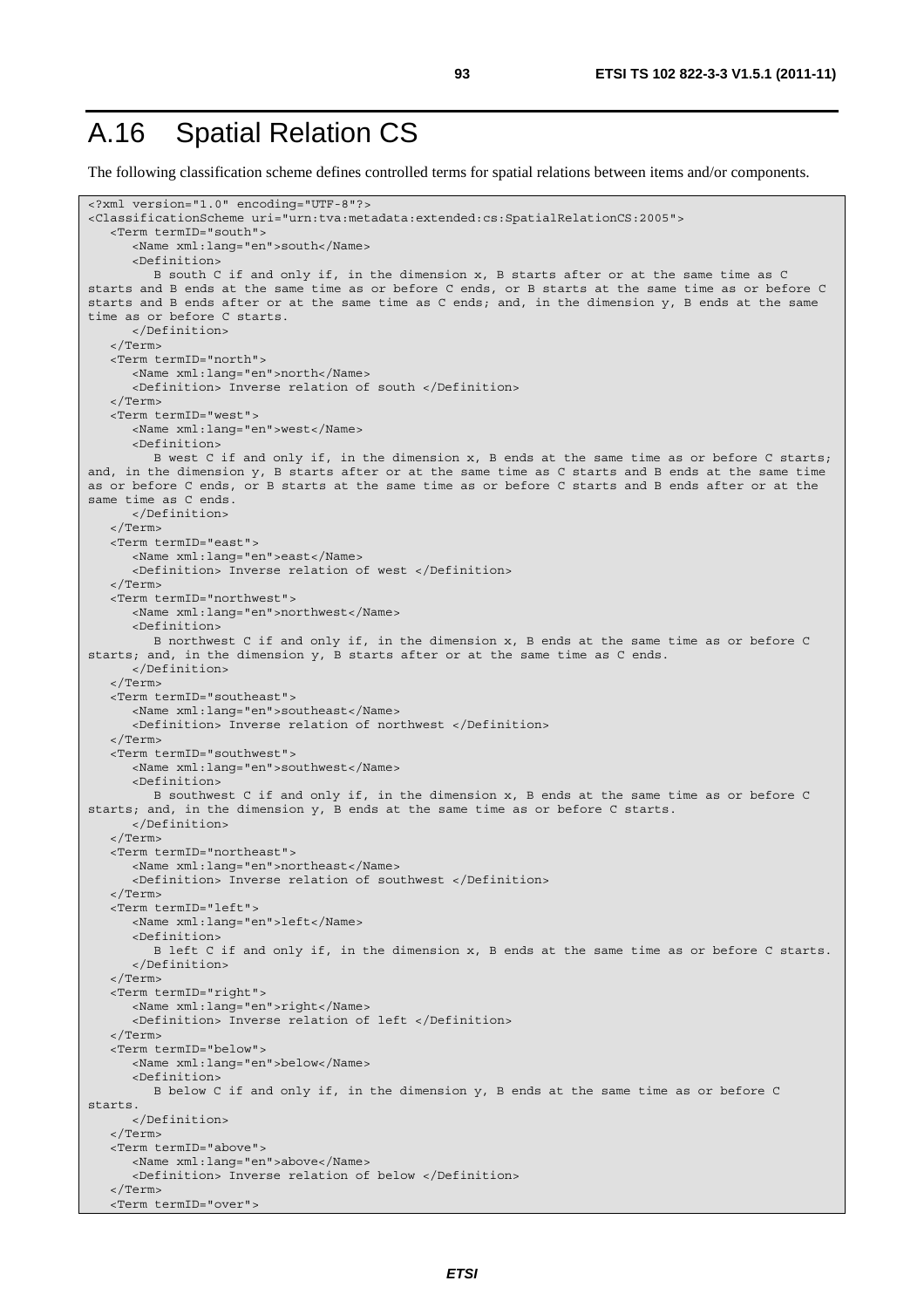<Name xml:lang="en">over</Name> <Definition> B over C if and only if, in the dimension x, B starts at the same time as or before C starts and B ends after C starts, or B starts after C starts and B starts before C ends; and, in the dimension y, B starts at the same time as C ends. </Definition> </Term> <Term termID="under"> <Name xml:lang="en">under</Name> <Definition> Inverse relation of over </Definition> </Term> <Term termID="equals"> <Name xml:lang="en">equals</Name> <Definition>B equals C if and only if B is equal to C.</Definition> </Term> <Term termID="inside"> <Name xml:lang="en">inside</Name> <Definition>B1, B2, ..., Bn is inside C if and only if the union of B1, ..., Bn is a subset of C</Definition> </Term> <Term termID="contains"> <Name xml:lang="en">contains</Name> <Definition> Inverse relation of inside </Definition> </Term> <Term termID="covers"> <Name xml:lang="en">covers</Name> <Definition>B1, B2, ..., Bn covers argument C if and only if the union of B1, B2, ..., Bn contains C AND that union is not equal to C</Definition> </Term> <Term termID="coveredBy"> <Name xml:lang="en">coveredBy</Name> <Definition> Inverse relation of covers </Definition> </Term> <Term termID="overlaps"> <Name xml:lang="en">overlaps</Name> <Definition>B overlaps C if and only if B intersect C has non-empty interior</Definition> </Term> <Term termID="touches"> <Name xml:lang="en">touches</Name> <Definition>B1, B2, ..., Bn touches argument C if and only if B union C is connected</Definition> </Term> <Term termID="disjoint"> <Name xml:lang="en">disjoint"</Name> <Definition>B is disjoint with C if and only if the intersection of B and C is empty.</Definition> </Term> <Term termID="separated"> <Name xml:lang="en">separated</Name> <Definition>E is separated from O if and only if the intersection of E and the closure of A is empty AND the intersection of the closure of E with O is empty. </Definition>  $\sim$ /Term $\sim$ </ClassificationScheme>

#### A.17 Content Type CS

The following classification scheme defines controlled terms for content types.

```
<?xml version="1.0" encoding="UTF-8"?> 
<ClassificationScheme uri=" urn:tva:metadata:extended:cs:ContentTypeCS:2005"> 
   <!-- ##################################################################### --> 
   <!-- ContentTypeCS --> 
  <!-- Definition: This is a set of terms used to indicate what kinds of content are
    <!-- used as main Program or used in Package.
   <!-- Content can be classified by either the type of content or the subject of content --> 
   <!-- ##################################################################### --> 
   <Term termID="1"> 
      <Name xml:lang="en">Audio</Name> 
   </Term> 
   <Term termID="2"> 
     <Name xml:lang="en">Video</Name>
```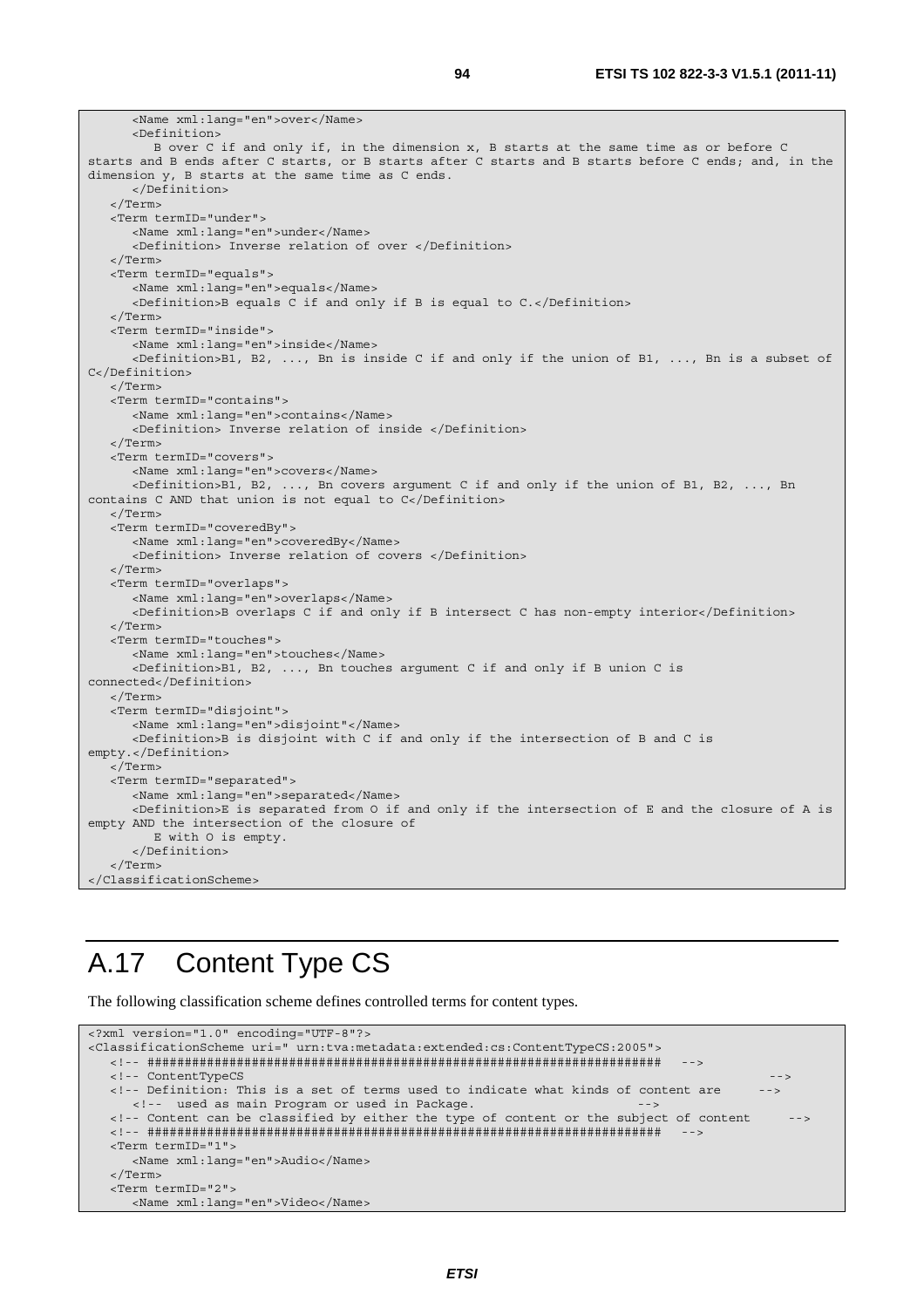| ۰, |        |
|----|--------|
| ٠  | I      |
| ٦  | I<br>I |

| <term termid="3"></term>                    |
|---------------------------------------------|
| <name xml:lang="en">StillImage</name>       |
| $\langle$ Term>                             |
| <term termid="4"></term>                    |
| <name xml:lang="en">Text</name>             |
| $\langle$ Term>                             |
| <term termid="5"></term>                    |
| <name xml:lanq="en">DataBroadcastinq</name> |
| $\langle$ Term>                             |
| <term termid="6"></term>                    |
| <name xml:lanq="en">Interstitial</name>     |
|                                             |
| <term termid="7"></term>                    |
| <name xml:lanq="en">Education</name>        |
| $\langle$ Term>                             |
| <term termid="8"></term>                    |
| <name xml:lang="en">Application</name>      |
| $\langle$ Term>                             |
| <term termid="9"></term>                    |
| <name xml:lang="en">Game</name>             |
|                                             |
| <term termid="10"></term>                   |
| <name xml:lang="en">Package</name>          |
|                                             |
|                                             |
|                                             |

#### A.18 Checksum Algorithm CS

```
<?xml version="1.0" encoding="UTF-8"?> 
<ClassificationScheme uri="urn:tva:metadata:cs:ChecksumAlgorithmCS:2008"> 
    <!-- ##################################################################### --> 
    <!-- ChecksumAlgorithmCS --> 
    <!-- ##################################################################### --> 
   \leq ! -- -->
    <!-- Cyclic Redundancy Checksums --> 
    <Term termID="crc16"> 
       <Name xml:lang="en">CRC16 (ITU-T)</Name> 
       <Definition xml:lang="en">As specified by CCITT/ITU-T and used by X.25, V.41, Bluetooth, PPP, 
IrDA. 
Polynomial: x^16 + x^12 + x^5 + 1</Definition>
    </Term> 
    <Term termID="crc32"> 
       <Name xml:lang="en">CRC32 (MPEG-2)</Name> 
       <Definition xml:lang="en">As specified in IEEE 802.3, ITU-T Recommendation V.42 and MPEG-2. 
Polynomial: x^332 + x^24 + x^23 + x^22 + x^216 + x^212 + x^211 + x^210 + x^8 + x^77 + x^65 + x^4 + x^22 + x^2+ 1</Definition> 
    </Term> 
    <Term termID="crc64"> 
       <Name xml:lang="en">CRC64 (ISO)</Name> 
       <Definition xml:lang="en">As specified in ISO 3309 for use by HDLC. 
Polynomial: x^64 + x^4 + x^3 + x + 1 </Term> 
    <Term termID="crc64-ecma"> 
       <Name xml:lang="en">CRC64 (ECMA)</Name> 
       <Definition xml:lang="en">As specified in ECMA-182. 
Polynomial: x^64 + x^62 + x^57 + x^55 + x^54 + x^53 + x^54 + x^47 + x^46 + x^45 + x^40 + x^39 + x^38+ x^37 + x^35 + x^33 + x^32 + x^31 + x^29 + x^27 + x^24 + x^23 + x^22 + x^21 + x^19 + x^17 + x^13 + 
x^12 + x^10 + x^9 + x^7 + x^4 + x + 1 </Definition>
    </Term> 
   \lt!! -- -->
    <!-- Cryptographic hash functions --> 
    <Term termID="md5"> 
       <Name xml:lang="en">MD5</Name> 
       <Definition xml:lang="en">Message-Digest algorithm 5, a 128-bit hash designed at MIT by 
Professor Ronald Rivest.</Definition> 
    </Term> 
    <Term termID="sha1"> 
       <Name xml:lang="en">SHA-1</Name> 
       <Definition xml:lang="en">160-bit Secure Hash Algorithm, developed by the United States 
National Security Agency and published by NIST.</Definition> 
    </Term> 
 </ClassificationScheme>
```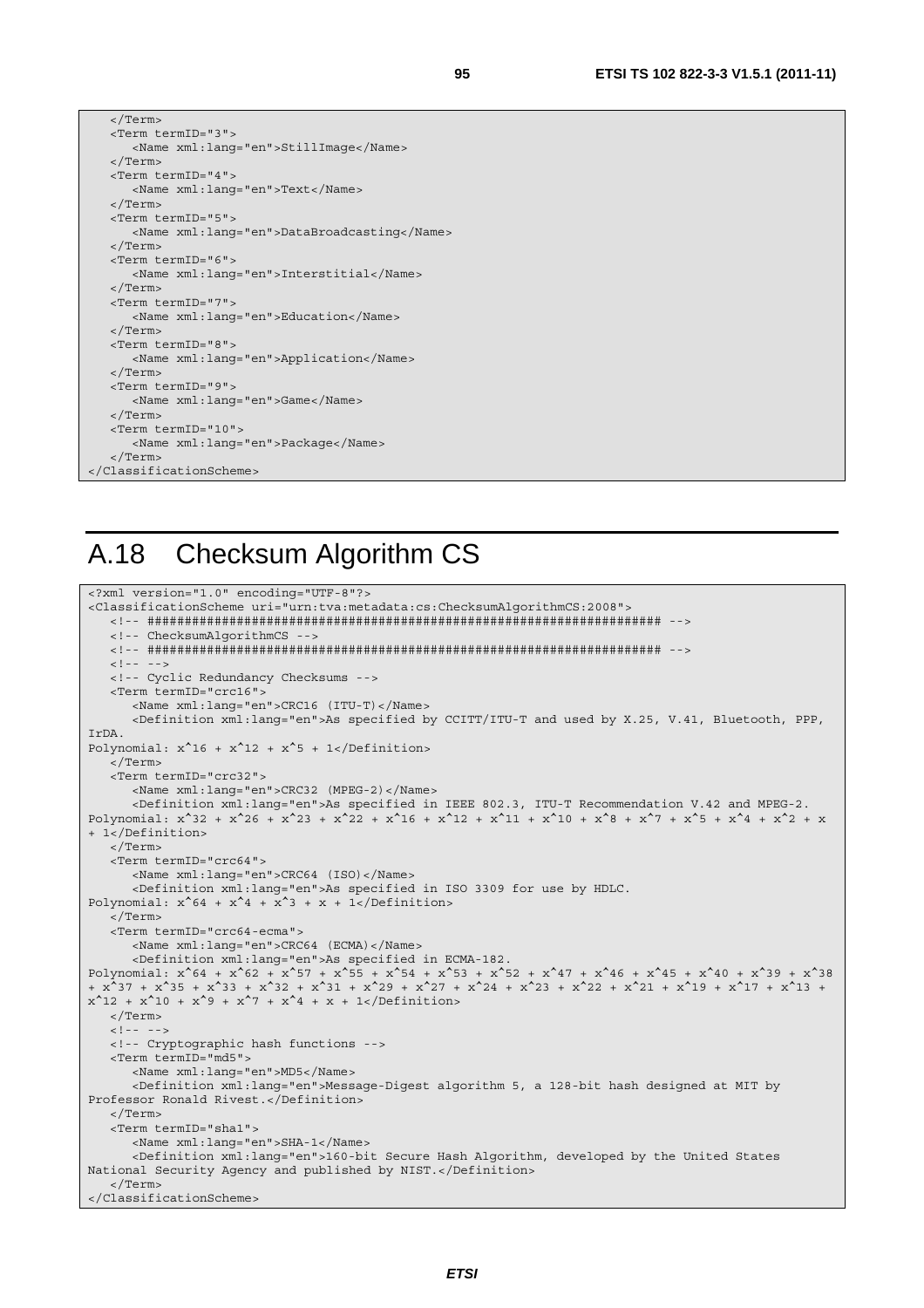## Annex B (normative): *TV-Anytime* extended description schemes and classification schemes

The *TV-Anytime* extended metadata schema listed in the present document has been aggregated into a series of xsd files, forming the reference documentation, contained in archive ts\_1028220303v010501p0.zip, which accompanies the present document.

- $"$ tva\_mpeg21\_2011.xsd";
- "tva\_metadata\_3-3\_v151.xsd".

The following classification schemes are also attached as xml files in archive ts\_1028220303v010501p0.zip, which accompanies the present document:

- AccessibilityCS.
- ChecksumAlgorithmCS.
- ContentTypeCS.
- CPUTypeCS.
- EducationalUseCS.
- FamilyMemberCS.
- GamePerspectivesCS.
- IntendedEducationalUserCS.
- MiddlewareServiceCS.
- OperatingSystemCS.
- OtherSystemSoftwareCS.
- PlaceTypeCS.
- SpatialRelationCS.
- TemporalRelationCS.
- TerminalTypeCS.
- VirtualMachineCS.
- WeatherTypeCS.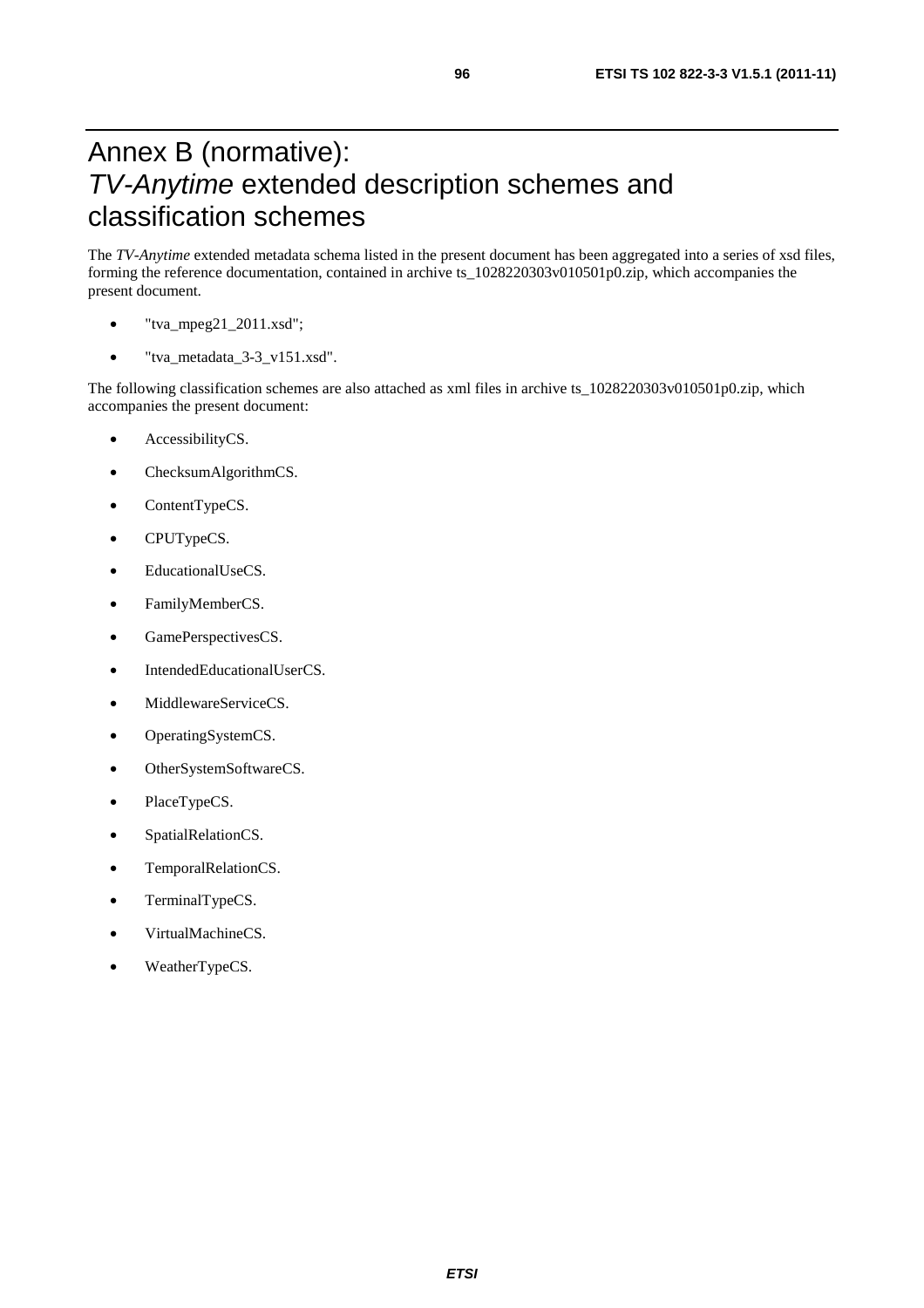The extended metadata schema imports other files that need to be present in order to be valid:

- "tva\_mpeg7\_2008.xsd" that is available in archive ts\_1028220301v010701p0.zip accompanying TS 102 822-3-1 [3];
- "tva\_metadata\_3-1\_v171.xsd" that is available in archive ts\_1028220301v010701p0.zip accompanying TS 102 822-3-1 [3];
- "tva\_interstitial\_3-4\_v141.xsd" that is available in archive ts\_1028220304v010401p0.zip accompanying TS 102 822-3-4 [5];
- xml.xsd that is available in archive ts\_1028220301v010701p0.zip accompanying TS 102 822-3-1 [3];
- "tva\_rmpi\_5-1\_v151.xsd" that is available in archive ts\_1028220501v010401p0.zip can be extracted from TS 102 822-5-1 [7].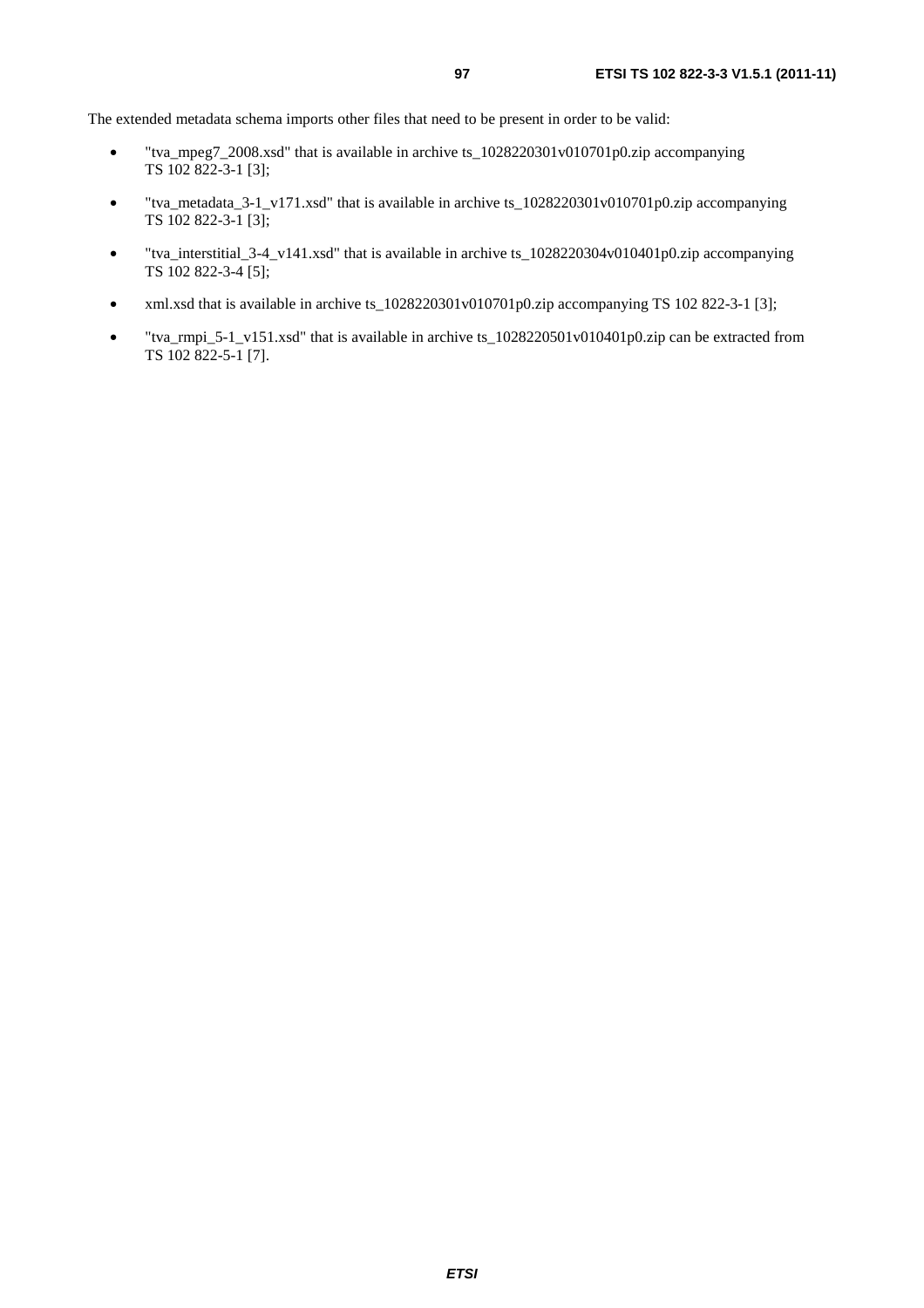# List of figures

98